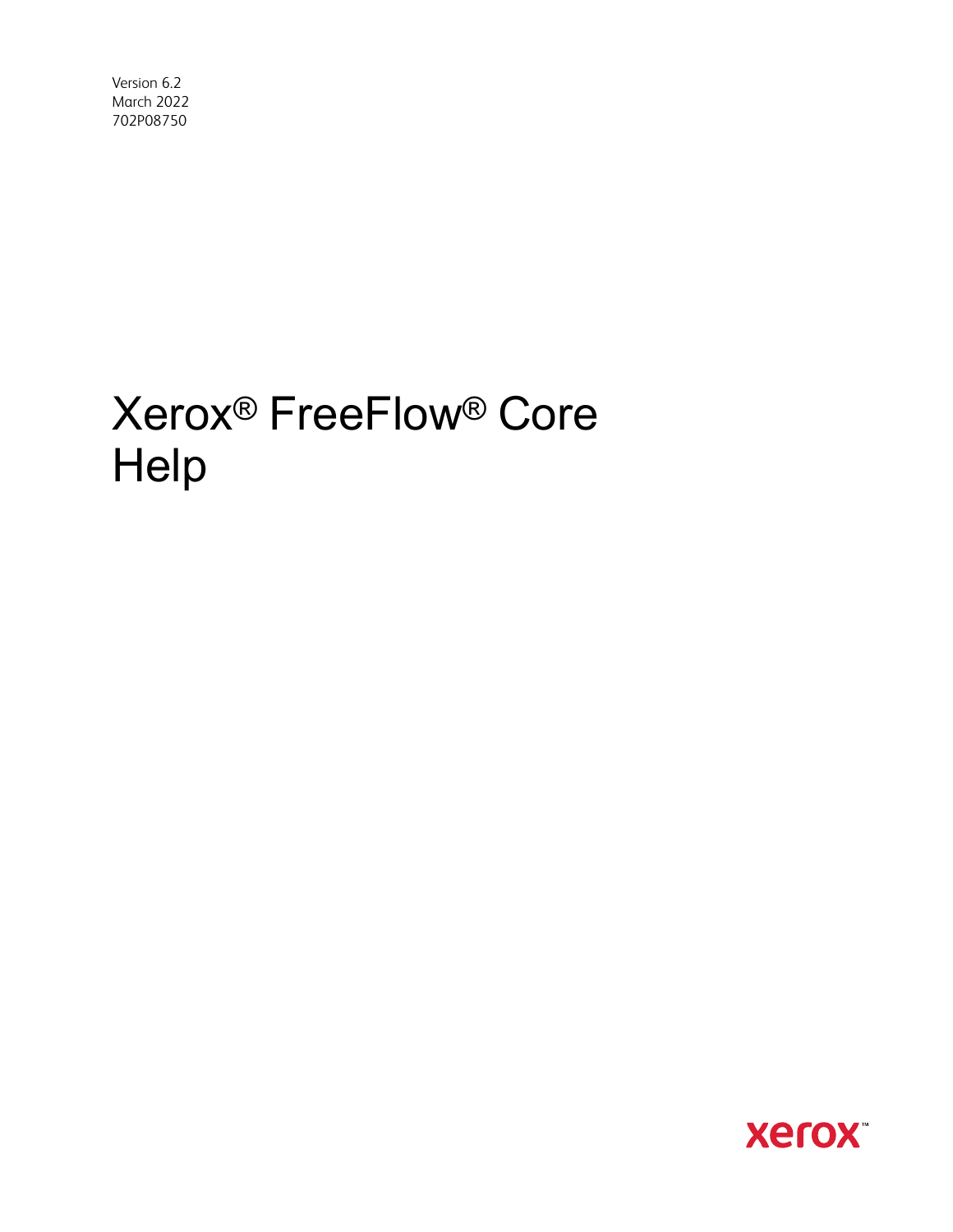© 2022 Xerox Corporation. All rights reserved. Xerox®, Xerox and Design®, and FreeFlow® are trademarks of Xerox Corporation in the United States and/or other countries.

This software includes software developed by Adobe Systems Incorporated.

Adobe, the Adobe logo, the Adobe PDF logo, PDF Converter SDK, Adobe Acrobat Pro DC, Adobe Reader DC, and PDF Library are either registered trademarks or trademarks of Adobe Systems Incorporated in the United States and/or other countries.

Google Chrome™ browser is a trademark of Google LLC.

Microsoft®, Windows®, Edge®, Microsoft Language Pack, Microsoft Office 2013, Microsoft Office 2016, Microsoft SQL Server, and Internet Explorer® are registered trademarks of Microsoft Corporation in the United States and/or other countries.

Apple®, Macintosh®, Mac®, Mac OS®, and Safari® are trademarks or registered trademarks of Apple, Inc., registered in the U. S. and other countries.

Mozilla Firefox is a trademark of Mozilla Foundation in the U.S. and other countries.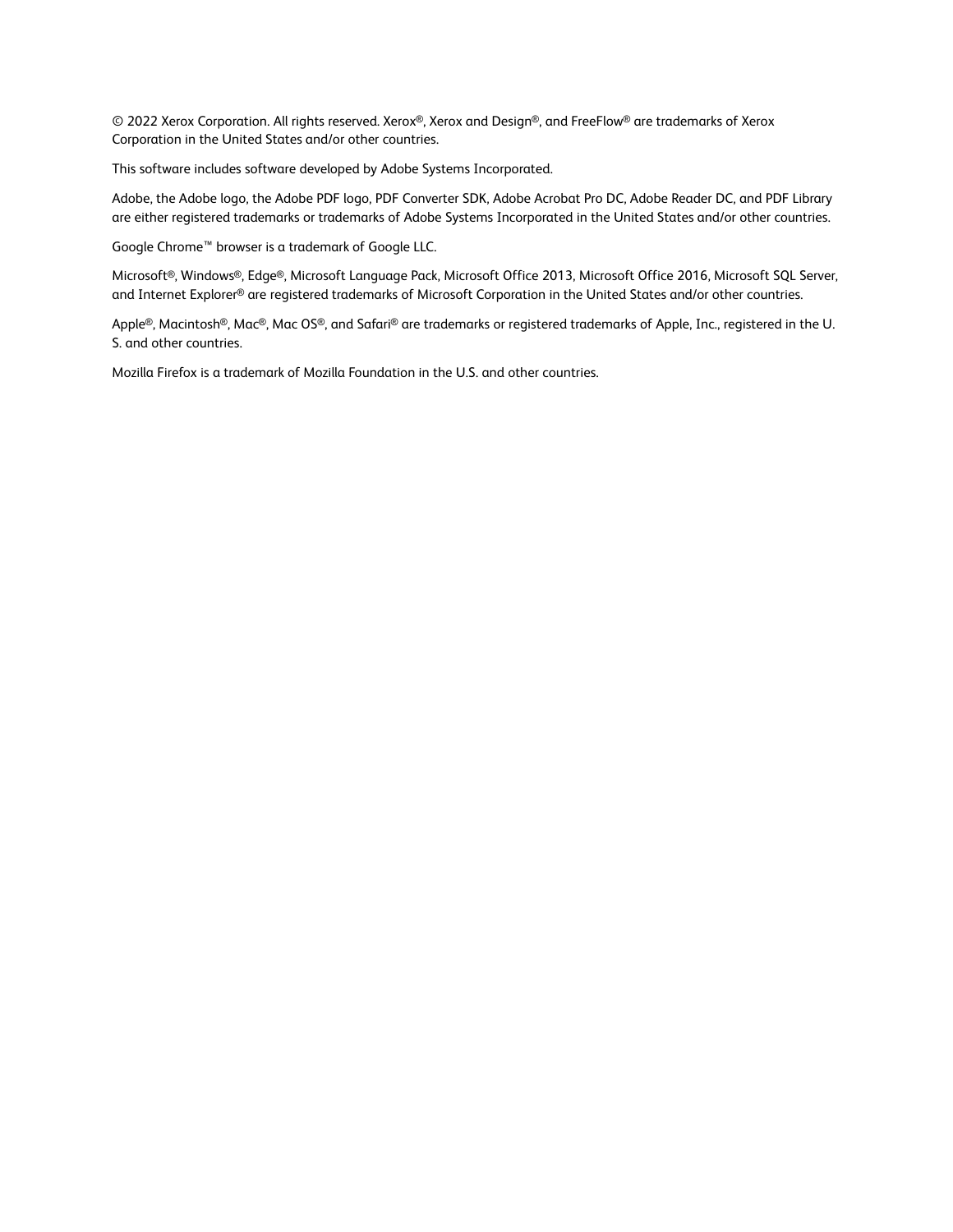# Table of Contents

Xerox<sup>®</sup> FreeFlow<sup>®</sup> Core  $\overline{\mathbf{3}}$ Help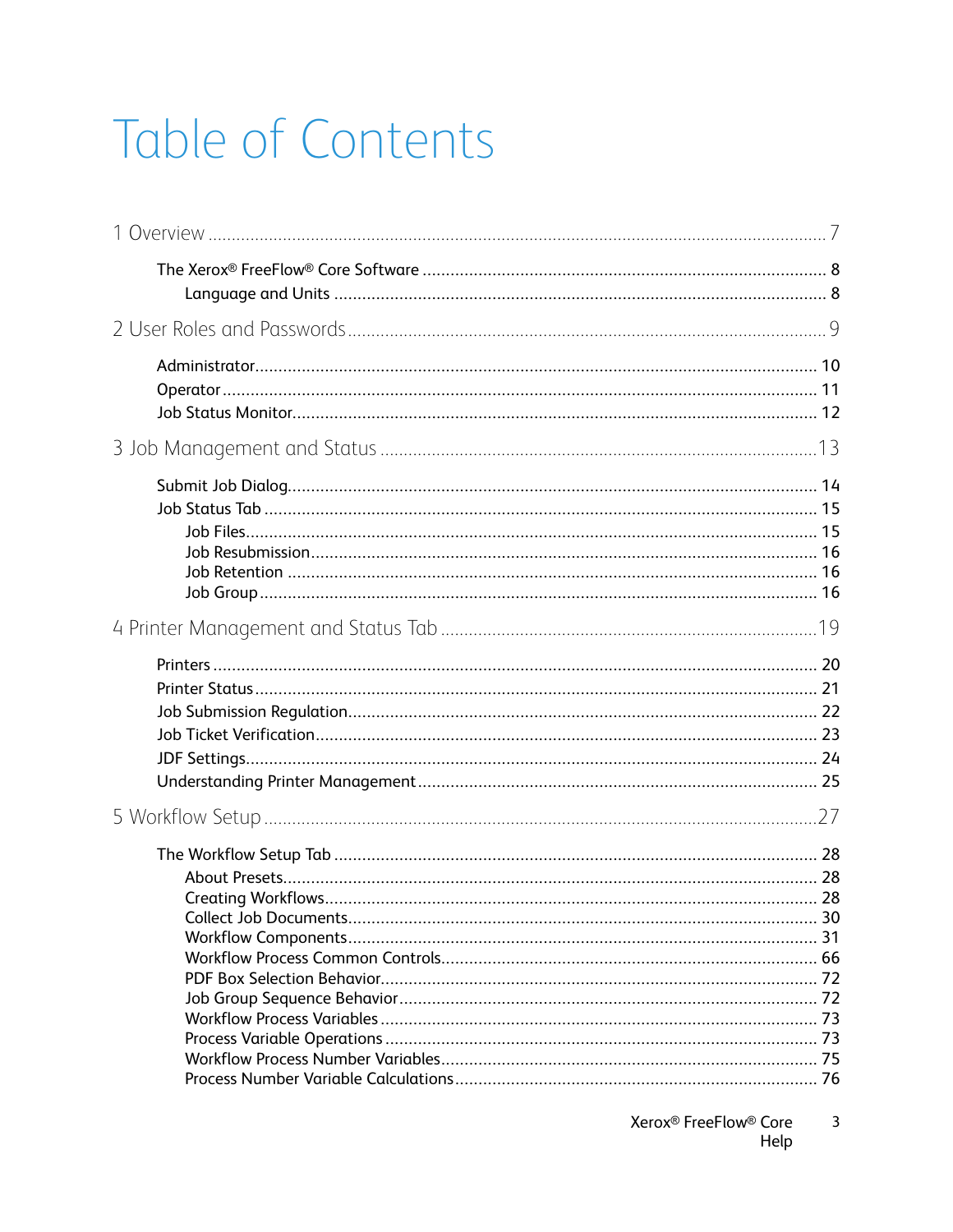| Xerox <sup>®</sup> FreeFlow <sup>®</sup> Core<br>4 |  |
|----------------------------------------------------|--|

Help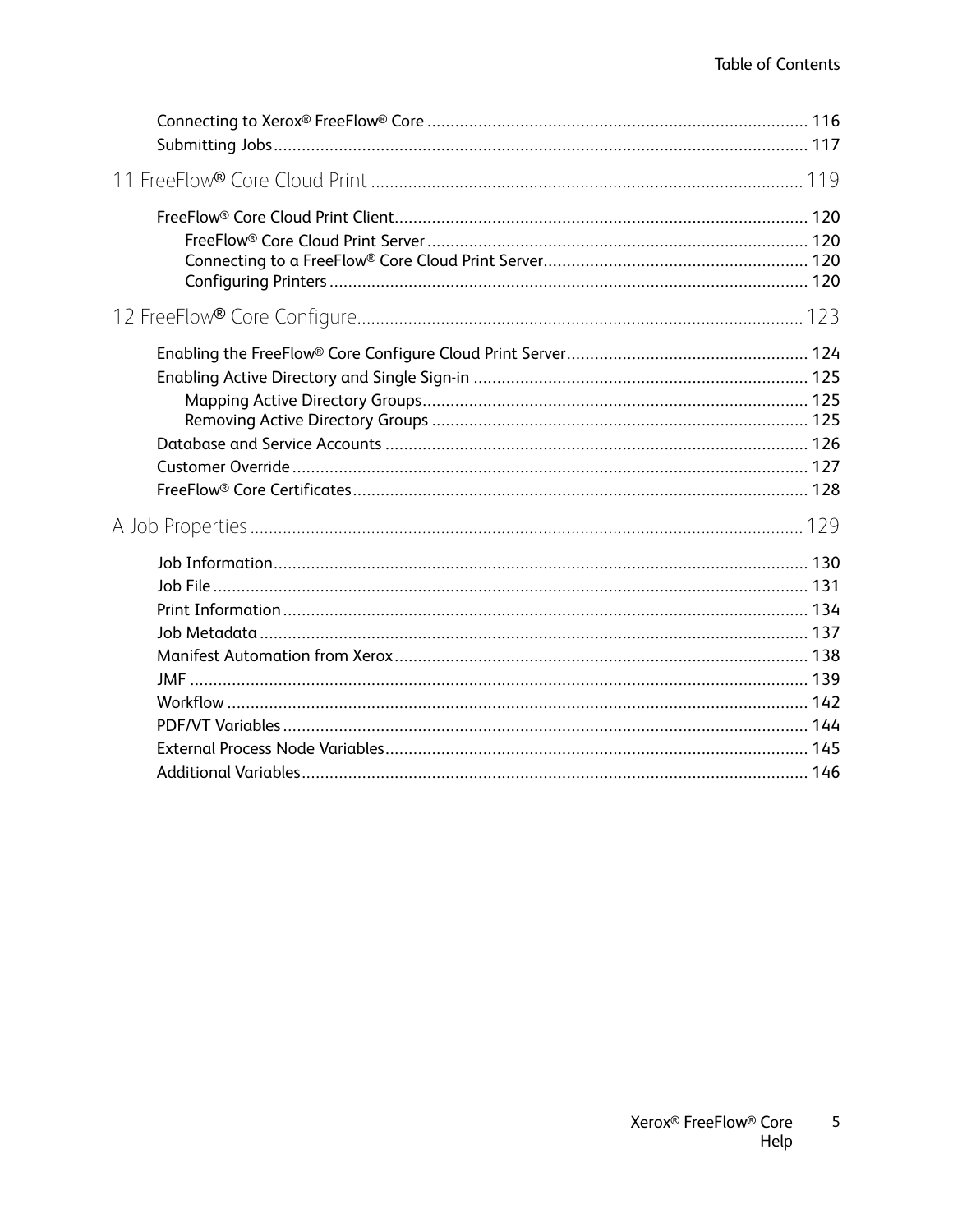Table of Contents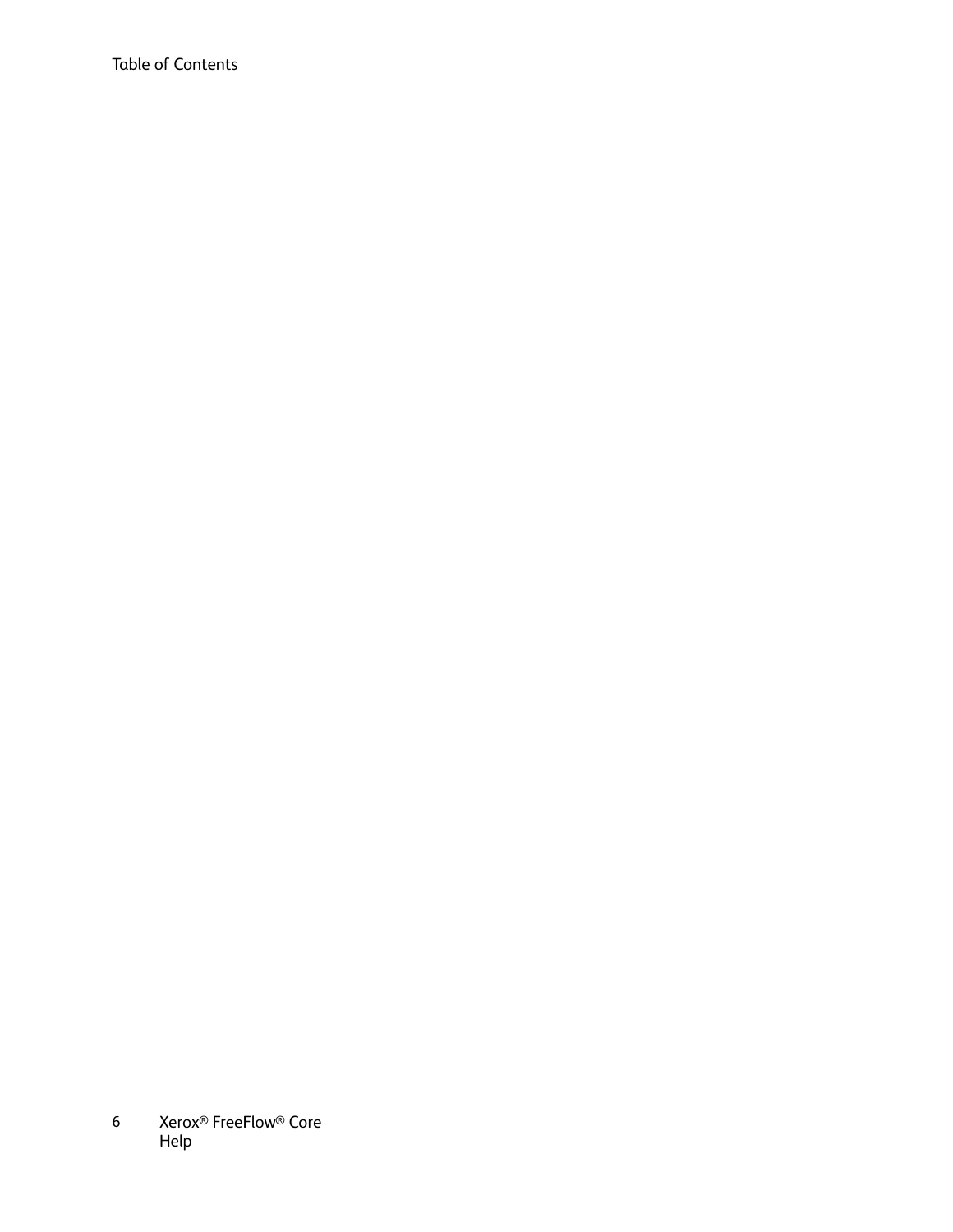# <span id="page-6-0"></span>Overview

This chapter contains:

• [The](#page-7-0) Xerox® FreeFlow® Core Software [...........................................................................................](#page-7-0) 8

Xerox® FreeFlow® Core is the next generation in workflow solutions from Xerox. It is a browser-based solution that intelligently automates and integrates the processing of print jobs. From file preparation to final production, this solution provides a hands-free workflow that operates easily, adapts effortlessly, scales quickly, and delivers consistently. The modularity and scalability of Xerox® FreeFlow® Core affords even small to mid-size businesses the opportunity to take advantage of the tremendous value proposition prepress automation delivers. Adding advanced capabilities is as simple as adding modules for increased automation and potential.

Xerox® FreeFlow® Core also serves as the backbone of all new Xerox production workflow solutions. This platform is the core engine that enables automated and integrated solutions across market needs, including web-to-print, automated finishing, and even extending to digital publishing.

**Note:** Xerox® FreeFlow® Core is fully configurable, with individual modules offering greater control over the workflow and the flexibility to add the components that are best suited to your needs. Certain features are not available depending upon the product configuration purchased. For more information, refer to Workflow Component [Configurations](#page-30-1) and Job [Submission](#page-79-0) [Configurations.](#page-79-0)

1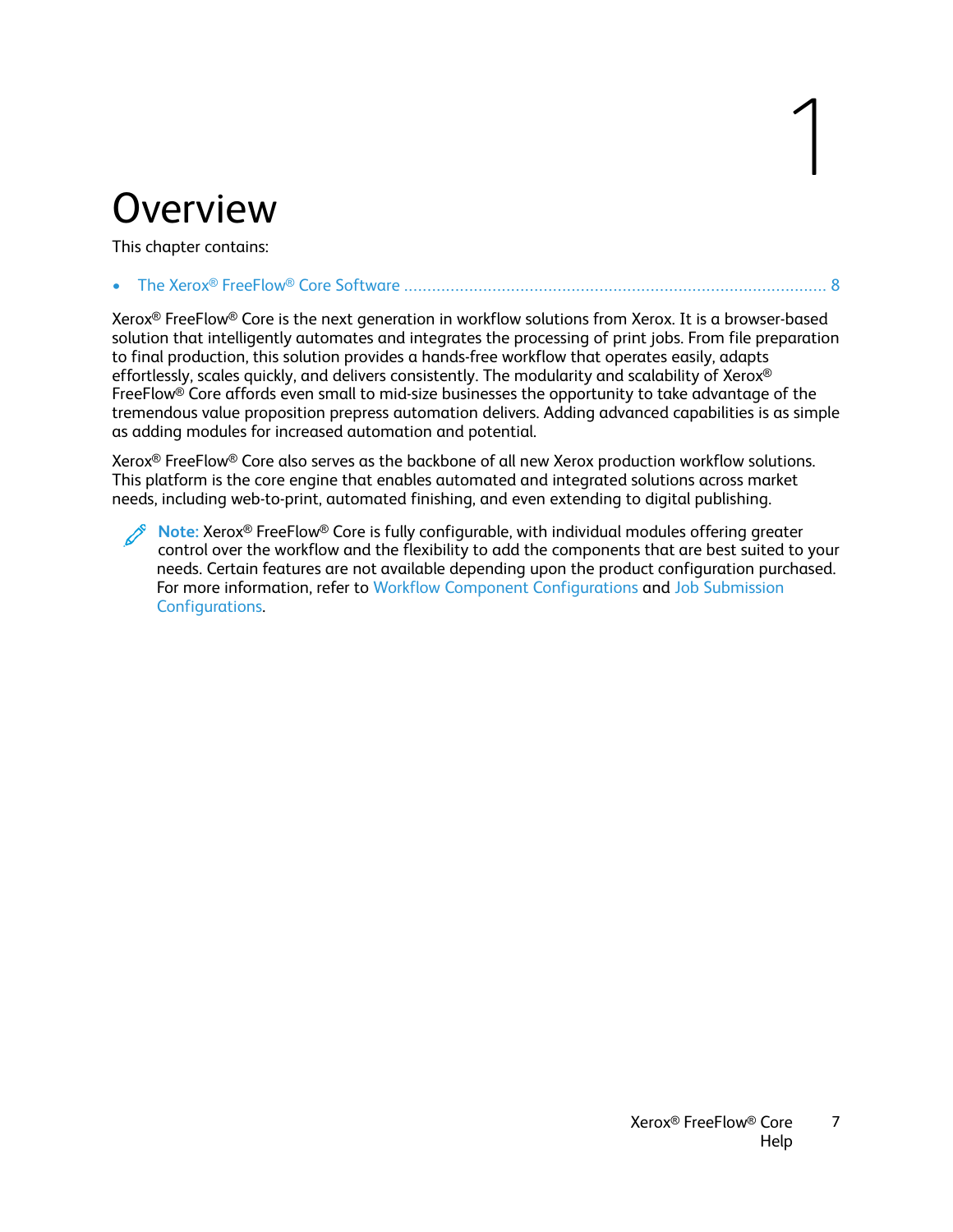# <span id="page-7-0"></span>The Xerox® FreeFlow® Core Software

The Xerox® FreeFlow® Core user interface includes the following tabs:

- Job [Management](#page-12-0) and Status: Allows Operators and Administrators to submit and manage jobs in Xerox® FreeFlow® Core.
- Print [Management](#page-18-0) and Status Tab: Allows Operators and Administrators to manage and monitor printing from Xerox® FreeFlow® Core.
- [Workflow](#page-26-0) Setup: Allows Administrators to manage workflows.
- [Administration:](#page-78-0) Allows Administrators to manage hot folders, notifications, Xerox® FreeFlow® Core users, security settings, FreeFlow® Core Reports, FreeFlow® Core Exchange, and region.
- [Region](#page-84-0) Tab: Allows Administrators to manage Regional Setting Measurement Units.
- [Security](#page-85-0) Tab: Allows Administrators to manage log in, lockout, and password reuse.

## <span id="page-7-1"></span>Language and Units

The Xerox® FreeFlow® Core is a web-based application. The web browser locale settings determine the language and units used in the Xerox® FreeFlow® Core UI.

The following languages are supported:

- English
- **French**
- Italian
- Russian
- Dutch
- German
- Portuguese
- Spanish

If there is no translation for the language defined in the browser locale, the Xerox® FreeFlow® Core UI defaults to US English.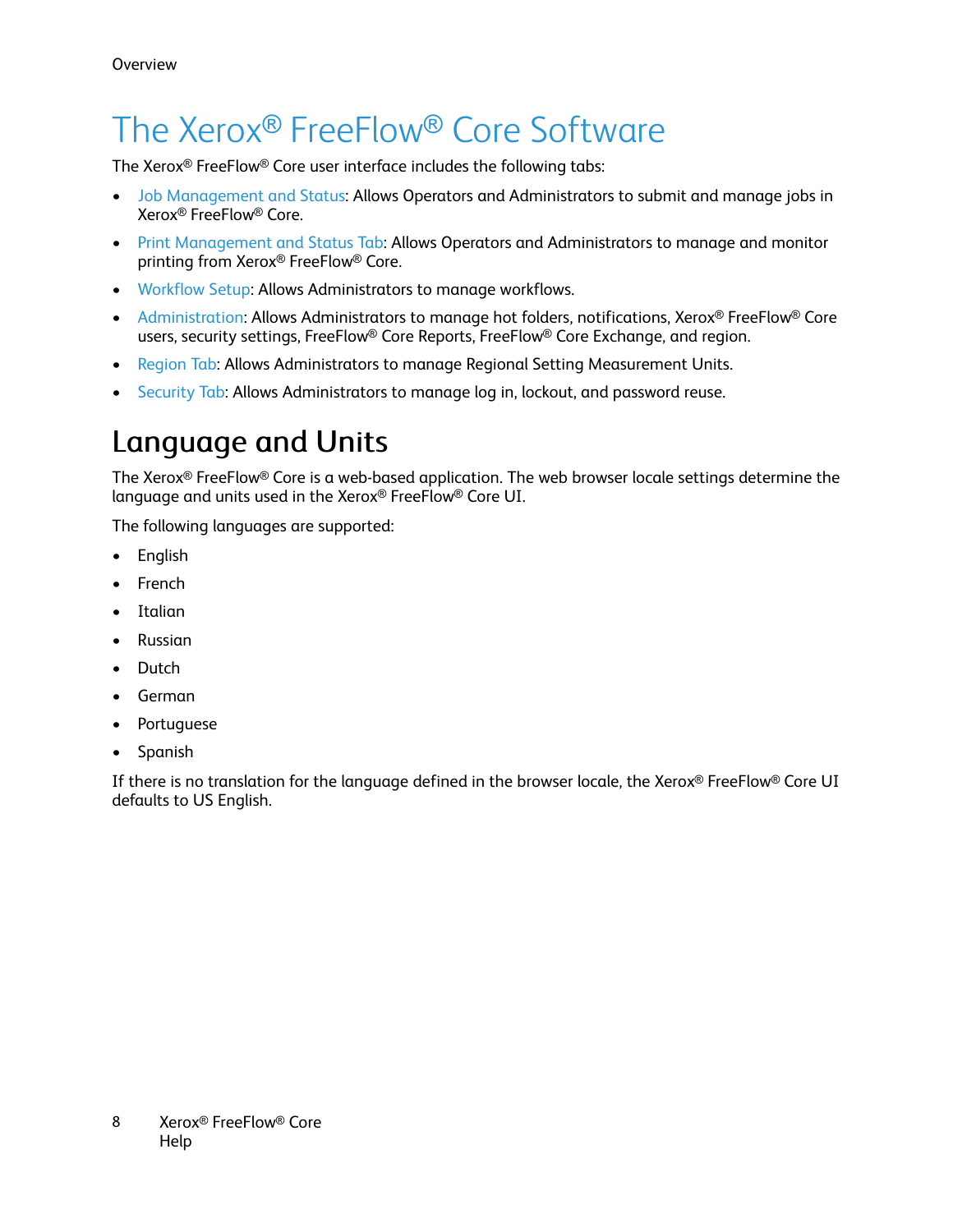# 2

# <span id="page-8-0"></span>User Roles and Passwords

This chapter contains:

By default, Xerox® FreeFlow® Core opens to a login screen. The user must log on to access the system. Logged-on users are logged off automatically after 30 minutes of inactivity.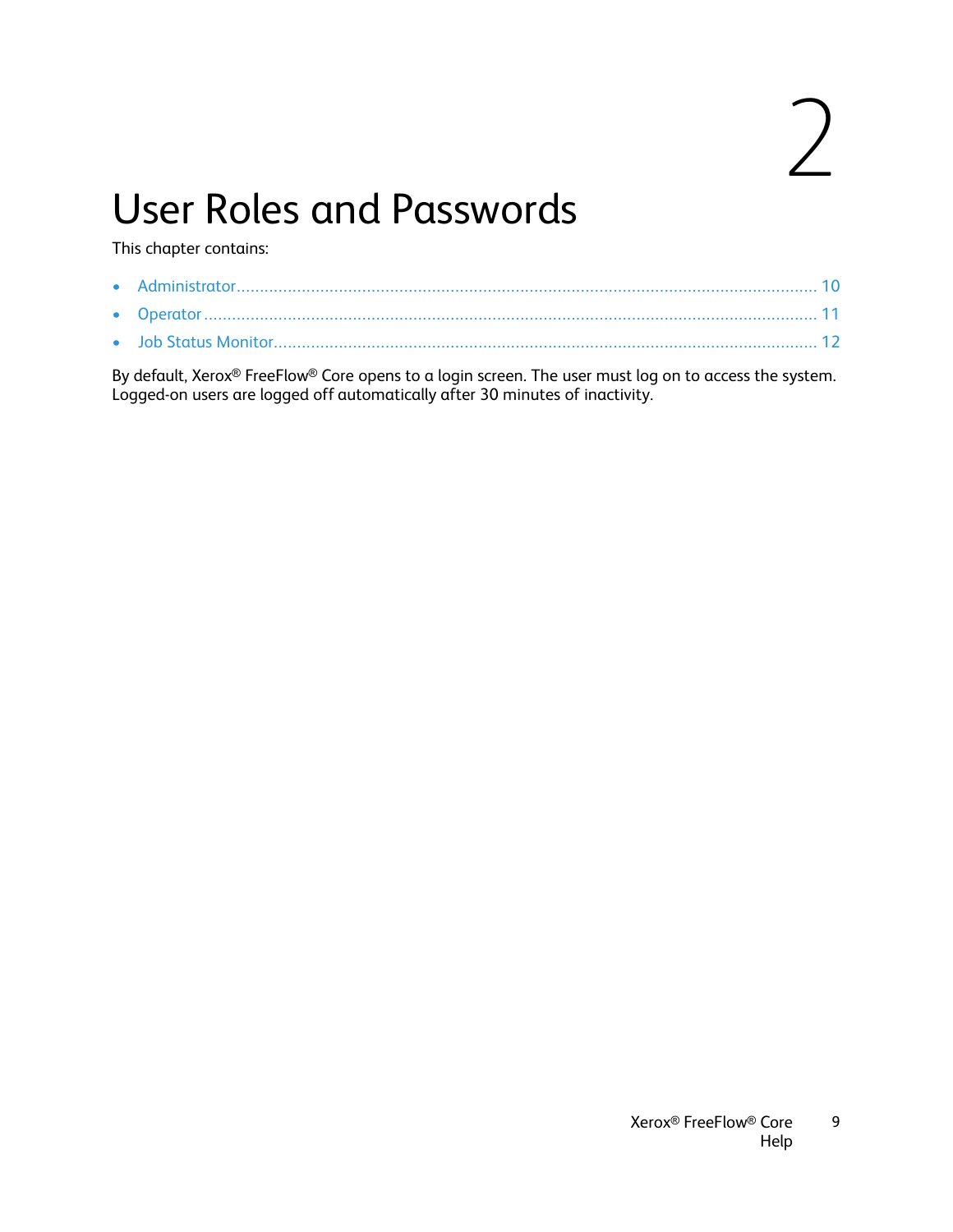## <span id="page-9-0"></span>Administrator

The administrator has access to the entire system:

- Job Management and Status tab functions: [Submit](#page-13-0) Job Dialog and Job [Status](#page-14-0) Tab.
- Printer [Management](#page-18-0) and Status Tab
- [Workflow](#page-26-0) Setup
- Administration tab functions: Hot [Folder](#page-80-0) Setup, [Notifications](#page-98-0) Setup, User [Access](#page-106-0) Setup, [Region](#page-84-0), [FreeFlow](#page-87-0)® Core Reports, FreeFlow® Core [Exchange](#page-86-0), [FreeFlow](#page-88-0)® Core License, and [Security](#page-85-0) Tab
- Core Server Utilities, available on a server desktop: FreeFlow® Core [Exchange,](#page-86-0) [FreeFlow](#page-119-1)® Core Cloud Print [Server,](#page-119-1) and FreeFlow® Core [Configure](#page-122-0) (includes FreeFlow® Core Certificates capability)
- System Diagnostics (under the "?" icon) which enables the gathering of files to facilitate Xerox Service troubleshooting
- Core Client Utilities: [FreeFlow](#page-114-0)® Core Submit, and [FreeFlow](#page-119-0)® Core Cloud Print Client

**Note:** Only one Administrator can be logged in to Xerox<sup>®</sup> FreeFlow<sup>®</sup> Core at any given time.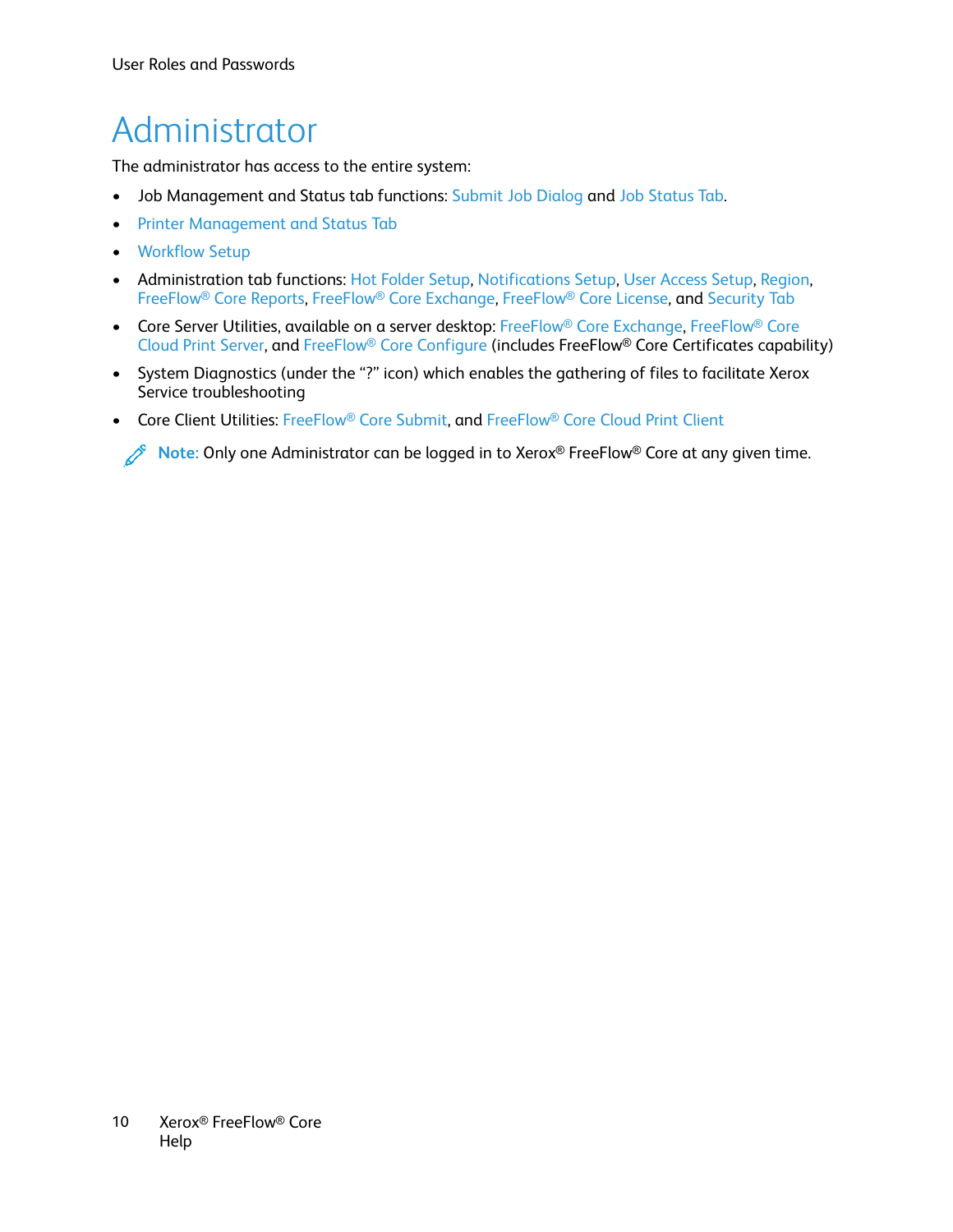# <span id="page-10-0"></span>**Operator**

The Operator has access to the following:

- Job Management and Status tab functions: [Submit](#page-13-0) Job Dialog and Job [Status](#page-14-0) Tab
- Printer [Management](#page-18-0) and Status Tab
- Core Client Utilities: [FreeFlow](#page-114-0)® Core Submit, [FreeFlow](#page-119-0)® Core Cloud Print Client

Multiple operators can be concurrently logged on to Xerox® FreeFlow® Core.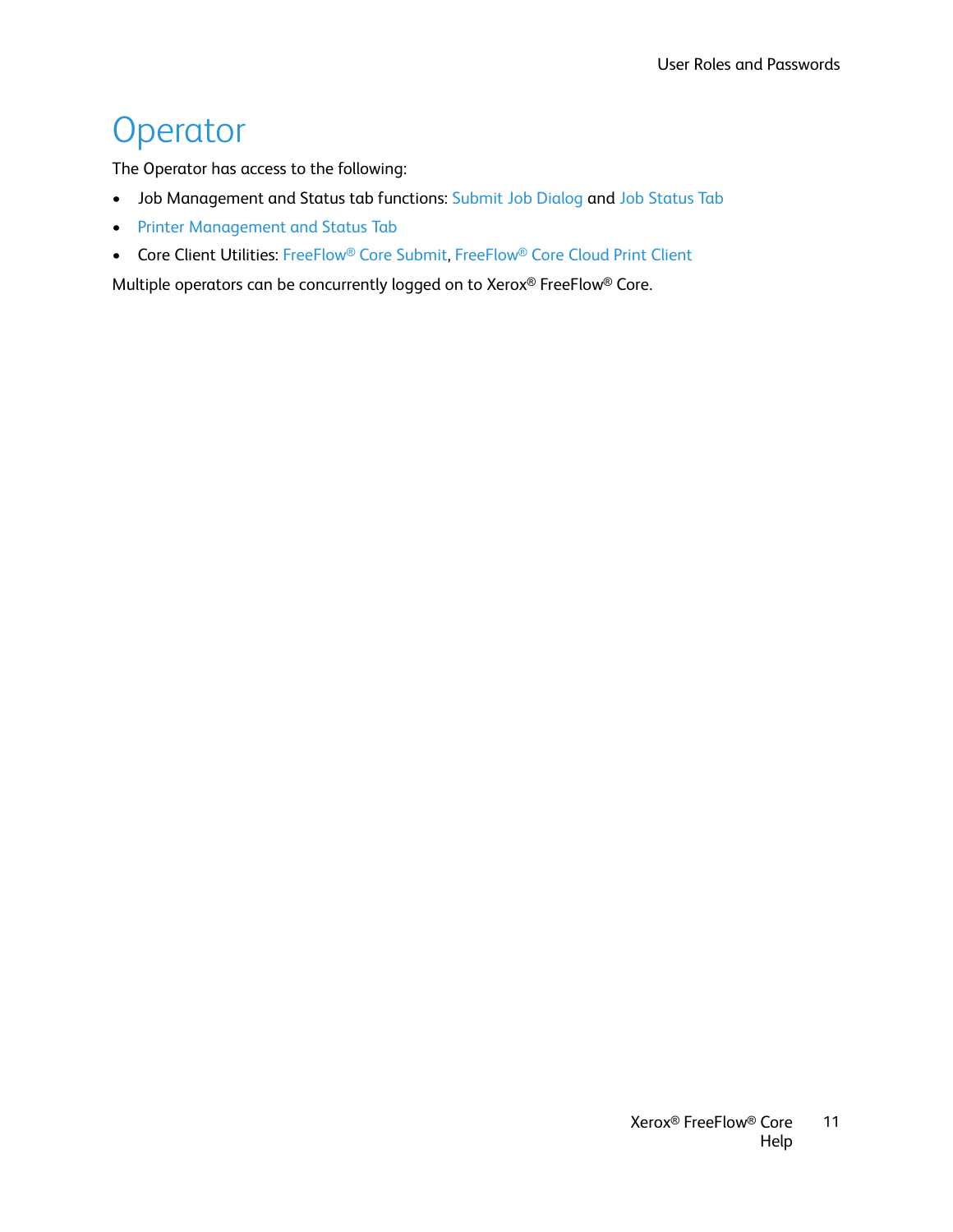User Roles and [Passwords](#page-8-0)

## <span id="page-11-0"></span>Job Status Monitor

The Job Status Monitor has read-only access to the Job [Status](#page-14-0) Tab window. Multiple job status monitors can be logged on concurrently to Xerox® FreeFlow® Core.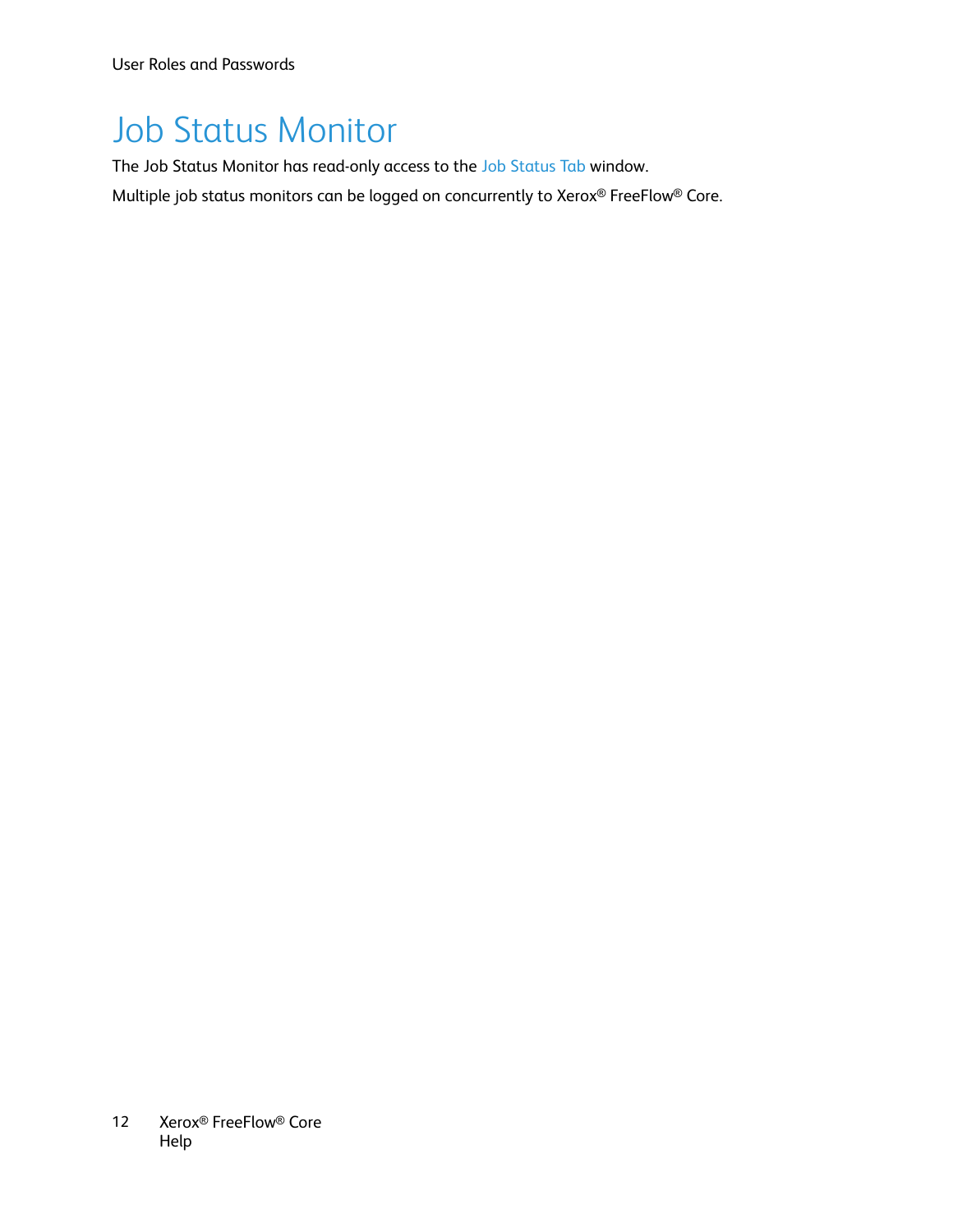# <span id="page-12-0"></span>Job Management and Status

This chapter contains:

The Job Management and Status tab allows Operators and Administrators to submit and manage jobs. The user can select **Submit Job** and **Job Status** using the tab menu.



Refer to: [Submit](#page-13-0) Job Dialog, Job [Status](#page-14-0) Tab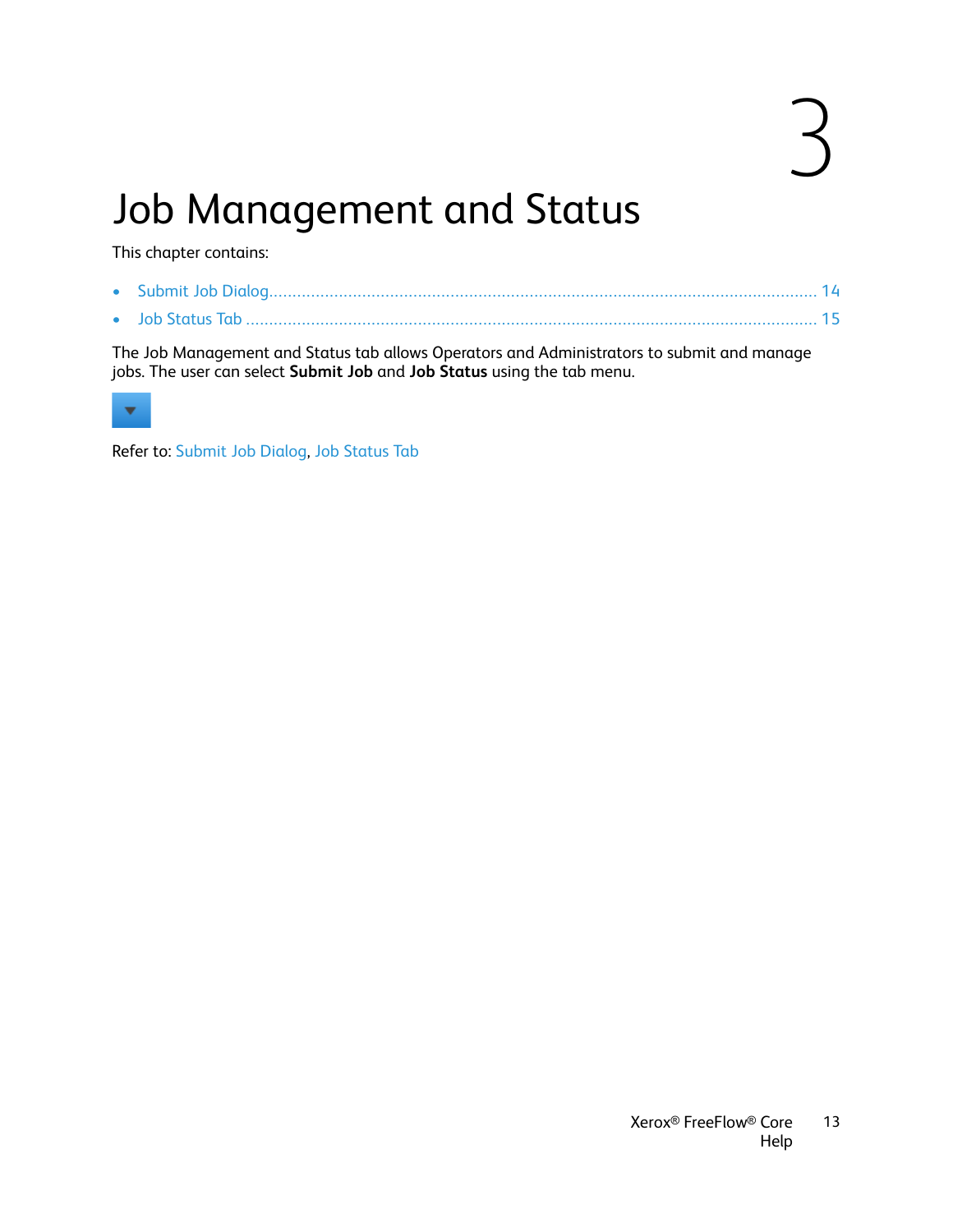# <span id="page-13-0"></span>Submit Job Dialog

The Submit Job dialog allows the user to upload one or more documents. The user can submit the associated Xerox® Printing Instructions Format (XPIF) print tickets to the selected workflow. If the user uploads the documents and their associated job tickets at the same time, from the same location, use the following name convention:

- filename.ext: document
- filename.ext.xpf: print ticket

Submit Job options include:

- **Submit All Documents as a Job Group**: Determines whether documents are submitted as a single Job [Group](#page-15-2) or as separate jobs.
- **Use as Job Name**: This field allows the user to define the job name for jobs that are submitted.
- **Workflow Destination**: This field allows the user to define the workflow to which jobs are submitted.
- **Job Priority**: This field allows the user to define the priority of the job submission.
	- **Normal**: Jobs are queued for processing after any pending jobs that are already in the system.
	- **High**: Jobs are queued for processing before any pending jobs that are already in the system.

**Note:** Jobs that are processing already in the system have higher priority than submitted jobs.

- **Printer Destination**: This field allows the user to define the Printer [Destinations](#page-61-0) or Printer Group that is used to print the selected job.
- **Distribute By**: This field allows the user to define the distribution method for the [Printer](#page-61-0) [Destinations](#page-61-0) within a Print Group.
- **Override Job Ticket Settings**: This field allows the user to define or override job ticket settings from uploaded job tickets.
	- $-$  If the user selects a Printer [Destinations](#page-61-0), the available job ticket settings show values for the selected Printer Destination. Refer to Printer Job [Ticketing](#page-62-0).
	- If the user selects **In Workflow** for the Printer Destination, a subset of job ticket settings is enabled.

During workflow submission, job ticket selections are merged with uploaded job tickets.

**Note:** The Submit Job dialog does not display uploaded job ticket settings. Additionally, the user does not have the option to remove settings from uploaded job tickets.

- **Pass Through**: If a user selects **Pass Through**, FreeFlow® Core sends the job to the selected [Printer](#page-61-0) [Destination](#page-61-0) with no alterations.
- **Submit Job in a Held State**: If a user selects **Submit Job in a Held State**, the job does not process until the job is released in Job Management manually or the selected release date and time occurs. The offset that you select refers to the UTC timezone. The default offset value corresponds to the timezone of the browser.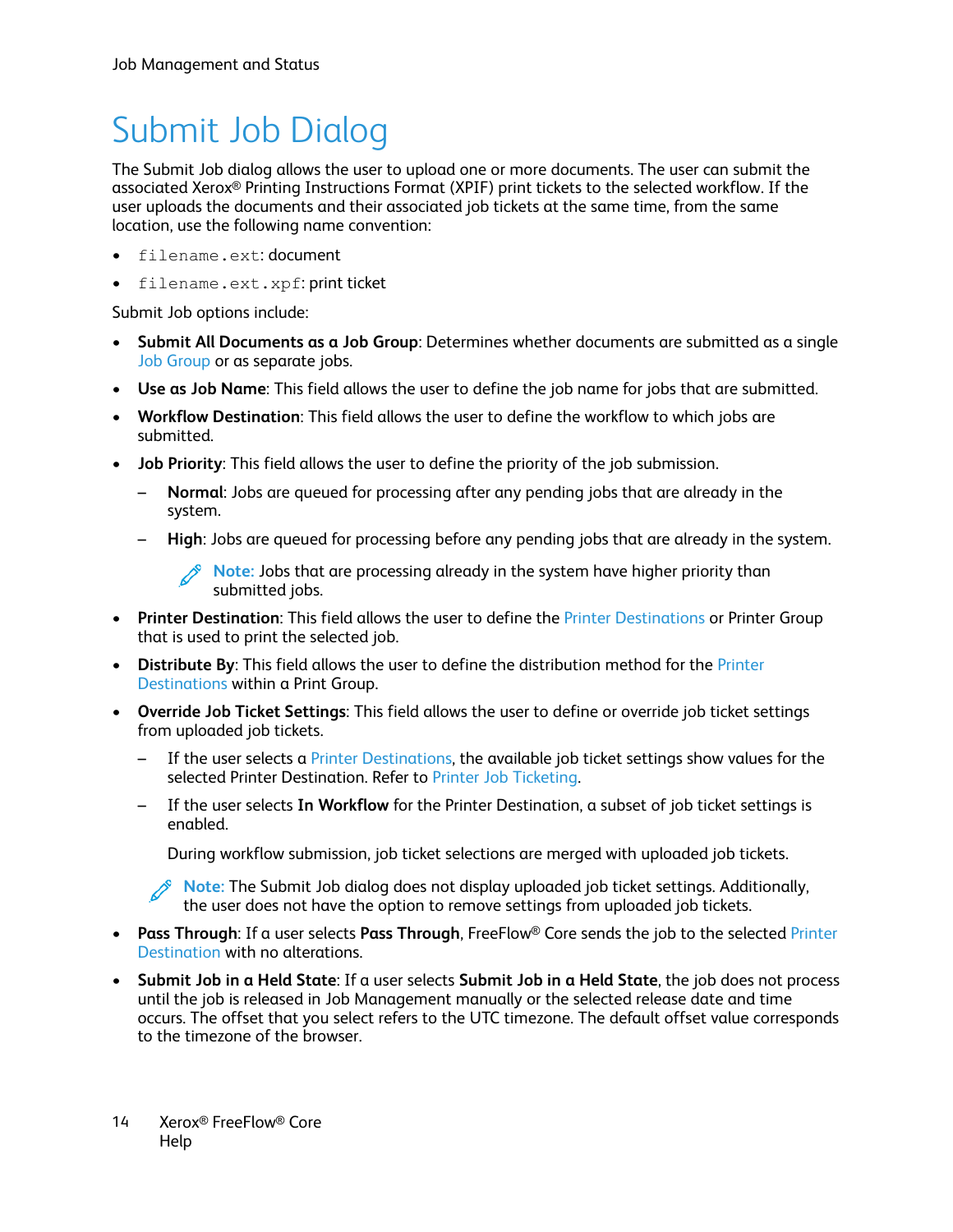# <span id="page-14-0"></span>Job Status Tab

The Job Status tab allows the user to view Active Jobs, Held Jobs, Completed Jobs, Failed Jobs, Cancelled Jobs, All Jobs, or My Jobs (jobs submitted by the logged in user).

Job Management functions in the Job Status tab include the following:

• **Printer Destination(s)**



: This field allows the user to define the Printer [Destination](#page-61-0) that is used to print the selected job. The Distribute By option is valid when a Printer Group is selected as a Printer Destination.

• **Edit Job Ticket**: This field allows the user to edit the job ticket. Refer to: Printer Job [Ticketing.](#page-62-0) During print submission, job ticket selections are merged with the Printer Destination Job Ticket defaults.

**Note:** The Edit Job Ticket interface does not support use of variables when invoked from the Job Status tab.

• **Finisher Destination**



: This field allows the user to define the Finisher [Destination](#page-64-0) that is used to save a JDF description of the selected job.

- **Resume Job**: This field allows the user to resume a paused job.
- **Submit Job Commands**: These options allow the user to **Resubmit**, **Delete**, or **Cancel** jobs. Jobs can be resubmitted to the same workflow or to a different workflow. Refer to: Job [Resubmission.](#page-15-0)
- **Hold Commands**: These options allow the user to **Hold**, **Hold Until** which specifies a release time, or **Release** jobs
- **Printer Job Commands**: These options allow the user to **Release**, **Hold**, or **Cancel** jobs at the Printer [Destination.](#page-61-0) Printer Job Commands require print server support for the relevant commands over IPP or JDF.
- **List Area**: This option shows the jobs in the system, based on the selected status. To view Job Properties, users can click the information icon



next to the job in the Job Status list.

To filter jobs, users can search jobs on either their Job Names or Workflow.

• **Navigation Area**: This field enables navigation for the List Area. Users can use the navigation links and buttons to browse through the jobs in the system. Alternatively, users can search for a specific job by Job ID or create a search filter.

### <span id="page-14-1"></span>Job Files

The Job Properties contain links to the following job files: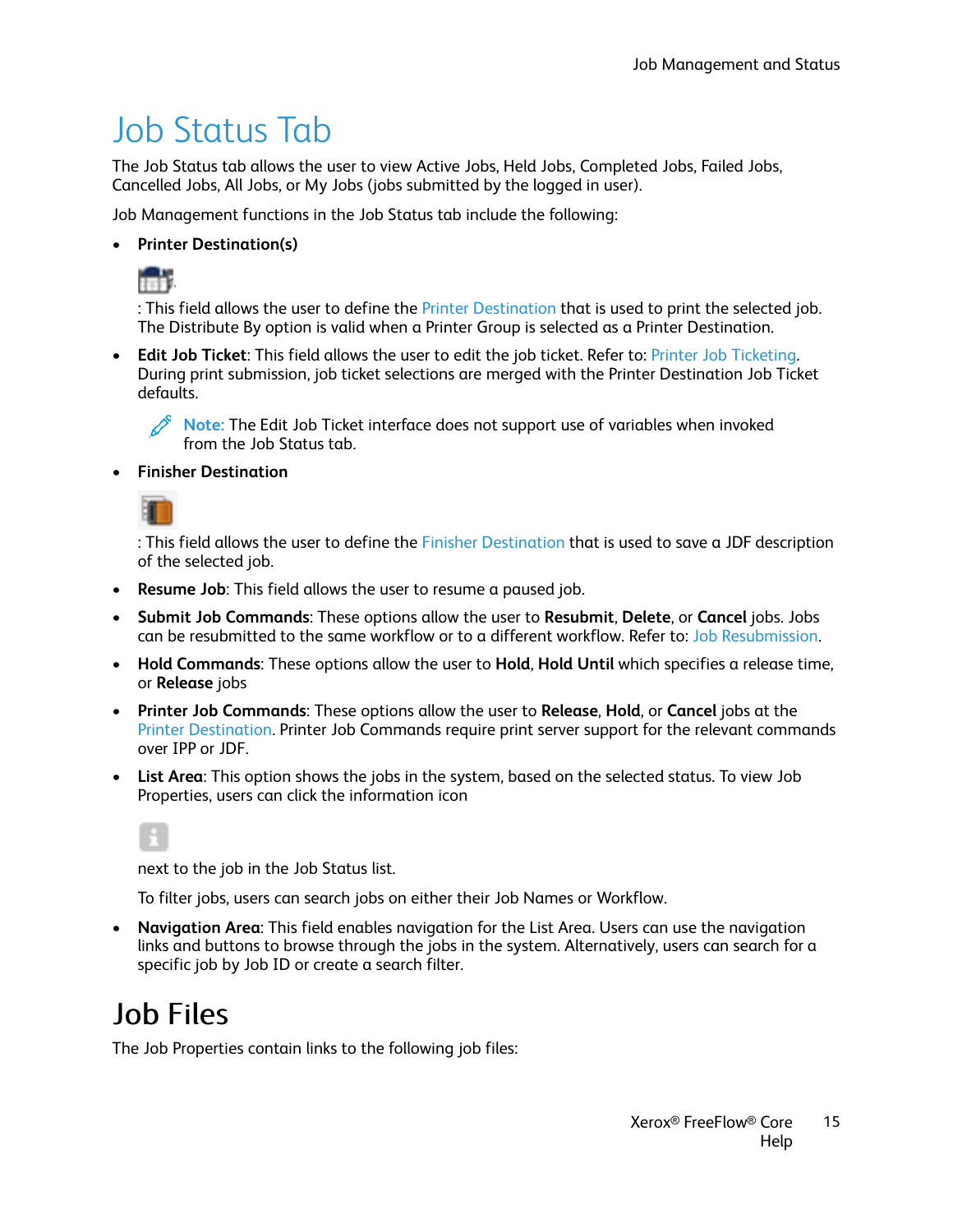- **Document**: The job file as it has been processed by the workflow.
- **Original Document**: The job file as it was submitted to Xerox® FreeFlow® Core.
- **Preflight Report**: The report, in PDF or XML format, from the Preflight task.

## <span id="page-15-0"></span>Job Resubmission

The Resubmit dialog allows the user to resubmit jobs in a paused or terminal state. Completed, failed, canceled, or aborted jobs are considered to be in a terminal state.

Resubmission uses the original document and the original job ticket as defined after the initial job submission. The user can choose to edit the job ticket as part of resubmission.

During resubmission, the user can also select to edit resubmit jobs to another workflow. Jobs resubmitted to a different workflow appear as new jobs in the List Area.

- Job Resubmission behavior is the same as the [Submit](#page-13-0) Job Dialog.
- Additionally, job resubmission is not available for jobs submitted as a Job [Group](#page-15-2) or for individual jobs in job groups.

## <span id="page-15-1"></span>Job Retention

Jobs that are completed, cancelled, or aborted are retained for at least 24 hours before they are automatically deleted from the system. Jobs are automatically deleted once an hour. Failed jobs are retained indefinitely.

## <span id="page-15-2"></span>Job Group

Depending on how jobs were submitted and the components that are in the workflow, jobs are processed individually or as part of a job group. Job Groups appear in the List Area as jobs that contain other jobs.

Click the triangle next to the Job Group name to see jobs in a job group:

|         | Job ID Job Name                    |  |
|---------|------------------------------------|--|
|         | $\triangledown$ Job Group (3 jobs) |  |
| $1 - 1$ | 32Pgs                              |  |
| $1 - 2$ | 344Pgs                             |  |
| $1-3$   | 1000Pgs                            |  |

Jobs in a job group are processed through the workflow independently with the following exceptions:

- The **Join** component combines multiple job group jobs into a single job.
- Individual job group jobs cannot be deleted or resubmitted.
- If the **Collect All Members of Job Group** option is enabled in the workflow component, the Save, Print and Finish components submit jobs based on their sequence in the job group.
- If the **Collect All Members of Job Group** option is enabled in Imposition, jobs in a group job are combined during imposition.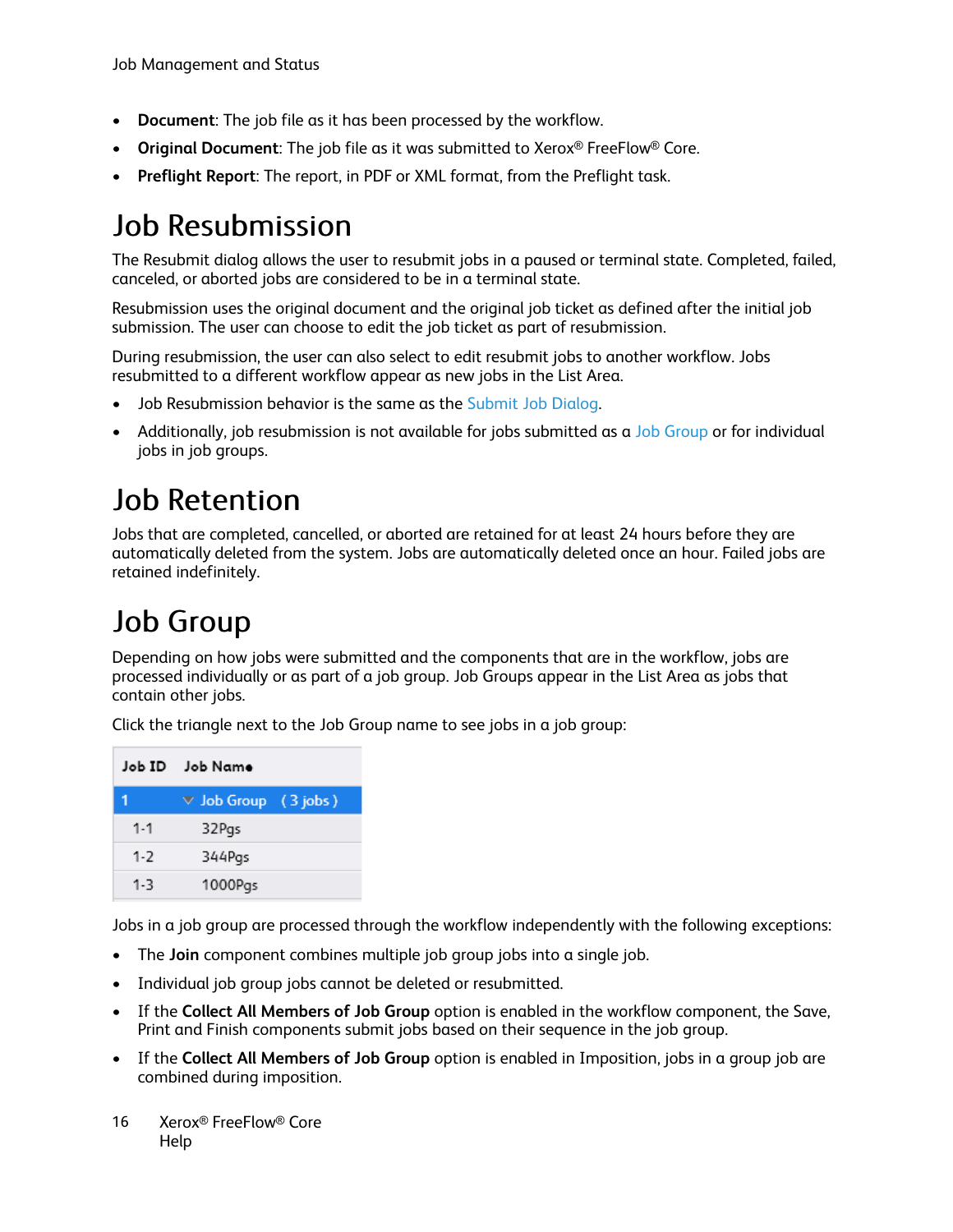**Note:** Job Group Imposition requires the output management license. Refer to Workflow Component [Configurations](#page-30-1).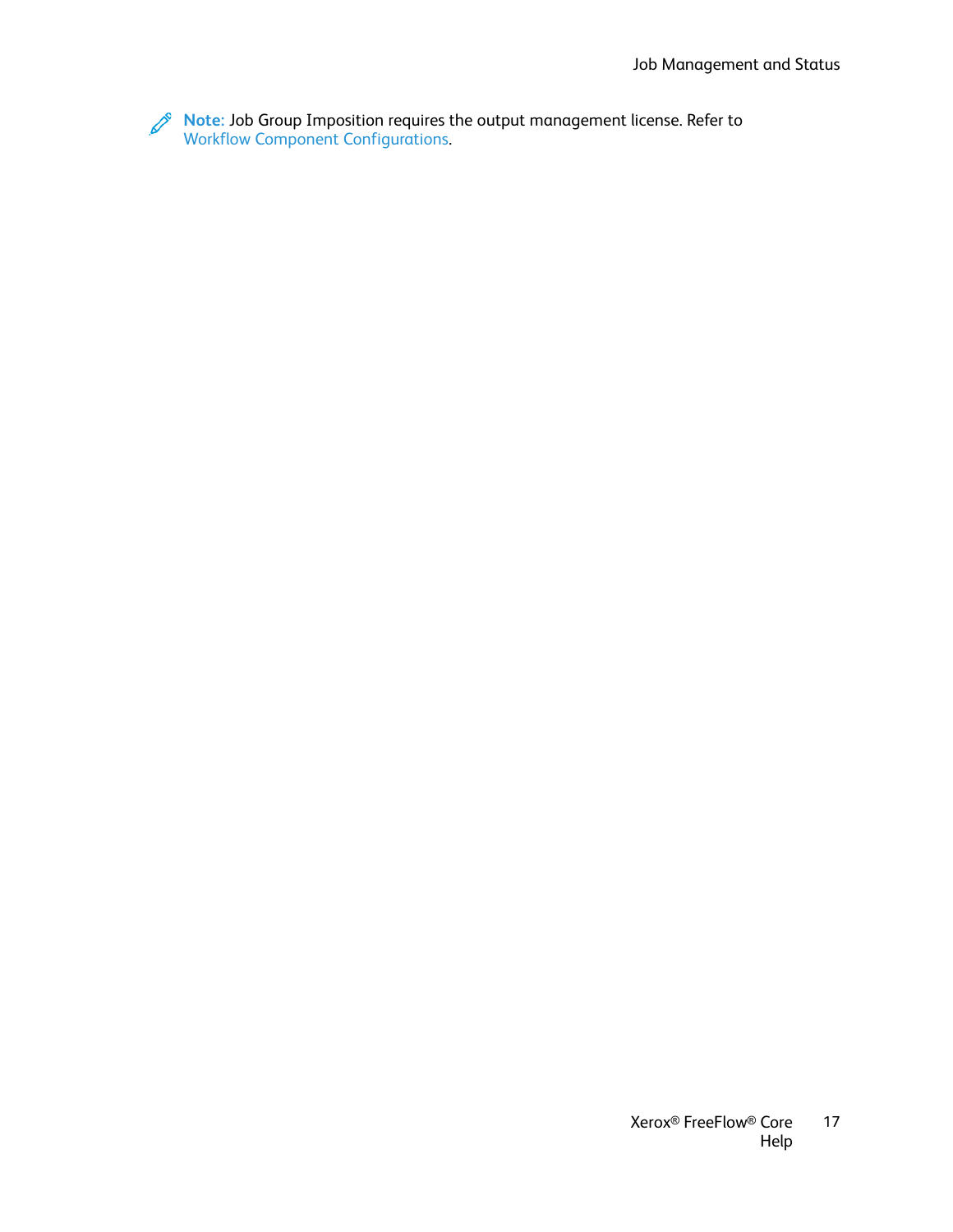Job [Management](#page-12-0) and Status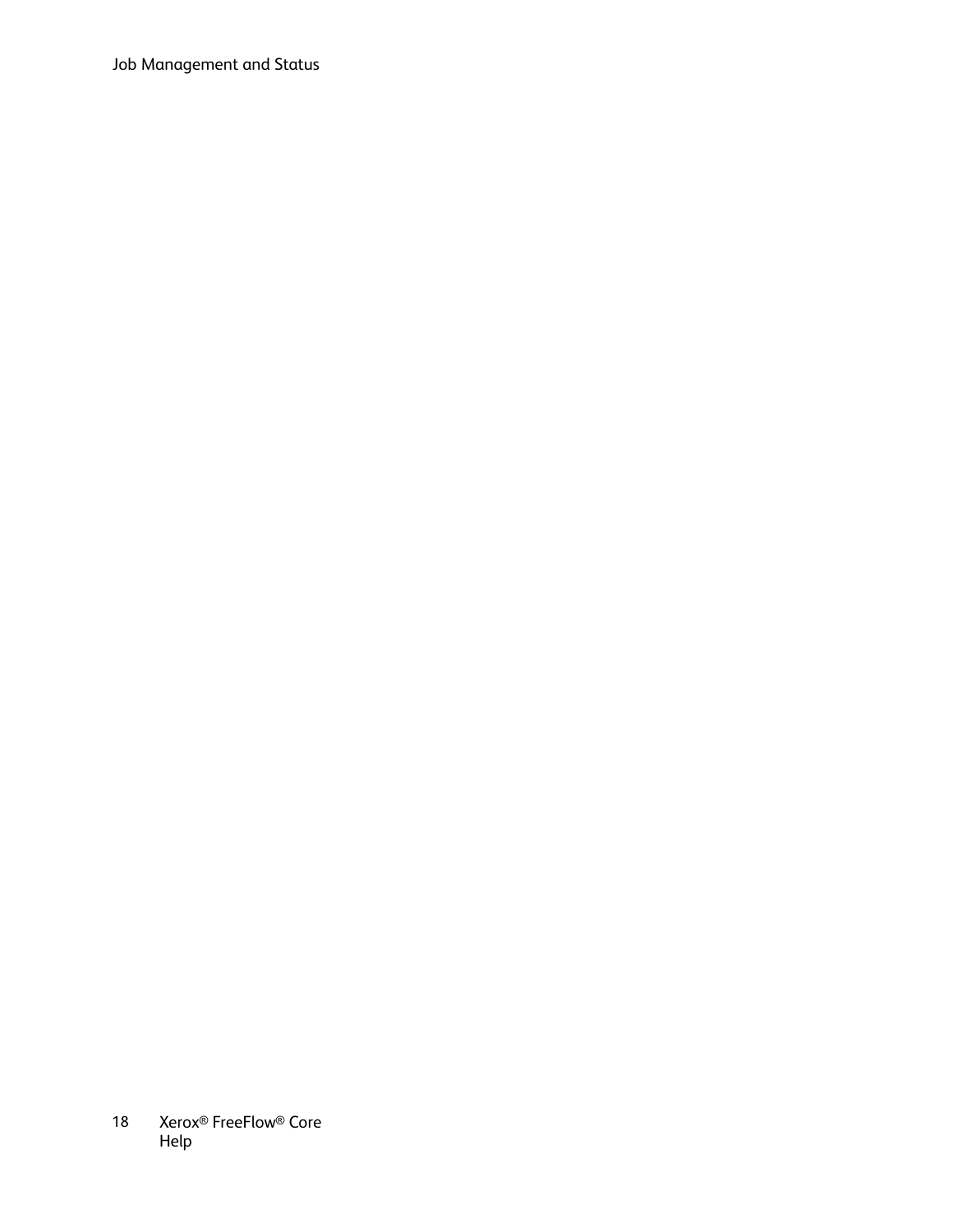# 4

# <span id="page-18-0"></span>Printer Management and Status Tab

This chapter contains:

The Printer Management and Status tab allow operators and administrators to manage Xerox® FreeFlow® Core printer destinations.

- Printers area: This area shows configured printers and their status. The list of printers is populated automatically based on the configured Printer Destinations. See also: [Understanding](#page-24-0) Printer [Management.](#page-24-0)
- Edit Printer: Allows the user to edit the printer properties, including Printer Status, Job Submission Regulation, Job Ticket Verification and JDF Settings.
- Workflow Printer Destinations: This field shows configured printer destinations and their status.
- Printer Destination controls: Allow the user to add, copy, edit, and delete printer destinations.
- Printer Groups Tab Controls: Allow the user to aggregate multiple printer destinations into a printer groups.
- Job Submission controls: Allow the user to suspend and resume job submissions to the selected Printer [Destination.](#page-61-0)
- Printer Status and Consumables: This field shows detailed printer and consumable status.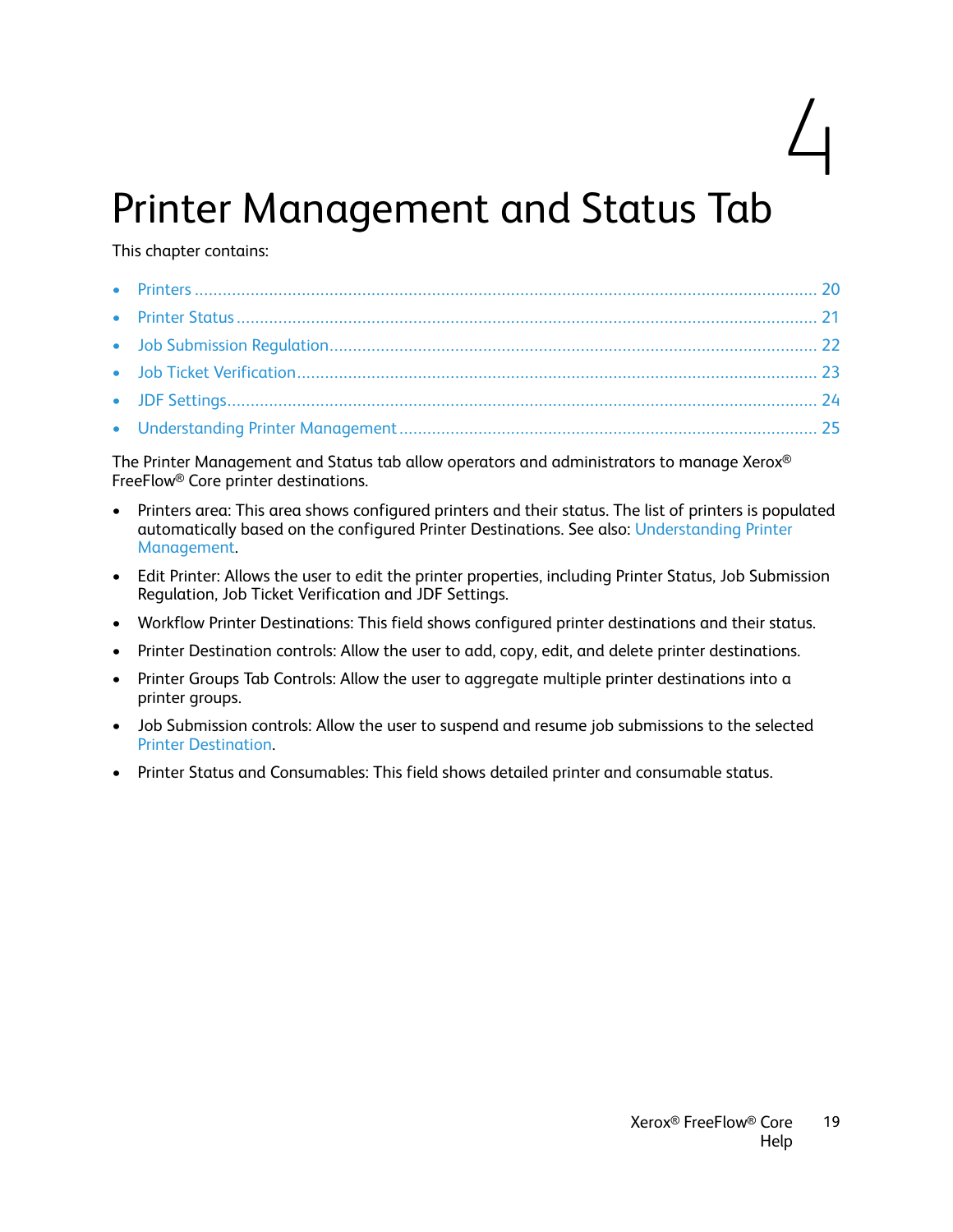## <span id="page-19-0"></span>**Printers**

To access the printer settings, from the Printers list, select **Edit**.



- Name: This field defines a name for the printer. If a name is not defined, the model information retrieved from the print server is used as the name of the printer in the printers list.
- This printer supports SNMP: This field indicates that Xerox® FreeFlow® Core is to attempt to communicate with the printer using SNMP.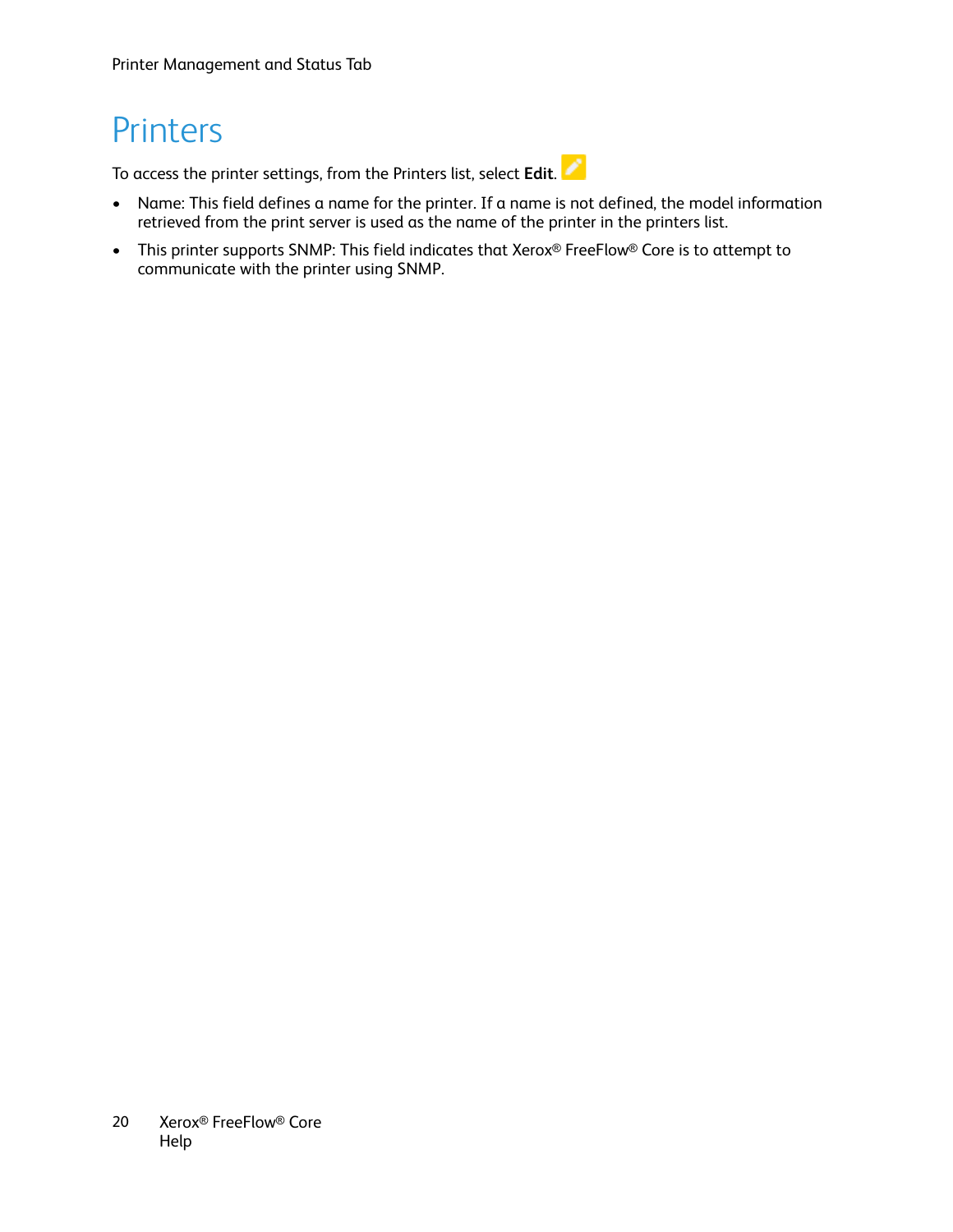# <span id="page-20-0"></span>Printer Status

Printer Status enables additional printer status information to be displayed in the Printers area. Printer Status is based on the following:

- Enable Uncompleted Jobs and Time Required Status: If the checkbox for Enable Uncompleted Jobs and Time Required Status is checked, Xerox® FreeFlow® Core displays the number of incomplete jobs at the printer and an estimated time to print the incomplete jobs.
- Enable Printer Status Messages: If the checkbox for Enable printer Status Messages is checked, Xerox® FreeFlow® Core displays the printer status messages in the Printer Status and Consumables window.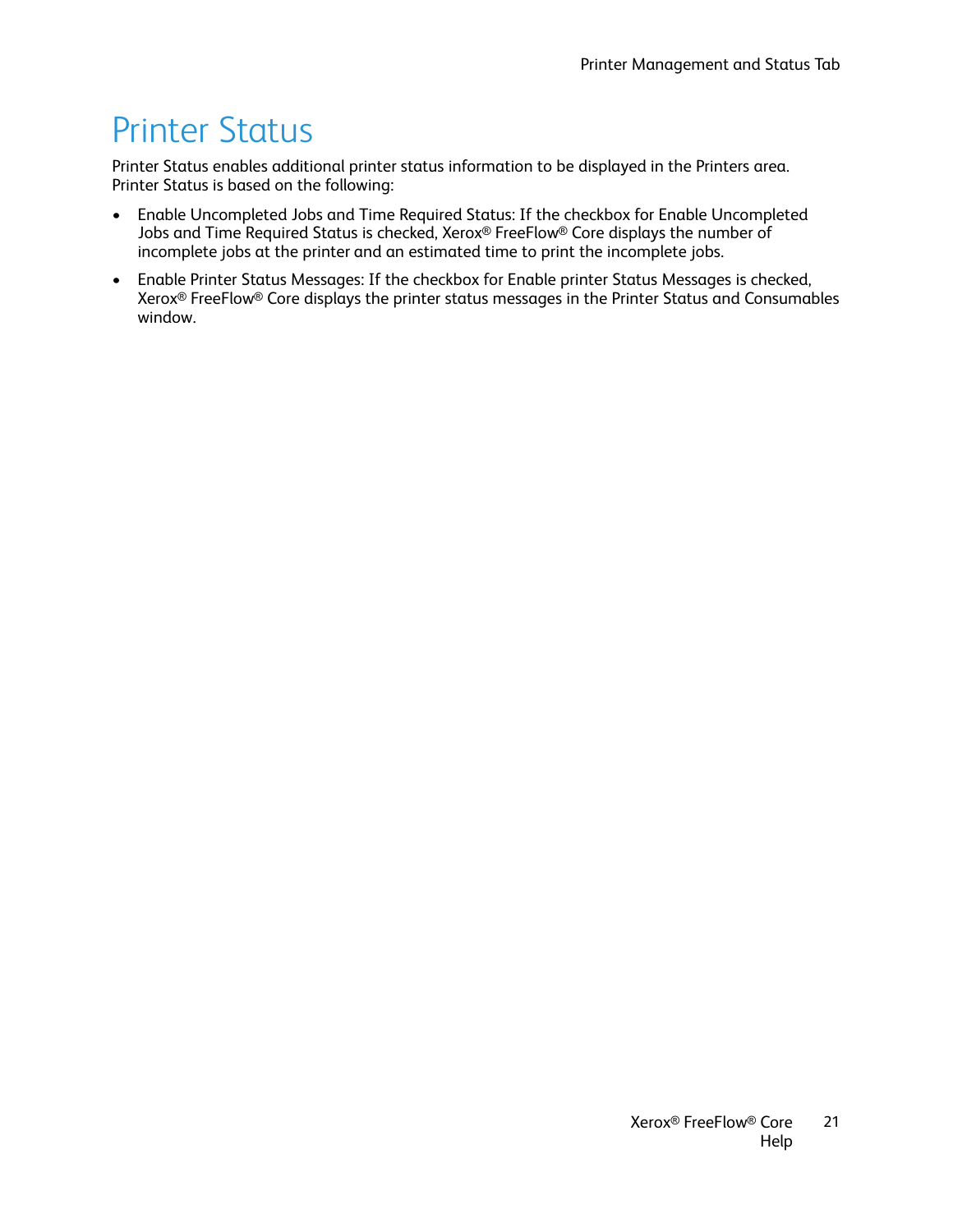# <span id="page-21-0"></span>Job Submission Regulation

If Xerox® FreeFlow® Core software loses connectivity with a printer, the software suspends job submission automatically to the Printer Destinations folders, even if Job Submission Regulation is enabled. When the printer is available, Xerox® FreeFlow® Core resumes job submission automatically.

If queues are missing or not accepting jobs, job submission pauses. If queues reappear or resume accepting jobs, job submission resumes.

If Job Submission Regulation is enabled, Xerox® FreeFlow® Core uses additional criteria to suspend and resume job submission automatically to Printer Destinations.

Job Submission Regulation is based on the following:

- Print engine state: If the Print engine state feature is enabled, when a print engine state stops for longer than the defined threshold, job submission pauses. When the print engine state changes to Ready or Warning, job submission resumes.
- Available spool space: If the Available spool space feature is enabled, when the available spool space at the print server falls below the defined threshold, job submission pauses. When Available spool space at the print server is above the defined threshold, job submission resumes. print server spool space is monitored using SNMP.
- Number of Uncompleted Jobs at the Printer: If the Number of Uncompleted Jobs at the Printer feature is enabled, when the number of active jobs in the print server is greater than the defined threshold, job submissions pause. When the number of active jobs in the print server falls below the defined threshold, job submission resumes.

**Note:** Use of additional criteria for Job Submission Regulation requires an output management license. Refer to Workflow Component [Configurations](#page-30-1).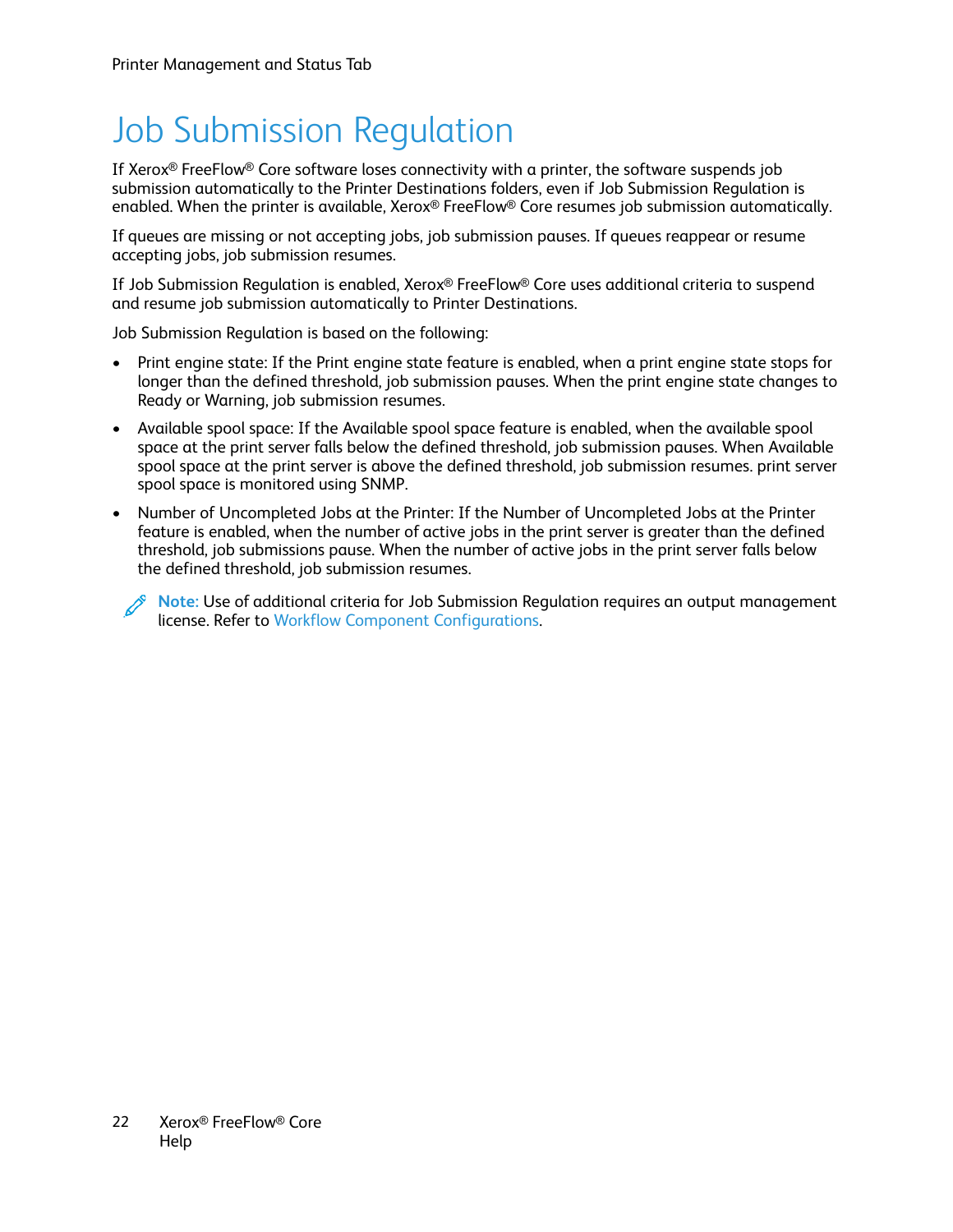# <span id="page-22-0"></span>Job Ticket Verification

Xerox® FreeFlow® Core job ticketing always reflects the options reported by the print server when queried for capabilities. Therefore, print ticketing defined in Xerox® FreeFlow® Core does contain constructs that are not reported as supported by the print server.

However, job tickets submitted to Xerox® FreeFlow® Core can have different capabilities than the target printer. The Job Ticket Verification options allow the user to define policies for handling constructs that a given printer does not support.

- Fail Jobs Containing Stock Names not Defined at Printer: This setting prevents submission of jobs to the printer if the specified stock name does not exist at the print server.
- Use simplified Stock Name Matching: This setting modifies print tickets to use simpler media definition if the print server supports this feature. If the print server does not support simpler media definition, it reverts to nominal behavior for defining media and media attributes.
- Remove Unsupported Settings: This setting removes job ticket settings that Xerox® FreeFlow® Core supports from the job ticket if the print server does not support the settings.

**Note:** Xerox® FreeFlow® Core does not send job ticket settings it does not support to the print server.

• Remove Unsupported Stock Properties: This option removes stock attributes that Xerox® FreeFlow® Core supports from the job ticket if the print server does not support the stock attributes.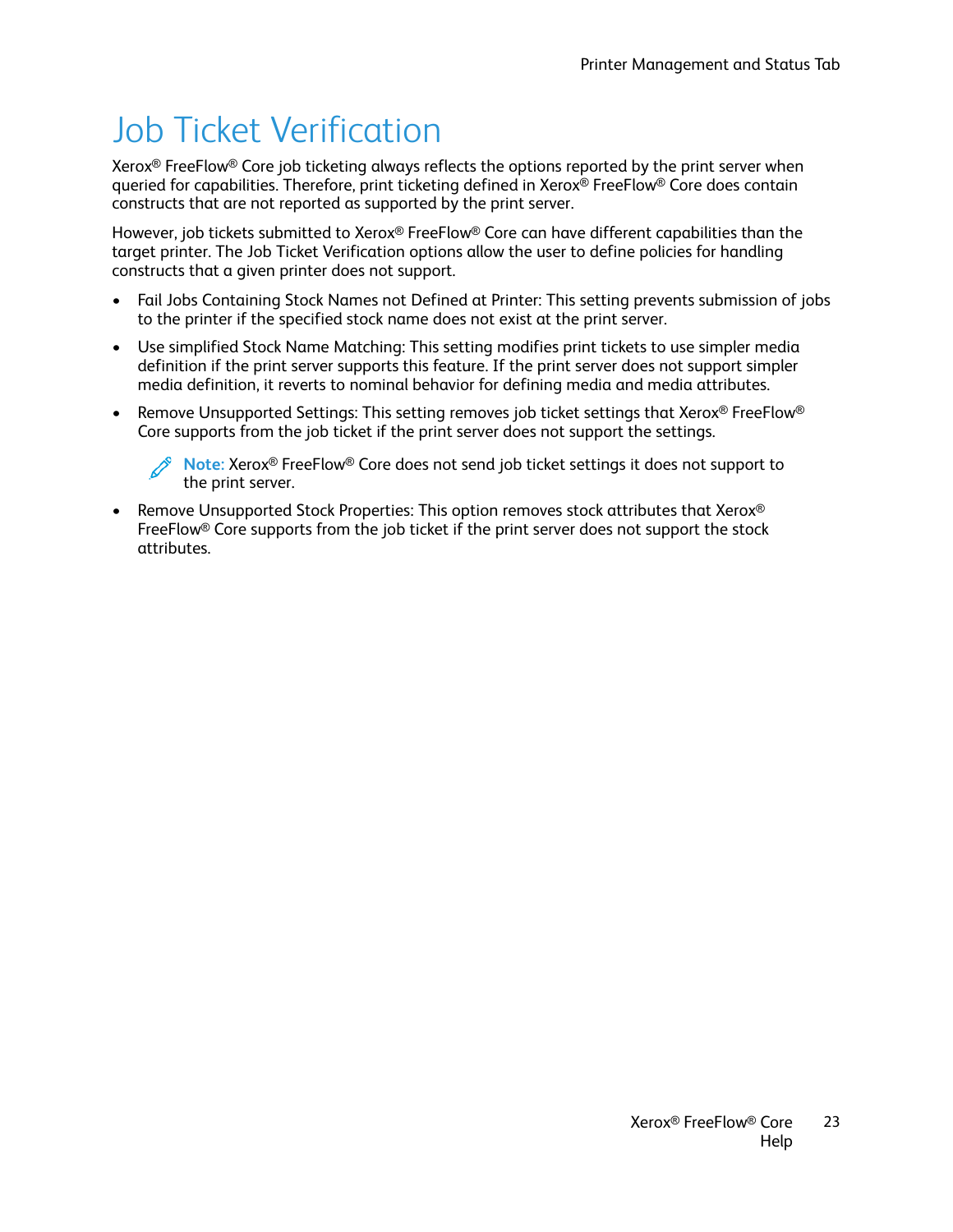# <span id="page-23-0"></span>JDF Settings

When a job is sent to a printer that communicates with the JDF protocol, the following settings affect how FreeFlow Core sends the JDF job ticket and the print file.

When you submit a Xerox<sup>®</sup> FreeFlow<sup>®</sup> Core job to a printer that communicates with the JDF protocol, job ticket instructions are sent to the printer in a predefined JDF construct. Depending on the printer, it is possible that you need to modify the default Xerox® FreeFlow® Core JDF construct for specific print ticket instructions to a JDF format and a value that the printer supports.

To modify the predefined attribute construct for the JDF print ticket, specify an alternative JDF construct and value in a .txt or .csv file.

To upload the file, in the GUI, select **Printer Management and Status > Edit a Printer > JDF Mapping**, then upload the modified file. A template file is located on the Xerox® FreeFlow® Core server at X:\Program Files\Xerox\FreeFlow Core\Support\JDFMapperTemplate. txt. For FreeFlow® Cloud Print configuration, the template file is in the same location as the FreeFlow® Cloud Print client, at X:\Program Files\Xerox\FreeFlow Core Cloud Print \Support\JDFMapperTemplate.txt.

To allow the JDF printer to retrieve the print file from FreeFlow Core, instead of FreeFlow Core sending the file to the JDF printer, enable **Printer Retrieves the File for Printing**.

To allow the addition of printer capabilities that are not communicated by the printer, use the **Add Additional Printer Capabilities** option.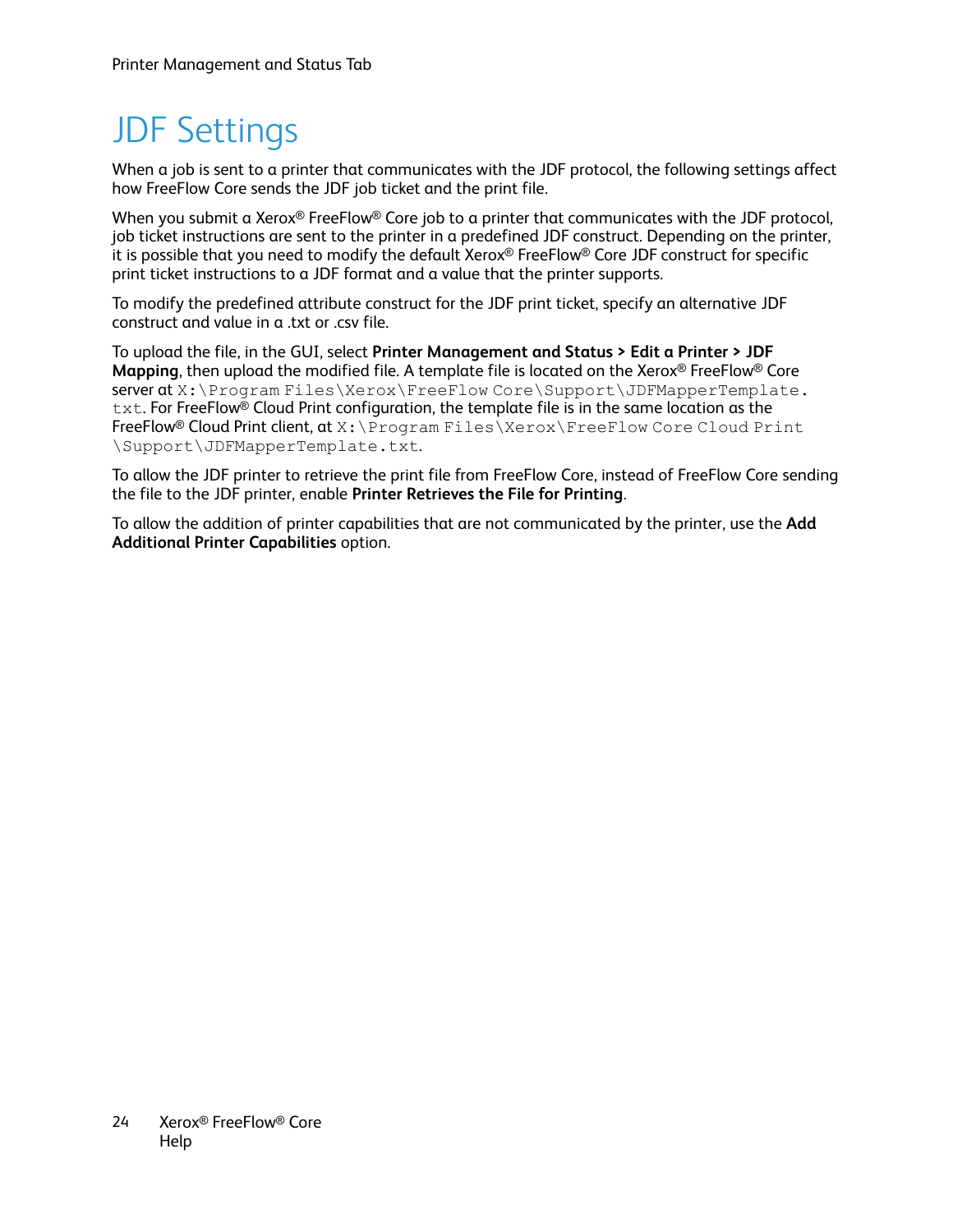# <span id="page-24-0"></span>Understanding Printer Management

Xerox® FreeFlow® Core printing is configured and managed using three interrelated objects:

- Printers: Printers represent a connection to the print server and a print engine. Each Printer is associated with one or more Printer Destinations.
	- Print Engine capabilities, state, and job submission regulation are managed at the printer level.
	- Printers are added or removed from Xerox® FreeFlow® Core automatically as needed when Printer Destinations are added or removed.
	- The FreeFlow® Core Cloud Print Configuration application can add or remove the Cloud Printers.
- Printer Destinations: Printer Destinations represent a print submission configuration. Each Printer Destination represents a connection to a specific print queue and a set of job ticketing defaults. Each Printer Destination can be associated with one or more print presets.
- Printer Groups: Printer Groups are an assembly of Printer Destinations. When you select the printer groups within a print node or job submission, from the Distribute by menu, you are required to select a distribution method for the use of the printer destinations in the printer groups.
- Print Presets: Print Presets represent an association between job processing configuration and one or more Printer Destinations. Print Presets defines that the jobs are submitted automatically to Printer Destinations. They also define rules for the selection of Printer Destinations.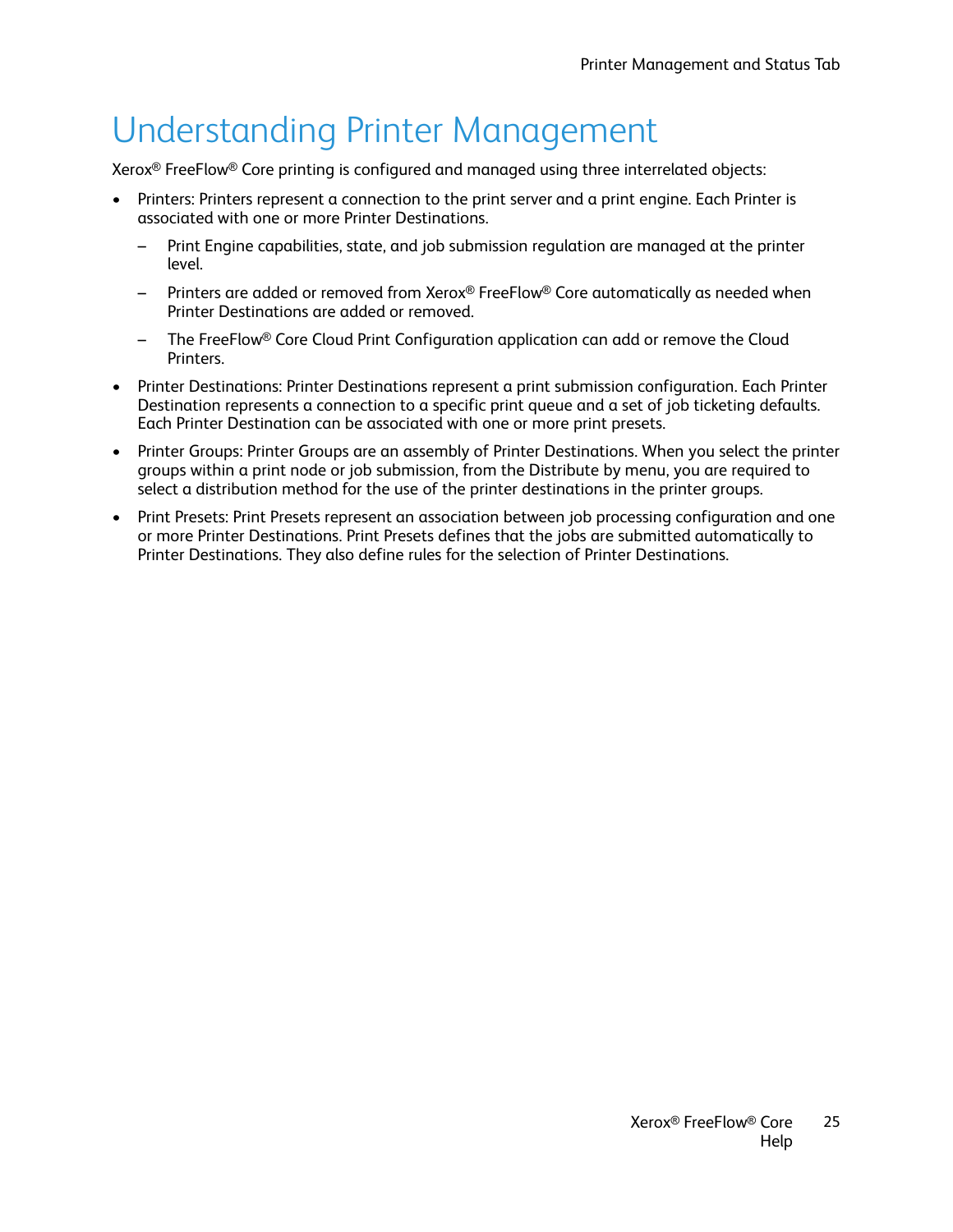Printer [Management](#page-18-0) and Status Tab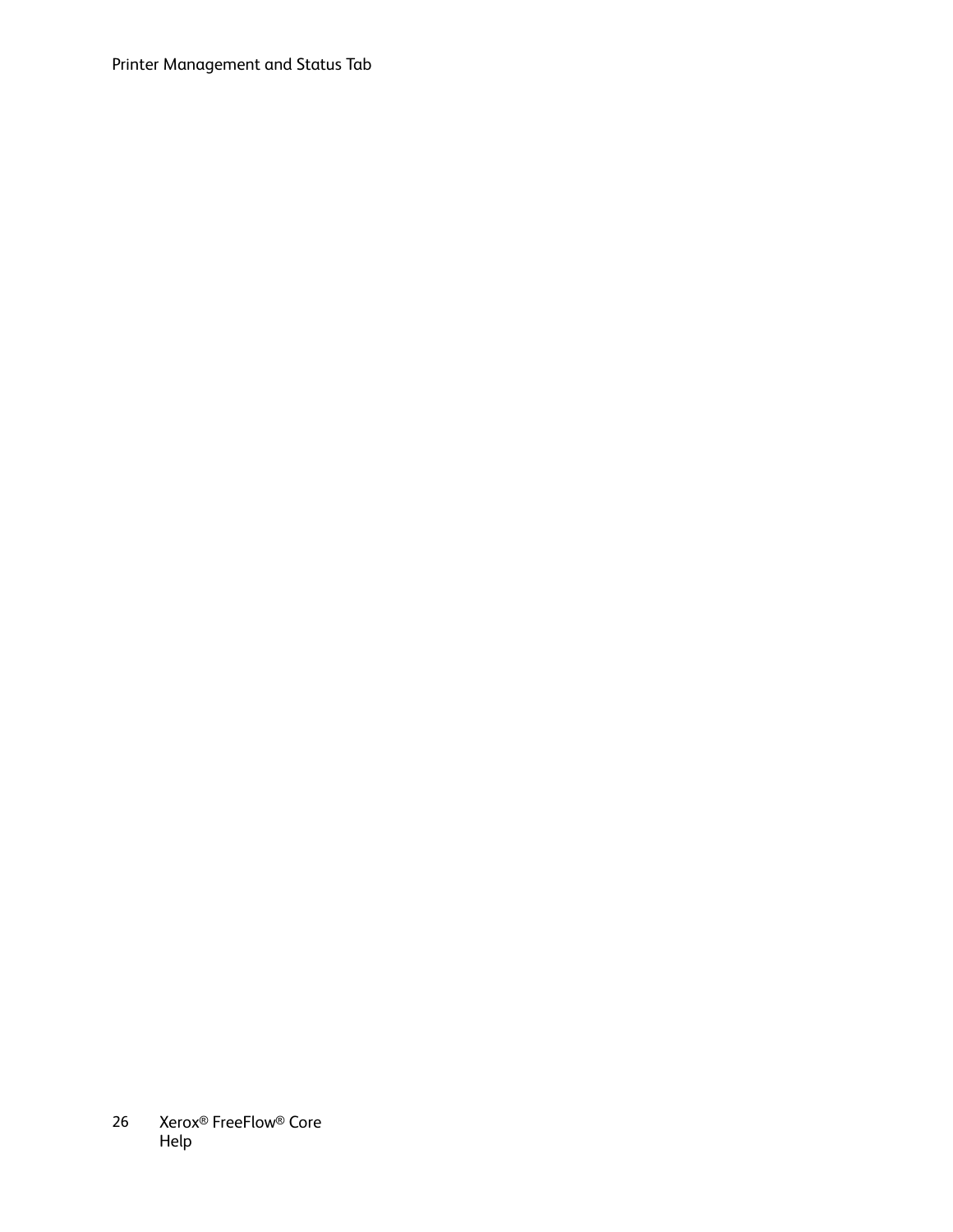# $\overline{5}$

# <span id="page-26-0"></span>**Workflow Setup**

This chapter contains: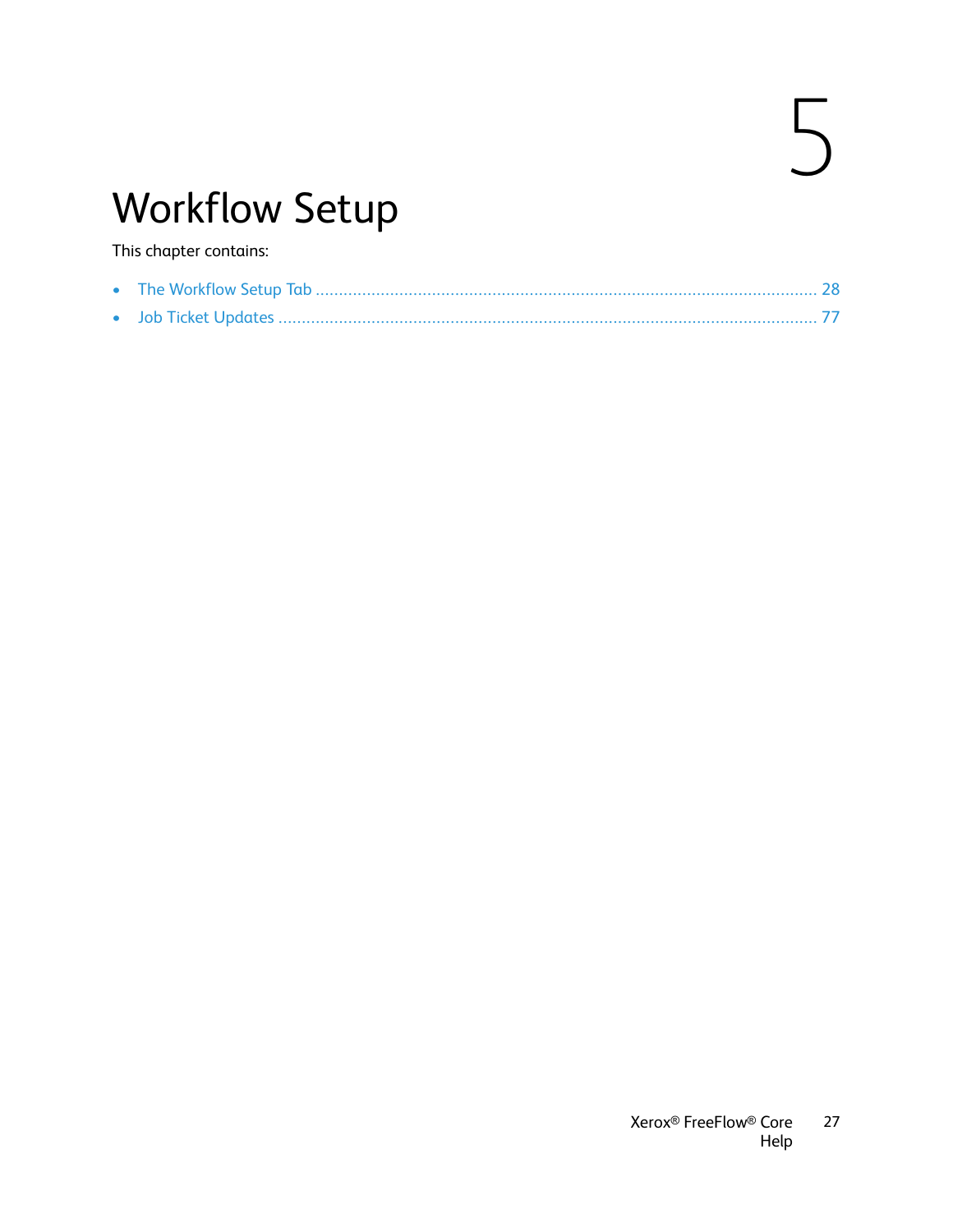# <span id="page-27-0"></span>The Workflow Setup Tab

The Workflow Setup tab allows an administrator to manage workflows and the processes and output destinations used to build workflows. The tab includes the following:

- **Components**: The area on the left of the screen that shows components available for building workflows. Components represent workflow operations such as imposition and printing.
- **Presets**: The area on the left of the screen that shows presets for the selected component. For details, refer to: About [Presets](#page-27-1).
- **Workflow Canvas**: The canvas provides an area for creating or editing workflows. This canvas also provides an area for defining document conversion options.
- **Workflow List**: This field shows the workflows in the system.

## <span id="page-27-1"></span>About Presets

Xerox<sup>®</sup> FreeFlow<sup>®</sup> Core manages workflow configuration using presets. When a Component is configured, that configuration is stored as a preset that is available globally. For details, refer to: Workflow [Components](#page-30-0).



**Caution:** When the preset is updated, the updated preset is used automatically in all workflows in Xerox® FreeFlow® Core. To view a list of workflows that use the selected preset, next to the

preset name, select the Info button.

## <span id="page-27-2"></span>Creating Workflows

Workflows in Xerox® FreeFlow® Core consist of a sequence of component presets.

To create a workflow, you can drag process presets from the Components and Presets panels to the Workflow canvas.

- **Component icon**: To add a blank preset to configure and save as a new preset, drag a component icon to the Workflow canvas.
- **Preset icon**: To add a saved configuration preset, drag a preset icon to the Workflow canvas.

**Caution:** When the preset is updated, the updated preset is used automatically in all workflows in Xerox® FreeFlow® Core. To view a list of workflows that use the selected

preset, next to the preset name, select the Info button.

### Execution Paths

Workflows can include one or more execution paths.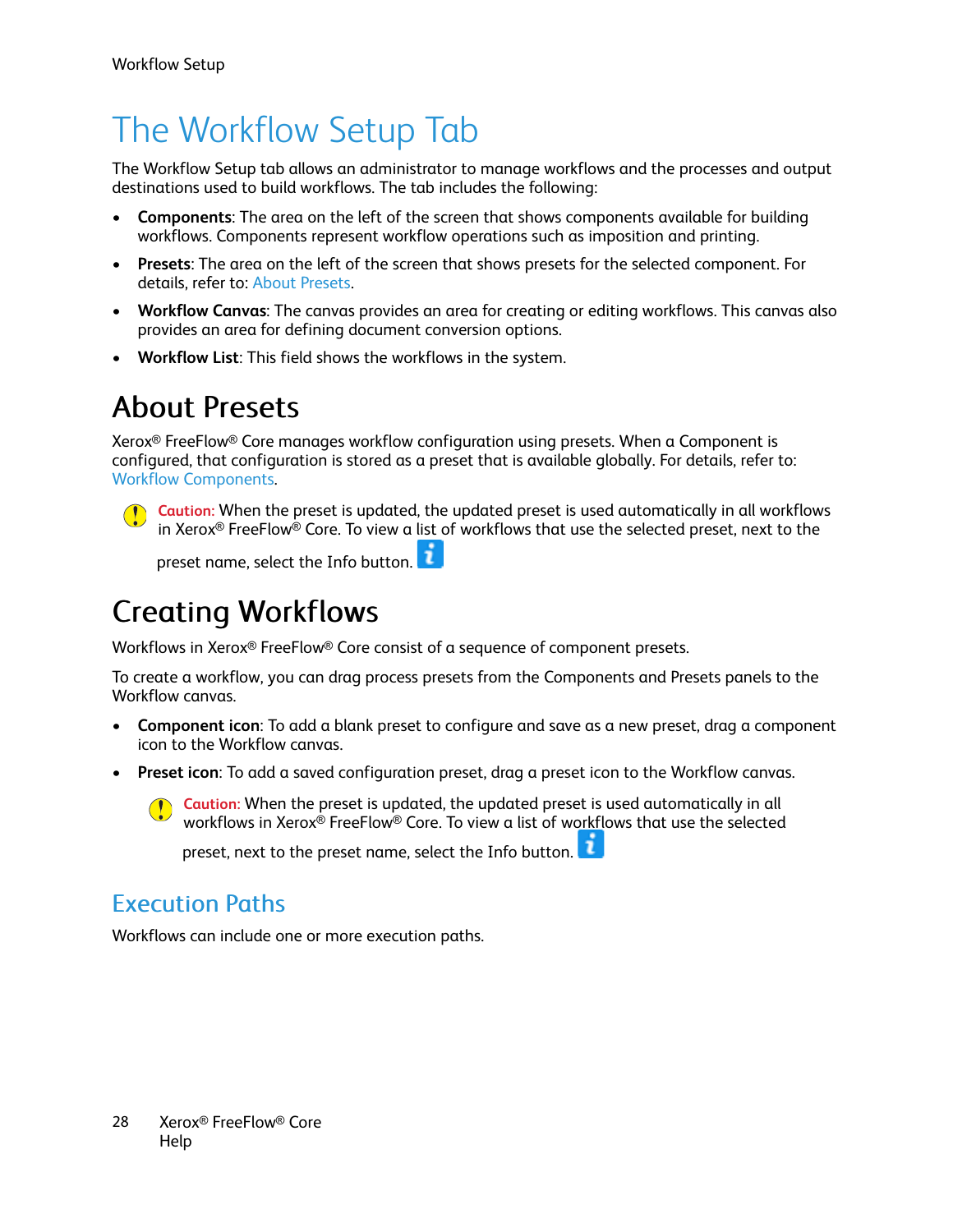

Execution paths in a workflow can be merged into any existing workflow component. To merge an execution path into a component, drag and drop the end of the execution path into the component icon.



The execution paths are merged then into the component.



To disconnect an execution path from a component, from the component icon menu, select **Disconnect > <preset name>.**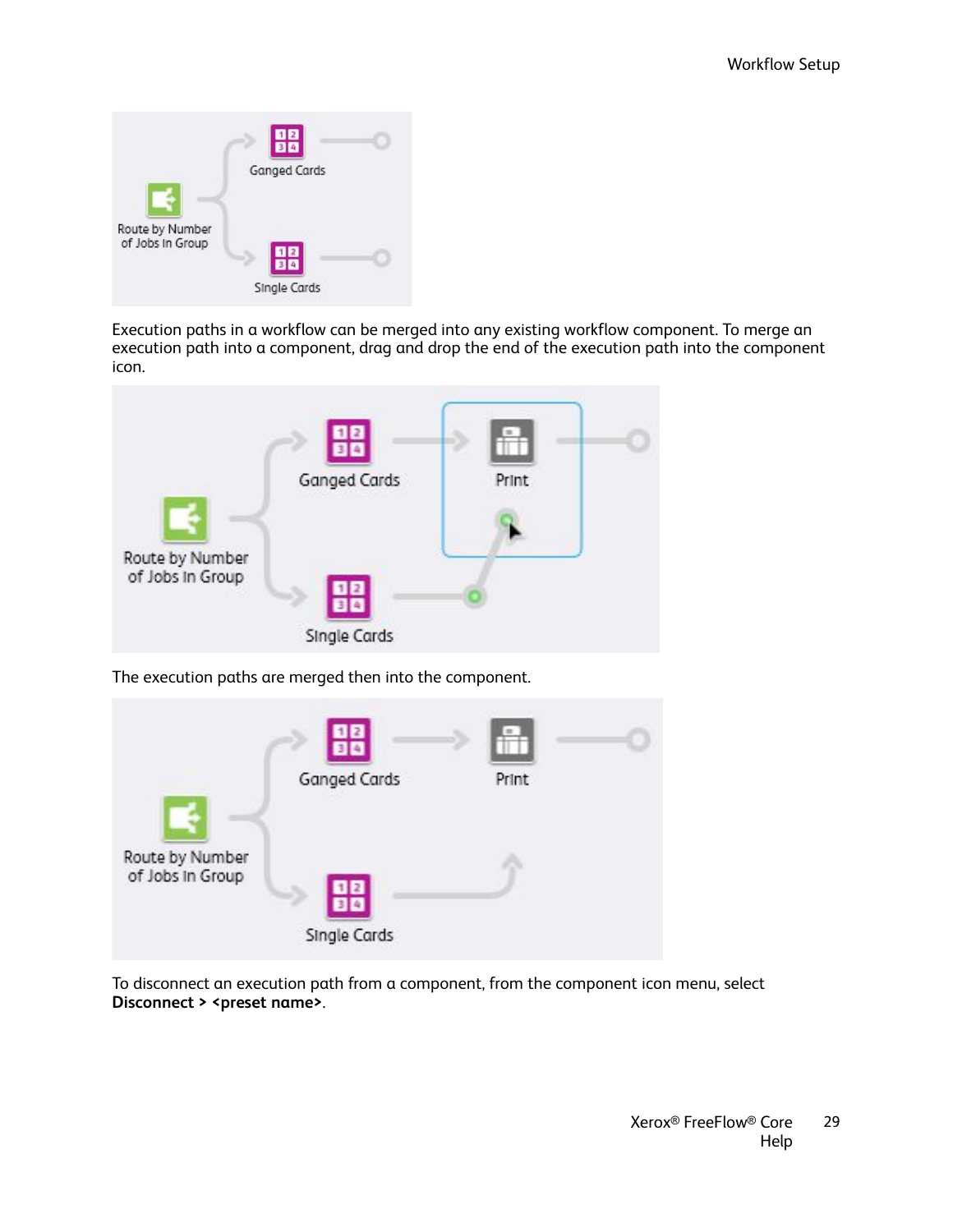

Execution paths can be connected to upstream component icons as well.



## <span id="page-29-0"></span>Collect Job Documents

Some workflow components support an option to **Collect Job Documents**.

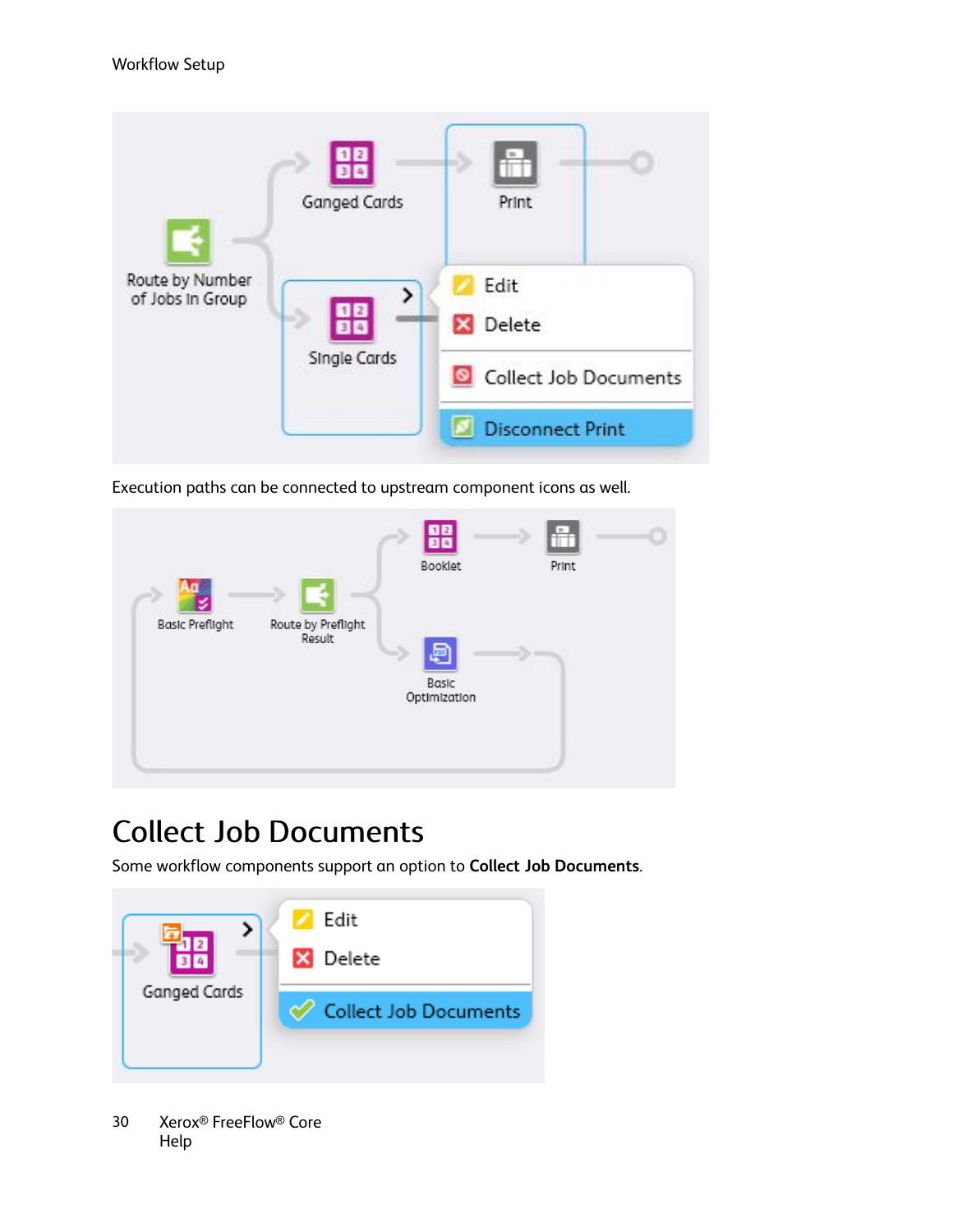When this option is enabled, the workflow component defers execution for jobs that are part of a job group until all members of the job group either have reached the component or have processed through an execution path in the workflow that prevents them from reaching the workflow component.

Workflow components can enable additional functionality when the Collect Job Documents option is enabled.

## <span id="page-30-0"></span>Workflow Components

Workflow components represent the types of operations that Xerox<sup>®</sup> FreeFlow<sup>®</sup> Core can include as part of a workflow.

### <span id="page-30-1"></span>Workflow Component Configurations

Xerox® FreeFlow® Core is a fully configurable software, with an individual module that offers greater control over the workflow and the flexibility to add the components that best suit your needs. Depending on the product configuration that you have purchased, certain features are not available.

For the features that are available within each product configuration, refer to the table.

- The Xerox<sup>®</sup> FreeFlow<sup>®</sup> Core Base software module is required.
- You can purchase optional modules. Optional modules provide more capabilities on top of the Xerox® FreeFlow® Core Base software.

| <b>Component</b>                                                                                        | <b>Xerox®</b><br>FreeFlow <sup>®</sup><br><b>Core Base</b> | <b>Advanced</b><br><b>Prepress</b><br>(optional) | <b>Advanced</b><br><b>Automation</b><br>(optional) | <b>Output</b><br><b>Management</b><br>(optional) | <b>Variable</b><br>Data<br>(optional) |
|---------------------------------------------------------------------------------------------------------|------------------------------------------------------------|--------------------------------------------------|----------------------------------------------------|--------------------------------------------------|---------------------------------------|
| Workflow creation                                                                                       | Linear<br>workflows                                        |                                                  | Rules-based<br>workflows                           |                                                  |                                       |
| Conversion                                                                                              |                                                            |                                                  |                                                    |                                                  |                                       |
| Conversion: VIPP (.<br>vpc)                                                                             |                                                            |                                                  |                                                    |                                                  |                                       |
| Preflight                                                                                               |                                                            |                                                  |                                                    |                                                  |                                       |
| Enhance images                                                                                          |                                                            |                                                  |                                                    |                                                  |                                       |
| Imposition                                                                                              |                                                            |                                                  |                                                    |                                                  | PDF/VT-1                              |
| Finish: Supported<br>when configured<br>along with the<br>Xerox<br>IntegratedPLUS<br>Finishing solution |                                                            |                                                  |                                                    |                                                  |                                       |
| Save                                                                                                    |                                                            |                                                  |                                                    |                                                  |                                       |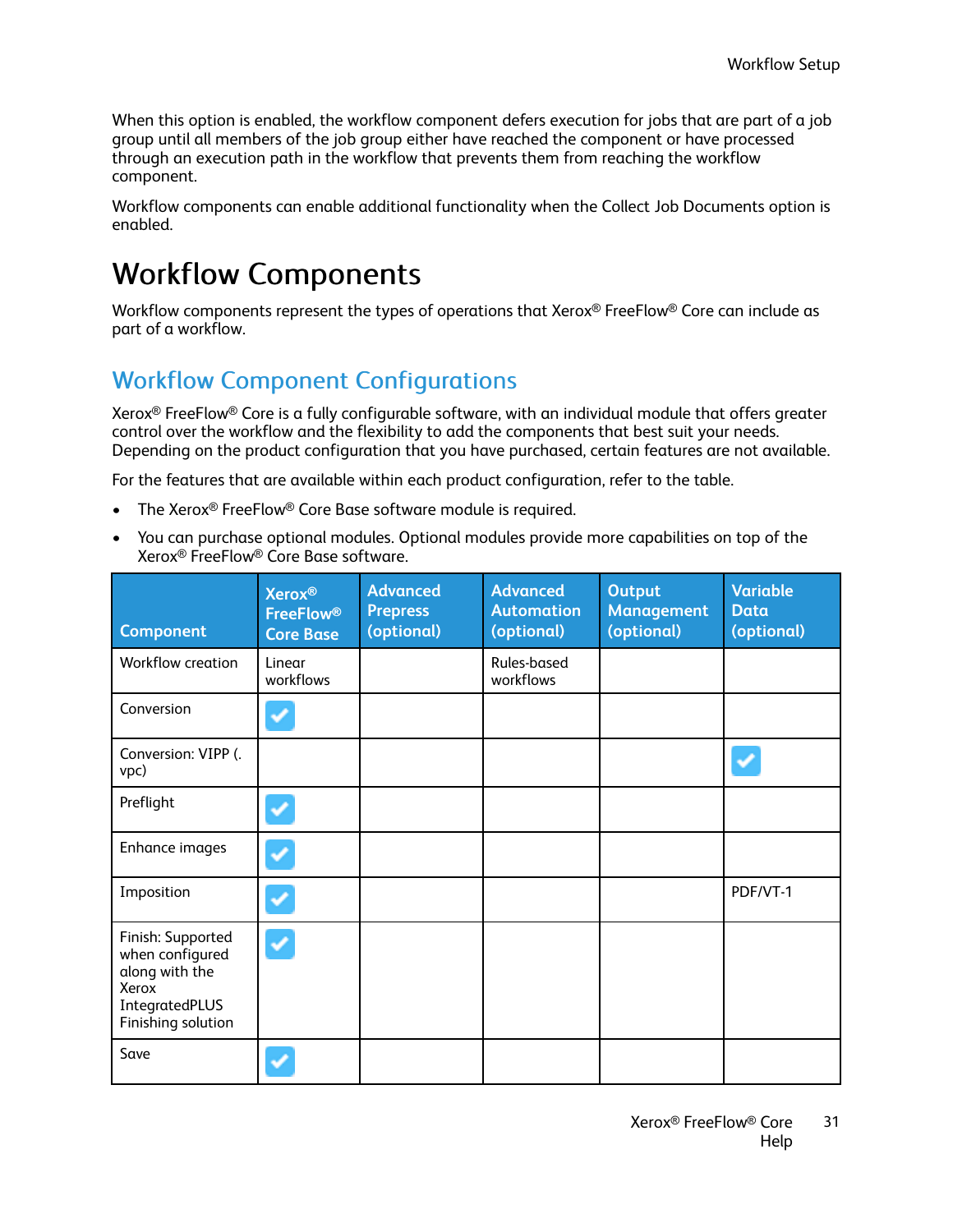| <b>Component</b>        | <b>Xerox®</b><br><b>FreeFlow®</b><br><b>Core Base</b> | <b>Advanced</b><br><b>Prepress</b><br>(optional) | <b>Advanced</b><br><b>Automation</b><br>(optional) | <b>Output</b><br>Management<br>(optional) | Variable<br><b>Data</b><br>(optional) |
|-------------------------|-------------------------------------------------------|--------------------------------------------------|----------------------------------------------------|-------------------------------------------|---------------------------------------|
| Print                   | ميہ                                                   |                                                  |                                                    |                                           |                                       |
| Optimize                |                                                       |                                                  |                                                    |                                           |                                       |
| Manage color            |                                                       |                                                  |                                                    |                                           |                                       |
| Barcode                 |                                                       |                                                  |                                                    |                                           | PDF/VT-1                              |
| Watermarks              |                                                       |                                                  |                                                    |                                           | PDF/VT-1                              |
| Pressmarks              |                                                       | ✔                                                |                                                    |                                           | PDF/VT-1                              |
| Page numbers            |                                                       |                                                  |                                                    |                                           | PDF/VT-1                              |
| Resize pages            |                                                       |                                                  |                                                    |                                           | PDF/VT-1                              |
| Rotate pages            |                                                       |                                                  |                                                    |                                           | PDF/VT-1                              |
| Insert pages            |                                                       |                                                  |                                                    |                                           | PDF/VT-1                              |
| Delete pages            |                                                       |                                                  |                                                    |                                           | PDF/VT-1                              |
| Join                    |                                                       | ✔                                                |                                                    |                                           | PDF/VT-1                              |
| Route                   |                                                       |                                                  | ✔                                                  |                                           |                                       |
| Printer routing         |                                                       |                                                  |                                                    |                                           |                                       |
| Finisher routing        |                                                       |                                                  | V                                                  |                                           |                                       |
| Split                   |                                                       |                                                  | $\checkmark$                                       |                                           | PDF/VT-1                              |
| <b>External process</b> |                                                       |                                                  | $\mathcal{S}$                                      |                                           |                                       |
| Distribute              |                                                       |                                                  |                                                    |                                           |                                       |
| Collect                 |                                                       |                                                  |                                                    |                                           |                                       |
| Color split             |                                                       |                                                  |                                                    |                                           |                                       |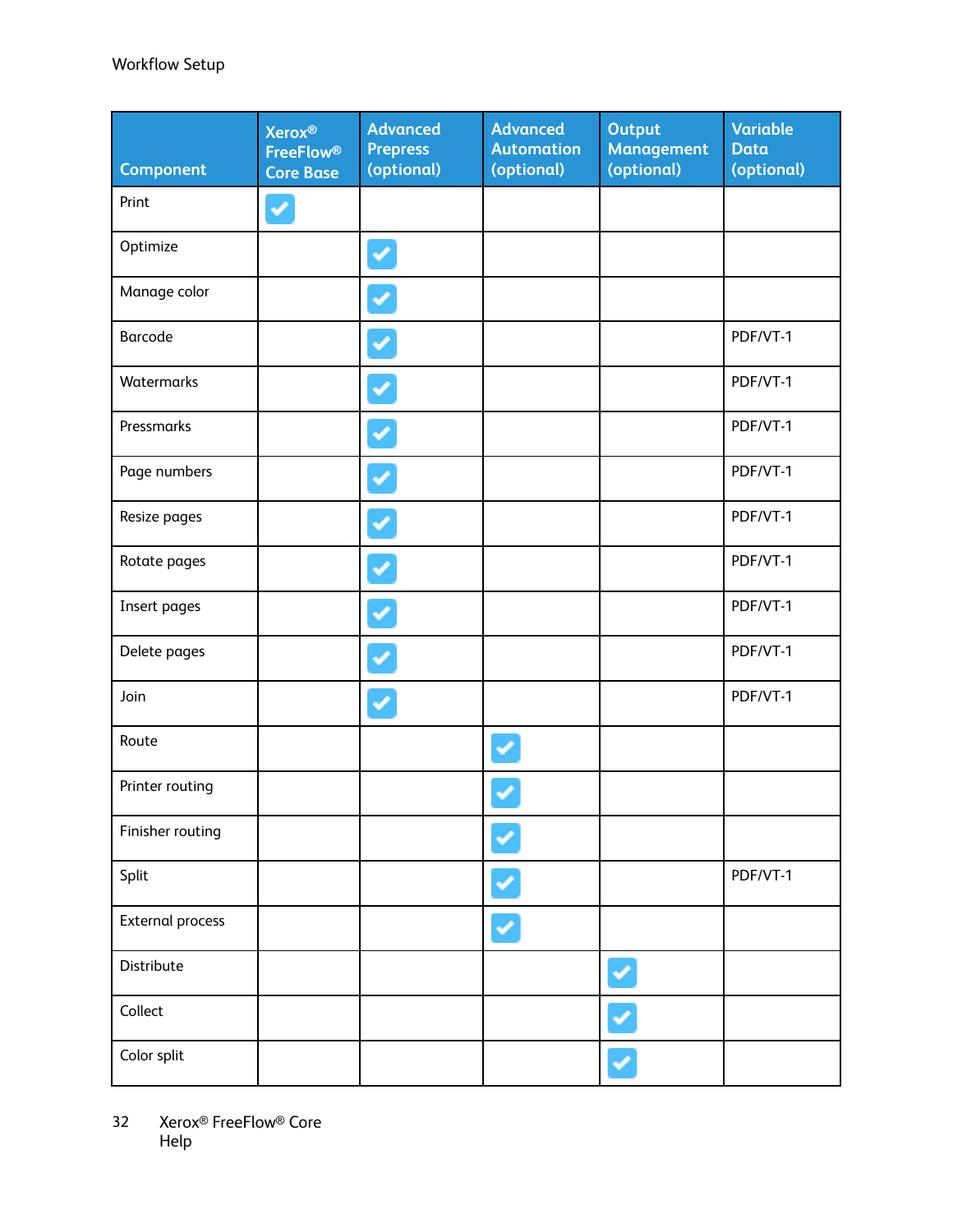| <b>Component</b>                        | <b>Xerox®</b><br>FreeFlow <sup>®</sup><br><b>Core Base</b> | <b>Advanced</b><br><b>Prepress</b><br>(optional) | <b>Advanced</b><br><b>Automation</b><br>(optional) | <b>Output</b><br><b>Management</b><br>(optional) | <b>Variable</b><br><b>Data</b><br>(optional) |
|-----------------------------------------|------------------------------------------------------------|--------------------------------------------------|----------------------------------------------------|--------------------------------------------------|----------------------------------------------|
| Job group<br>imposition                 |                                                            |                                                  |                                                    |                                                  | PDF/VT-1                                     |
| Job group printing                      |                                                            |                                                  |                                                    |                                                  |                                              |
| Printer job<br>submission<br>regulation |                                                            |                                                  |                                                    |                                                  |                                              |
| Printer job<br>distribution             |                                                            |                                                  |                                                    |                                                  |                                              |
| Printer job<br>accounting               |                                                            |                                                  |                                                    |                                                  |                                              |
| Review                                  |                                                            |                                                  |                                                    |                                                  |                                              |
| <b>Printer Groups</b>                   |                                                            |                                                  |                                                    |                                                  |                                              |
| Pass Through Job<br>Submission          |                                                            |                                                  |                                                    |                                                  |                                              |
| Job Submission<br>with Release Date     |                                                            |                                                  |                                                    |                                                  |                                              |

**Note:** If the corresponding optional modules are purchased and enabled as part of the Xerox® FreeFlow® Core product configuration, the Variable Data optional module enables the processing of individual PDF/VT records for the components noted in the table. Specific enhancements for PDF/VT files are outlined, as applicable, in the component descriptions that appear later in the section.

### **Convert**

The Convert component allows you to convert files to PDF.

Xerox® FreeFlow® Core accepts the following application file types:

- PostScript (.ps)
- Encapsulated PostScript (.eps)
- JPEG (.jpg, .jpeg)
- Portable Network Graphics (.png)
- TIFF (.tif, .tiff)
- Microsoft Word (.doc, .docx)
- Microsoft Excel (.xsl, .xslx)
- Microsoft PowerPoint (.ppt, .pptx)
- Microsoft Publisher (.pub)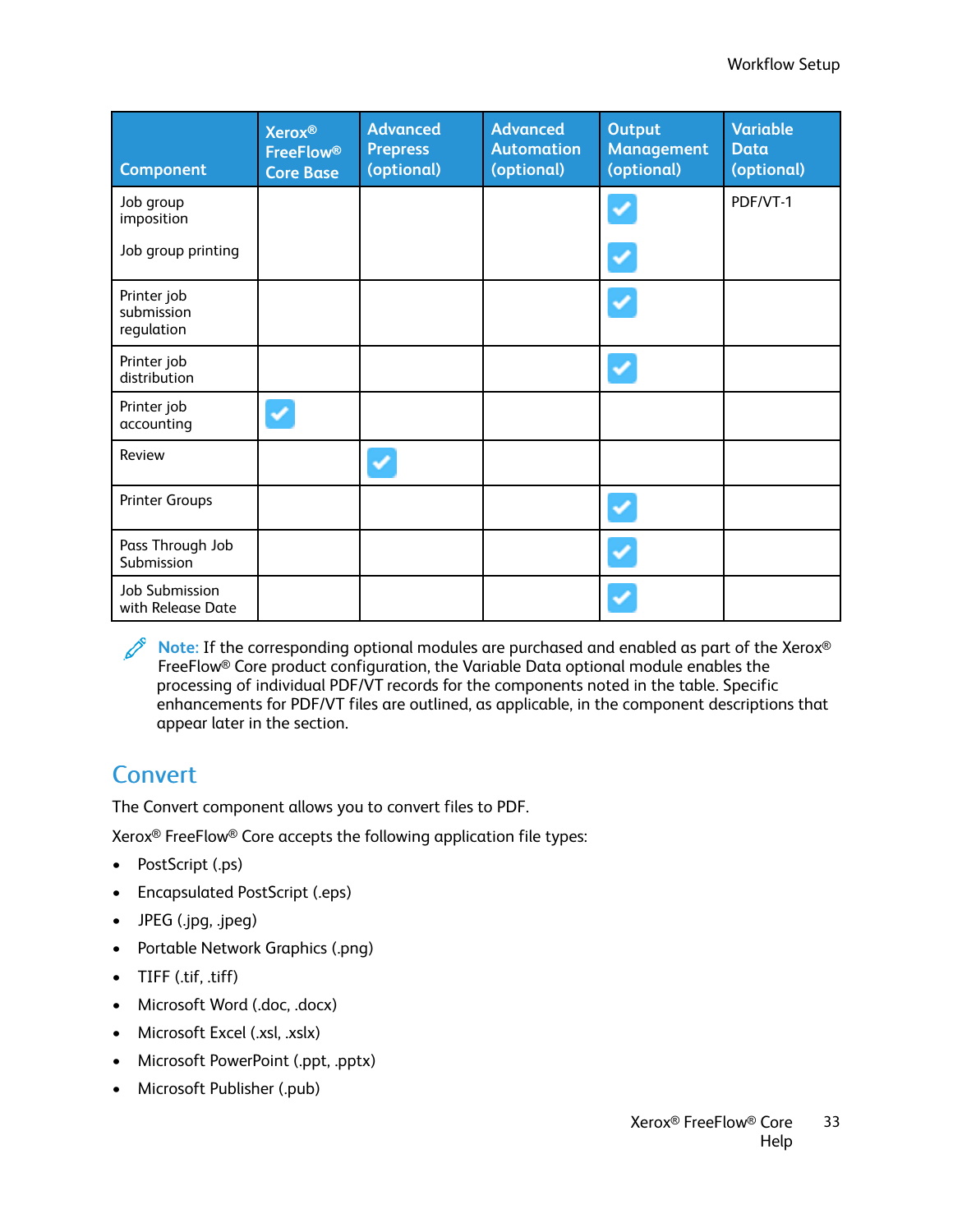When the Variable Data license is enabled, FreeFlow Core also accepts VIPP Project Containers (.vpc) and VIPP (.dbf, .vpn, .nm, .lm) files. Also, files without an extension or with an unknown extension are processed through VIPP conversion if they include VIPP commands.

**Note:** Text files (.txt, .csv) are not parsed for VIPP commands as they are submitted to Manifest Automation from Xerox (MAX).

A Convert component is added automatically and invisibly to the beginning of all workflows.

### **Font Handling**

If possible, fonts are embedded during conversion.

Handling of missing fonts or fonts that do not allow embedding depends on the format of the document being converted:

- **PostScript and Encapsulated PostScript**: Missing fonts are referenced in the PDF. Conversion status is set to Success. Use Preflight to detect missing fonts.
- **Microsoft Office**: Missing fonts are substituted. Fonts that are substituted are embedded in the PDF. Conversion status is set to Warning for Microsoft Word and Success for all other Microsoft Office files.
- **VIPP Project Container**: Font handling is based on settings from the selected joboptions file. Conversion status is set to Warning.

**Note:** Microsoft Office conversion of documents with 3D formatting options, such as depth and color gradients for text and shape colors, can produce unexpected results.

**Note:** The following TIFF features are unsupported: JPEG compression and YCbCr color space. In addition, TIFF transparencies are flattened during conversion.

### **PS, VIPP, and PDF Generation Options**

Workflow settings for PS, EPS, and VIPP conversion settings are available in the **Options** control at the top right corner of the workflow canvas.

- **Job Options file**: Defines the location of the selected Adobe® Acrobat® Distiller joboptions file using the [Document](#page-70-0) Selection Common Controls.
- **VIPP Init File**: Defines the location of the VIPP initialization file using the Document Selection Common Controls [Document](#page-70-0) Selection Common Controls.

The selected VIPP init file is prepended to:

- VIPP (.dbf, .vpn, .nm, .lm) files
- files without an extension
- files with an unknown extension
- text (.txt, .csv) files
- **Note:** The VIPP init file is not prepended to VIPP Project Container (.vpc) files. Also, workflows that specify a VIPP Init file cannot be used with Manifest Automation from Xerox (MAX).
- **PDF Generation**: Determines whether the conversion will generate a single PDF file, a PDF/vt with metadata that FreeFlow Core can use to ascertain record boundaries, or a PDF for each record in the VIPP file.
- 34 Xerox® FreeFlow® Core Help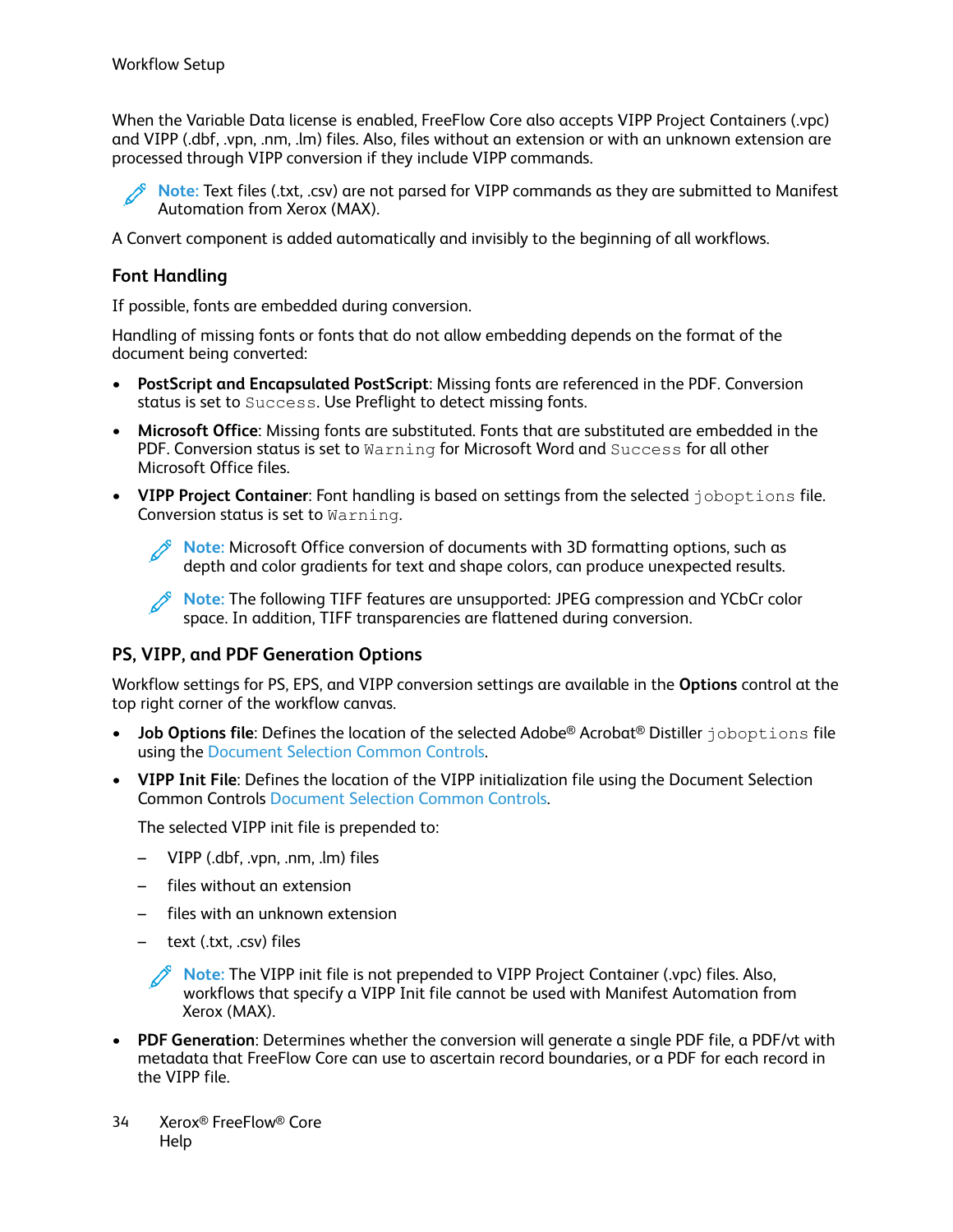**Note:** VIPP Specialty Imaging functions are not supported.

### Preflight

The Preflight component allows you to inspect and correct PDF files using Adobe® Acrobat® or Callas pdfToolbox preflight profiles.

### **Preflight Checks**

Enables preflight checks without the use of a preflight profile. Preflight checks that fail result in a preflight error.

- Fonts Not Embedded: Enables preflight checks to ensure that all fonts are embedded.
- Color/Grayscale Image Resolution: Enables preflight checks to ensure that color and grayscale image resolution is within the range defined in the Higher Than and Lower Than settings.
- Bitmap Image Resolution: Enables preflight checks to ensure that 1-bit image resolution is equal to or greater than the defined Minimum Resolution and equal to or less than the defined Maximum Resolution.
- Check Width and Height: Enables preflight checks to ensure the width and height of the selected PDF box using the size checks from the Routing [Common](#page-65-1) Controls. This option supports the use of [Workflow](#page-74-0) Process Number Variables.

### **Preflight Using Profile**

Enables preflight checks and fixups using a preflight profile created in Adobe® Acrobat® or Callas pdfToolbox.

• Preflight Variables: Defines the values for variables required by the selected pdfToolbox preflight profile.

**Note:** pdfToolbox Process Plans are not supported.

• **File**: Defines the location of the selected preflight profile using the [Document](#page-70-0) Selection [Common](#page-70-0) Controls.

### **Preflight Using Process Plan**

Enables preflight checks and fixups using a preflight process plan created in Adobe® Acrobat® or Callas pdfToolbox.

### **Preflight Report Format**

Defines the format for preflight reports.

**Note:** PDF Preflight reports are saved as text for jobs with more than 1000 warnings or errors.

### **Preflight Report Language**

Defines the language used for preflight reports.

### **Preflight Report Details**

Defines the level of detail in the preflight report.

### **Pause Jobs**

Specifies when to pause jobs after preflight: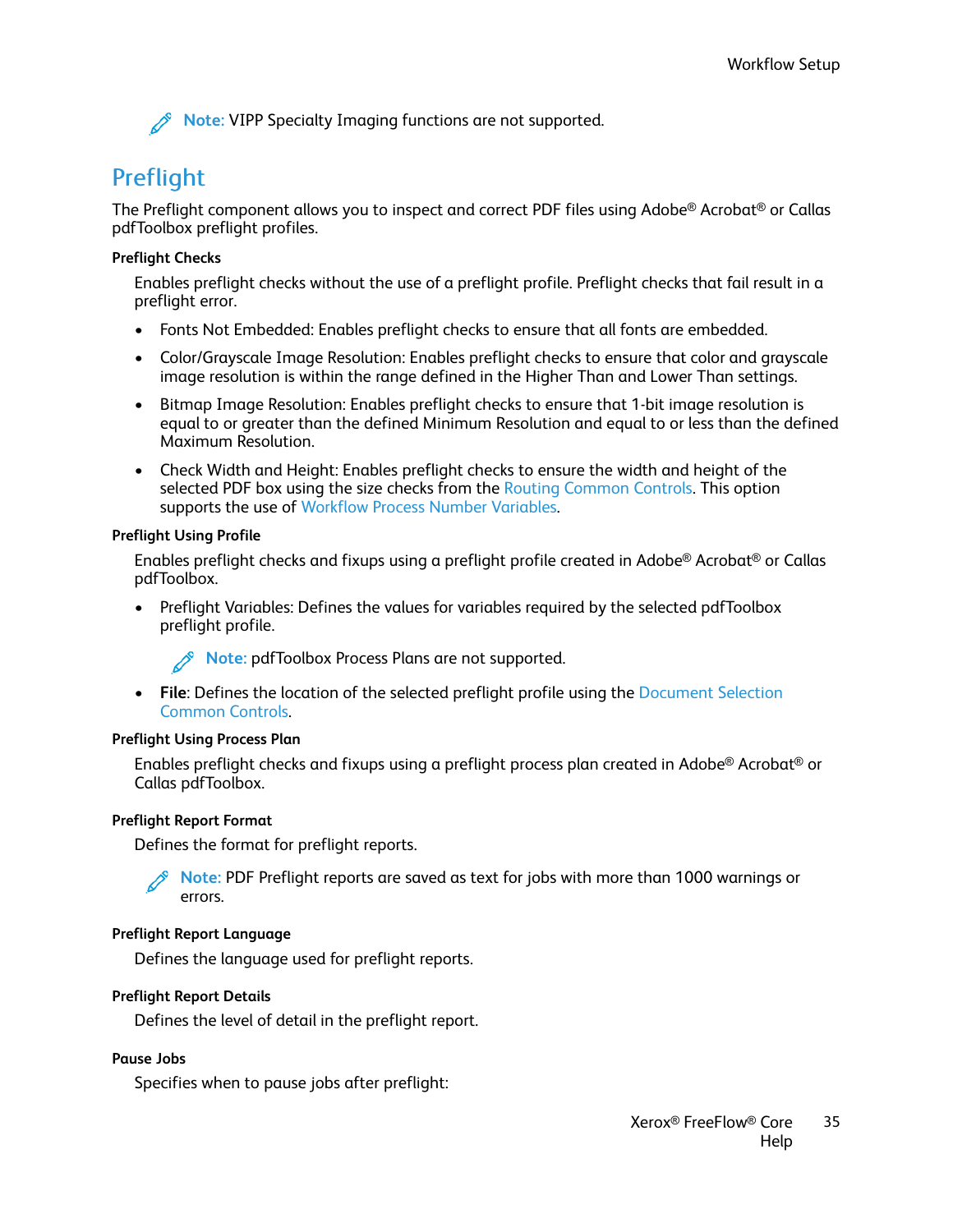- When Fixups are Applied: If preflight profile fixups are applied to the job, this option pauses the jobs.
- When a Warning Occurs: If preflight profile checks result in a warning, this option pauses the jobs.
- When an Error Occurs: If preflight profile checks or fixups result in an error, this option pauses the jobs.

**Note:** If the preflight profile cannot be executed, jobs fail in the Preflight component.

### **Optimize**

The Optimize process allows you to streamline documents to ensure more efficient and reliable processing downstream in the workflow.

### **Optimize PDF Tab**

- **Convert to PDF Standard**: This option enables conversion of the job to the selected PDF/X or PDF/A ISO standard.
	- **Set Output Intent To**: This option defines the output intent ICC profile for the job. Output intents are required for PDF/X conversion.
		- ICC profiles up to version 4 are supported. ICC profiles are retrieved from the operating system and are listed using the ICC profile name, which can differ from the file name.
		- To add more ICC profiles, install them in the operating system and restart the server.
	- **Use Document Output Intent Profile If Present**: If this option is enabled and if the document contains an output intent profile, the document output intent profile is retained during the PDF/X conversion. Otherwise, the output intent is set to the defined output intent profile.

**Note:** PDF/X-4p conversion does not support use of the document output intent profile.

- **Embed Fonts If Needed**: This option embeds fonts that are not embedded in the PDF already. To enable embedding, ensure that fonts are installed on the Xerox® FreeFlow® Core server or are available in the location defined in **Fonts**.
	- **Fonts**: This field defines the location of more fonts that can be used for embedding in place of missing fonts. This option also allows the user to manage fonts in the Xerox® FreeFlow® Core sandbox.
	- **Font Substitution Configuration File**: This field defines the pdfToolbox configuration file that is used when embedding fonts. This configuration file controls font substitution behavior in the Optimize process.

**Note:** Fonts are embedded as subsets. If fonts have a flag that indicates that embedding is not allowed, the fonts are not embedded.

- **Remove Unneeded Transparencies**: This option removes transparency groups from pages that do not contain transparent objects.
- **Flatten Transparent Objects**: This option flattens transparent objects and objects whose appearance is affected by transparent objects.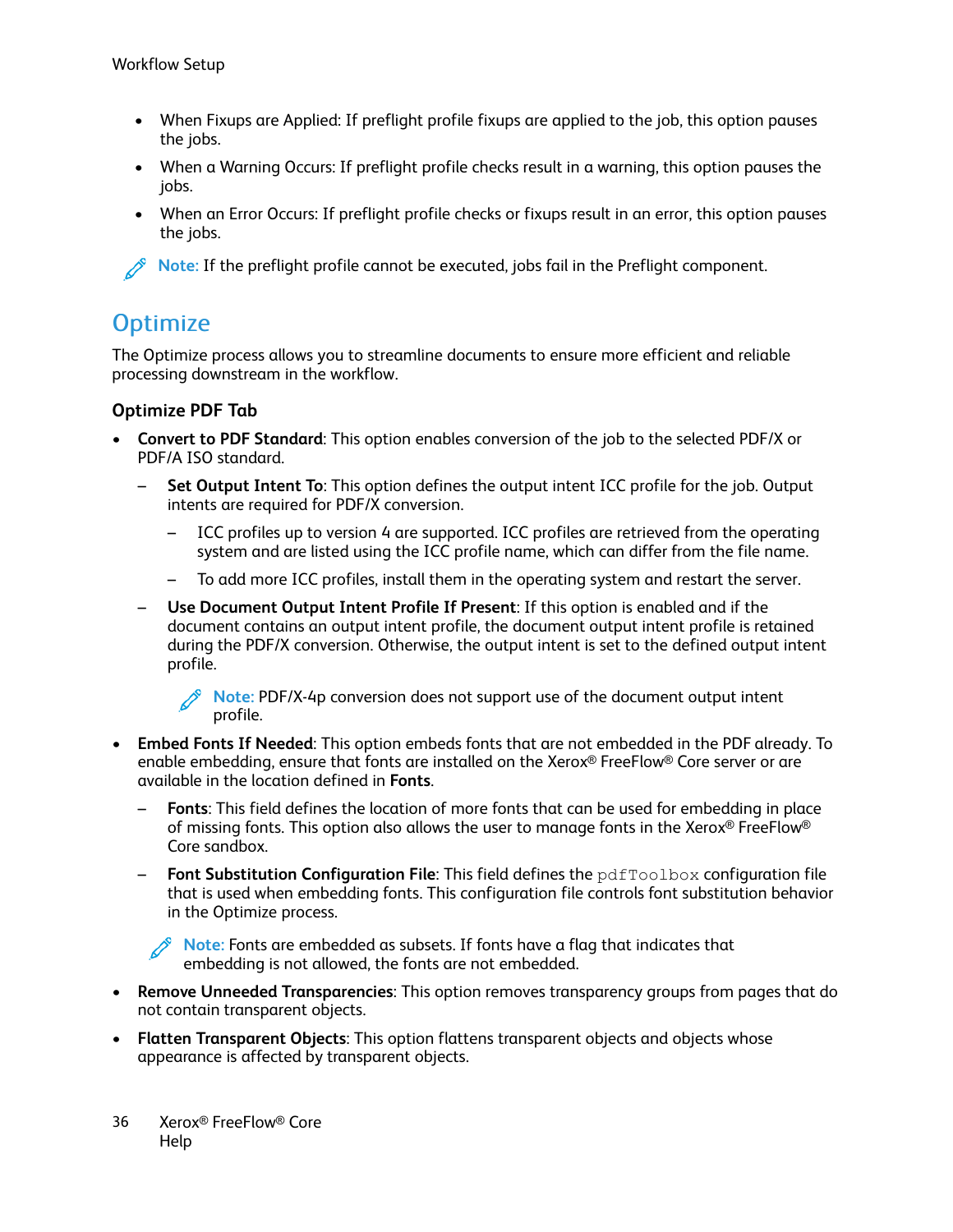- $-$  Xerox<sup>®</sup> FreeFlow<sup>®</sup> Core renders transparent objects as a mix of raster and vector content, some of which can use overprint.
- $-$  These documents can have an unexpected appearance in Adobe® Acrobat®. To see an accurate representation of these documents in Adobe® Acrobat®, click **Tools > Print Production > Output Simulation**.
- **Define Page Geometry Based on Cut Marks**: This option searches for registration color cut marks in the PDF. This option adjusts the PDF TrimBoxes and BleedBoxes to match any cut marks that are found.
- **Remove Printer's Marks**: Removes marks such as cut marks, registration marks, registration text, and color patches outside of the BleedBox or TrimBox.

**Note:** If both options are selected, the removal action occurs before the **Define Page Geometry Based on Cut Marks** function.

- **Add Bleed by Scaling Document**: This option proportionally scales documents so that all edges have a bleed that is equal to or larger than the Bleed Distance.
- **Auto-Correct Page Geometry**: This option adjusts PDF boxes to ensure proper nesting according to the PDF/X standard.
- **Optimize for Fast Web View**: This option linearizes PDF to enable byte streaming over the Internet.
- **Flatten Form Fields**: This option changes PDF form fields into non-interactive PDF content.

**Note:** Flattening some form field types, such as pop-up windows, renders only the selected values, if any. This appearance can differ from the PDF appearance in a viewer.

- **Remove Printer's Marks**: This option removes printer marks outside of the document BleedBox or TrimBox.
- **Discard Hidden Layers**: This option removes content in hidden layers and flattens remaining layers.
- **Remove Objects Completely Outside of**: This option removes objects that are completely outside of the selected PDF TrimBox.
- **Convert Fonts to Outlines**: This option turns fonts into graphic elements.
- **Fix potential font problems**: This option fixes font issues, such as missing fonts.
- **Mirror Bleed when No Bleed**: This option creates a bleed using mirrored image content within the TrimBox.
- **Pixel Replication Bleed when No Bleed**: This option creates a bleed using the pixel content on the edge of the TrimBox.

### **Optimize Images Tab**

- **Downsample Color/Gray images**: Change the resolution of color and gray images whose resolution is higher than the defined threshold.
- **Recompress Color/Gray images**: Change the compression method and quality of color and gray images.
- **Downsample 1-Bit images**: Change the resolution of 1-bit images whose resolution is higher than the defined threshold.
- **Recompress 1-Bit images**: Change the compression method and quality of 1-bit images.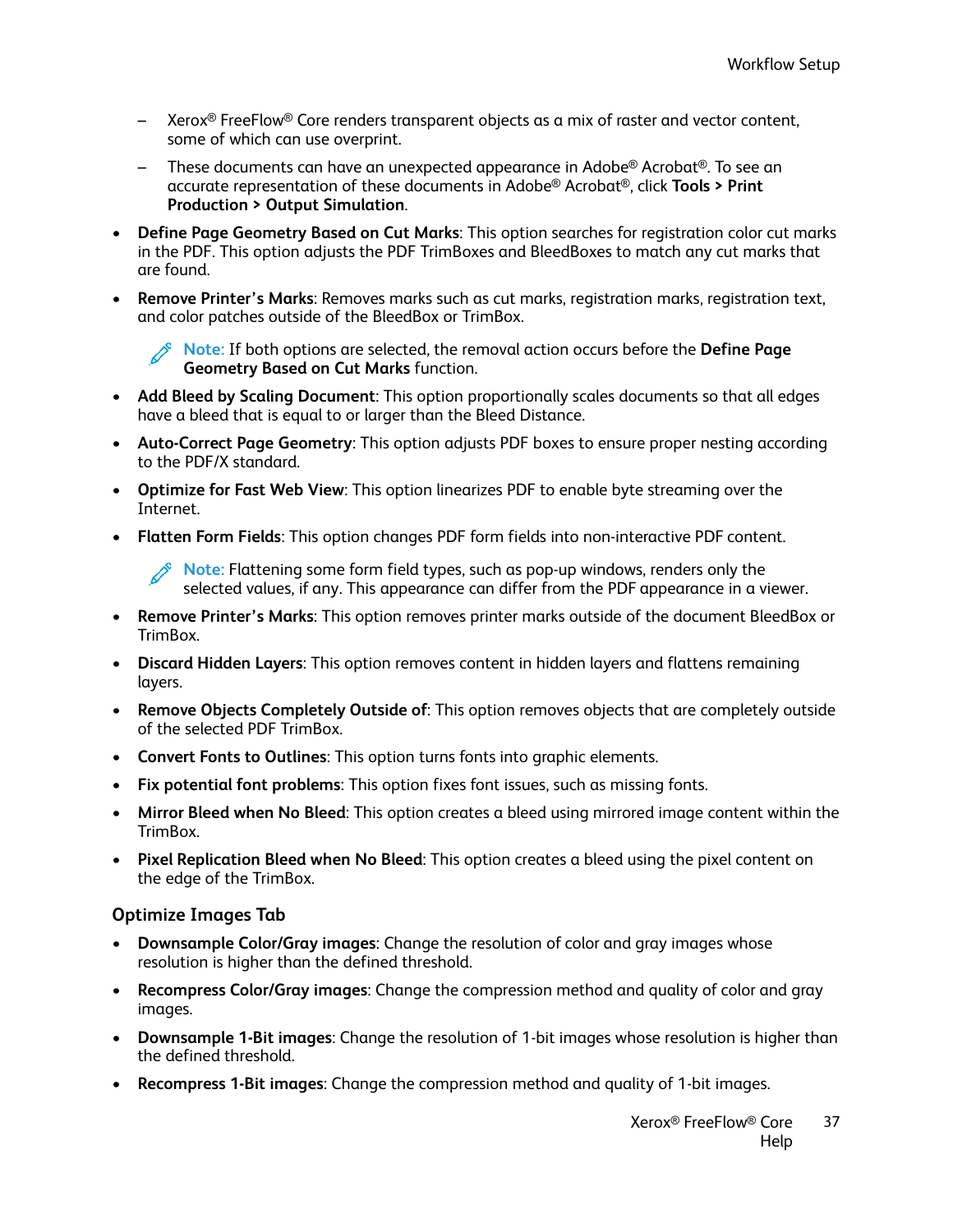- **Remove invisible image data**: Removes image data that is not visible.
- **Reduce 16-Bit Images to 8-Bit**: Changes the bit depth of 16-bit images to 8 bits.
- **Convert specified Spot Color to Specified CMYK color**: Converts a spot color to a CMYK color for text and graphics.
- **Convert specified CMYK Color to new CMYK color**: Converts a CMYK color to a new CMYK color for text and graphics.

### **Optimize Metadata Tab**

- **Override PDF Document Properties**: Override the contents of the standard PDF metadata fields.
- **Remove Thumbnails**: Remove PDF thumbnails from the job.
- **Remove All Annotations**: Remove all PDF annotations from the job.
- **Discard Actions**: Remove all PDF actions from the job.

### Impose

The Impose process allows you to define the placement of page elements to increase production press efficiency and to create specific applications, for example, booklets.

### **Imposition Press Sheet Tab**

#### **Press Sheet Size**

Specifies the size of the imposed document:

- **A predefined size**: Imposes the document to the selected size. Press Sheet Sizes can have fixed dimensions or a fixed and an automatic dimension. Custom sizes can be added to the list of available paper sizes. This option supports use of [Workflow](#page-74-0) Process Number Variables for defining Press Sheet Sizes.
- **Automatic**: This option imposes the document to a press sheet size that is based on the dimensions of the input document, the number of rows and columns, and the margin and gutter distances.
- **Automatic with Size Options enabled**: Selects the Press Sheet Size from the specified sizes to ensure the least amount of waste.

#### **Orientation**

This option specifies the orientation as Portrait, Landscape, or Automatic. If Automatic is selected, the orientation is selected based on input document dimensions and the selected layout options.

### **Sides Imaged**

Specifies plex for the imposed layout. This option supports the use of the Sides Imaged attribute from the submitted print ticket.

**Note:** The Sides Imaged selection will impact how the Cut Mark Press Sheet Sides selection is applied to the imposed PDF.

### **Imposition Layout Tab**

The Imposition Layout Tab defines the arrangement and placement of document pages on the imposed layout.

38 Xerox® FreeFlow® Core Help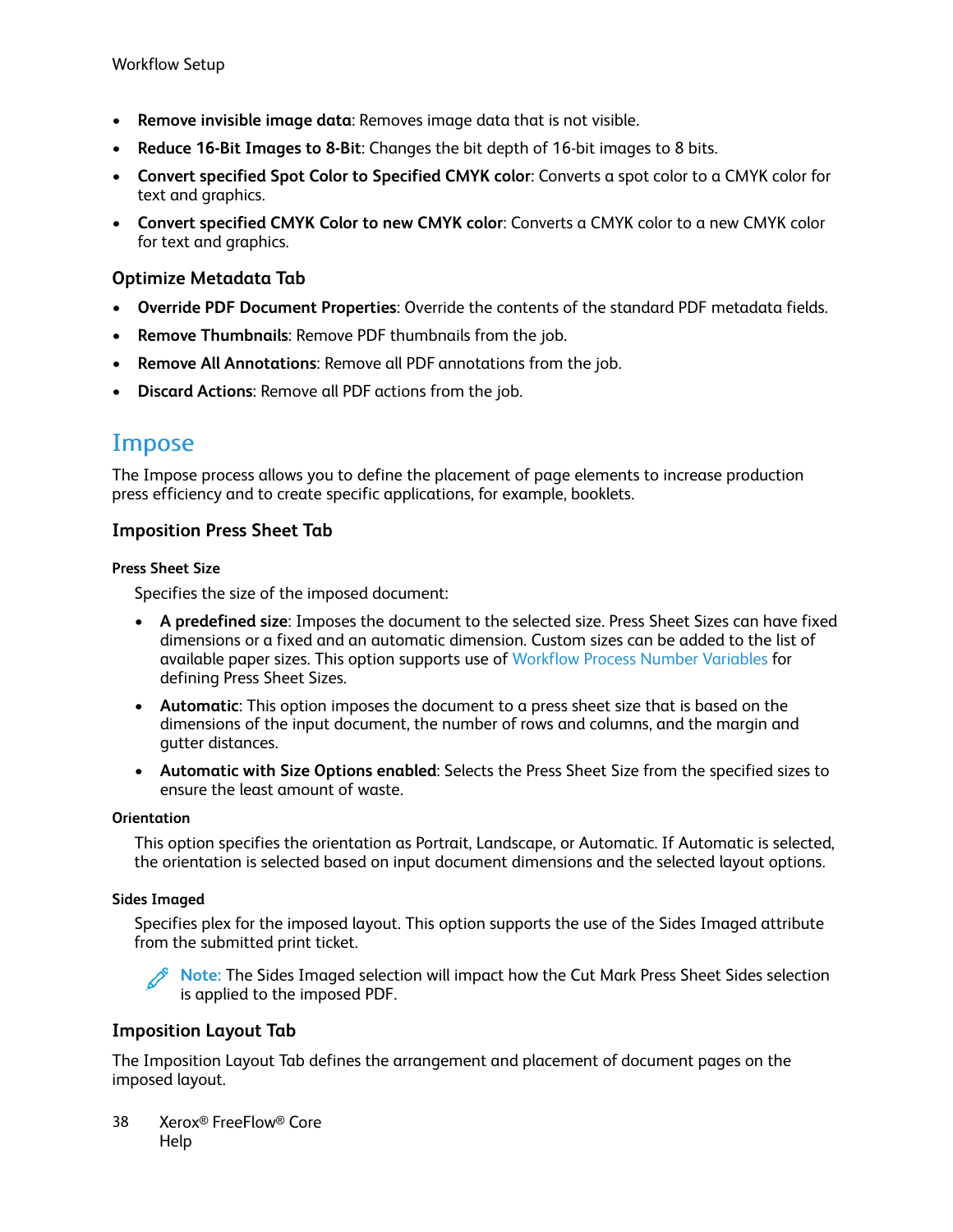#### **Page Order**

The Page Order feature specifies how input document pages are placed on the imposed layout. The following options are available:

- **Repeated**: This option places the same document page multiple times on the layout. To ensure that the number of finished sets reflects the required quantity, the print quantity is adjusted in Repeated imposition.
- **Cut and Stack**: This option places the document pages vertically through the stack in one layout position, before putting pages in the next layout position.
	- By default, the stack height is based on the number of pages in the document. To override the default setting, click **Define number of sheets per stack**.
	- The Pad with blank pages at end of stack feature sets the number of sheets for each stack. By default, the last stack has fewer pages than the other stacks. To ensure that the number of sheets in the last stack matches the number of sheets in each stack, the option adds blank pages.
- **Cut and Split**: When imposing a single PDF, this option places the document pages vertically through the stack in one layout position. The Cut and Split option is a variant of the Cut and Stack option, that ensures jobs in a Group or PDF/vt records remain in a single layout position on the imposed document. The Cut and Split option is used with the Job Groups or PDF/vt documents with the Apply to Each Variable Data Record option enabled. Refer to [Imposition](#page-43-0) and Job [Groups](#page-43-0) and [Imposition](#page-44-0) and PDF/VT Jobs.
	- **Retain Job Order When Ganging:** This option imposes documents vertically, based on the Job Group [Sequence](#page-71-0) Behavior.
	- When the Retain Job Order When Ganging option is disabled, to minimize waste, the imposition reorders jobs.
- **Sequential**: This option places document pages in all layout positions on one sheet side, before placing document pages on the next sheet side.
- **Signature**: This option defines either booklet or calendar imposition, depending on the Rows and Columns selection.
	- **Define number of sheets per signature**: By default, the number of pages in a page signature is based on the number of pages in the document. The number of sheets for a signature can override the default.

**Pad with blank pages at end of signature**: While setting the number of sheets for each signature, the last signature has fewer pages than the other signatures. To ensure that the number of sheets in the last signature matches the number of sheets in other signatures, the Pad with blank pages at end of signature option adds blank pages.

- **Signature shift**: This option defines the distance to shift to compensate for creep for pages in nested signatures. [Workflow](#page-74-0) Process Number Variables is used for defining Signature Shift.
- **Shift Direction**: This option uses the Towards Binding Edge feature to shift pages to the outermost signature at nominal positions. Pages in other signatures are shifted progressively toward the signature spine. The Shift Direction feature uses the Away From Binding Edge option to place pages in the innermost signature at nominal positions. Pages in other signatures are shifted progressively away from the signature spine.
- **Resize pages when shifting to preserve page content**: This option uses the Towards Binding Edge feature to shift pages and prevent content from disappearing into the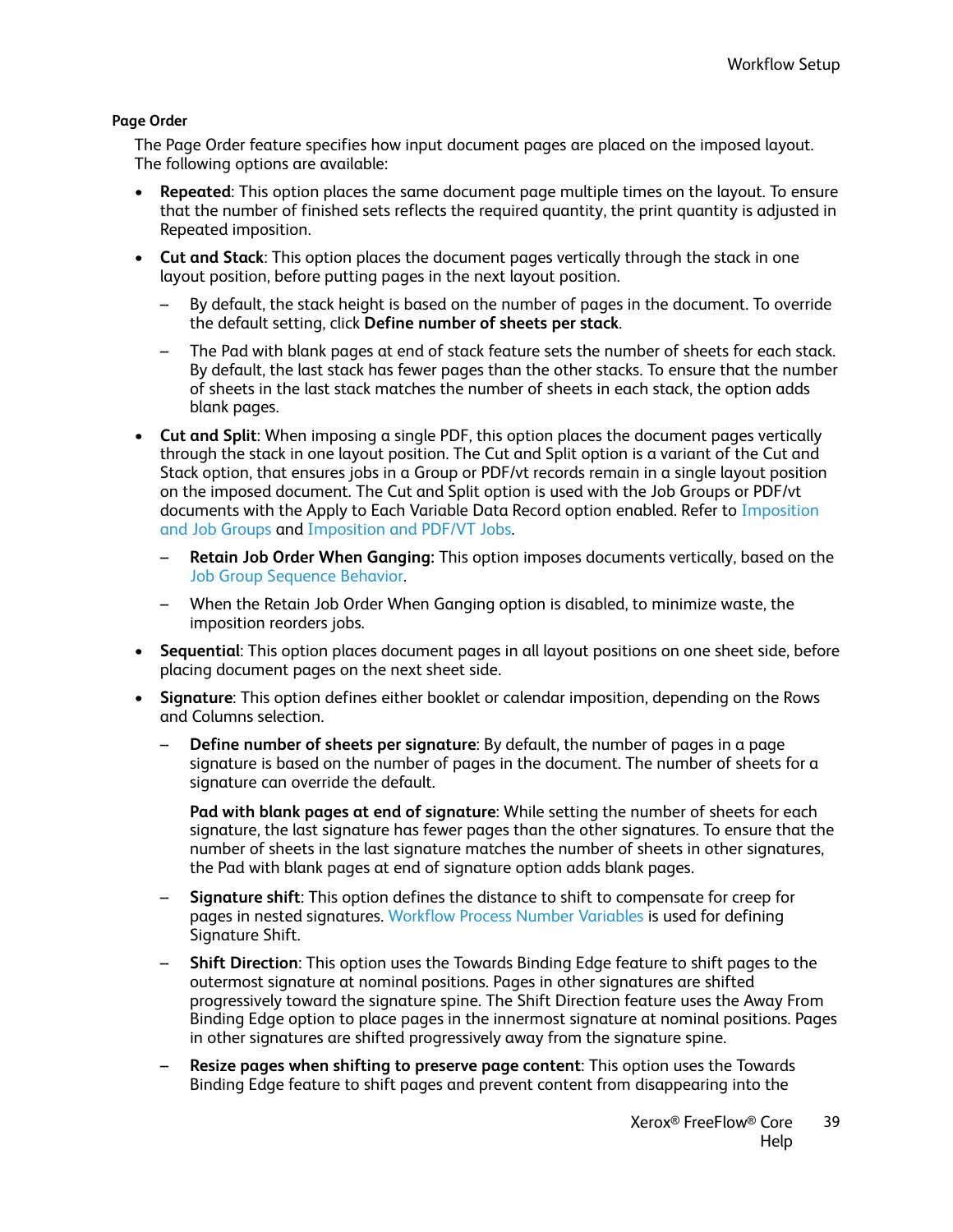binding edge. The Resize pages when shifting to preserve page content option uses the Away from Binding Edge feature to shift pages and prevent content from disappearing into the non-binding edge.

- **Job Group**: This option places jobs in a Job [Group](#page-15-0) or records PDF/vt jobs in separate page cells in the layout. Refer to [Imposition](#page-43-0) and Job Groups and [Imposition](#page-44-0) and PDF/VT Jobs.
	- **Repeat Jobs to Fill Sheet When Possible:** This option duplicates jobs when there are not enough jobs to fill the imposed layout.
	- The print quantity is adjusted, based on the number of times each job was duplicated. If duplication results in enough jobs to fill a layout, jobs are imposed.
- **Manual**: This option places document pages in a layout, based on the order defined in the manual page-order table. The following options are available:
	- **Page**: The page entries in the manual page-order table define the starting page from the input document placed in the corresponding position in the layout.
	- **Increment**: This option defines the interval at which the input document pages create additional layout pages. For example, if the Increment is set to 2 and page is set to 1, the pages imposed are 1,3,5 and so on.
	- **Auto Increment**: Based on the number of entries in the manual page-order table, the Auto Increment feature defines the Increment values.

The list of pages and increments in the manual page-order table represents a pattern, used to map input document pages to a layout. The pattern is repeated until all input document pages are mapped to a layout page cell.

Page numbers used in the Manual page-order table are positive or negative. Negative numbers reference pages relative to the end of the document, with page -1 as the last page of the document.

• **Apply to Each Variable Data Record**: This option defines if the Page order applies to the entire PDF file or to each record within a PDF/vt file.

#### **Rows and Columns**

This option specifies the number of Rows and Columns in a layout:

- **Fixed Rows and Columns**: This option specifies the number of rows and columns in a layout.
- **Auto Rows and Columns**: To ensure the least amount of waste in the imposed layout, the Auto Rows and Columns feature calculates the number of rows and columns in the layout.

**Note:** Using the first page in the job size, perform the number of rows and columns calculation,

- When the Auto Rows and Columns feature is used with the Automatic orientation feature, the orientation that results in the least amount of waste is selected automatically.
- When the Auto Rows and Columns feature is used with Automatic sheet size, with two or more Size options selected, the sheet size that results in the least amount of waste is selected automatically.
- When the Auto Rows and Columns feature is used with the Automatic sheet size feature,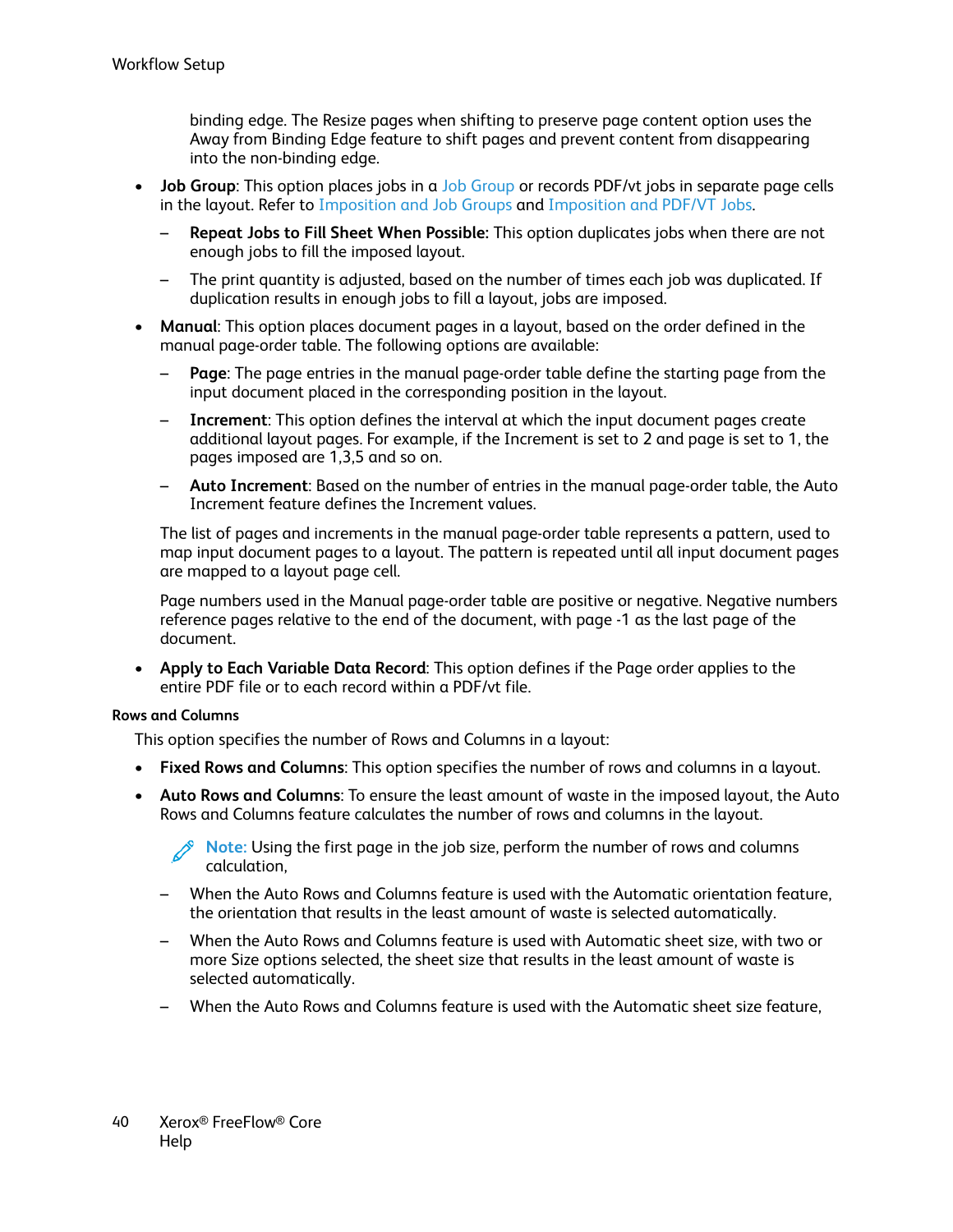and when two or more Size options are selected, the media size and orientation are optimized for the least amount of waste.

– **Add a 90° rotated row or column when possible**: This option determines if a rotated row of pages fit in the layout. On confirmation, the rotated row is added. The number of pages in the rotated row is calculated automatically.

**Add a 90° rotated row or column when possible**: When **Add a 90° rotated row or column when possible** option is combined with the Automatic press sheet size, and when the size options are enabled, the layout is optimized for orientation and sheet size. The additional page cells are included in the calculations of waste, used to select the number of rows and columns, press sheet size, and orientation.

- **Auto Columns, Fixed Rows**: This option determines a fixed number of rows with an automatic number of columns.
- **Auto Rows, Fixed Columns**: This option determines a fixed number of columns with an automatic number of rows.
- **Asymmetric Rows and Columns**: To ensure the least amount of waste in the imposed layout, the number of rows and columns is calculated. When Page Order is set to Job Group, the Asymmetric Rows and Columns feature is available. Jobs in the job group are of different sizes.
	- **Layout Style**: This option determines the jobs in the job group to impose together.

**Guillotine Cut**: This option imposes documents recursively in columns and rows that preserve the ability to separate jobs with a guillotine cutter.

**Laser Cut**: This option imposes the documents by filling the sheets to the maximum.

– **Maximum Waste**: This option defines the maximum percentage of the imposed blank layout. If a layout exceeds the defined Maximum Waste percentage, the jobs in the layout and the rest of the jobs are not imposed.

**Note:** When the Asymmetric Rows and Columns feature is selected, [Imposition](#page-42-0) [Layout](#page-42-0) Modes, non-uniform Gutters, and Gutter Marks are unavailable. Asymmetric layouts are clustered.

#### **Impose Relative to**

This option defines the PDF box used for imposition, using the PDF Box [Selection](#page-71-1) Behavior.

**Note:** Size is defined based on the size of the selected box in the first page of the document.

#### **Cell Clustering**

This option controls if pages in the layout are abutted or spread out on the press sheet. **Scale Mode**: This option defines a scaling mode applied to the layout. Scaling is performed according to the Content Scaling [Common](#page-70-0) Controls behavior.

#### **Horizontal and Vertical Alignment**

This option defines placement of clustered layout on the press sheet or alignment of pages in a non-clustered layout. Placement is performed according to the Content [Placement](#page-68-0) Common [Controls](#page-68-0) behavior.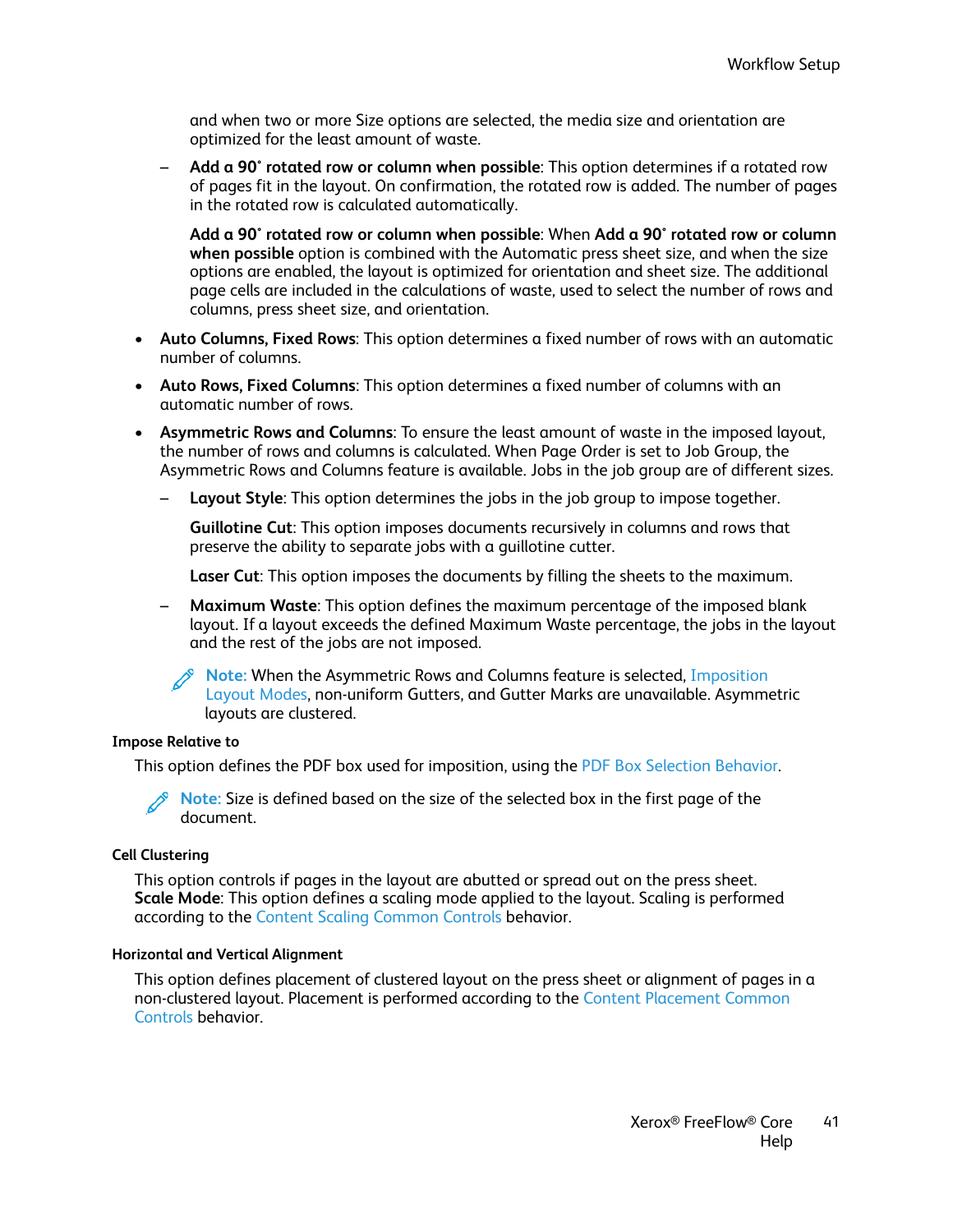### **Imposition Gutters Tab**

### **Margins**

This field defines the distance from the edge of the imposed layout that is unavailable for placing input document pages.

Uniform margins are applied to all edges of the press sheet. Non-uniform margins are defined as either absolute or as **Edge Relative** margins.

• **Edge Relative**: Margin distances are defined relative to the **Top-Left Corner** and the **Bottom-Right Corner**. For each corner, margin values are defined for the **Long Edge** and the **Short Edge**. The margins are applied to the top or left and to the bottom or right edges depending on the imposition press sheet size and orientation.

For square press sheets, the **Long Edge** margin is applied to the top or bottom edge. Similarly, **Short Edge** margin is applied to the left or right edge.

• **Absolute Gutters**: Margin distances are defined for the **Left**, **Top**, **Right**, and **Bottom** edges.

The margin distance increases the layout size used for press sheet size selection calculations. Similarly, the margin distance also reduces the page cell size that is used in scaling calculations.

### **Row and Column Gutters**

This field defines the distance between rows or columns in the layout that is unavailable for placing input document pages. Support use of [Workflow](#page-74-0) Process Number Variables for defining gutter distances.

The aggregate row and column distances increase the layout size used for press sheet size selection calculations. Similarly, the aggregate distances of the gutters also reduce the page cell size used in scaling calculations around the page cell.

Non-uniform gutters are defined in a table starting from the top-most or left-most gutter.

### **Imposition Cut Marks Tab**

The Cut Marks tab provides the ability to add multiple cut marks to the imposed document.

#### **Cut Marks Contents Tab**

#### **Placement Area**

Defines the layout area that is used for placing cut marks.

- **Press Sheet**: Places cut marks relative to the press sheet. Press Sheet trims marks require an Inward Offset to appear within the imposed layout.
- **Page Cell**: Places cut marks relative the cells in the layout. Page Cell trims marks require and Inward Offset to appear within the imposed layout.
- **Cell Cluster**: Places cut marks relative to the perimeter of the placed document pages in the layout. The cell cluster perimeter is based on the PDF Box selected in the **Impose Relative To** selection in the Layout tab.
- **Gutters**: Places cut marks in the median of the selected gutters.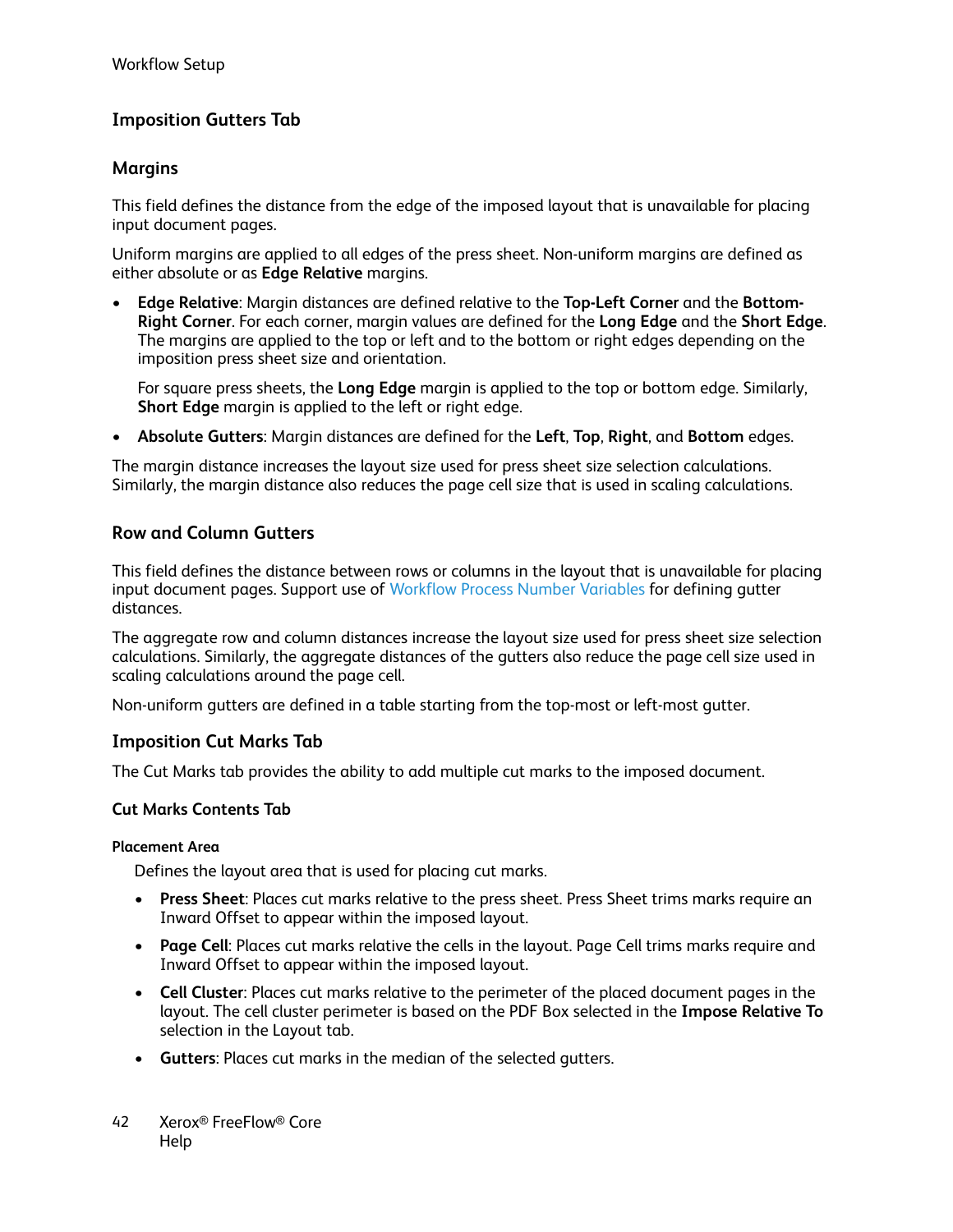• **PDF Box**: Places cut marks relative to the selected PDF box using the PDF Box [Selection](#page-71-1) [Behavior](#page-71-1).

#### **Type**

Defines Single Line, Double Line, or Cross Line cut marks.

### **Gray Value**

Defines shade of gray for cut marks.

#### **Cut Mark Dimensions**

Specifies the cut mark Length, Bleed, and Line Thickness. The bleed distance for cut marks defines the distance between the edge of the reference box and the start of the cut mark.

### **Cut Marks Placement Tab**

Page Selection [Common](#page-68-1) Controls: **Apply Only to Pages** selections are not applicable to imposition output.

#### **Press Sheet Sides**

- Defines sides of sheet in which cut marks are to be placed.
- When Sides Imaged is set to Simplex, all document pages are considered to be on the Front Side.

#### **Offset Direction**

Determines whether the specified offset is inward or outward from the nominal placement

#### **Offset Values**

Defines offset from nominal cut mark placement.

### <span id="page-42-0"></span>**Imposition Layout Modes**

Imposition Layout Modes includes controls for overriding the behavior of specific page cells in the layout. To use these controls, you need to enable the required override mode, then click on the icon.

- **Horizontal Alignment Override Mode**: Allows the user to override the horizontal alignment mode for each cell in the layout. To define the horizontal alignment override, click on the page cell in the layout. To perform the alignment, refer to Content [Placement](#page-68-0) Common Controls
- **Vertical Alignment Override Mode**: Allows the user to override the vertical alignment mode for each cell in the layout. To define the vertical alignment override, click on the page cell in the layout. To perform the alignment, refer to Content [Placement](#page-68-0) Common Controls
- **Page Scale Mode**: Allows the user to override the scaling mode for each cell in the layout. To define the scaling override, click on the page cell in the layout. To perform the scaling, refer to Content Scaling [Common](#page-70-0) Controls
- **Row Transform Mode**: Allows the user to specify 180–degree rotation for layout rows. To specify the layout row rotation, in the override mode, click on the rotation icon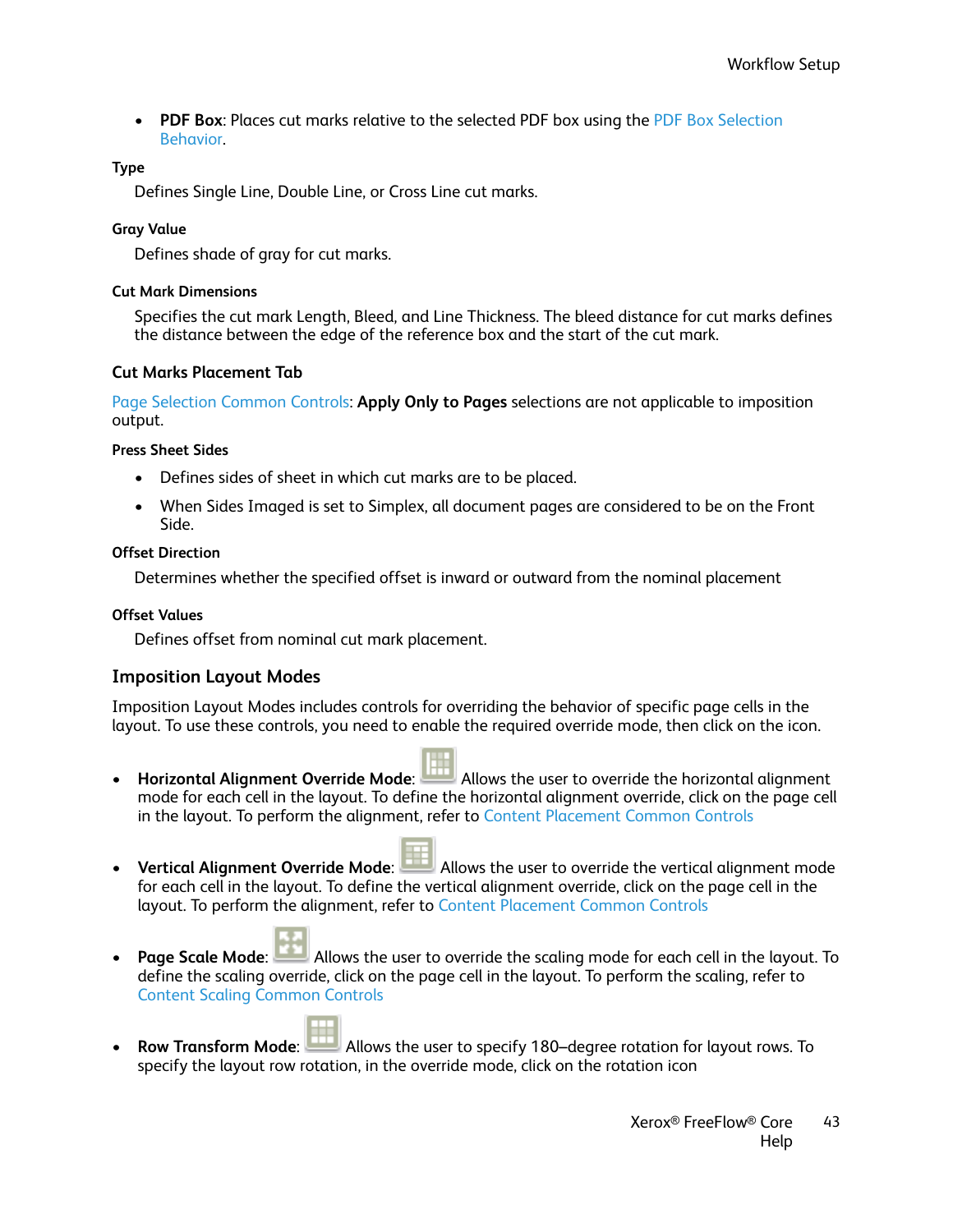œ

that is displayed appears when you hover over a layout row.

**Column Transform Mode:** Allows the user to specify 180-degree rotation for layout columns. To specify the column rotation, in the override mode, click on the rotation icon

### $\Omega$

that appears when you hover over a layout column.

- **Cell Transform Modes**: Allows the user to specify 180-degree rotation, horizontal flip, and vertical flip for layout cells. To specify the cell rotation and flips, in the override mode, click on the rotation
	- œ





, and vertical flip



icons that appear when you hover over a layout cell.

### **Imposition Stages**

**Imposition Stage**: Each imposition process can execute up to three imposition operations or stages as part of an imposition preset. The imposed layout from the Primary Stage is used as the input for the Secondary Stage and the imposed layout from the Secondary Stage is used as input for the Tertiary Stage.

### **Imposed Document PDF Boxes**

The imposed PDF CropBox is set to match the imposed press sheet size. PDF boxes inside the CropBox are set to match the perimeter of the matching boxes on the imposed layout. For example, the imposed PDF TrimBox is set to the perimeter of the imposed document TrimBoxes on the imposed layout.

### <span id="page-43-0"></span>Imposition and Job Groups

The jobs in a Job [Group](#page-15-0) are imposed nominally as separate jobs. To impose jobs in a job group using job group imposition, enable the Collect Job [Documents](#page-29-0) option for the imposition node.

- 1. From the File menu, click **Collect Job Documents**.
- 2. From the Job Documents folder, select the jobs that you want to impose and print.

Job Group imposition differs from nominal imposition in the following ways:

- **Impose Relative to**: The PDF box size is based on the first page of the first job. The size is used for all documents in the multiple-document job.
- **Repeated, Cut and Stack, Sequential, Signature, and Manual Page Order**: Jobs are imposed separately. To pad imposed jobs to a multiple of two pages and join to a single job, for the If Sides Imaged feature, click **Two Sided** or **Head to Toe**.
- 44 Xerox® FreeFlow® Core **Help**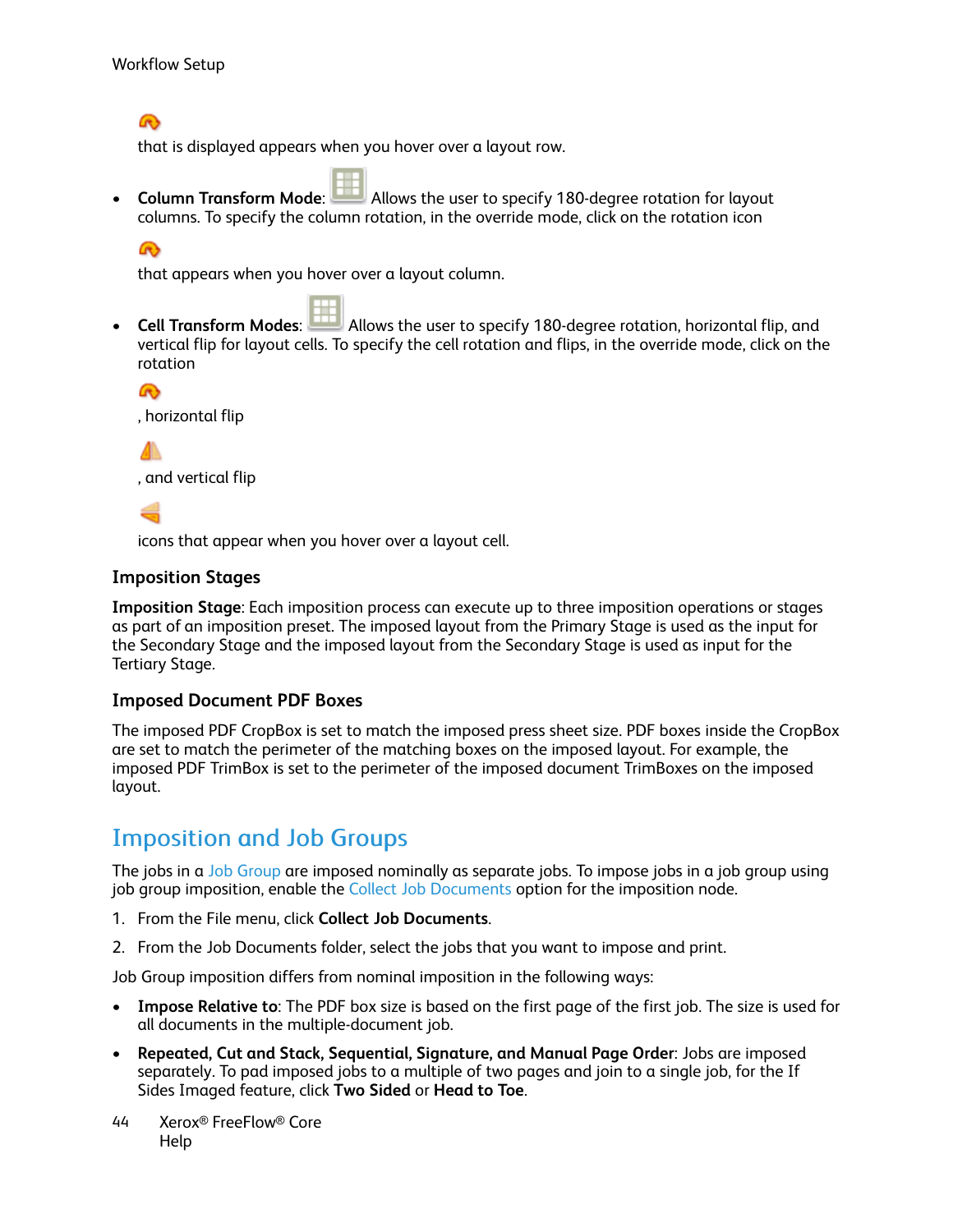- **Cut and Split**: To impose Jobs into a single PDF, jobs in the job group are added to one column in the layout, before the jobs are added to the next column in the layout. Individual jobs in the job group are imposed to remain within a single column of the imposed layout.
- **Job Group Page Order**:
	- Imposition determines the number of Rows and Columns required for the layout. Imposition determines the number of jobs that impose as a group. Excess jobs that do not fill the imposition sheet are not imposed.
	- Each job in the group is padded to match the number of pages in the longest job.
	- To impose the jobs, the Cut and Stack Page Order is used. Each job has its position in the imposed layout.
	- The imposed job is added to the output for Job [Group.](#page-15-0)

#### Imposition overflow for **Fixed Rows and Columns**; **Auto Rows and Columns**; **Auto Columns, Fixed Rows** and **Fixed Columns, Auto Rows**:

- The job group imposition process is repeated until all jobs in the job group are imposed or until the number of unimposed jobs is less than the number of Rows and Columns required for the imposed layout.
- If the job group does not contain enough jobs to fill a layout, the jobs are not imposed, and are added unimposed to the output for Job [Group](#page-15-0).
- Depending on the number of jobs in the Job [Group,](#page-15-0) results include a mix of imposed and unimposed jobs.

#### Imposition for **Asymmetric Rows and Columns**:

- Asymmetric imposition creates a document for each imposed layout, even when imposing PDF/vt documents.
- The job group imposition process is repeated until all jobs in the job group are imposed or until the percentage of unused media in a layout exceeds the specified Maximum Waste.

Based on the Job Group [Sequence](#page-71-0) Behavior, jobs in a job group are added to layouts. When a layout exceeds the Maximum Waste threshold, all remaining jobs overflow, unimposed.

Depending on the number of jobs in the Job Group, a Job Group generates that includes a mix of imposed and unimposed jobs.

• **Multi-Stage Imposition**: The job group imposition behavior is used in the last stage of a multiplestage imposition template. Other stages impose for nominal imposition behavior.

### <span id="page-44-0"></span>Imposition and PDF/VT Jobs

When the **Apply to Each Variable Record** imposition option is enabled, the records in a PDF/VT file are nominally imposed as if they were separate jobs.

PDF/VT imposition differs from nominal imposition in the following ways:

- **Impose Relative to**: The PDF box size is based on the first page of the first record. This size is used for all records in the PDF/VT file.
- **Repeated, Sequential, Signature, and Manual Page Order**: Records are imposed separately. Additionally, each record is padded to ensure records print in separate imposed sheets. The record boundaries on the imposed PDF are adjusted to match the pages in each imposed record.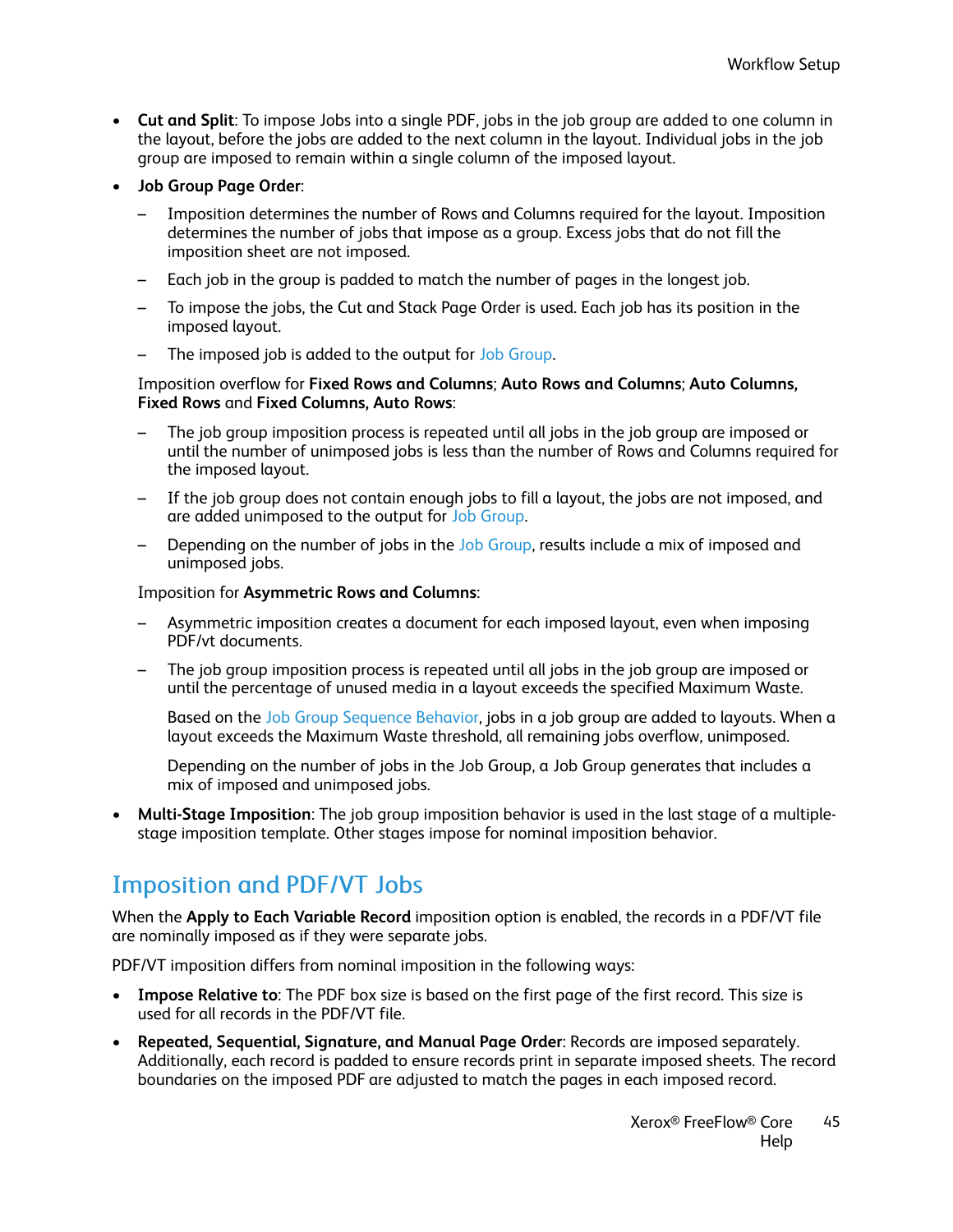- **Cut and Stack**: Records are added to a column in the layout before they are added to the next column in the layout.
- **Cut and Split**: Records are added to a column in the layout before they are added to the next column in the layout. Individual records in the job group are imposed so they remain within a single column of the imposed layout.
- **Job Group Page Order**:
	- 1. Imposition determines the number of rows and columns required for the layout. This determines the number of records that can be imposed as a group.
	- 2. Each record in this group is padded to match the number of pages in the longest record.
	- 3. The records then are imposed using the Cut and Stack Page Order. Each record ends up in its own position on the imposed layout.
	- 4. Finally, new record boundaries are defined to match the pages in the imposed records.

The job group imposition process is repeated until all records in the PDF/VT have been imposed.

- **Imposition and Job Ticket Updates**:
	- Job Ticket [Updates](#page-76-0) for imposition include additional functionality vs. job ticket updates from other components.
	- **Covers (Print None, Print Inside, Print Outside), Sides Imaged Exceptions, Chapter Starts, Sheet Inserts**: Before imposition, blank pages are added to the input document to consume these job ticket settings.

**Cover and Sheet Insert**: Media information is converted to Media Exceptions.

- **Color Exceptions**: Imposed pages are defined as color if at least one page in the layout is defined as color.
- **Media Exceptions**: Imposed pages are assigned a media exception if at least one page in the layout is defined as having a media exception.

If multiple pages in the layout are defined as having a media exception, then the media exception for the page with the lowest page number is assigned to the impose page.

**Note:** Job Group and Cut and Split Page Orders are not supported. PDF/VTand one-sided imposition are not explicitly supported.

## Manage Color

The Manage Color component converts document colors to the defined Destination Profile color space. Also, It can homogenize spot color names and appearances as well as set knockout and overprint for text and vector objects.

- **Convert Colors**: Specifies whether color is conversion enabled. It supports the following color conversion modes:
	- **Using ICC Profiles**: Converts to RGB, CMYK, or Gray color space.
	- **Using N-Channel ICC Profiles**: Converts to N-Channel color space.
	- **Using ICC DeviceLink Profile**: Converts from two pre-defined color spaces using an ICC DeviceLink profile.
- 46 Xerox® FreeFlow® Core Help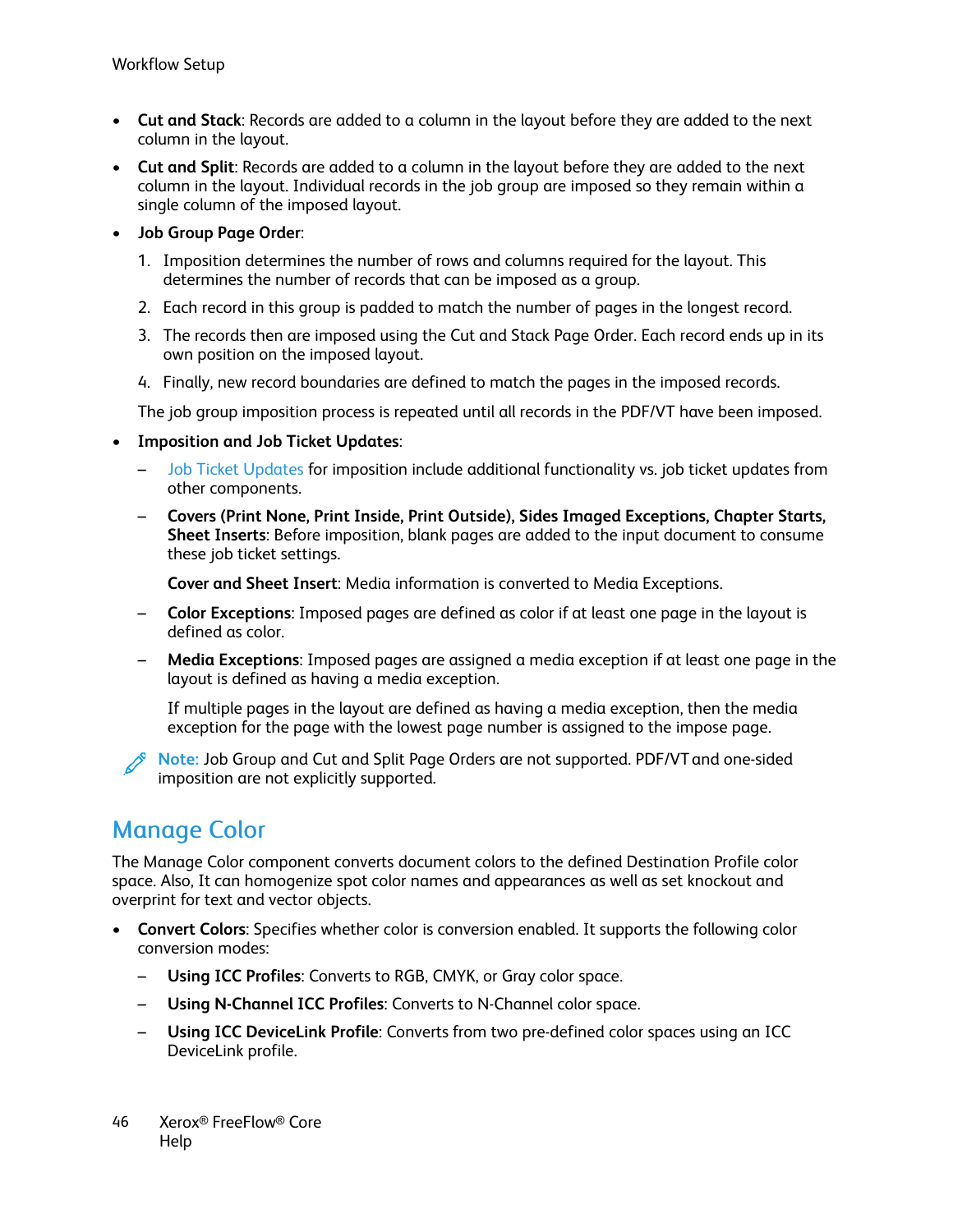**Note:** ICC Profile and N-Channel ICC Profile conversion can be applied to **All** objects or to **RGB**, **CMYK**, or **Gray** objects.

If **Convert Colors Using ICC Profiles or N-Channel ICC Profiles** is enabled:

- **Convert Spot Colors**: Defines whether spot colors are converted to the destination ICC profile.
- **Source RGB, CMYK, and Gray Profiles**: Define default ICC profiles used for ICC profile color space conversion. If source profiles are not embedded in the job files, default profiles are used.
- **Destination Profile**: Define the destination color space for ICC profile color conversion.

**Note:** ICC profiles up to version 4 are supported. ICC profiles are retrieved from the operating system and are listed using the ICC profile name, which can differ from the filename. To add additional ICC profiles, install them in the operating system and restart the server.

- **Use Document Output Intent Profile If Preset**: If enabled and if the document contains an output intent ICC profile, documents are converted to the output intent profile. Otherwise, documents are converted to the defined destination profile.
- **Rendering Intent**: Defines the rendering intent used for color conversion.
	- **Note:** N-Channel ICC Profiles must use the clrt tag to specify the colorant names and the XYZ or Lab values used to define the appearance of these colorants. N-Channel conversion can produce unexpected output when used with transparency, overprint, and smooth shades.

If **Convert Colors Using ICC DeviceLink Profiles** is enabled:

- **Device Link Profile**: Defines the ICC Device Link profiles to use for color conversion.
- **Make Pantone Spot Color Names Consistent**: Normalizes the spelling of Pantone and HKS spot color names. Additionally, normalizes spot colors that use different names but have the same appearance. The name of the first spot color found is used.
- **Normalize Spot Color Appearance**: Normalizes spot colors that use different CMYK values but have the same name to use the same CMYK values. The CMYK values of the first spot color found are used.
- **Convert Registration Color**: Converts registration color objects to the selected color.
- **Knock Out White Vector and Text Objects**: Sets white vector and text to knockout.
- **Overprint Black Vector and Text Objects**: Sets black vector and text to overprint.

### Enhance Images

The Enhance Images component provides the ability to intelligently enhance document images. Selected image enhancements are applied if they improve the appearance of document images.

The following image enhancements are available:

- Contrast
- **Saturation**
- Balance Colors
- Reduce Red Eye: Red eye reduction does not apply to images of animals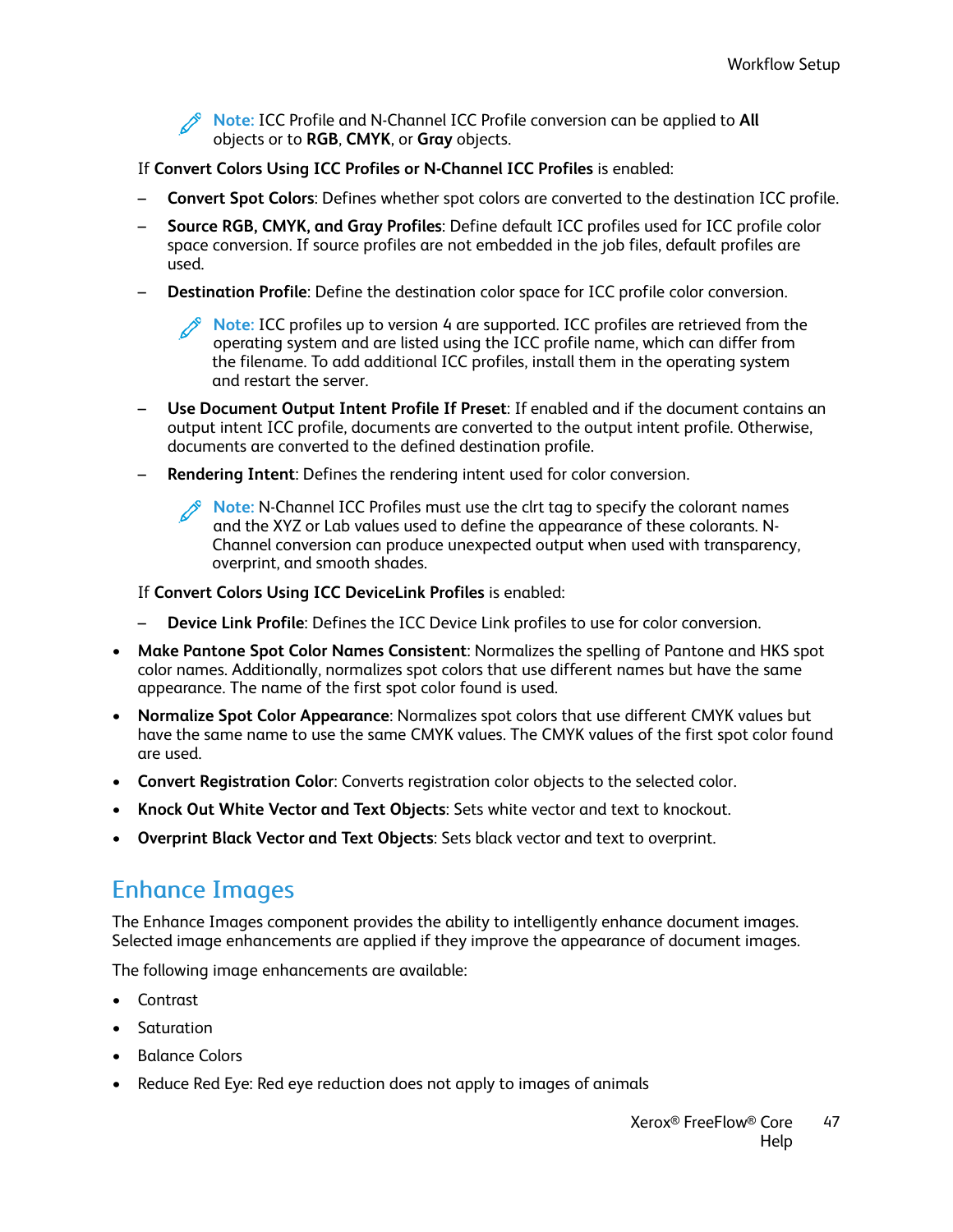- Exposure
- Increase Shadow Detail
- **Sharpness**
- Noise Reduction: Enhance Images supports RGB and grayscale TIFF, JPEG, and BMP images embedded in a PDF. EXIF information is not retained on enhanced images

### Barcode

The Barcode component provides the ability to add multiple 1D or 2D barcodes to the document. Barcodes are added in the order in which they are placed on the barcodes table.

### **Barcode Contents Tab**

- **Name**: Defines a descriptive name for the barcode.
- **Symbology**: Defines the barcode type. When a symbology is specified, symbology-specific options appear.
- **Font Size for 1D symbologies**: Although the Barcode process does not require the use of barcode fonts, the barcode size is specified as a Font Size. The barcode font sizes map to minimum bar widths.
- **Cell Size (pixels per cell) for 2D symbologies**: The size defines the width, in pixels, of the individual barcode cells. Barcodes are rendered at 600 dpi.
- **Fits Into for 2D symbologies**: The width defines the maximum width of the overall barcode. The barcode is rendered to be as large as possible within the defined width. The barcode dimensions are calculated to ensure cells are rendered using complete pixels at 600 dpi.

**Note:** The Quiet Zones are considered part of the barcode and are preserved when rendering the barcode into the dimensions specified in the Fits Into setting.

• **Barcode Height:** This option specifies the bar height for 1D barcodes that support variable height.

**Note:** When **Enforce Minimum** is enabled, it overrides defined barcode height to ensure barcode meets minimum height requirements for the selected symbology.

- **Horizontal, Vertical Quiet Zones**: This field specifies the distance from the edge of the barcode to mask with the background color.
- **Color, Background Color**: This field defines the color of the barcode contents and background. Custom colors can be added to the list of available colors. Custom colors can be defined as CMYK, RGB, or Grayscale colors.
- **Background Opacity**: This field defines the translucency of the background color.
- **Include Caption**: This field adds a readable barcode caption to 1D barcodes that support captions. Symbology-specific caption options appear under the caption font formatting parameters.
- Text and Paragraph [Formatting](#page-69-0) Common Controls:
	- Barcode caption text alignment is based on the Content [Placement](#page-68-0) Common Controls.
	- The Quiet Zones are considered part of the barcode. Placement is done to the edge of the quiet zones.
- 48 Xerox® FreeFlow® Core Help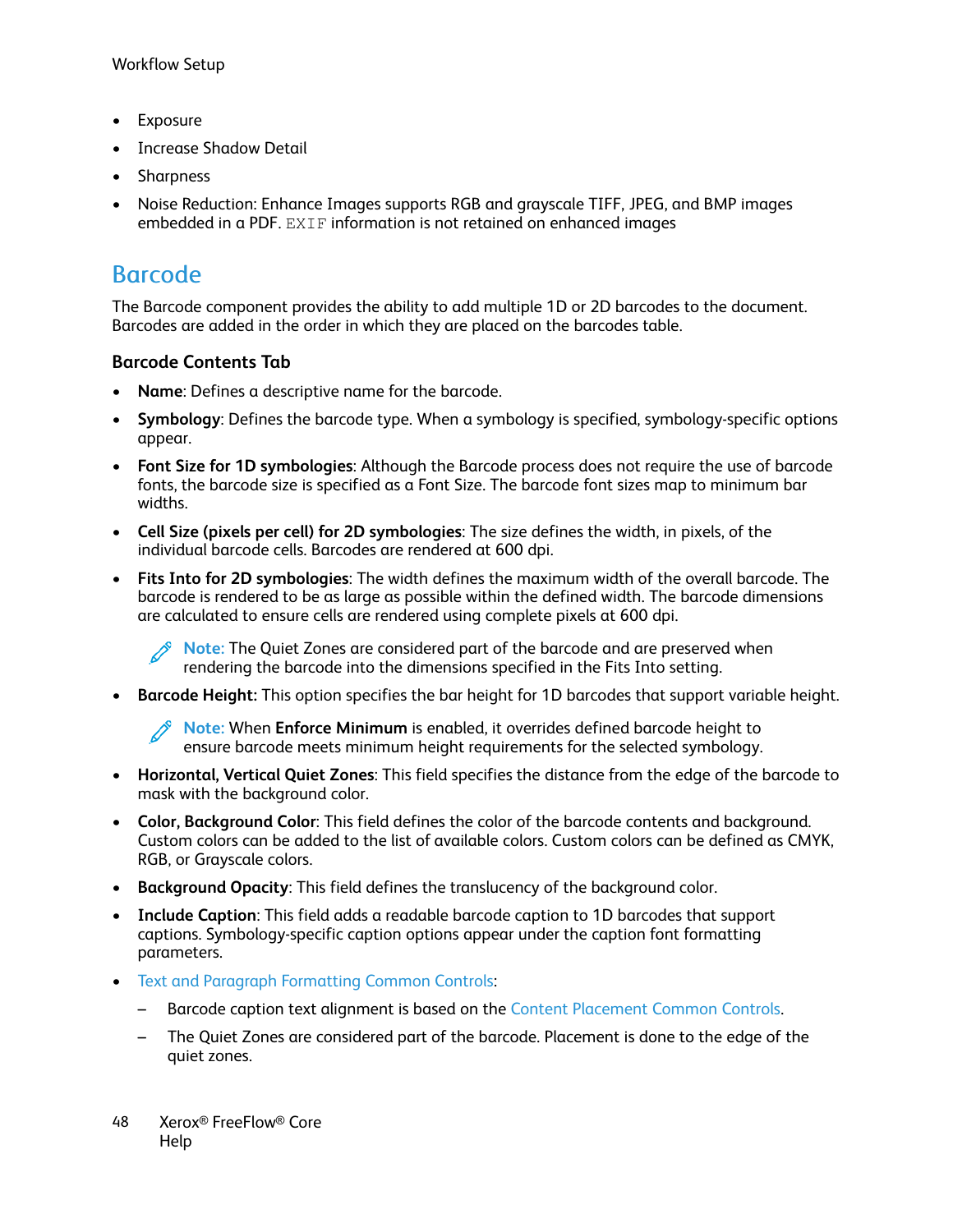- **Scale Caption to Barcode**: This field sets the font size for the barcode caption based on the barcode length.
- **Horizontal, Vertical Alignment and Offset**: This variant of the Content [Placement](#page-68-0) Common [Controls](#page-68-0) uses the perimeter of the barcode as the reference box for text alignment and placement of the barcode caption.

### **Barcode Data Tab**

The content of a barcode is defined by adding text, including [Workflow](#page-72-0) Process Variables and barcode variables to the **Barcode Data Value** field.

- **Select Values to Add**: Control used to add content to the Barcode Data Value. In addition to text, the following barcode variables are supported:
	- **Job ID**: The Xerox® FreeFlow® Core Job ID.
	- **Job ID in Group**: The Xerox® FreeFlow® Core Job ID within a job group.
	- **Job Number in Group**: A sequence number within a job group.
	- **Number of Documents in Job Group:** Total number of jobs in a job group.
	- **Sheet Number**: Counter for the number of sheets in the job.
	- **Number of Sheets in Job**: Total number of sheets in the job.
	- **Sheet Number in Signature**: Counter for the number of sheets in a signature.
	- **Number of Sheets in Signature**: Total number of sheets for each signature. This value matches the Sheets per Signature attribute.
	- **Signature Number**: Total number of signatures in a job. This value is calculated by dividing the Number of Sheets in Job by the Sheets per Signature value.
	- **Record Number**: Counter for the number of records in a PDF/VT file.
	- **Number of Records in Job**: Total number of records in a PDF/VT file.
	- **Sheet Number in Record**: Counter for the number of sheets in a PDF/VT record.
	- **Number of Sheets in Record**: Total number of sheets in a PDF/VT record.
	- **Barcode Number**: Counter for the number of times a barcode is added to the document.

Nominally, variables, such as counters and total number of sheets, map every page in the document to a sheet. However, variables increment for every two pages in the document when odd or even pages are selected in the Page Selection [Common](#page-68-1) Controls or when a signature variable is added to the barcode.

- **Include Leading Zeros**: When enabled, adds leading zeroes to variables.
	- **Set Total Digits from Number of Pages**: Defines the number of digits in the barcode variable based on the number of pages in the document.
	- **Total Digits**: Defines the number of digits in the barcode variable.
- **Sides Imaged**: Defines whether the print is 1-sided or 2-sided for the barcode counters. Supports the use of the Sides Imaged attribute from the submitted print ticket.
- **Sheet Counting Order**: Defines whether counting variables increment or decrement.
- **Sheets per Signature**: Defines the assumed number of sheets for each signature used by the variables in the barcode process. Supports use of the Imposition Sheets per Signature attribute.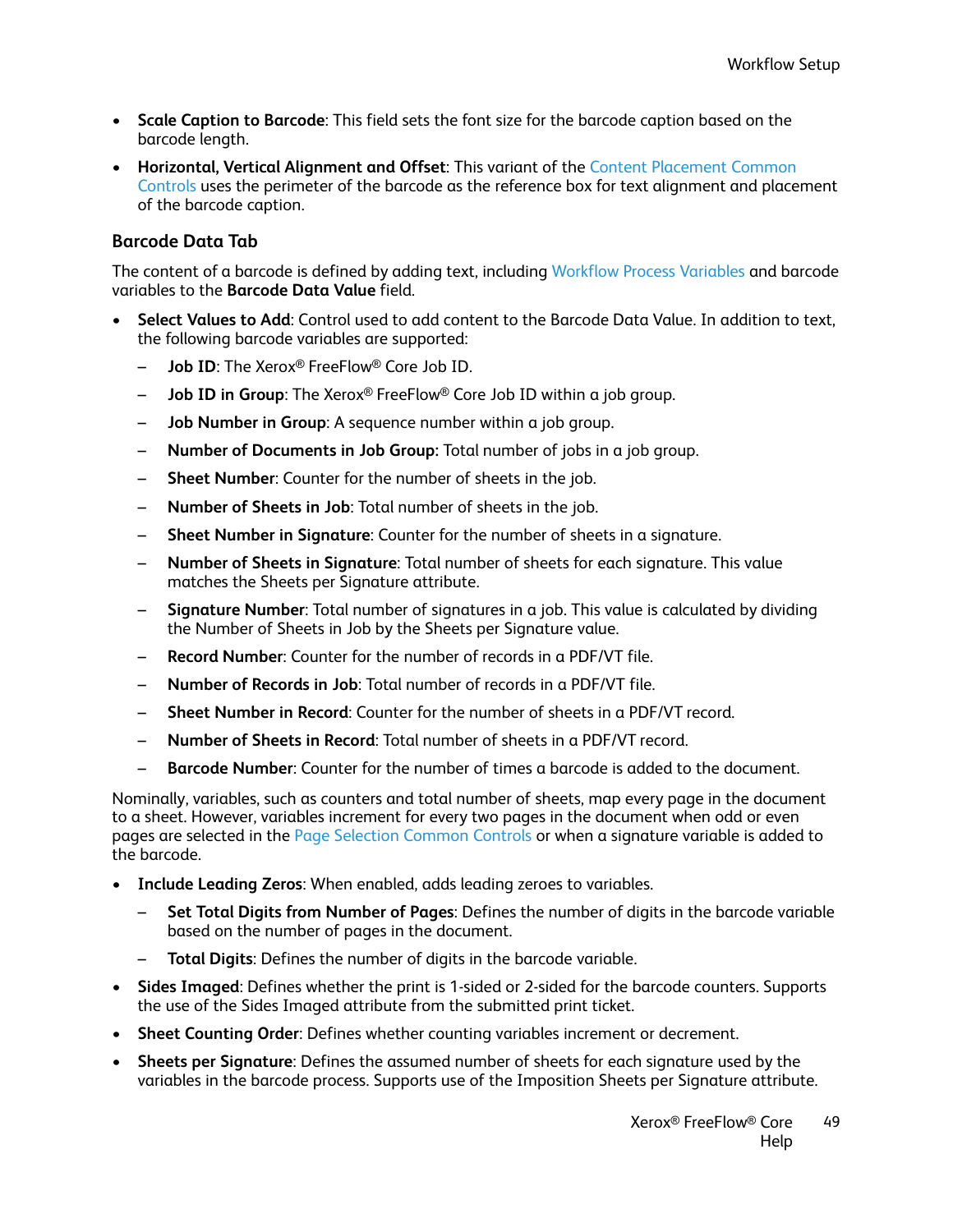• **Sheet Number Start Number**: The number from which to start adding sheet numbers to the document. Supports use of [Workflow](#page-74-0) Process Number Variables.

### **Barcode Placement Tab**

- Content [Placement](#page-68-0) Common Controls
- Page Selection [Common](#page-68-1) Controls

The Barcodes component includes an option to collect job documents. For information, click [Collect](#page-29-0) Job [Documents](#page-29-0). To enable the option, hover over the Barcodes component. From the menu that appears, access the **Workflow Canvas** area, then make your selections.

To ensure that job group variables do not change while processing the jobs in the Job Group, the Barcodes feature enables the Collect Job Documents option.

### **Watermarks**

The Watermarks component provides the ability to add multiple text and image watermarks to the document. Watermarks are added in the order in which they are placed in the watermarks table.

### **Watermarks Contents Tab**

- **Type**: Defines whether to insert a text, image, PDF, or Merge PDF pages watermark.
- **Name**: Defines a descriptive name for the text or image watermark.

#### **Text Watermarks**

- **Text**: Text to be added to the document.
- Text and Paragraph [Formatting](#page-69-0) Common Controls
- **Opacity**: Defines translucency of placed text or image watermarks.

### **Image and PDF Watermarks**

- **Image or PDF File**: Defines the location of the selected document using the [Document](#page-70-1) Selection [Common](#page-70-1) Controls.
- **Image**: Supports JPEG (.jpeg, .jpg), Portable Network Graphics (.png), TIFF (.tif, .tiff), and BMP (. bmp) documents.
- **PDF**: When adding PDF image watermarks to PDF/VT jobs, the PDF must be PDF/X-4 compliant.

#### **Merge PDF Pages**

- **Merge PDF Pages**: When Merge PDF Pages is selected, each page of the selected PDF is merged into the matching page of the job.
- **PDF File**: Defines the location of the selected document using the [Document](#page-70-1) Selection Common **[Controls](#page-70-1)**

**Note:** When merging PDF Pages to PDF/VT jobs, the PDF must be PDF/X-4 compliant.

- **Restart merge when all pages have been used**: Defines whether to continue merging PDF pages if the last page in the merged PDF is reached before the last page of the job is reached. If enabled, after the last page of the merged PDF is reached merging continues with the first page of the merged PDF and proceeds until a PDF page is merged into all job pages.
- 50 Xerox® FreeFlow® Core **Help**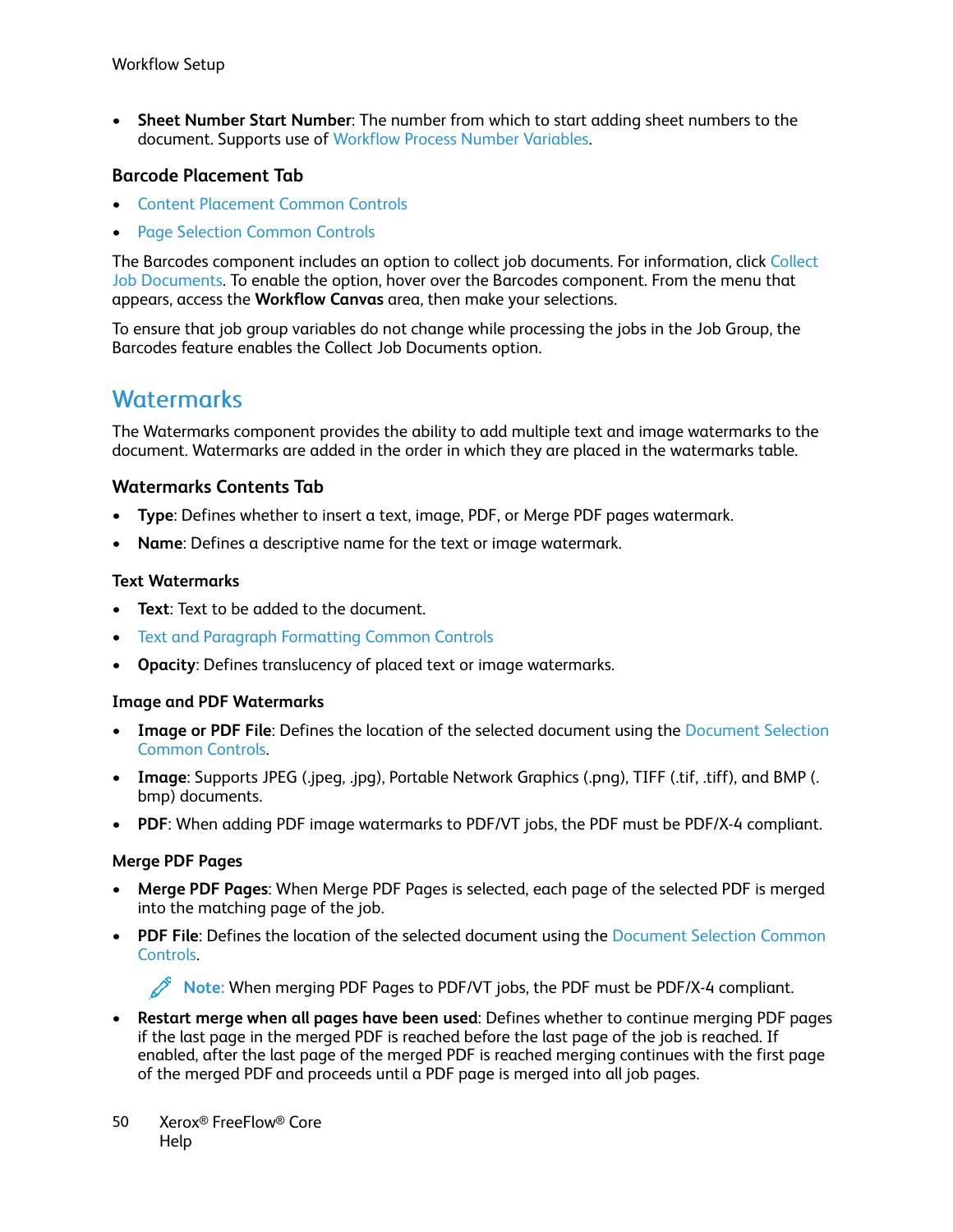- Content Scaling [Common](#page-70-0) Controls
- **Opacity**: Defines translucency of placed text or image watermarks.

### **Watermarks Placement Tab**

- The Layer Order feature allows you to define the watermark placement above or below existing content in the document.
- Content [Placement](#page-68-0) Common Controls
- Page Selection [Common](#page-68-1) Controls

The Watermarks component includes an option to Collect Job [Documents.](#page-29-0) The Collect Job Documents option is enabled from the menu that appears when you hover over the Watermarks component in the Workflow Canvas area.

To ensure that job group variables do not change while processing the jobs in the Job Group, the Watermarks feature enables the Collect Job Documents option.

### **Pressmarks**

The Pressmarks process provides the ability to add multiple pressmarks to the document. Pressmarks are added in the order in which they are placed on the pressmarks table.

#### **Pressmarks Contents Tab**

- **Type**: Defines the pressmark to add to the document. Supported pressmarks include registration marks, lay marks, and color swatches or bars.
	- **Solid Marks**: Solid rectangles most often used for finishing device control.
	- **Registration Marks**: Small targets printed outside the page area used to align different separations when printing color documents.
	- **Sequence Marks**: Marks used in book printing to ensure that folded signatures are in the expected sequence.
	- **Lay Marks**: Marks used to register content to press sheets.
	- **Line Marks**: Lines used to mark the location of operations such as cutting or perforating.
	- **Color Swatches/Bars**: Small squares of color that represents the RGB and CMYK solids and tints.
- **Name**: Defines a descriptive name for the pressmark.
- **Swatch Width, Height**: Defines the width and height of each swatch in a pressmark. Also used to define the overall dimensions of registration marks or the lay marks.
- **Color**: Defines the color of Solid Marks, Sequence Marks, or Line Marks. Custom colors can be added to the list of available colors. Custom colors can be defined as CMYK, RGB, Grayscale, or Spot Colors.
- **Line Thickness**: Defines the thickness of the lines in the registration, Lay, and Line Marks.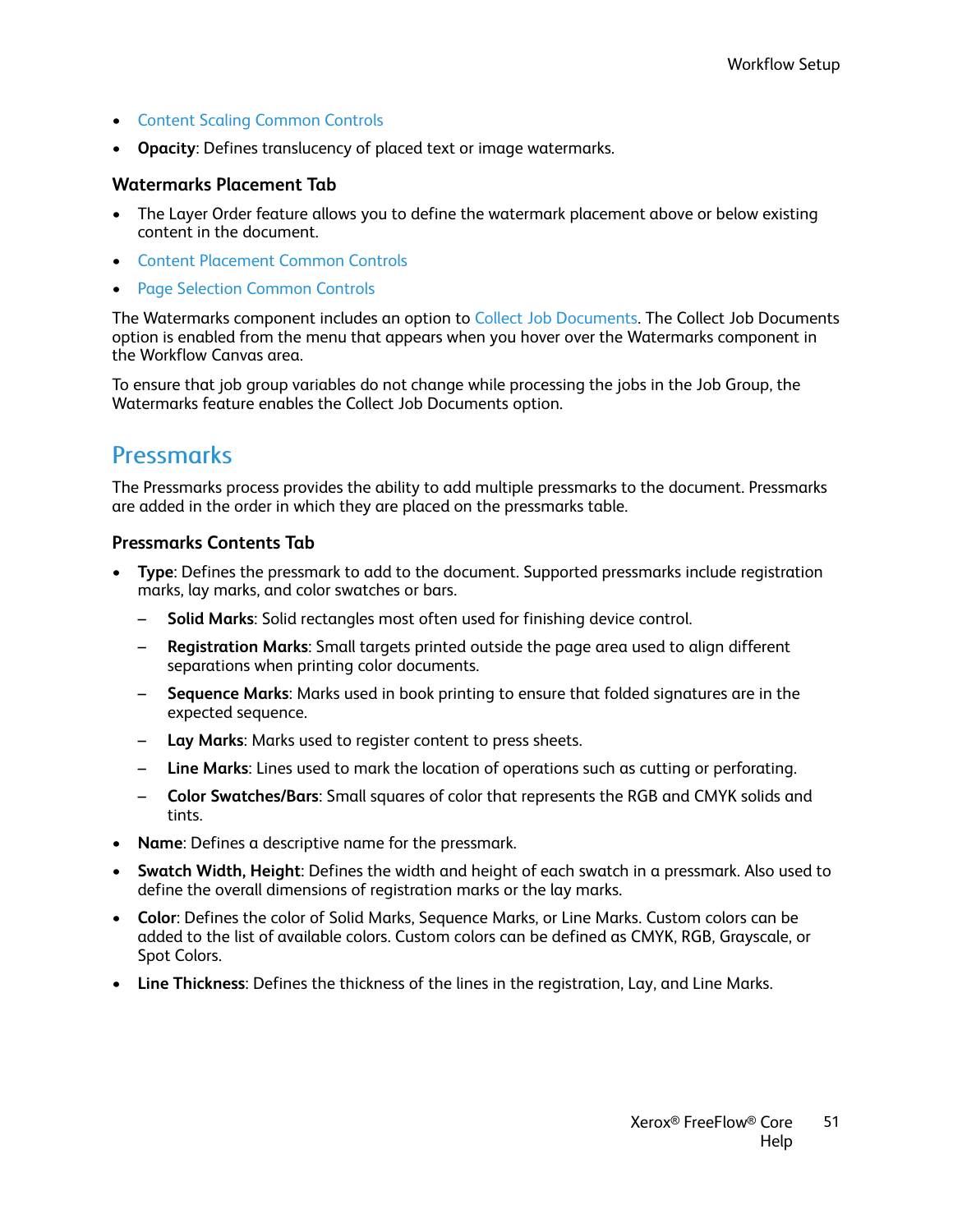### **Line Mark Options**

- **Line Start (horizontal, vertical)**: Location of the start of the Line Mark. Defined as a distance from the origin; defined in the Content [Placement](#page-68-0) Common Controls.
- **Line End (horizontal, vertical)**: Location of the end of the Line Mark. Defined as a distance from the origin; defined in the Content [Placement](#page-68-0) Common Controls.

Horizontal and Vertical Offset controls are not available when adding Line Marks.

- **Dash**: Length of dashes in dashed Line Marks.
- **Gap**: Length of gaps in dashed Line Marks.

### **Sequence Mark Options**

- **Horizontal, Vertical Offset**: Incremental adjustment to the placement of each sequence mark.
- **Wrapping**: Defines how sequence marks are placed after they have been offset to the Wrap Width or Height.
- **Wrap Width, Height**: Define the offset distance at which to wrap sequence marks.
- **Sequence Mark Type**: Defines whether to place Plain or Numbered sequence marks. Numbered sequence marks have a number that increments with the placement of each sequence mark.
- **Sequence Start Number**: The number from which to start adding Sequence Mark numbers. Supports use of [Workflow](#page-74-0) Process Number Variables.

### **Pressmarks Placement Tab**

- Content [Placement](#page-68-0) Common Controls
- Page Selection [Common](#page-68-1) Controls: Unlike other content, registration marks are aligned to the center of the mark.

### Page Numbers

The Page Numbers component provides the ability to add page numbers in various formats to the document.

### **Page Numbers Contents Tab**

- **Start Number**: The number from which to start adding page numbers to the document. Supports use of [Workflow](#page-74-0) Process Number Variables.
- **Number Format**: Defines format used for the page numbers.

**Note:** The alphabetic page number formats use the English alphabet.

- **Include Leading Zeroes**: When enabled, adds leading zeroes to page numbers.
	- **Set Total Digits from Number of Pages**: Defines the number of digits in the page numbers based on the number of pages in the document.
	- **Total Digits**: Defines a fixed number of digits in the page numbers.
- **Prefix and Suffix**: Defines text that is concatenated with the page numbers.
- Text and Paragraph [Formatting](#page-69-0) Common Controls
- 52 Xerox® FreeFlow® Core **Help**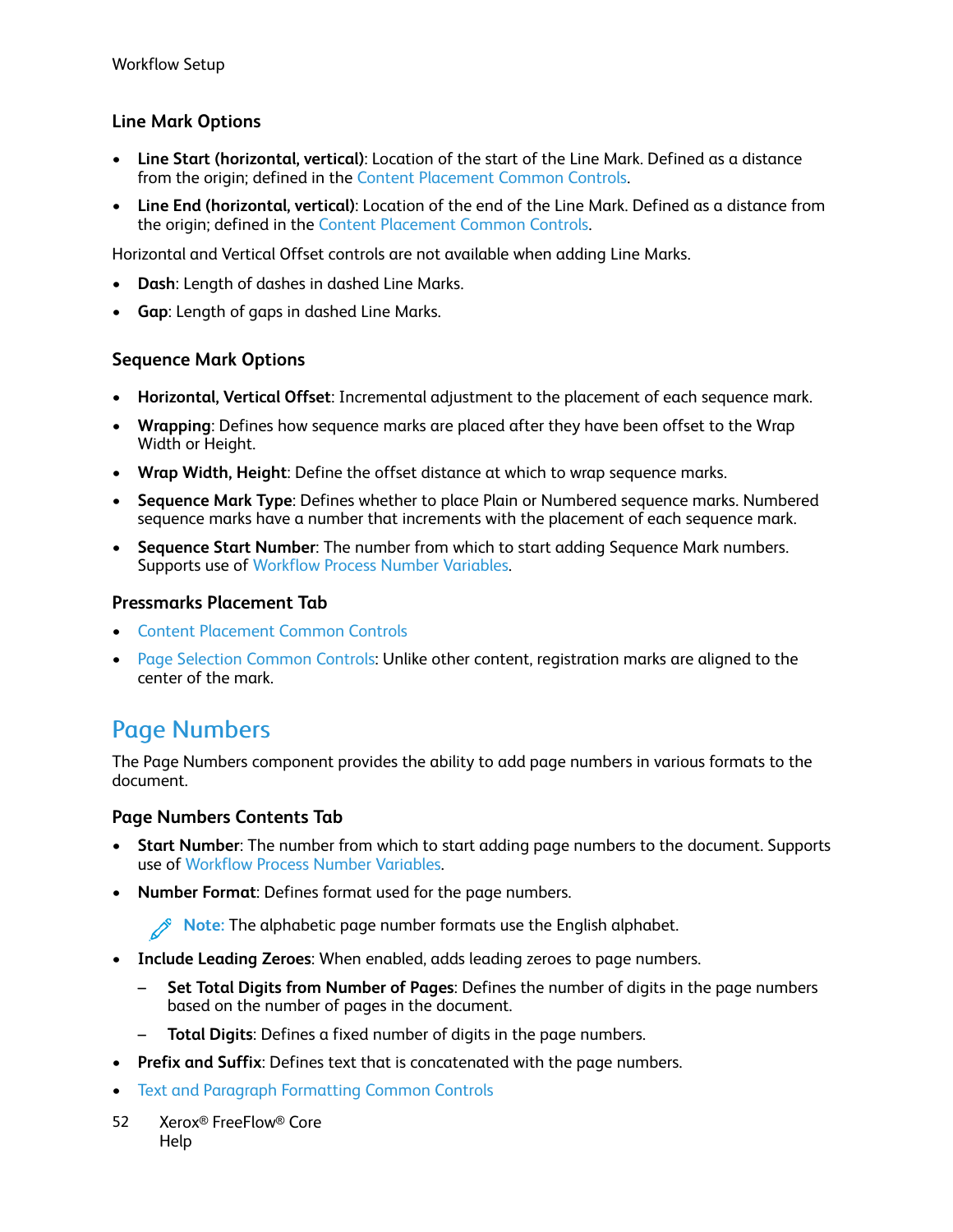• **Increment Page Numbers Based On**: Defines whether page numbers are incremented based on all pages in the document or based on the numbered pages.

### **Page Numbers Placement Tab**

- Content [Placement](#page-68-0) Common Controls
- Page Selection [Common](#page-68-1) Controls

The Page Numbers component includes an option to Collect Job [Documents](#page-29-0). This option is enabled from the menu that appears when you hover over the Page Numbers component in the Workflow Canvas area.

To ensure that the job group variables do not change while processing the jobs in the job group, Page Numbers enables theCollect Job Documents option.

### Resize Pages

The Resize Pages process defines how the selected PDF boxes or contents in the document pages are resized.

### Resize Contents Tab

- **Resize**: Defines whether Resize modifies the PDF contents or the PDF boxes.
- **Resize Relative To**: Defines the PDF box or the PDF contents to use as the source size for resizing.
	- If resizing a PDF box that is not defined in the job file, the PDF Box [Selection](#page-71-1) Behavior is used to define the selected PDF box before resizing.
	- If resizing the contents, the PDF boxes are not modified.
- **Proportionally Resize Relative To**: The selected PDF box is resized to the target dimensions. Other PDF boxes are scaled by the same amount as the selected PDF box to ensure the relationship between the PDF boxes is retained as the document is resized.

**Note:** When resizing only the selected PDF box, Resize, if required, resizes other PDF boxes to ensure proper nesting of the Trim, Bleed, Crop, and Media PDF boxes.

- **Method**
	- **By Percent**: Resizes the selected PDF box or the contents by a defined percentage.
	- **To Size**: Resizes the selected PDF box or the contents to a defined size. Supports use of [Workflow](#page-74-0) Process Number Variables for defining the Width and Height.
	- **To Size Offsets**: Resizes the selected PDF box or the contents by the defined distance.
	- **By Percent Offsets**: Resizes the selected PDF box or the contents by the defined percentage.
	- **Offset Direction**: When resizing by offsets, defines whether to offset inward or outward.
- Content Scaling [Common](#page-70-0) Controls

### Resize Placement Tab

- Content [Placement](#page-68-0) Common Controls
- Page Selection [Common](#page-68-1) Controls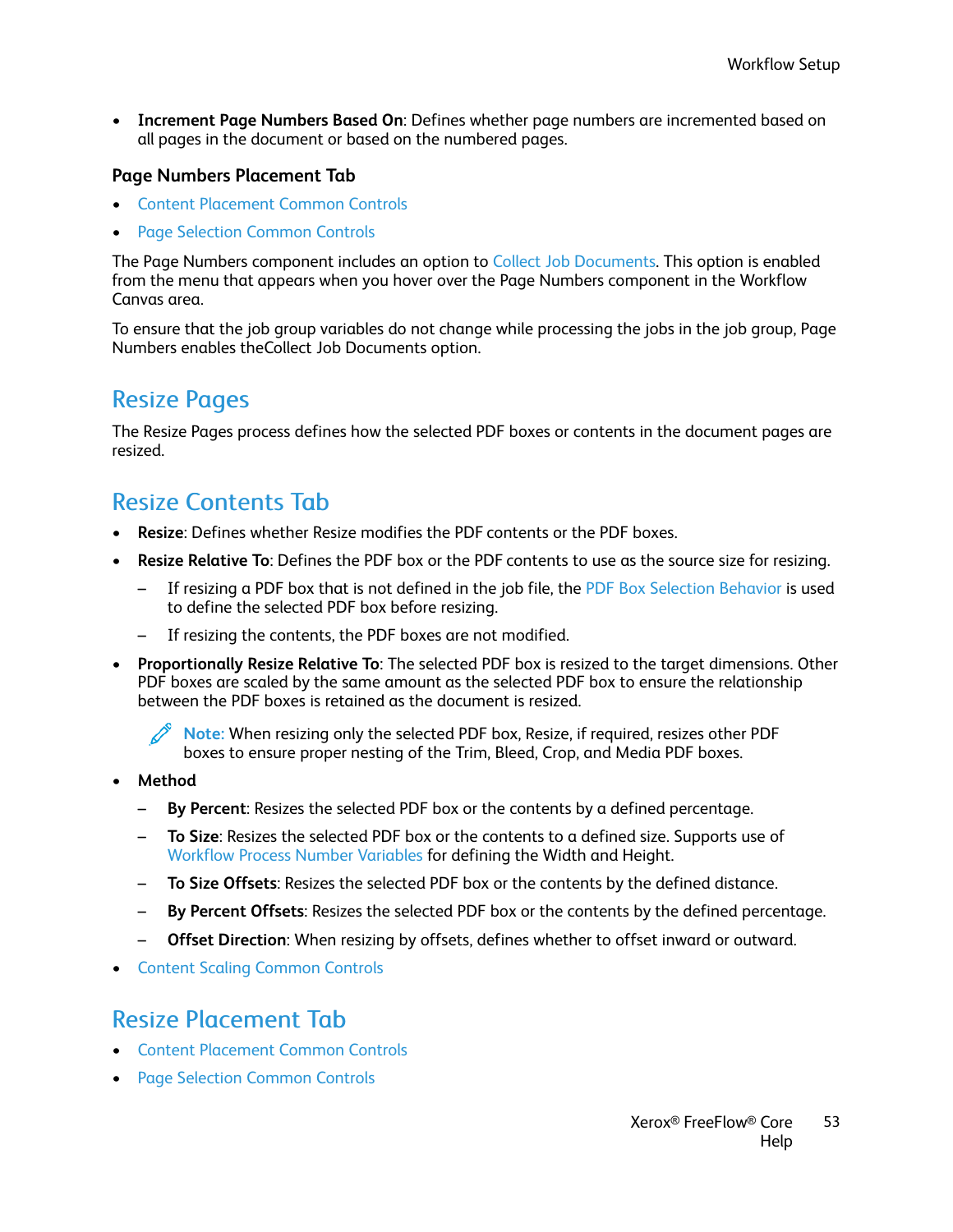### Rotate Pages

The Rotate Pages process updates the PDF page rotation property, adjusting it in 90-degree increments.

- **Rotate Pages**: Defines the rotation to apply to the selected pages.
- Page Selection [Common](#page-68-1) Controls: Changing the PDF rotation property in a PDF does not rotate the PDF. As such, the PDF Job Properties remain unchanged. Refer to: Job [Properties.](#page-128-0)

### Insert Pages

The Insert Pages process inserts pages at defined locations in the document.

- **Type**: Defines the type of page insertion.
	- **Blank Pages**: Add blank pages to the document.
	- **Document**: Add the pages from a PDF to the document.
	- **Job Pages**: Add job pages to the document.
	- **Blank Pages Fill**: Add blank pages to the document until the Final Document Page Count is reached.
	- **Document Fill**: Add the pages from a PDF to the document until the Final Document Page Count is reached.
	- **Job Pages Fill**: Add job pages to the document until the Final Document Page Count is reached.

When inserting Blank Pages:

- **Insert Size, Orientation**: Defines the dimensions and orientation of inserted blank pages.
- **Insert Size Same As**: Defines the PDF box to use to set the dimensions of inserted blank pages.
- **Number of Inserts**: Defines the number of blank pages to insert at each insertion point in the PDF. Supports use of [Workflow](#page-74-0) Process Number Variables.

When a blank page is inserted, the Location attribute and the Page [Selection](#page-68-1) Common [Controls](#page-68-1) are used to define the insertion point in the PDF. The blank pages match the size of the selected PDF box of the page relative to which blank pages are inserted into the PDF.

When inserting PDF document pages:

– **File**: [Document](#page-70-1) Selection Common Controls

When inserting Blank Pages, PDF document pages, or Job Pages to fill a document:

– **Final Document Page Count**: Defines the page count that must be reached before blank page fill or document fill stops. The page count can be an exact number or a multiple of the specified number. Supports use of [Workflow](#page-74-0) Process Number Variables.

When inserting Job Pages: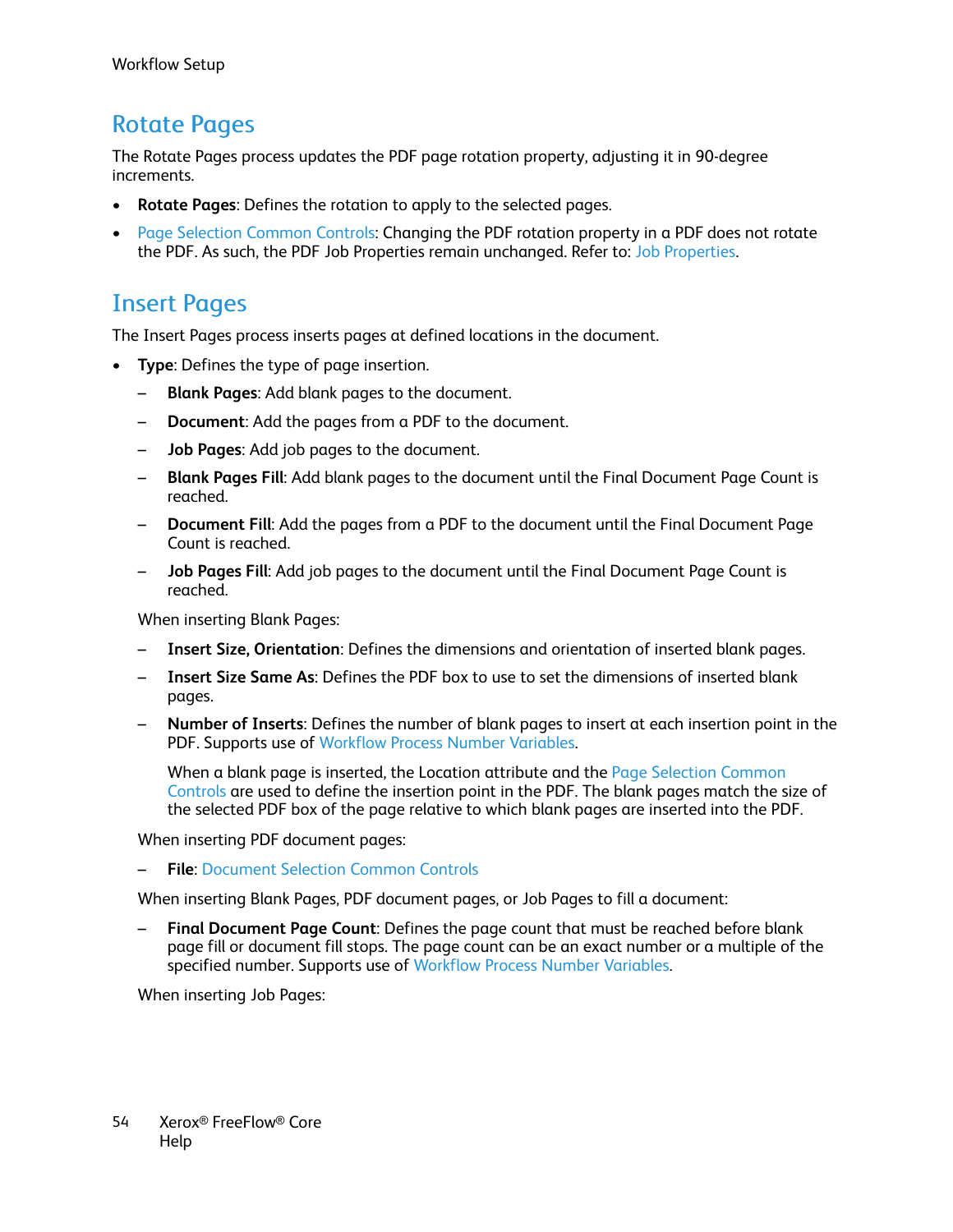- **Divide Print Quantity by Number of Inserts**: Divides the print quantity based on the number of times job pages are inserted into the document.
- **Set Automatically Based on the Print Quantity**: Defines the **Number of Inserts** so that the number of times each page is in the document matches the Print Quantity. After inserting Job Pages, quantity is set to 1.

When inserting Blank Pages or Job Pages:

- **Number of Inserts**: Defines the number of job pages to insert at each insertion point in the PDF. Supports use of [Workflow](#page-74-0) Process Number Variables.
- The Number of Inserts can be defined as a fixed value or can be based on the value of the selected Manifest Job Property.
- Page Selection Common Controls are subject to a specific page number when inserting blank pages or PDF document pages to fill a document.
- **Location**: Defines whether the insertion is to happen before or after the locations specified by the Page Selection [Common](#page-68-1) Controls.
	- If inserting Job Pages, options to insert job pages **Before** or **After Each Set of Contiguous Pages** become available.
	- A PDF/VT is created when inserting PDF/X-4 job pages **Before** or **After Each Set of Contiguous Pages**.
- Page Selection [Common](#page-68-1) Controls: Page Selection Common Controls are subject to a specific page number when inserting blank pages or PDF document pages to fill a document.
- Job Ticket [Updates](#page-76-0)

### Delete Pages

The Delete Pages component allows you to remove document pages.

Page Selection [Common](#page-68-1) Controls

Job Ticket [Updates](#page-76-0)

### **Route**

The Route component allows you to automate decisions about the execution path that a job is to take in the workflow.

Use the Routing [Common](#page-65-0) Controls to define rules for routing jobs to one or more workflow execution paths. Each row in the Routing Rules table creates a unique execution path in the workflow.



### **Distribute**

The Distribute component allows you distribute jobs between multiple workflow execution paths.

• **Select Workflow Path By**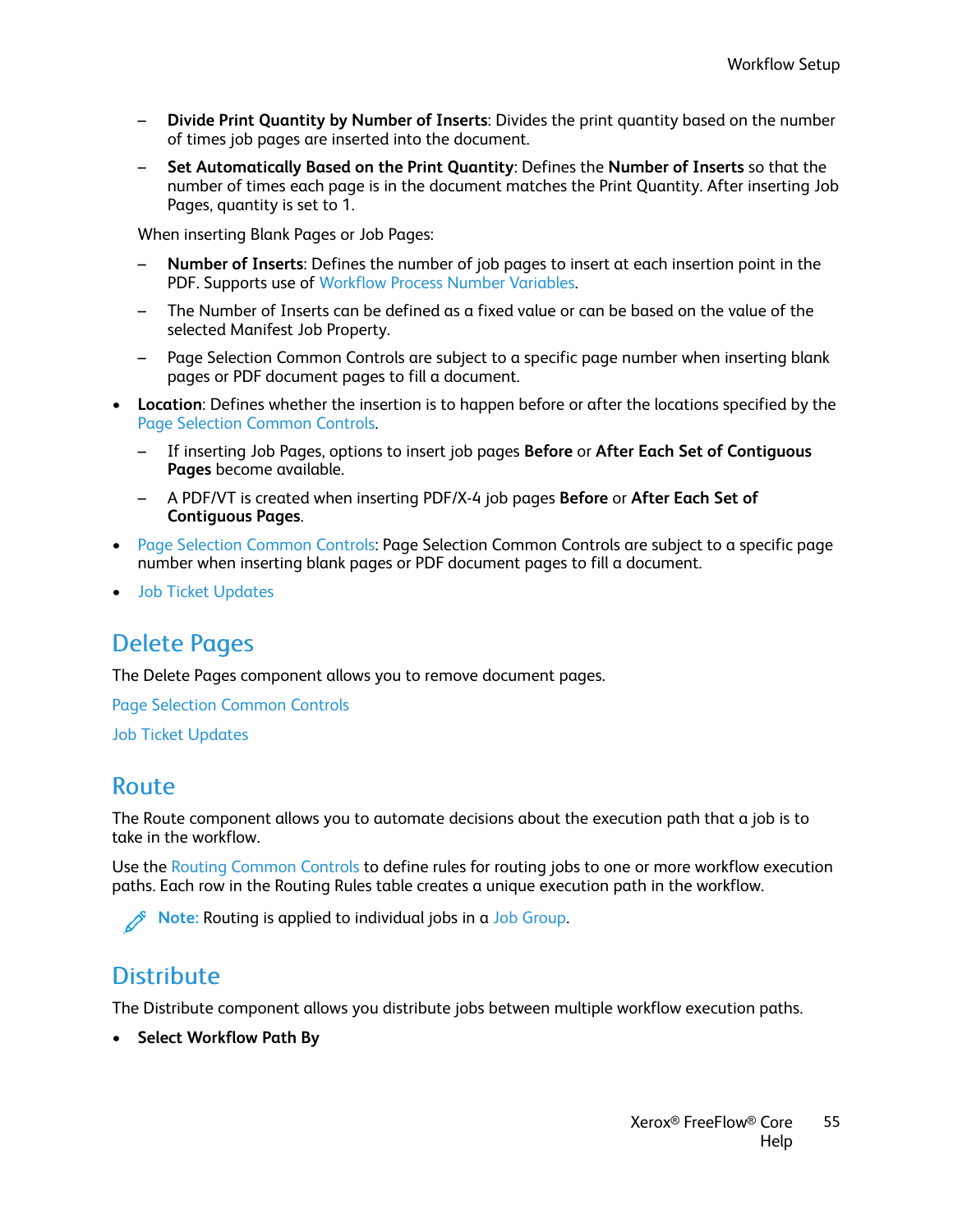**Selecting The Next Available (Round Robin)**: Use round robin scheduling to select between the defined workflow execution paths.

- **Distribution Rules**
	- **Always Available**: Jobs are always sent to these workflow paths when selected per the round robin scheduling.
	- **Available Based on Job Characteristics**: Jobs are sent to these workflow paths when selected according to the round robin scheduling if the job matches the selected Job [Characteristic](#page-66-0) [Presets.](#page-66-0) If the job does not match the selected Job Characteristics, Distribute skips the workflow path and continue evaluating other Distribution Rules.
	- **None Available**: Jobs that cannot be sent to any of the defined Distribution Rules are sent to the None Available workflow path.

**Note:** Jobs are distributed to workflow paths based on the Job Group [Sequence](#page-71-0) Behavior. After jobs are distributed, they continue processing according to the job group behavior.

### **Collect**

The Collect component allows you aggregate jobs. Collected jobs are held until one of the defined release conditions is met.

One of each of the following conditions can be added to the **Release Conditions**:

• **Time of Day**: Jobs are released at the specified time.

**Day of Week**: Combined with Time of Day, this option defines the days of the week when jobs are released.

- **Collected Documents are Held for**: Jobs are released when the first job has been held for the defined number of minutes.
- **Time Since Last Job was Collected**: Jobs are released when the last collected job has been held for the defined number of minutes.
- **Number of Collected Documents**: Jobs are released when the number of held jobs reaches the defined number.
- **Number of Pages in Collected Documents**: Jobs are released when the number of pages in the held jobs reaches the defined number.
- **Number of Impressions in Collected Documents**: Jobs are released when the number of impressions in the held jobs reaches the defined number.

When **Release Collected Jobs as a New Job Group** is enabled, collected jobs are combined into a new Job [Group.](#page-15-0) Jobs are sequenced nominally based on the order in which they were collected.

**Note:** Jobs that are copied into the new Job Group are also new jobs.

• **Job Group Name**: Defines the name for Job Groups Created by Collect.

**Note:** Variables used to name the Job [Group](#page-15-0) are evaluated using the first job in the job group.

• **Define Job Groups**: Determines how Job Groups are created.

56 Xerox® FreeFlow® Core Help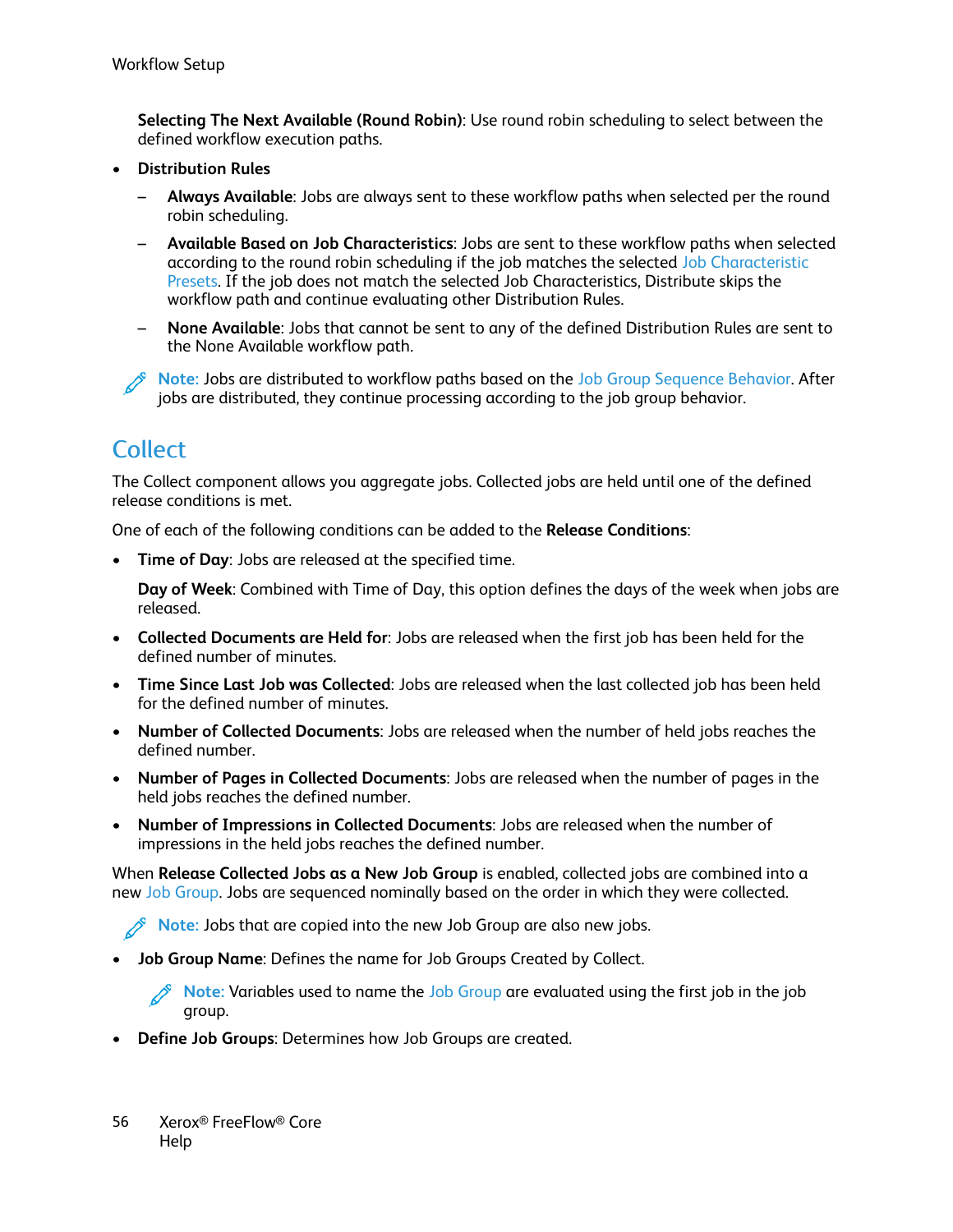- **Define a Single Job Group**: All released jobs are added to a single Job Group.
- **Define Job Groups Using Job Properties**: Released jobs are added to multiple job groups using the defined **Job Properties**. Jobs that have the same value for the defined Job Properties are put into the same job group.
- **Sort Jobs in Groups Using Job Properties**: Enables sorting of jobs within a job group based on the defined properties.
	- When the Release Collected Jobs is enabled, this option defines the job sequence in new job groups.
	- When the Release Collected Jobs is disable, this option updates the job sequence in existing job groups.
- **Order Job Groups**: Enables release of Job Groups based on the sort order specified for the selected variable.

**Note:** Although Job Groups are released according to the **Order Job Group** settings, the Job Groups process in parallel.

### Split

The Split component allows you to split jobs into multiple execution paths in the workflow.

- **Split By: Defines the method for splitting jobs.** 
	- **Split Each Variable Data Record**: Defines whether the **Page Selections** defined in the split rules apply to PDF/VT files or to each record within PDF/VT files.
	- **Split Rules when splitting by Pages**: Use the Page Selection [Common](#page-68-1) Controls to define the subset of pages that are submitted to each workflow execution path. The pages submitted to each execution path, if any, appear as a separate job in a Job Group.
	- **Split Rules** when splitting by **Segments**
		- **Divide Into Equal Segments**: Jobs are divided into a Job Group in which the number of jobs matches the value defined in the Number of Segments field. Job Pages are divided between jobs in the Job Group as evenly as possible.
		- **Divide Into Fixed Page Segments**: Jobs are divided into a Job Group. The **Number of Pages** setting defines the number of pages for each job.
			- **Divide Short Segments Into Fixed Page Segments**: If this option is not enabled, the last job in the Job Group can have fewer pages than the other jobs in the Job Group.
			- **Divide Short Segments Into Fixed Page Segments**: If this option is enabled, FreeFlow Core splits the job into multiple jobs. The result is that the number of pages matches one of the defined Number of Pages values and makes as few short segments as possible.
				- **Number of Pages for Short Segments**: Defines the number of pages into which the short segments can be divided.
				- **Interleave Short Segments with Full Segments**: Modifies placement of short segments in the Job Group to ensure that all short segments are next to the full segments.
				- **Short Segment Location**: Defines where in the Job Group to place short segments.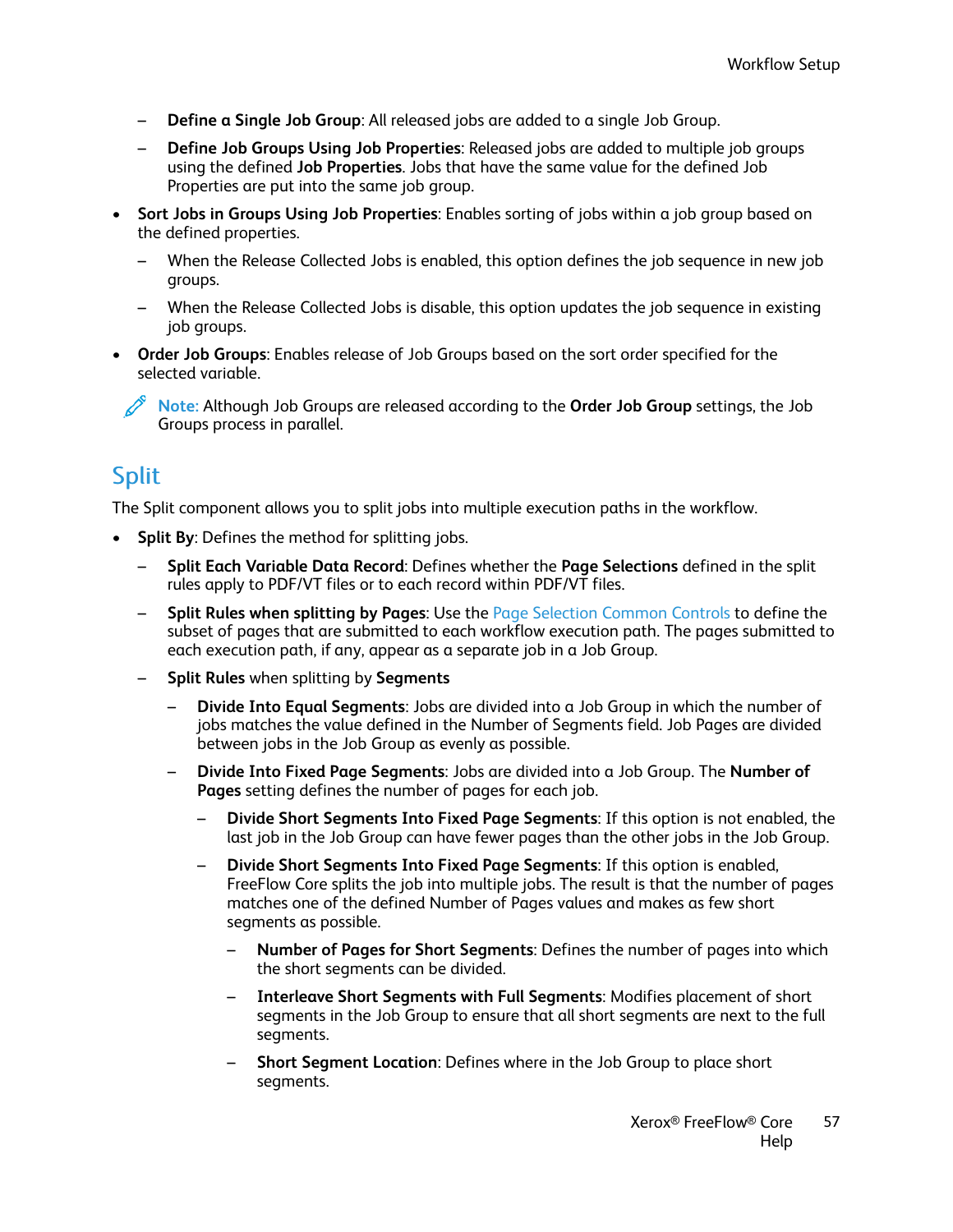- **Split Rules** when splitting by **Quantity**
	- **Divide Print Quantity Evenly**: Jobs are divided into a Job Group in which the number of jobs matches the value defined in the Number of Jobs field. The print quantity is divided between jobs in the Job Group as evenly as possible and ensure that the overall quantity for the Job Group is the same as the input job quantity.
	- **Divide Into Fixed Print Quantity Jobs**: Jobs are divided into a Job Group. The **Print Quantity per Job** setting defines the quantity for each job. The last group in the Job Group can have a smaller quantity than the other jobs in the Job Group.
- **Split Rules** when splitting by **Records**
	- **Divide Records Evenly**: Jobs are divided into a Job Group in which the number of jobs matches the value defined in the Number of Jobs field. The Variable Data Records are divided between jobs in the Job Group as evenly as possible.
	- **Divide Into Fixed Record Jobs**: Jobs are divided into a Job Group. The **Records per Job** setting defines the number of variable data records in each job. The last job in the Job Group can have fewer Variable Data Records than the other jobs in the Job Group.
	- **Divide Record By Selection**: A PDF/VT file with the records defined in the **Record Selection** field for the split rule is sent to each workflow execution path.
		- **All Records**: Send all records in the document.
		- **Record Intervals**: Send every N record, starting with the defined record number, where N represents a number of records.
		- **Record Range**: Send specified records. This option supports both positive and negative numbers. Negative numbers are relative to the last record in the PDF/VT with record -1 representing the last record.
- **Split Rules** when splitting by **Bookmarks**
	- **Bookmark Start or End Interval**: This rule specifies whether an encountered bookmark is the beginning or end of an interval.
	- **Divide Bookmarks Evenly**: Jobs are divided into a Job Group in which the number of jobs matches the value defined for the Number of Jobs field. The bookmark-defined intervals are divided between jobs in the Job Group as evenly as possible.
	- **Divide Into Fixed Bookmark Delineated Jobs**: Jobs are divided into a Job Group. The **Bookmarks per Job** setting defines the number of bookmark-defined intervals in each job. The last job in the Job Group can have fewer bookmark-defined intervals than the other jobs in the Job Group.
	- **Divide Bookmarks By Selection**: A file with the bookmark intervals defined in the Bookmark Delineated field for the split rule is sent to each workflow execution path.
		- **All Intervals**: Send all bookmark intervals in the document.
		- **Interval Designation**: Send every N bookmark interval, starting with the defined bookmark interval number, where N represents a number of intervals.
		- **Interval Range**: Send specified bookmark intervals. This option supports both positive and negative numbers. Negative numbers are relative to the last bookmark interval in the file. -1 represents the last interval.
- **Append Rule Name to Job Name**: Defines whether the rule name is appended to the job name when a rule triggers a split operation.
- 58 Xerox® FreeFlow® Core Help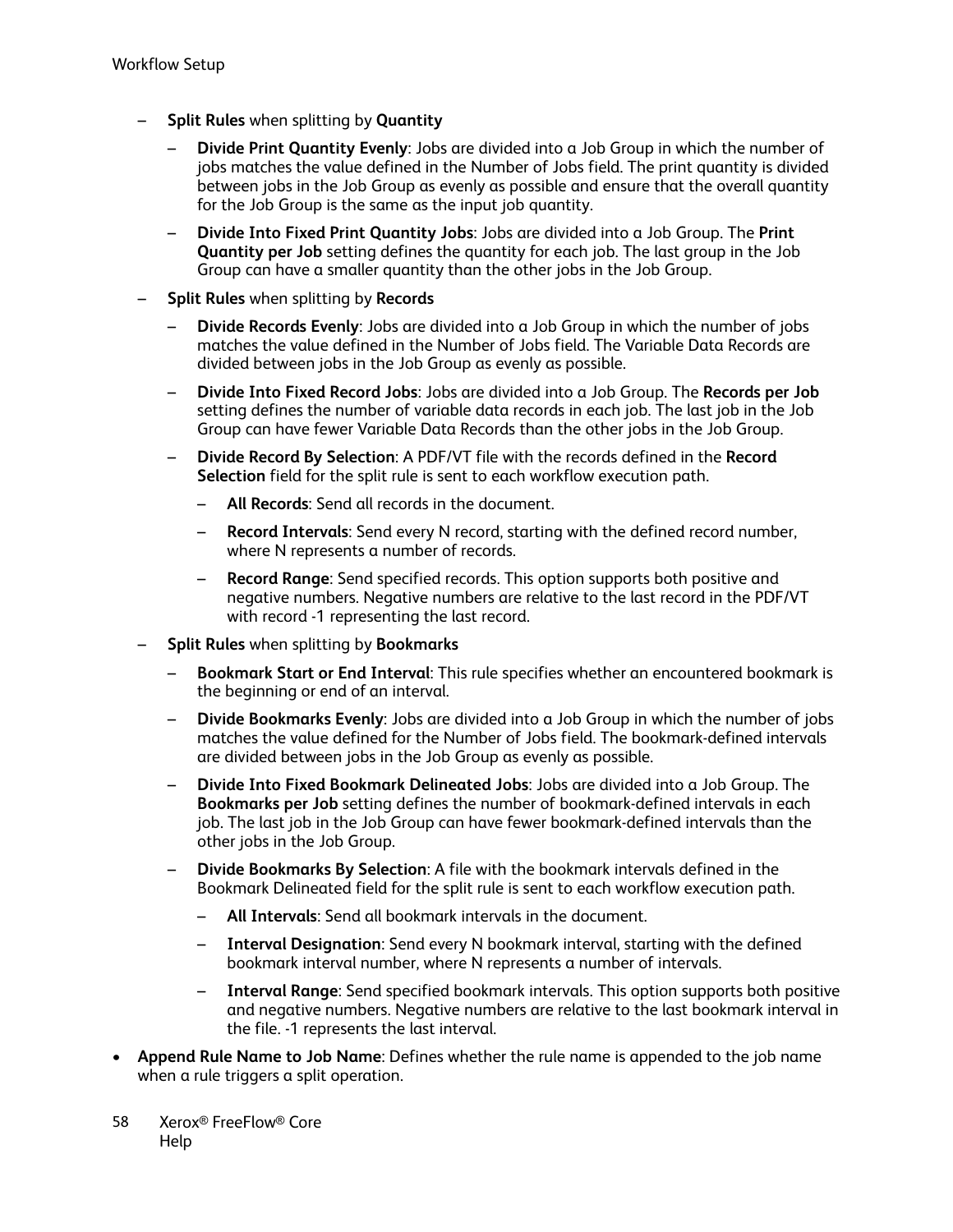- **Maintain Sub Job Order**: The split produces the sub job order, and it is maintained throughout the Workflow.
- Job Ticket [Updates](#page-76-0)

### Join

The Join component concatenates jobs in a Job [Group](#page-15-0) into a single job. If jobs in a job group process through multiple execution paths, Join concatenates all jobs in the execution path that includes the Join component. Jobs are joined based on the order defined in the Job Group [Sequence](#page-71-0) Behavior.

Join supports Job Ticket [Updates](#page-76-0).

#### **Join and PDF/VT jobs**

While joining PDF/VT and PDF files, the PDF files are joined as a record within a PDF/VT file. Ensure that the PDF file is PDF/X-4 compliant.

The resultant PDF on joining PF/X-4 files is PDF/VT, with each PDF file defined as a record.

### Color Split

The Color Split component separates jobs into color and monochrome jobs that can be reassembled either manually or at the printer. The Color Split component generates a Job Group with a monochrome and a color job.

- **Color Insert Handling**: Defines how to adjust the monochrome print ticket based on the expected assembly of the mono and color jobs.
	- **Merge In Printer**: To enable insertion of split color pages at the printer, the monochrome job ticket is adjusted.
	- **Merge Manually**: To enable manual insertion of split color pages, the monochrome job ticket is adjusted. Each contiguous set of color pages is replaced with a single-sheet insert in the monochrome job.
- Monochrome Job

#### **Color Insert Stock**

Defines the Stock Name to use for the sheet inserts that represent the color pages that were removed from the job.

• Color Job

#### **Append "Color Inserts" to Job Name**

Defines how a file is renamed for the Color Insert job.

- Page Selection
	- **Check Color Coverage**: Determines whether to evaluate color coverage when you determine whether a page is color or monochrome. If you do not select the check box for **Check Color Coverage**, A page with any color pixels is specified as a color page.
	- **Minimum Color Coverage**: Defines how the color content coverage threshold is used to determine if a page can be added to the color job.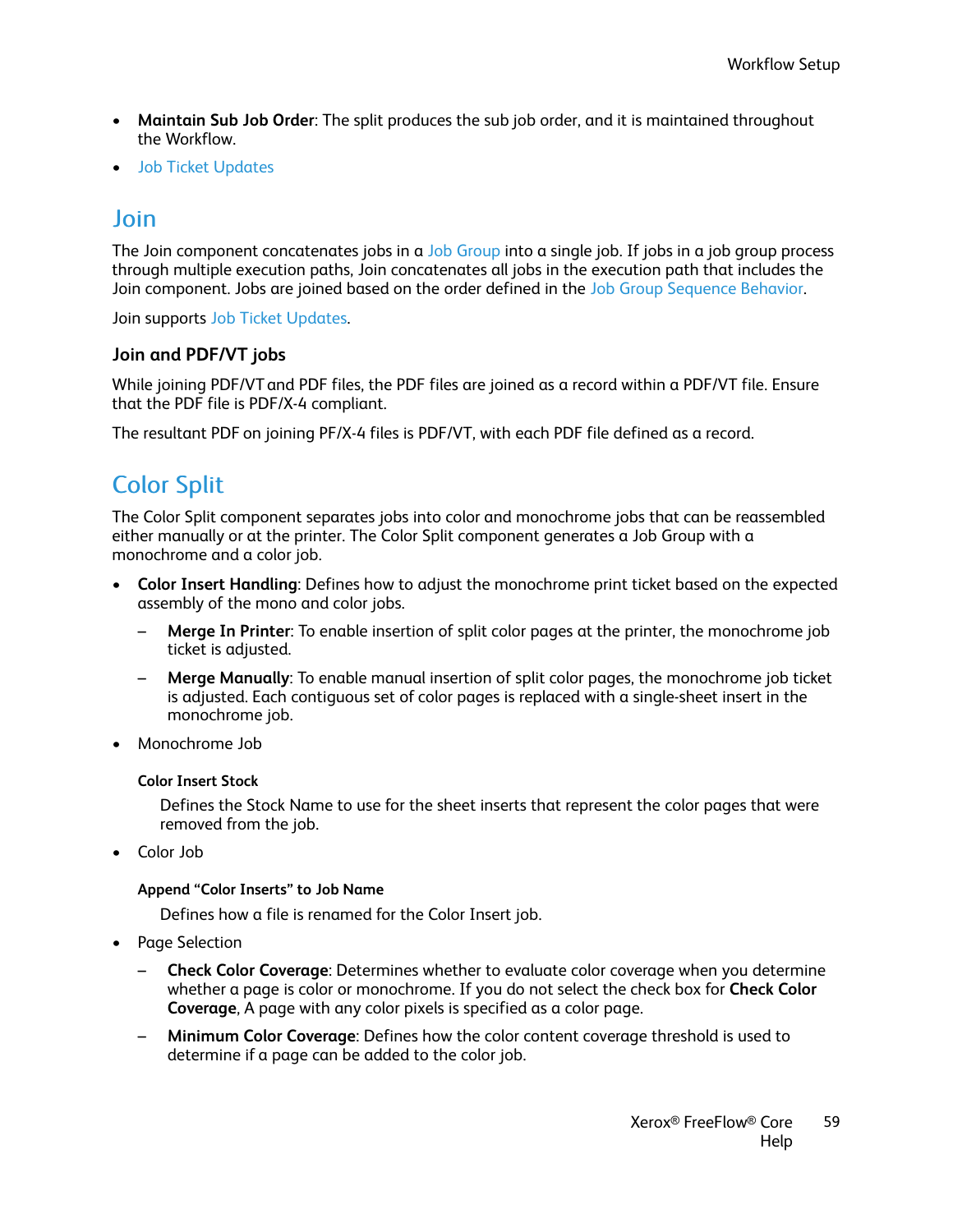**Note:** Coverage is rounded upward. When the **Minimum Color Coverage** is set to 1%, pages with any color content are added to the color job. Setting the Minimum Color Coverage to 1% is significantly faster than other selections.

- **PDF Box**: Constrains the Minimum Color Coverage evaluation to the selected PDF Box when the Minimum Coverage Threshold is above 1%.
- **Use Job Ticket Settings**: Determines whether to evaluate the job print ticket when you determine which PDF pages are assumed to be on the same sheet. If monochrome PDF pages are considered to be on the same sheet as a color page, they are added to the color job.
- **Sides Imaged**: Defines whether the print is 1-sided or 2-sided when you determine which PDF pages are on the same sheet.

**Note:** The **Sides Imaged** setting overrides the setting for 1-sided or 2-sided printing as defined in the job ticket, unless the job ticket is set to use the Sides Imaged Job Property.

– Job Ticket [Updates](#page-76-0)

### Review

The **Review** component provides the capability to pause a job and send the job information to a designated recipient for review. After review, the job can be released in the Job Management user interface.

#### **Name**

Defines a descriptive name for the **Review** node.

#### **Sender**

Defines the email address of the sender of the review email. If you have set up email addresses in the **User Access** component, you can select from the list of email addresses in the Sender area. Alternatively, you can add the required email addresses in the Additional Sender Address or To (separate addresses with semicolons) text fields.

#### **Enable Subject Line**

Defines the email title information to be sent.

#### **Message Content**

Defines the information to send within an email.

#### **Allow Job to Continue**

This option enables the job to continue processing, even if there is a problem sending the review email.

### **External**

The External component allows you to integrate third-party software products into Xerox® FreeFlow® Core workflows.

When Type is set to Script, when the system executes the workflow component, it performs a CLI call. The CLI call concatenates the following attributes:

60 Xerox® FreeFlow® Core Help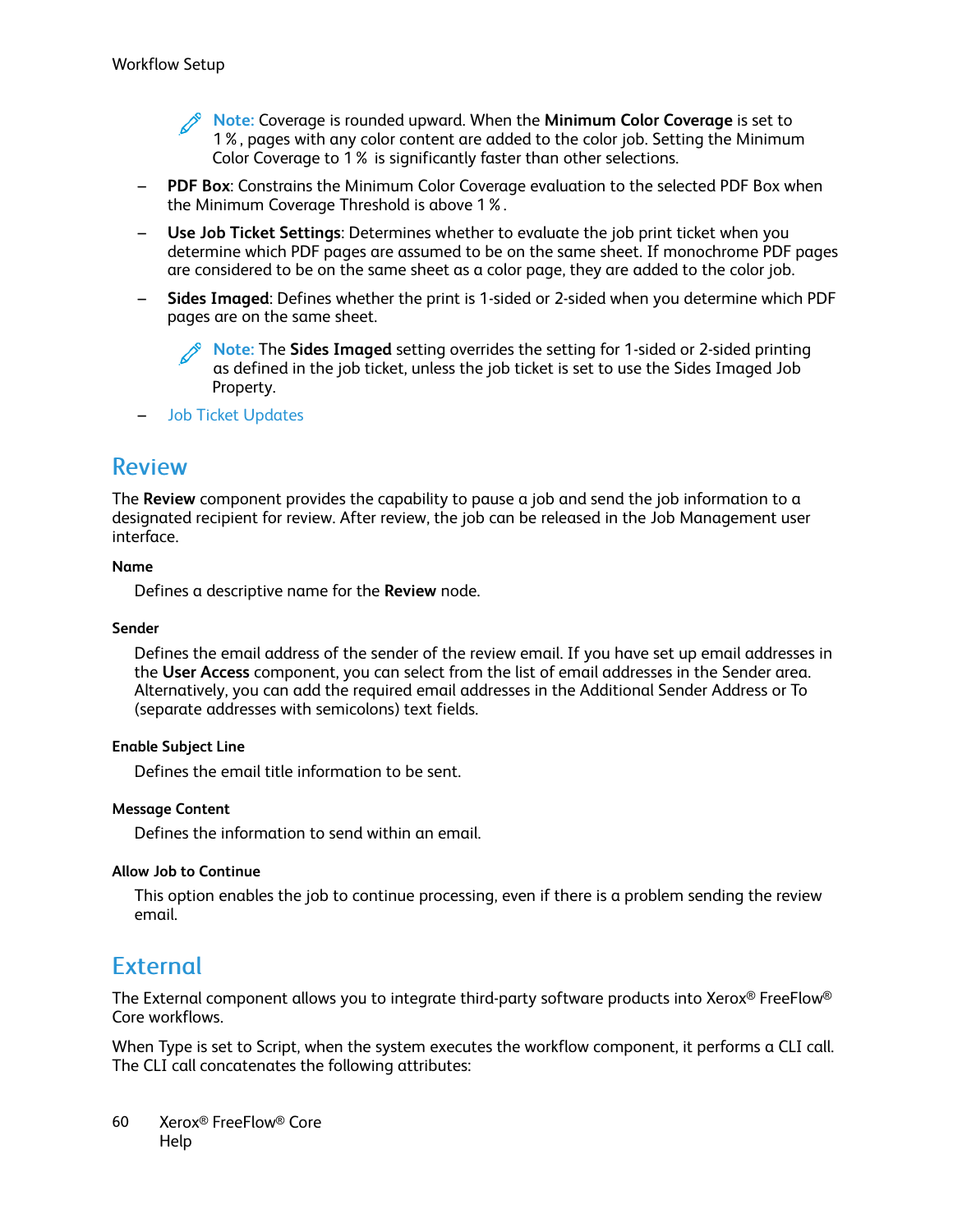- The URI defined in the script. The following URI formats are supported:
	- script.xxx (Sandbox Location)
	- <drive letter>:\folder\script.xxx
- The text string is defined in the Parameters field.

Carriage returns are removed automatically from the Parameters field.

**Note:** Variables unique to the external process component are listed in the [External](#page-144-0) Process Node [Variables](#page-144-0) section of Job [Properties](#page-128-0).

Xerox<sup>®</sup> FreeFlow<sup>®</sup> Core determines the job status based on the script exit code.

- If the exit code is a value other than 0, the job fails.
- If the exit code is 0, the job completes.
- If the script does not explicitly return an exit code, the default value is returned. The default value is 0.

When a job completes, a PDF is named according to the name defined in \$FFin\$, in the location defined by \$FFout\$. The PDF is used as the job document. Otherwise, the current document is used.

Each time a script executes, Xerox® FreeFlow® Connect archives the contents of the stdout and stderr folders to XML files in the sandbox, in the External Process Status subfolder of the Scripts folder. The folder is accessible using the server file system.

To save the job to the Input to External Process folder, set Type to **Hot Folder**. When the submitted file is received in the Output from External Process folder, the job continues processing.

The Send the current ticket to the external process selection sends the current Xerox® Programming Information Format (XPIF) ticket for the job to the external process.

**Note:** If the Xerox® Programming Information Format (XPIF) ticket is sent to the Hot Folder external process, the XPIF ticket is returned with the job file before the job continues processing.

The Timeout selection defines the number of seconds to wait before it is assumed that there was a problem with the external process.

The External component includes an option to collect job documents. For information, refer to [Collect](#page-29-0) Job [Documents](#page-29-0). To enable the Collect Job Documents option, hover over the External component. From the menu that appears, access the **Workflow Canvas** area, then make your selections.

To ensure that job group variables do not change while processing the jobs in the Job Group, the **Collect Job Documents** option is enabled.

The External node has an option to specify more FreeFlow Core variables. To view the list of these variables, select the **Search** icon. You can pass and update these variables using the specified script.

### Print

The Print component allows you to submit jobs to IPP-based Printer Destinations.

The Print components can: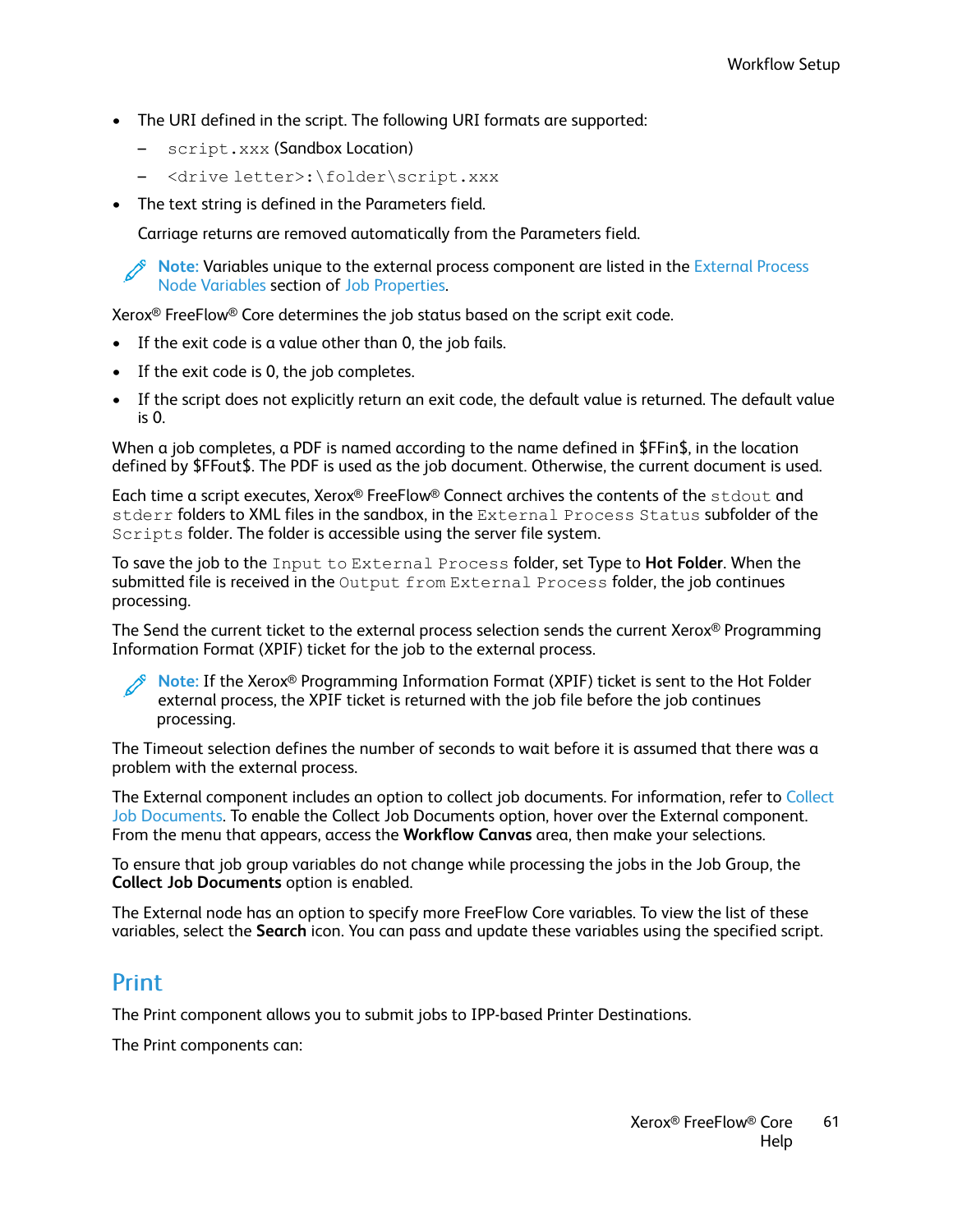- Send All Jobs to a Single Printer
- Select the Printer Based on Job Characteristics: Jobs are sent to a Printer Destination using the Routing [Common](#page-65-0) Controls.
- Distribute Jobs Between Selected Printer Destinations: Jobs are distributed between defined Printer Destinations. To select a Printer Distribution, select one of the following options:
	- **Selecting The Next Available (Round Robin)**: To select between the defined printer destinations, use round-robin scheduling. If Job [Submission](#page-21-0) Regulation is enabled, jobs are not distributed to Printer Destinations for which job submission has been suspended.
	- **Selecting The First Available**: Send jobs to the first Printer Destination in the list for which job submission has not been suspended by Job [Submission](#page-21-0) Regulation.

The Pause Job Before Sending to Printer option pauses jobs in Xerox® FreeFlow® Core when the jobs reach the Printer component.

If the Pause Job Before Sending to Printer option is enabled, the job resumes using the Job Status user interface or a JMF ResumeQueueEntry signal.

The Print component includes an option to Collect Job [Documents](#page-29-0). This option is enabled from the menu that appears when you hover over the Print component in the Workflow Canvas area.

To submit jobs to the print server in the order defined in the Job Group [Sequence](#page-71-0) Behavior, the Print component enables the Collect Job Documents option.

**Note:** If you are printing to a print server with the Collect Job Documents option enabled, FreeFlow Core uses a single Printer Destination for all connections to that print server. The Printer Destination is shared by all Print presets that submit to print server.

### <span id="page-61-0"></span>**Printer Destination**

- **Name of Printer Destination**: Defines a descriptive name for the Printer Destination.
- **Printer**: Determines whether to create a printer destination using an existing printer or a new printer.
- **Name**: Defines a name for the printer. If a name is not defined, the Model information retrieved from the print server is used as the name of the printer in the Printers list.
- **DNS Name or IP Address**: Defines the hostname or IP address for the print server. If the printer supports JDF/JMF connectivity, the JMF port number  $: <$  JMF port number> is appended to the hostname or IP address. For example: xxx.xxx.xxx.xxx:8010.
- **Get Printer Info**: Retrieves printer capabilities from the print server. This information is used to populate the printer description, the list of queues, if any, and the job ticketing options.
	- If available printer options change, to retrieve updated capabilities from the print server, you can select **Refresh Printer Info** on an existing printer.
	- For example, if the media library is changed or an output destination is added to the printer configuration.
	- **Tip:** Print server queues that are not accepting jobs do not appear in the list of returned queues.

**Note:** When you connect to a Fiery print server, ensure that one of the default queues of print, hold, or direct is enabled.

Ensure that the following protocols are enabled in the print server:

62 Xerox® FreeFlow® Core Help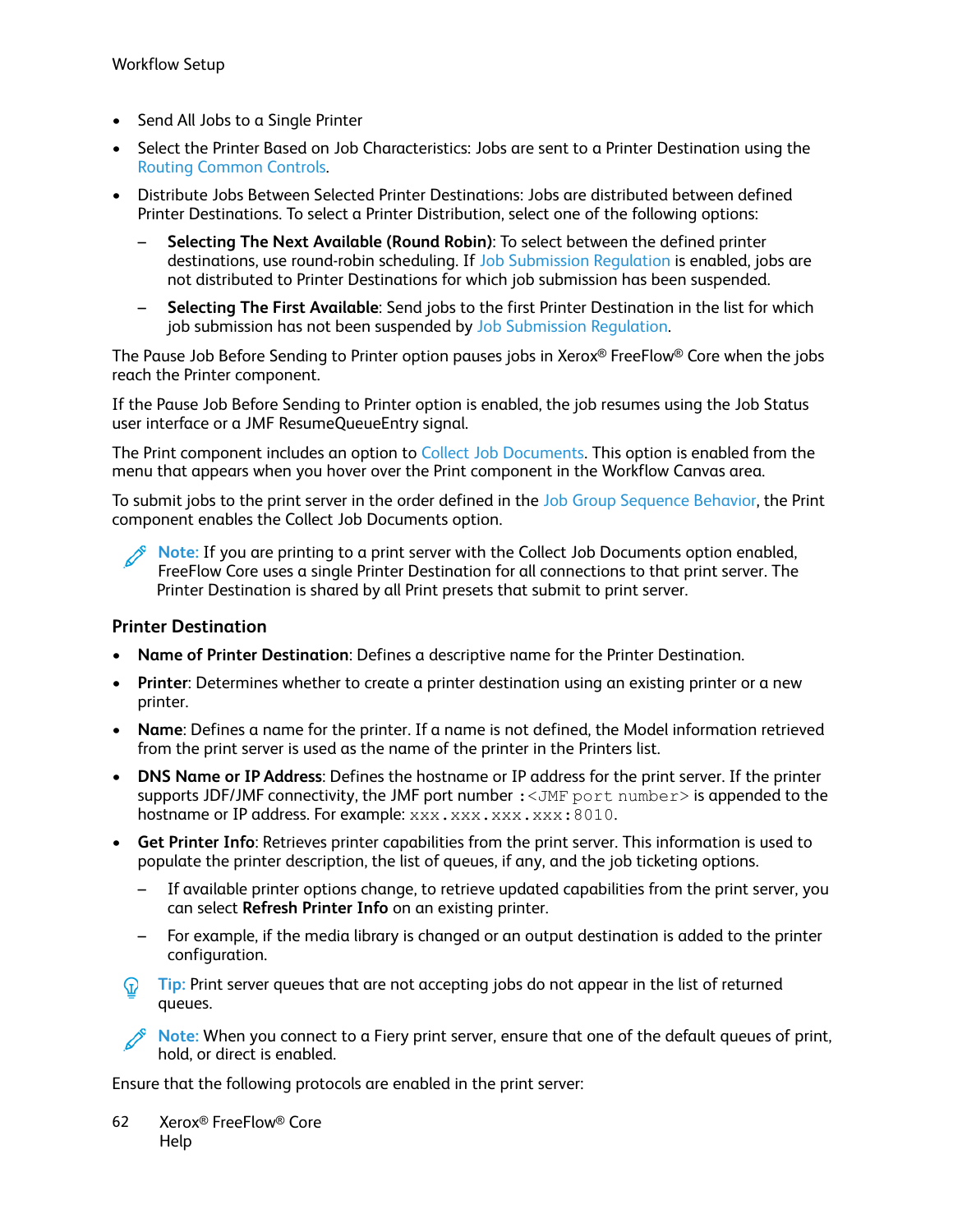- **IPP Printing**: Enables the retrieval of supported job ticketing and print submission.
- **JDF Printing**: Enables retrieval of supported job ticketing and print submission.
	- **JDF Printing** is supported for printers that use an EFI® Fiery® print server or a Canon print server with JMF/JDF Job Submission enabled.
	- To enable **JDF printing**, on the Fiery controller, install the **Fiery Productivity Pack**.
	- After you install the productivity pack, in the Server menu, invoke Free Flow® Core® Configure. To configure the JDF settings in the Job Submission section, use the **Fiery Command Workstation**.
	- After you enable **JDF printing**, to add virtual printers and configure **Job Ticket Defaults**, use **Device Center**. For Canon print server, add Automated Workflows.
	- When FreeFlow Core retrieves Printer Info, the virtual printers created at the EFI® Fiery® controller appear as Print server queues. For Canon print server, Automated Workflows appears as Print server queues.
- **LPR Printing**: Enables print submission, does not provide for retrieval for supported job ticketing.
- **SNMP:** Enables device type discovery using the Standard Device Description.
- **XBDS**: To fetch the capabilities of office and production DMP printers, ensure that the XBDS protocol is enabled on the printer.

After Xerox® FreeFlow® Core retrieves Printer Info, the following options become available:

• **Printer Queue Name**: Name of the queue to use for job submission.

**Note:** This option is available for print servers that support multiple queues only.

- **Define Job Ticket Defaults**: Enables the use of default job ticket settings for print submission.
- **Secure Printing**: Enables the use of Secure IPP for print submission.

Before you do Secure Printing, download a certificate from the print server using the FreeFlow® Core Certificates utility. Secure Printing requires a print server with SSL/TSL enabled.

**Note:** Secure Printing is supported on Xerox<sup>®</sup> FreeFlow<sup>®</sup> Print Servers and EFI<sup>®</sup> Fiery<sup>®</sup> print servers.

### **Printer Job Ticketing**

Printer job ticketing defaults are defined in the Xerox® FreeFlow® Core Printer Destinations.

To access the job ticket settings, click **Apply Job Ticket Settings >**

#### $\overline{\phantom{a}}$ **Edit Job Ticket Settings**.

### **Setup Tab**

- **Job Name**: Defines the jobs name in the print server. For job groups, the sub-job names define the print server job name, not the job group name.
- **Quantity**: Defines the number of copies for the job. The option to use printer default overrides the nominal precedence so that the Xerox® FreeFlow® Core default quantity and the quantity in incoming job tickets is ignored.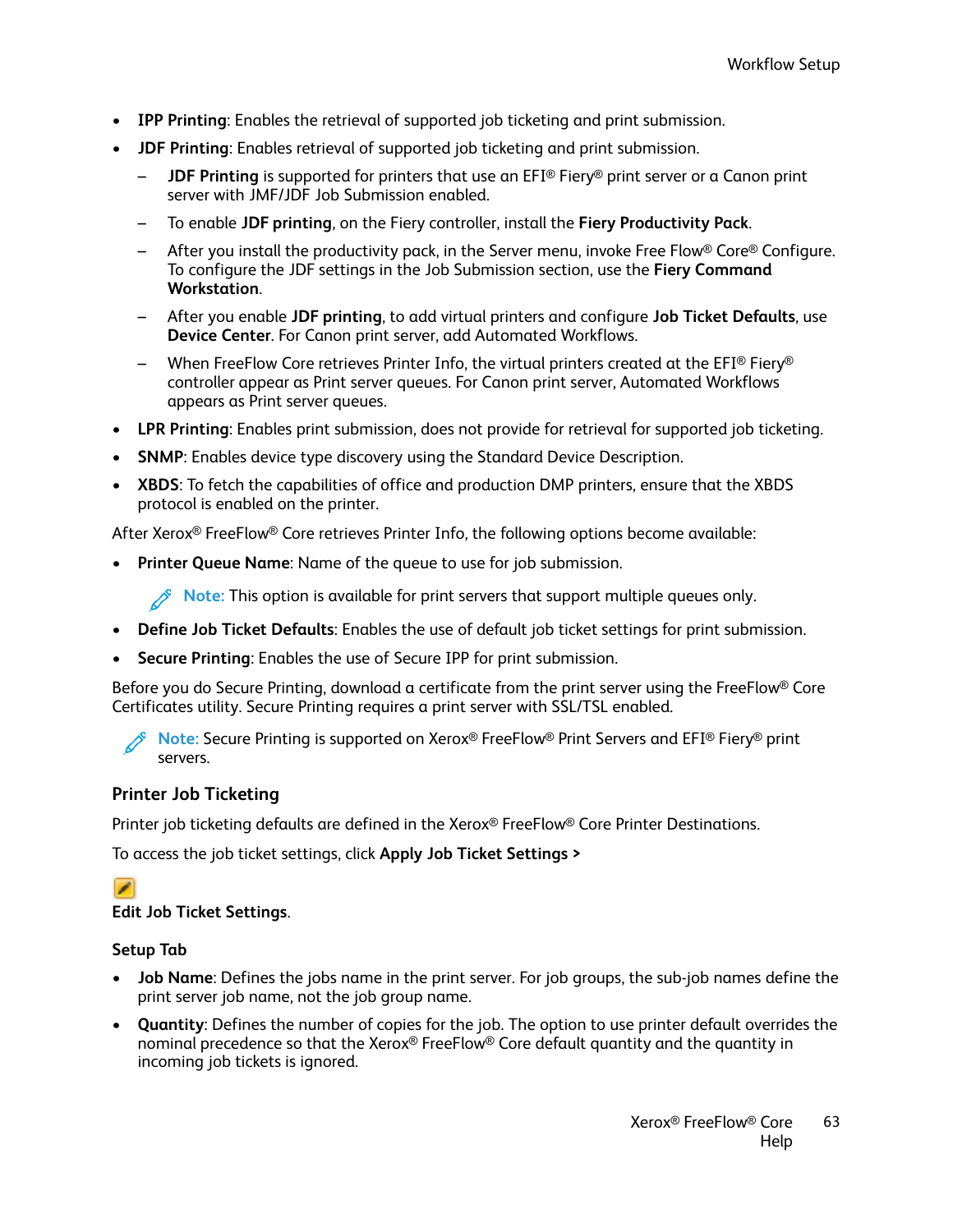• **Main Stock**: List is based on the current stock library of the print server. When you hover over the stock name, a tool tip appears that shows the Stock properties retrieved from the print server. Stocks loaded in the printer trays are marked with a



icon.

- **Sides Imaged**: Defines whether the printer is programmed for Simplex or Duplex mode of printing.
- **Color**: Defines the color mode used for printing.
- **Collation**: Defines the page sequence used for printing.
- **Output Order**: Defines the print order and face orientation used for printing.
- **Output Location**: Defines the destination for printed sheets.
- **Slip Sheets**: Defines the insertion of blank sheets between sets when printing.
- **Offset**: Defines when to change the output position of the printed stack.
- **Number of Leading Banner Pages**: Defines the number of pages in the PDF, starting with the first page, which is treated as a banner page by the print server.
- **Sender:** Defines the Sender Name in the print server.

#### **Exceptions Tab**

**Exception Pages**: Defines stock, plex and color mode for specific pages within a job. Exception Pages supports negative page numbers. If needed, negative numbers are converted to the appropriate positive numbers when sending the job to the print server.

### **Inserts Tab**

**Sheet Inserts**: Defines printer sheet inserts, for example, a blank piece of paper or a pre-printed page, that are inserted between printed pages in a job. Sheet Inserts supports negative page numbers. If needed, negative numbers are converted to the appropriate positive numbers when sending the job to the print server.

**Note:** Page ranges for Sheet Inserts and Exception Pages start with the first page in the PDF. This enables page exceptions and sheet inserts on Leading Banner Pages. However, this also means that page ranges must compensate for the number of Leading Banner Pages in the document.

### **Finishing Tab**

- **Finishing Orientation**: Defines whether the finishing options apply to portrait or landscape pages.
- **Finishing**: Defines the available finishing on the print server. The following integrated finishing operations are supported:
	- Stapling
	- Hole Punching
	- **Folding**
	- Booklet Making
	- Multiple Finishing
- 64 Xerox® FreeFlow® Core Help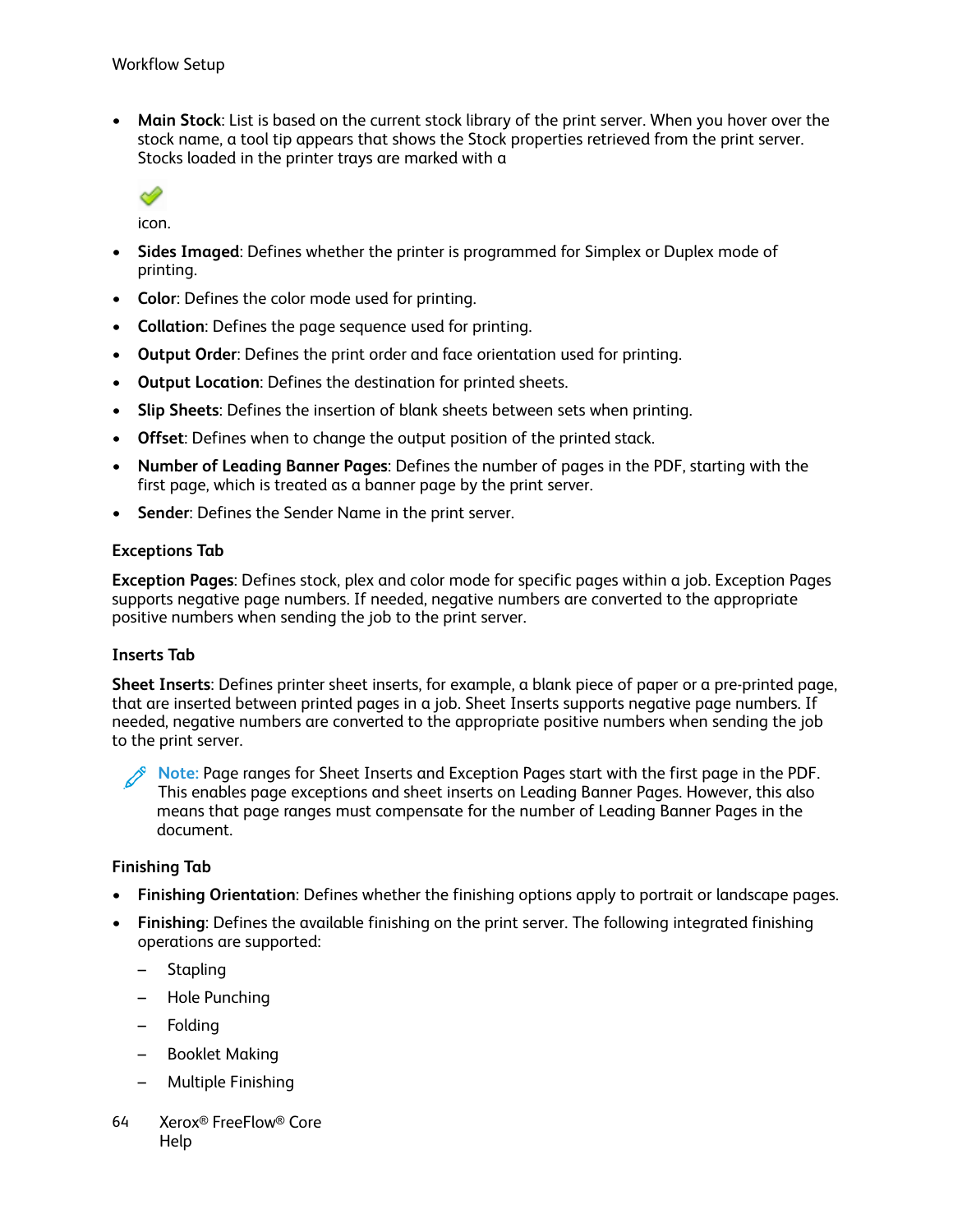- DFA Finishing Profiles
- Custom DFA Finishing Profiles

### **Job Submission Methods and Job Ticketing**

The default Printer [Destination](#page-61-0) job ticketing values can be overridden during job submission. Different submission mechanisms support different levels of job ticketing:

- **Job Submission Client**: All Printer Destination job ticketing using Job file + XPIF upload. Quantity and Main Stock overrides.
- **LPR**: Printer Destination job ticketing using a concatenated file or using LPR arguments.
- **JMF**: Printer Destination job ticketing using JDF.
- **Hot Folder**: All Printer Destination job ticketing using XPIF.
- **MAX**: All available Printer Destination job ticketing options using a manifest field referencing an XPIF file. Quantity and Main Stock use manifest columns.
	- Finishing, Special Pages, or Sheet Inserts defined using XPIF or JDF replace all Finishing, Special Pages, or Sheet Inserts defined in the default job ticket.
	- Job ticketing supports the print ticketing attributes available in the Printer Destination in addition to media attributes. Other job ticketing attributes are not supported.

### Finish

Finisher Destinations saves a JDF layout description of the Xerox® FreeFlow® Core job.

The Finish component can **Send All Jobs to a Single Finisher** or use the Routing [Common](#page-65-0) Controls to **Select the Finisher Based on Job Characteristics**.

**Pause Job Before Sending to Finisher** pauses jobs in Xerox® FreeFlow® Core when they reach the Finish component. If this option is enabled, the job must be resumed using either the Job Status UI or a JMF ResumeQueueEntry signal.

Two types of finisher presets are available:

- **Inline finishers**: Generates a JDF that contains the Xerox® FreeFlow® Core print server job ID required for Ultimate Bindery to release the held Xerox® FreeFlow® Core print server job after the finisher is properly configured.
- **Offline finishers**: Generates a JDF without the Xerox® FreeFlow® Core print server job ID.

**Note:** Ultimate Bindery processes jobs using a FIFO queue. This ensures that the job group order defined during job submission to Xerox® FreeFlow® Core is retained when finishing jobs.

### **Finisher Destination**

- **JDF Location**: [Document](#page-70-1) Selection Common Controls
- **Media Weight**: Defines the media weight used by the finisher to fine-tune paper handling.
- **Source Tray**: Defines the tray to use for feeding the job when you use the Bourg Sheet Feeder.
- **Sheet Inserts**: Defines the trays to use for finisher sheet inserts when you use the Bourg Sheet Feeder.

The Bourg Sheet Feeder supports the following Source Tray values: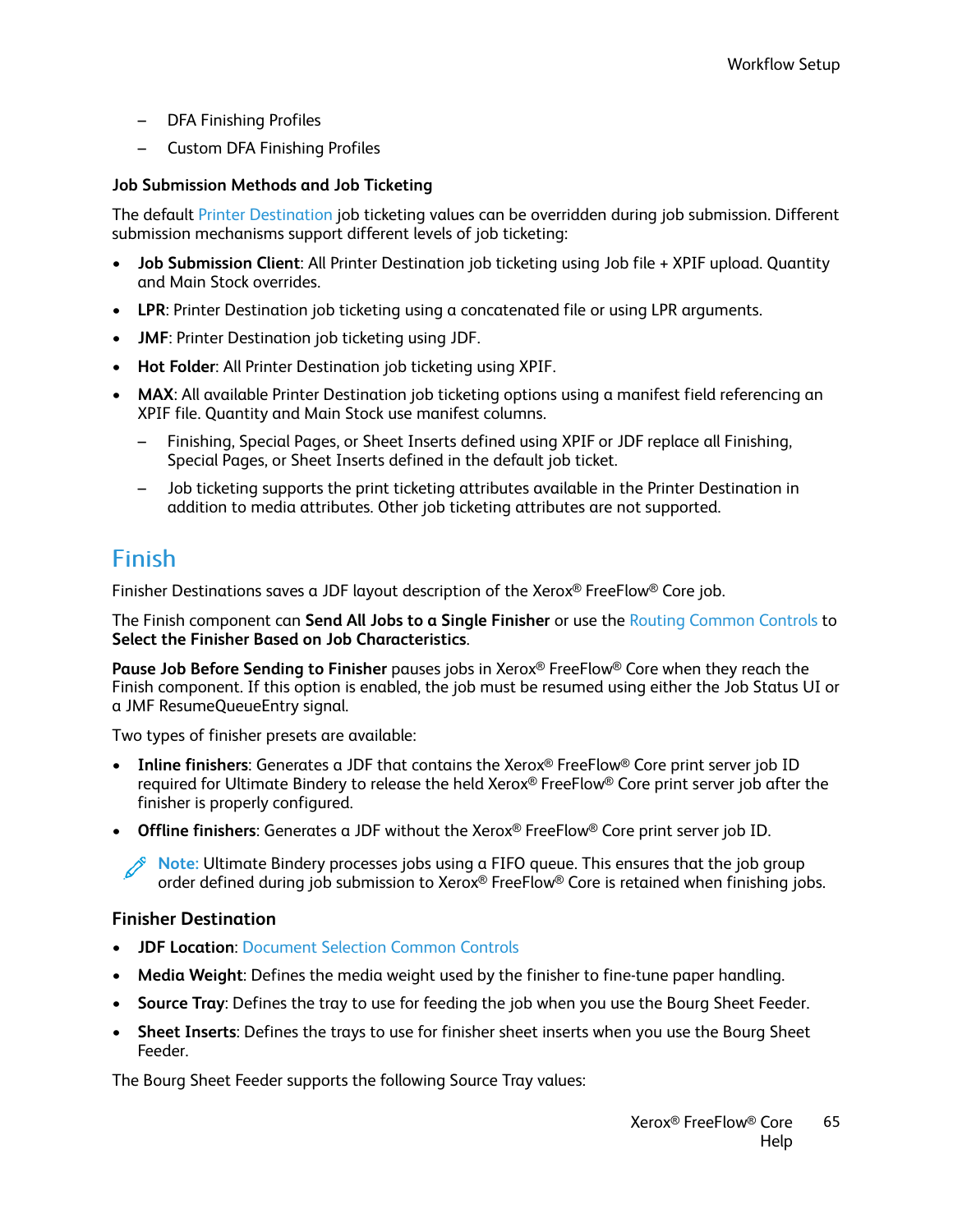- **Printer**: For sheets that go through the Print Engine Bypass.
- **Tray-1**: For sheets fed out of the top Tray in the Bourg Sheet Feeder.
- **Tray-2**: For sheets fed out of the High Pile bottom tray in the Bourg Sheet Feeder.

The Finish component includes an option to Collect Job [Documents](#page-29-0). The option is enabled from the menu that appears when you hover your mouse over the Finish component in the Workflow Canvas area.

To save JDF files based on the order defined in the Job Group [Sequence](#page-71-0) Behavior, the Finish component enables the Collect Job Documents option.

### Save

The Save feature saves a copy of the job file to the defined File Location.

• File Location: [Document](#page-70-1) Selection Common Controls.

**Note:** Requires a URI that supports write access.

- To name the file that you want to save, click **File Name**.
- For the Job Ticket to Save feature, select an option:
	- **Don't Save the Job Ticket**: Do not save a job ticket.
	- **Submitted Job Ticket**: Saves the job ticket as it is consumed during job submission, but before it is modified by the workflow.
	- **Workflow Job Ticket**: Save the job ticket as it is modified by the workflow.
- The Save Job Ticket As feature determines whether to save an XPIF or a JDF job ticket.
- The When Setting The PDF Location in the JDF feature determines the URI scheme to use for the reference to the PDF, within the saved JDF.

The Save component includes an option to Collect Job [Documents](#page-29-0). This option is enabled from the menu that appears when you hover over the Save component in the Workflow Canvas area.

To save jobs based on the order defined in the Job Group [Sequence](#page-71-0) Behavior, the Save component enables the Collect Job Documents option.

# Workflow Process Common Controls

Workflow processes include common controls whose behavior is defined globally. These controls, if used by the workflow process, will always have coherent behavior.

# <span id="page-65-0"></span>Routing Common Controls

Hot Folders can send jobs to a specific workflow based on job characteristics. Based on job characteristics, the Route component can send jobs to a specific workflow execution path, or the Print and Finish components can send jobs to a specific destination.

These tasks are accomplished by defining routing rules composed of the following: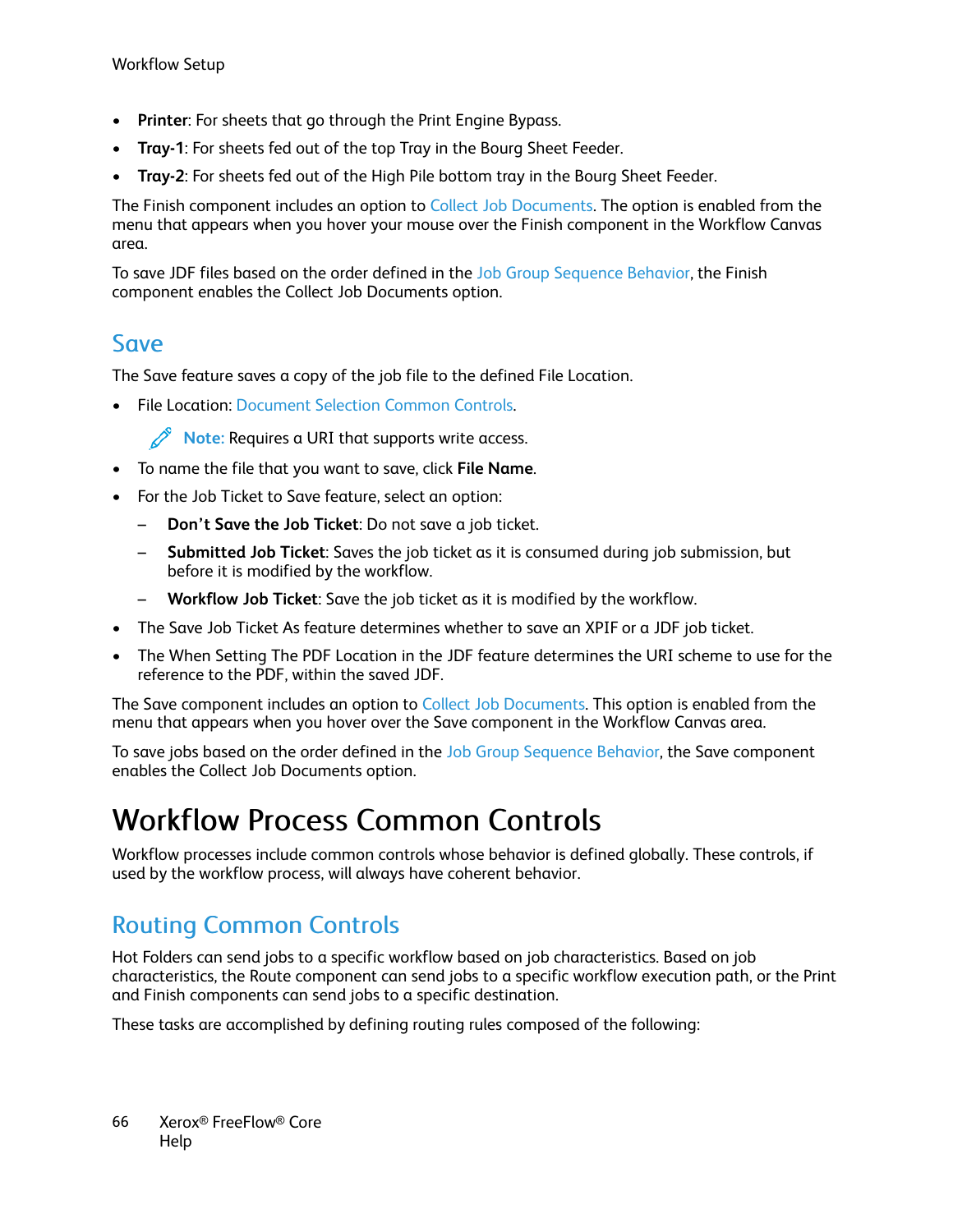- **Job Characteristics**: Define checks of job properties that must be true for the routing rule to be considered true.
- **Job Destination**: If the job characteristics are true, then the job is sent to the associated destination. Job Destinations are as follows:
	- Workflows: Used with Hot Folder job routing.
	- Workflow execution paths: Used with the Route component.
	- Printer Destinations: Used with Print component job routing.
	- Finisher Destinations: Used with Finish component job routing.

Routing rules are evaluated in the order in which they are defined in the routing common control. The routing rules are evaluated until the job matches the specified Job Characteristics.

### <span id="page-66-0"></span>**Job Characteristic Presets**

The job characteristic presets define the job conditions that must be true for a routing rule to be true.

An example of a condition: Quantity is less than 1000.

This condition will be true if the defined job property (Quantity) is less than 1000.

Within the job characteristic preset, conditions are grouped into sets. The user can define whether **All Conditions in the Set Must be Met** or **Any Condition in the Set May be Met** in order for the set to be considered true.

Similarly, the job characteristics preset can contain multiple sets of conditions. The user can define whether **All Sets Must be Met** or **Any Set May be Met** in order for the job characteristics preset to be considered true.

Each set can contain up to 25 conditions. Each job characteristics preset can contain up to three sets of conditions.

### **Job Properties**

The job properties defined in the job characteristic presets are evaluated differently depending on their types:

- Numbers are evaluated using the following variables:
	- is equal to
	- is greater than
	- is greater than or equal to
	- is less than
	- is less than or equal to
	- is not equal to
	- is a multiple of
	- is not a multiple of
- Text is evaluated using the following variables:
	- contains
	- does not contain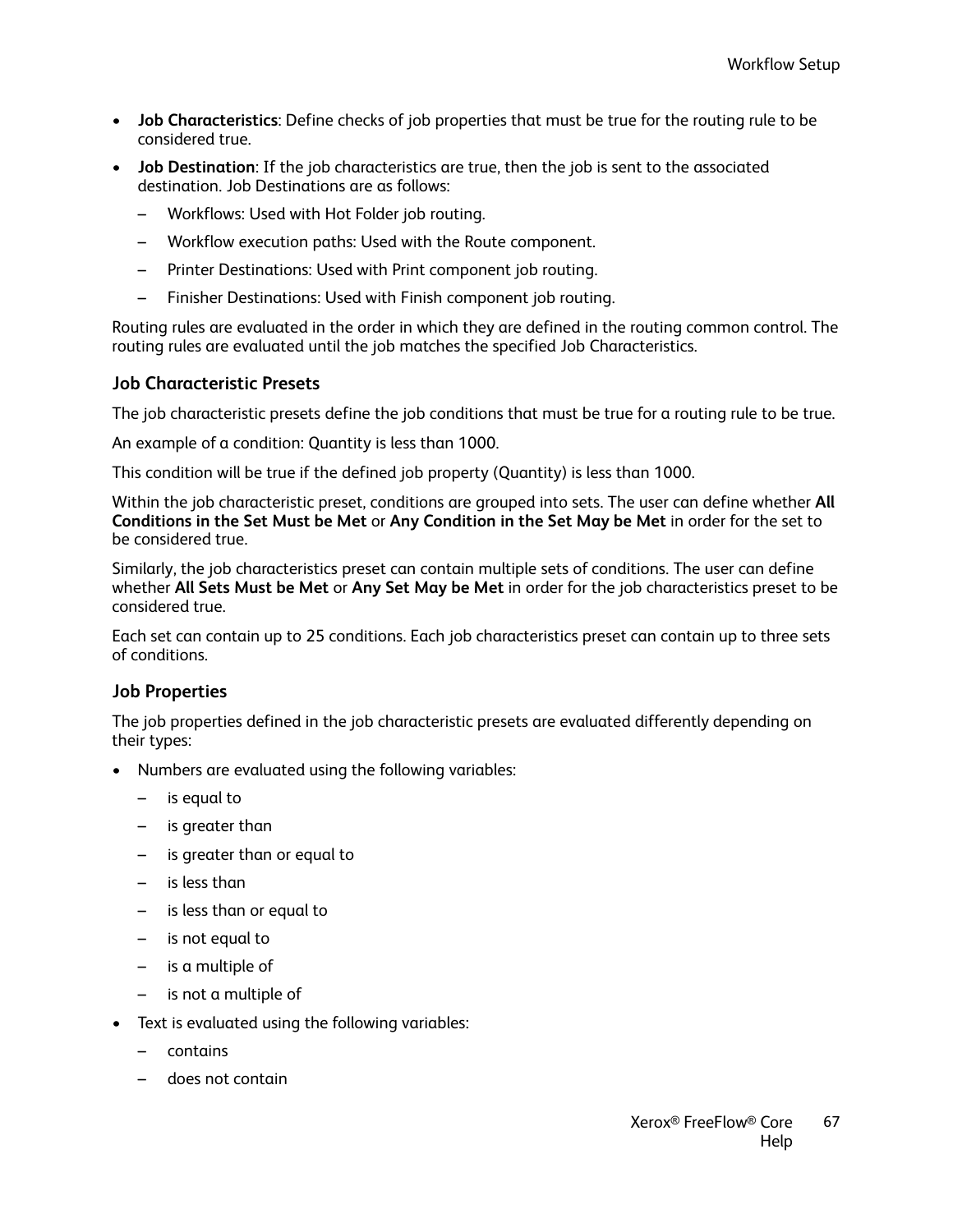- is equal to
- starts with
- ends with
- is not equal to
- is blank
- is not blank

**Note:** When Text is selected, a new check box **Make Text Comparison case-insensitive** is available. When you select check box for **Make Text Comparison case-insensitive**, text comparison is done, even if the text is case insensitive.

- Sizes are evaluated using the following variables:
	- is equal to
	- is not equal to
	- fits into
	- does not fit into
	- fits between
	- does not fit between

Dimensions for the **fits into/does not fit into** checks ignore orientation. For example, Width: 11, Height: 17 with Units set to Inches fit 11 x 17 inch and 17 x 11-inch documents.

Selection of **Any** for a 2-dimensional size results in the specified dimension not being evaluated.

- Enumerations are evaluated using the following variables:
	- is
	- is not
- Finishing enumeration is evaluated using the following variables:
	- Includes
	- Does not Include
- Boolean enumerations are evaluated using the following variables:
	- is equal to
	- is not equal to

**Note:** Boolean enumerations always have a value of True or False.

For a complete list of variables, refer to Job [Properties.](#page-128-0)

### **Printer Related Properties**

Job properties can evaluate job information against information retrieved from a Printer. The following options are supported.

- Main Stock is:
	- loaded on device
	- not loaded on device
- 68 Xerox® FreeFlow® Core Help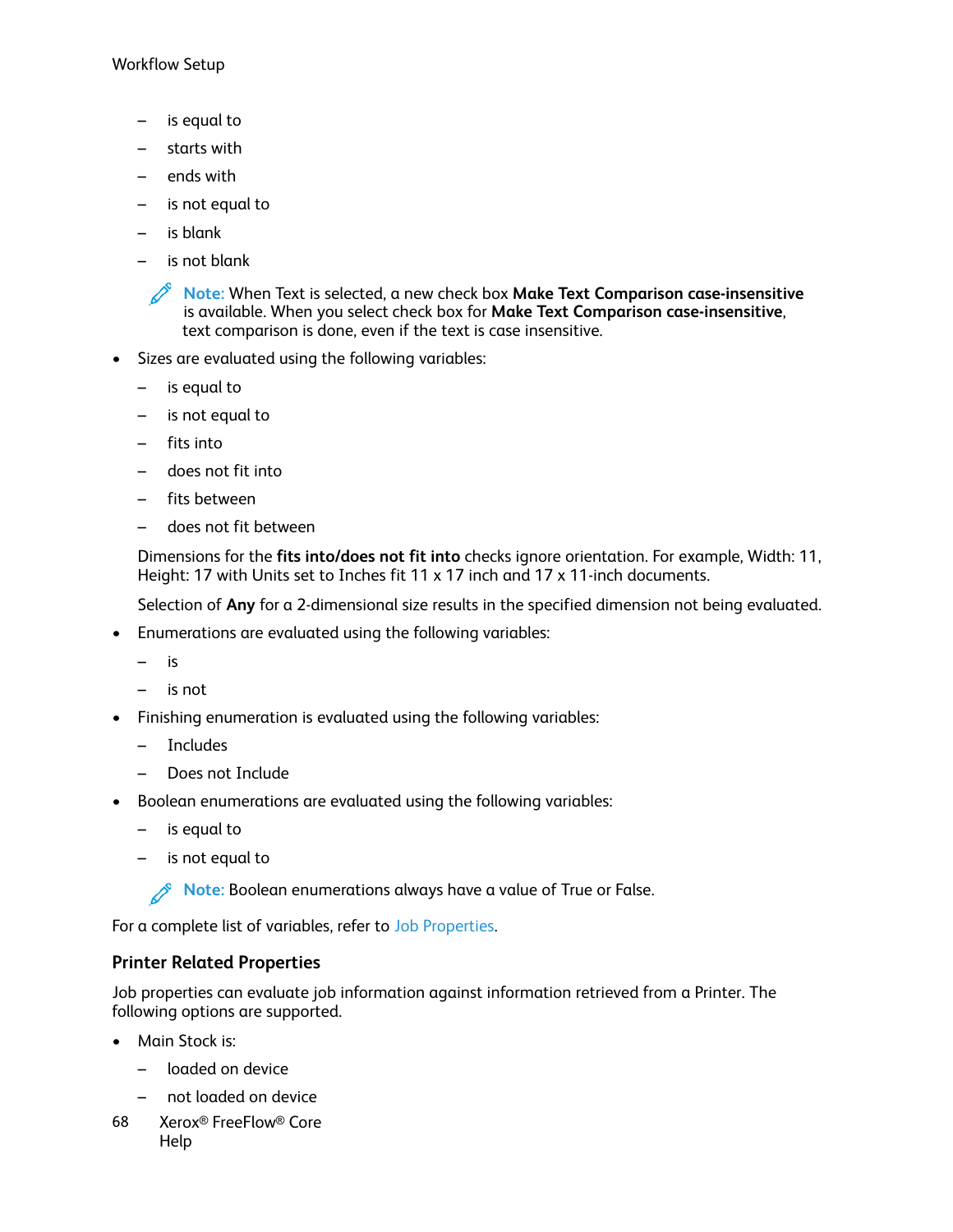- available on device
- not available on device

**Note:** A device returns information about loaded media if the Main Stock list in the Printer [Destination](#page-61-0) default job ticket setting includes media with a green checkbox next to the name.

- Finishing is:
	- supported on device
	- not supported on device
- Printer Destination Status:
	- equals on device <status>
	- not equals on device <status>

**Note:** Printer Destination status values represent specific states as seen in the Printer Management and Status.

For a complete listing of variables, refer to Job [Properties](#page-128-0).

### <span id="page-68-1"></span>Page Selection Common Controls

These controls allow the user to define rules that are used to determine the document pages impacted by a workflow process. The pages affected by a workflow process must meet all the criteria specified in the **Page Selection** and **Apply Only to Pages** controls.

- **Page Selection**: Defines the pages that are modified by the workflow process.
	- **All Pages**: Modify all pages in the document.
	- **Page Intervals**: Modify every N pages starting with the defined page number.
	- **Page Range**: Modify specified pages. Supports both positive and negative numbers. Negative numbers are relative to the last page of the document with page -1 representing the last page of the document.
- **Apply Only to Pages**: Creates subsets of the defined Page Selection to pages that match the selected properties:
	- **Orientation**: Landscape or Portrait
	- **Parity**: Odd or Even
	- **Size: Size comparisons from Routing [Common](#page-65-0) Controls**
	- **Bookmarks**: Text comparison from Routing [Common](#page-65-0) Controls
- **Apply to Each Variable Data Record**: Defines whether the Page Selections defined in the common control apply to PDF/VT files or to each record within PDF/VT files.

### <span id="page-68-0"></span>Content Placement Common Controls

This feature allows the user to define rules that are used to determine the coordinates for placing content on the document.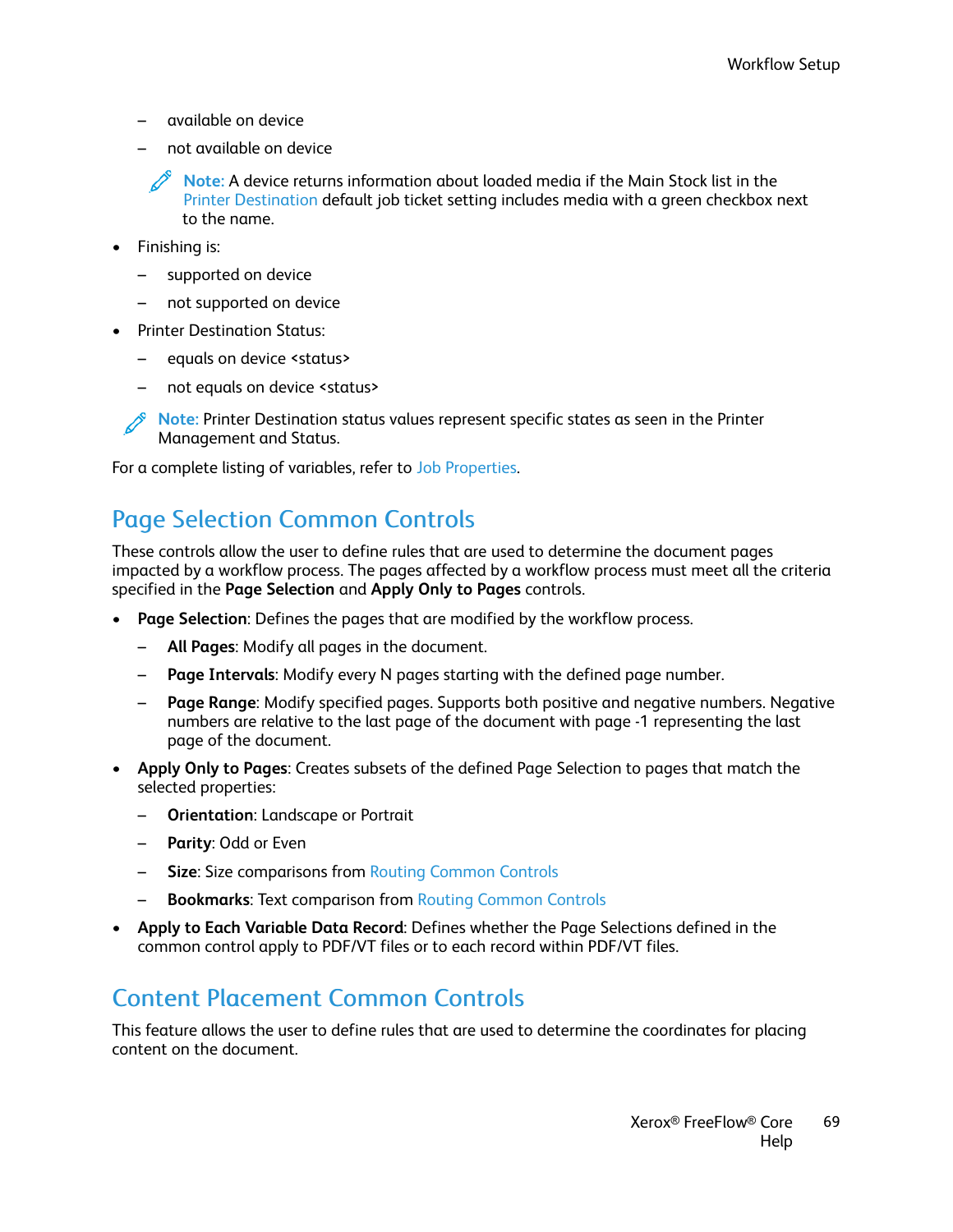- **Rotation**: Defines clockwise rotation of content to be placed on the page.
- **Position Relative To**: Defines the PDF box to use as the basis for evaluating the alignment rules in other content placement common controls. The selection of the PDF box is based on the [PDF](#page-71-1) Box [Selection](#page-71-1) Behavior.

**Note:** The label for this common control is customized to the process. So, for example, the label is Resize Relative To in the Resize process.

- **Horizontal Alignment, Vertical Alignment**: Alignment controls define how content is placed on the target area of the document. Left and Right alignment aligns content based on the input document edges. Binding Edge and Non-Binding Edge aligns content based on the sheet edges.
- **Horizontal Offset, Vertical Offset**: Adjustment to the nominal content placement resulting from evaluation of other content placement common controls. This option supports positive and negative values. Positive values offset content in the specified direction. Negative values offset content in the direction opposite of the specified direction. This option supports use of [Workflow](#page-74-0) Process Number [Variables.](#page-74-0)
- **Horizontal Direction, Vertical Direction**: Specifies whether content is aligned to the inside or the outside of the selected PDF box.

### <span id="page-69-0"></span>Text and Paragraph Formatting Common Controls

This option allows the user to define text and paragraph formatting options.

• **Font**: Provides a list of fonts installed on the Xerox® FreeFlow® Core server.

**Note:** To add more fonts, install them in the operating system, then restart the server.

- **Size**: Defines the size of the font.
- **Color**: Defines the color of the font. Custom colors can be added to the list of available colors. Custom colors can be defined as CMYK, RGB, Grayscale, or Spot colors.
- **Text Alignment**: Defines the alignment for a block of text.
	- **None**: Aligns text based on the horizontal alignment defined in the Content [Placement](#page-68-0) [Common](#page-68-0) Controls.
	- **Left, Right, Center Align**: Overrides the text alignment that is defined implicitly in the Content [Placement](#page-68-0) Common Controls.
	- **Justify**: When using a width other than Zero, this option wraps text at the defined width and spaces the text so it is aligned to both sides of the paragraph.
	- **Fit**: When using a width other than Zero, this option decreases the font size, if needed, to ensure all text fits within the specified width. Alignment of the block of text is based on the alignment in the Content [Placement](#page-68-0) Common Controls.
	- **Compress**: When using a width other than Zero, this option scales text horizontally, if needed, to ensure all text fits within the specified width. Alignment of the block of text is based on the alignment in the Content [Placement](#page-68-0) Common Controls.

**Note:** Text is not compressed to less than 10% of the original width.

- **Width**: Defines a width for the text watermark. When the width is a value other than zero, the text wraps at the width distance.
- **Line Spacing**: Defines vertical space between lines in a paragraph.
- 70 Xerox® FreeFlow® Core Help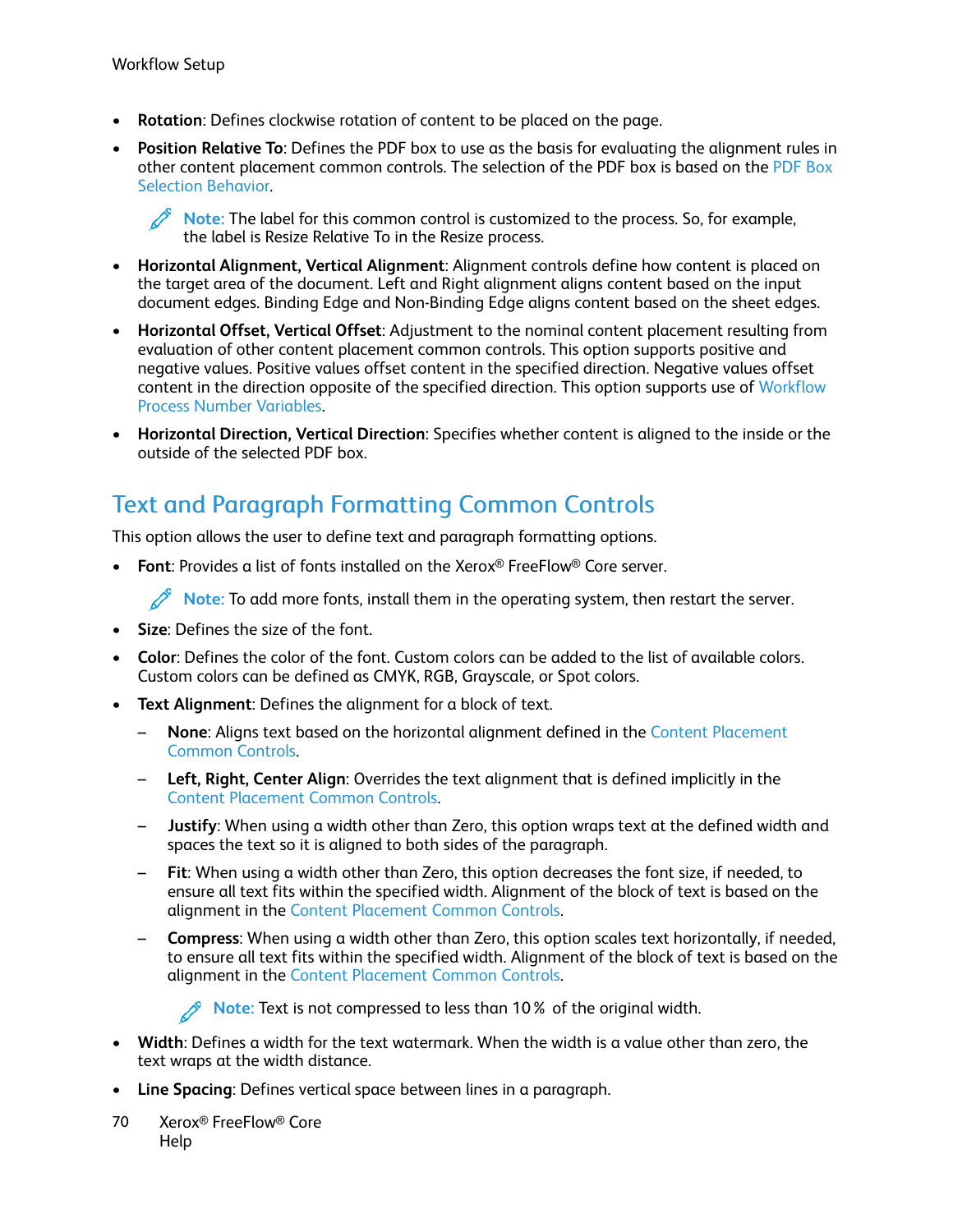## <span id="page-70-0"></span>Content Scaling Common Controls

These controls allow the user to specify how content is scaled to fit into a target area of the document.

- **None**: Content is placed without scaling.
- **Fit**: Scales content proportionally to fit the target area.



• **Uniform Fill**: Scales content proportionally to fill entire target area.



• **Stretch Fit**: Scales content anamorphically to fill entire target area.



- **Fit Width**: Scales content proportionally to fill width of target area.
- **Fit Height**: Scales content proportionally to fill height of target area.
- **Width, Height**: Defines the dimensions of the target area for scaling.
	- For Imposition, the Press Sheet Size is used to define the target Width and Height.
	- For Resize using Offsets, the Resize Relative To selection and the Offset values are used to define the target Width and Height.

## <span id="page-70-1"></span>Document Selection Common Controls

These controls allow you to specify the location (URI) for file system operations. The following URI types are available:

• Xerox<sup>®</sup> FreeFlow<sup>®</sup> Core Sandbox: Available when you select the sandbox in the Location dialog.



For example, MyFile.pdf.

• **Local Path**: To access, type the path in the location field. Ensure that the path is a valid URI that points to a local drive in the Xerox® FreeFlow® Core server.

For example, C: \MyFile.pdf.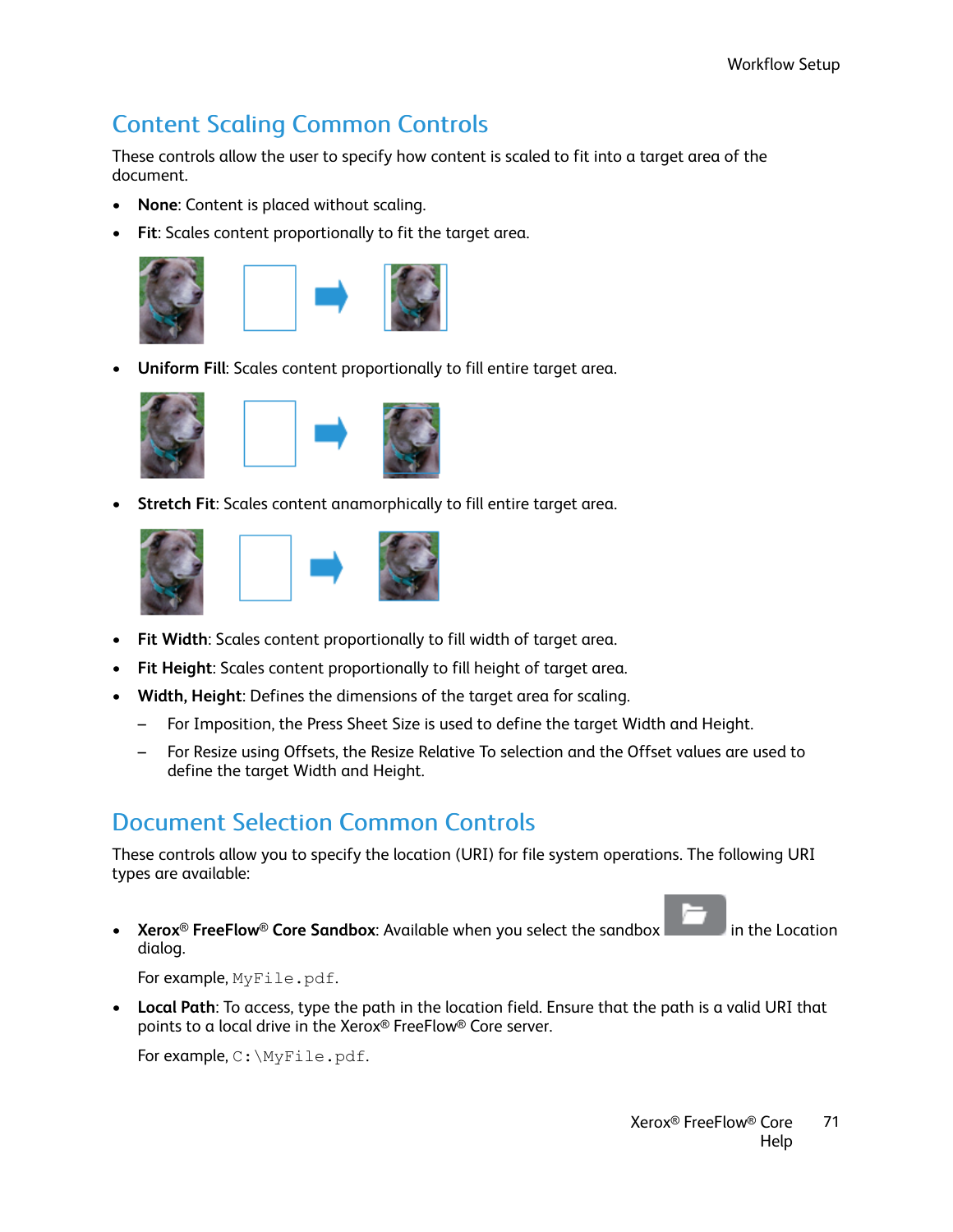• **UNC**: To access, type the path in the location field. Ensure that the path is a valid URI that points to a shared windows folder.

For example, \\Server\MyFile.pdf.

**Note:** By default, the Xerox® FreeFlow® Core service runs as the Local System account. Access to network resources requires additional configuration. For more information, refer to the *Xerox*® *FreeFlow*® *Core Installation Guide*.

**FTP**: To access, type the path in the location field. Ensure that the URI is URL-encoded and the credentials are in the URI. FTP access is read only.

For example, ftp://user:password@Server/MyFile.pdf.

- **SFTP**: To access, type the path in the location field. Ensure that the URI is URL-encoded and the credentials are in the URI. SFTP access is read only. Xerox® FreeFlow® Core also supports certificates, private keys, and SSH fingerprint keys.
- For example, http://sftpuser:password@Server/MyFile.pdf.
- **HTTP**: To access, type the path in the location field. Ensure that the URI is URL-encoded and the credentials are in the URI. Only HTTP basic authentication is supported. HTTP access is read only.

For example, http://user:password@Server/MyFile.pdf.

- **HTTPS**: To access, type the path in the location field. Ensure that the URI is URL-encoded and the credentials are in the URI. HTTPS access is read only. Xerox® FreeFlow® Core also supports certificates, private keys, and SSH fingerprint keys.
- For example, ftp://httpsuser:password@Server/MyFile.pdf.

# <span id="page-71-1"></span>PDF Box Selection Behavior

If the selected PDF box is not defined in the PDF, the component falls back to using another PDF box as follows:

- The ArtBox falls back to the TrimBox.
- The TrimBox falls back to the BleedBox.
- The BleedBox falls back to the CropBox.
- The CropBox falls back to the MediaBox.

# <span id="page-71-0"></span>Job Group Sequence Behavior

The sequence of jobs in a Job [Group](#page-15-0) is based on the following:

- **Submit Job**: Jobs are sequenced in the order in which they appear in the [Submit](#page-13-0) Job Dialog Document List.
- **Manifest Jobs**: Jobs are sequenced in the order in which they appear within the Manifest. Refer to: Manifest [Automation](#page-81-0) from Xerox Setup.
- **JMF Jobs**: Jobs are sequenced in the order in which they appear within the Run List in the JDF submitted during Job Group [Sequence](#page-71-0) Behavior.
- **Zip files**: Jobs are sequenced alphabetically based on their filenames.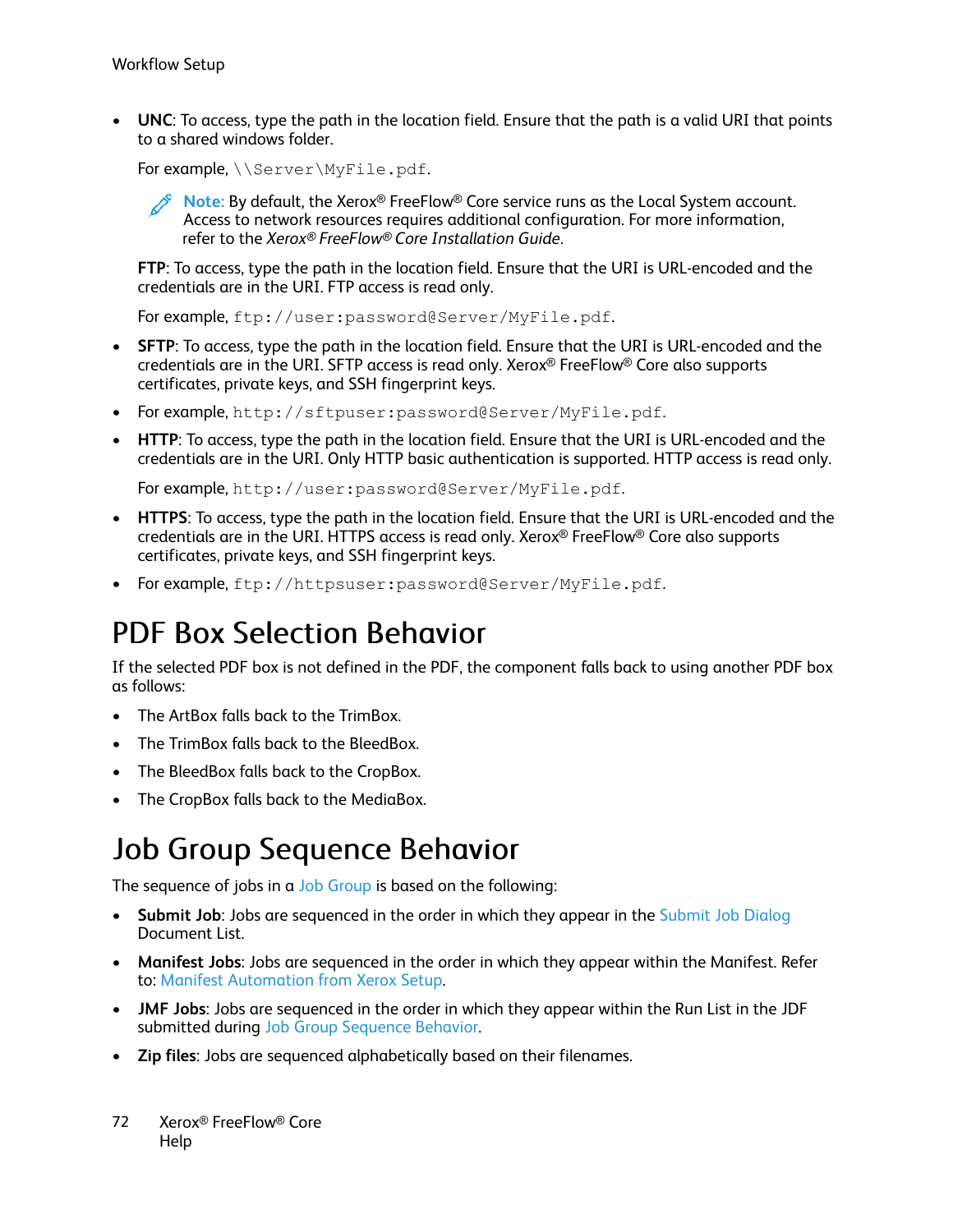- **Split Jobs**: When splitting a job, the resultant jobs are sequenced based on the order of the Rules table in the [Split](#page-56-0) component.
- **Split jobs in a job group**: When splitting a jobs in a job group, additional jobs are sequenced based on the order of the Rules table in the split component. In addition, these additional jobs are sequenced after the job from which the additional job was created.

### Workflow Process Variables

All components support use of process variables as part of their configuration.

To use a process variable, type in the variable name as part of the content in a text field. Runtime variables are evaluated and replaced with their current value during execution.

For example, a barcode or watermark preset with the variable *\$FFwfjob.Id\$* results in the addition of a barcode or watermark that contains the Xerox® FreeFlow® Core job ID of the job.

Note: Newline control characters, \n and \r\n, are replaced by carriage returns for settings that support carriage returns.

The units for localized variables such as *\$FFwfjob.documentWidth\$* are defined during startup by reading the Measurement System configuration in the Region and Language control panel of the Xerox® FreeFlow® Core server.

For a complete list of variables, refer to Job [Properties](#page-128-0) .

### Process Variable Operations

You can manipulate the value from a variable using one of the following operations:

#### **String Operations**

- Substring: \$FF*<variable name>*.substring(x,y)\$
	- x start position: The first character occupies position 0
	- y number of characters

Examples: Variable = *wfJob.JobName*, Value = Abecedaria

\$FF*wfJob.jobName*.substring(5)\$ daria

\$FF*wfJob.jobName*.substring(0,4)\$ Abec

\$FF*wfJob.JobName*.substring(-3,2)\$ ri

- Trim: \$FF*<variable name>*.ltrim(x)\$; \$FF*<variable name>*.rtrim(x)\$
	- x character up to which to trim.

Examples: Variable = *wfJob.JobName*, Value = Abecedaria

\$FF*wfJob.jobName*.Itrim()\$ Abecedaria

\$FF*wfJob.jobName*.Itrim()\$ Abecedaria

\$FF*wfJob.jobName*.Itrim(d)\$ aria

\$FF*wfJob.jobName*.rtrim(d)\$ Abece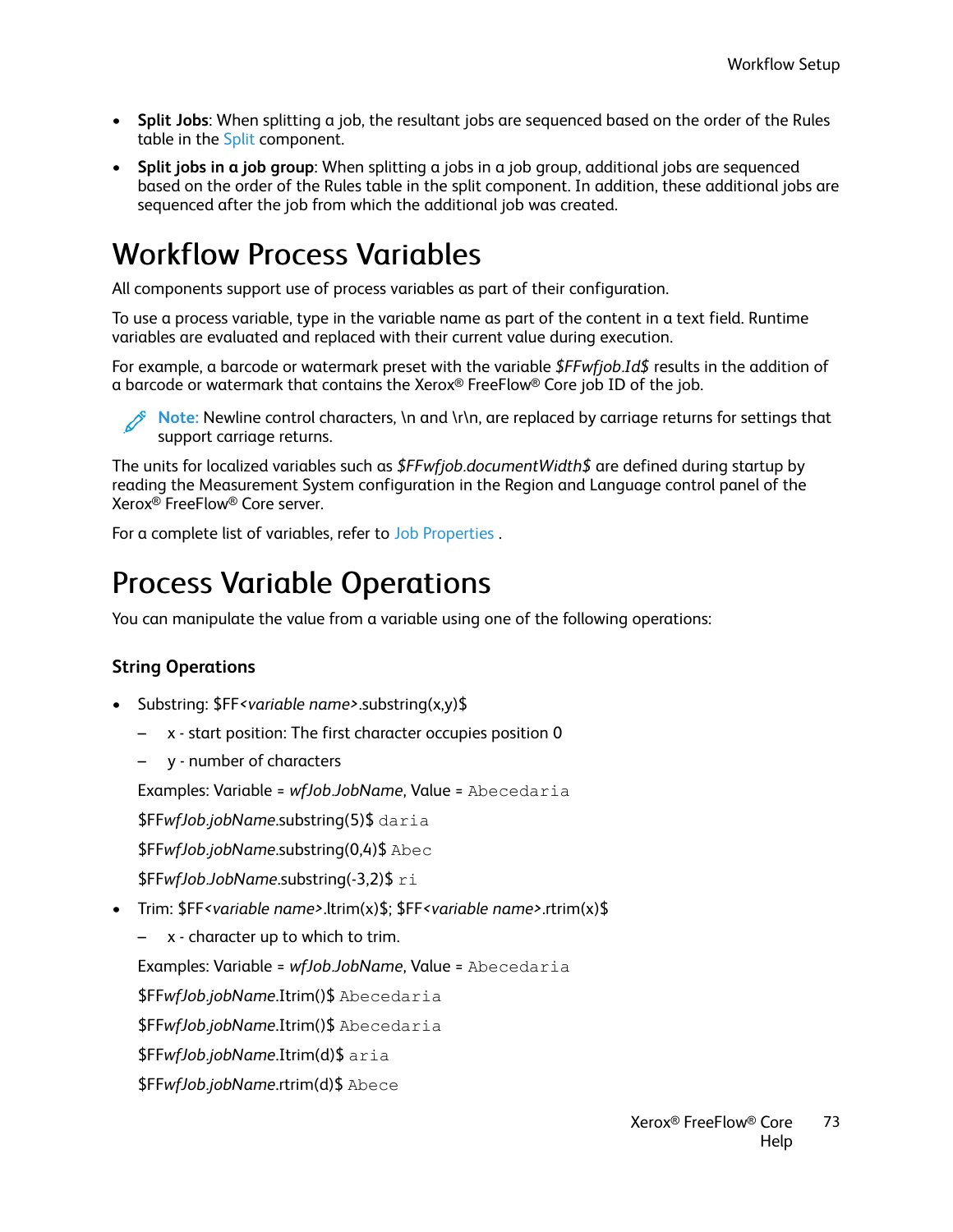#### **Number Operations**

- Pad: \$FF*<variable name>*.pad(x)\$
	- x number of digits

Examples: Variable = *wfDoc.Pages*, Value = 1

- \$*wfDoc.Pages*.pad(5)\$ 00001
- Format: \$FF*<variable name>*.numberFormat(a,b,c,d)\$
	- a units, mm and in.
	- b number of integers
	- c number of fractionals
	- d include radix and separators true, false

Examples: Variable = *wfDoc.documentWidth*, Value = 8.5in

Numbers are stored using an internal unit of measure.

\$FF*wfdoc.documentWidth*.numberFormat(mm,4,2,false)\$ 021590

\$FF*wfdoc.documentWidth*.numberFormat(mm,4,2,true)\$ 0,215.90

\$FF*wfdoc.documentWidth*.numberFormat(in,4,2,true)\$ 0,008.50

\$FF*wfdoc.documentWidth*.numberFormat(in,4,2,false)\$ 000850

#### **New Process Variable Operations**

Format: \$FFtimeStamp.Format(a,b,c,d,e,f,g,h,i)\$

- a include milliseconds true/false
- b day, month and year ordering. True (MonthBeforeDayBeforeYear) /false (DayBeforeMonthBeforeYear)/dmy(DayBeforeMonthBeforeYear)/dym (DayBeforeYearBeforeMonth) mdy/myd/ydm/ymd
- c date separator. For example, the format using a comma as separator is March 30, 2020
- d Month format num/numpad/3lettertext/fullmonthtext. For example: 3/03/Mar/March
- e Hour format num/numpad. For example: 7/07
- f AM/PM true/false if false use 24 hour clock values
- g full year true/false
- h- optional, UTC offset time in the format of +/- HH:MM
- i- optional, true/false. True results in the additional text of UTC offset with an offset value defined for the h option

The date precedes the current time and requires the substring operation to be enabled on the output. For example, March 10, 2014 7:21:15.206 PM:

\$FFtimeStamp.Format(true,true,-,numpad,num, true, true)\$ 03-10-2014 7:21:15.206 PM

\$FFtimeStamp.Format(false,true,/,numpad,numpad, false, false)\$ 03/10/14 19:21:10

74 Xerox® FreeFlow® Core **Help**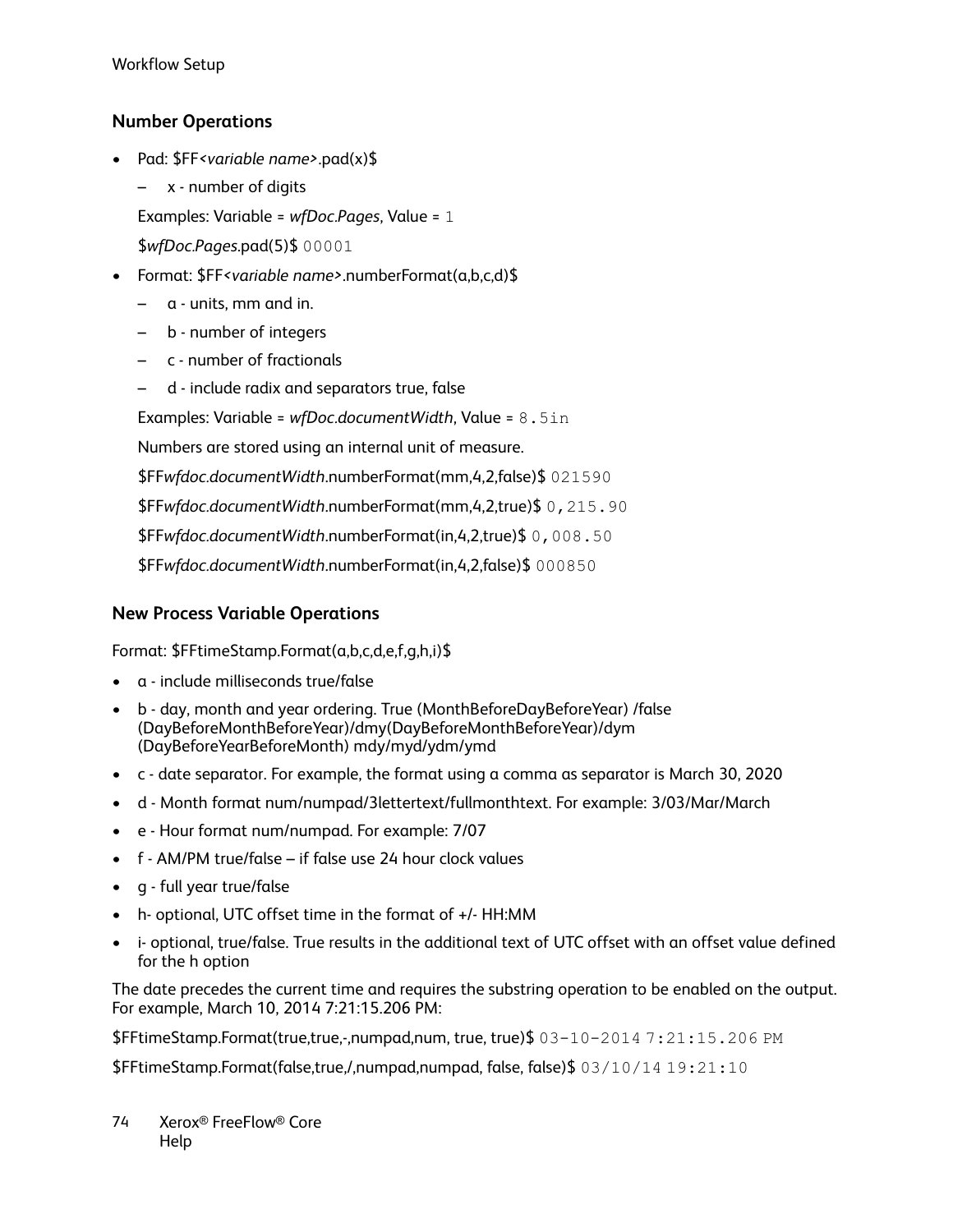\$FFtimeStamp.Format(false,true,',',numpad,numpad, true, false).substring(-4,4)\$ 1 PM

\$FFtimeStamp.Format(true,true,-,numpad,num, true, true,-05:00, true)\$ 03-10-2014 7:21:15.206 PM UTC offset -05:00

#### **Array Operations**

- Join: \$FF*<variable name>*.join(x)\$
	- x separator character

Examples: Variable = *joinedJobNames*, Value = array with Job n

```
$FFwfJobjoinedJobNames(,)$ Job 1,Job 2,Job 3,...
```
\$FFwfJob*joinedJobNames*(\r\n)\$

Job 1 Job 2 Job 3

- Range: \$FF*<variable name>*.range(a,b).join(x)\$
	- a start array item
	- b number of array items

Examples: Variable = *joinedJobNames*, Value = array with Job n

\$FF*joinedJobNames*.range(0,2).join(,)\$ Job 1,Job 2

The following variables do not support variable operations:

- \$FF*wfjob*.PDFVTRecordNumber\$
- \$FF*wfjob*.PDFVTNumberOfRecords\$
- \$FF*wfjob*.PDFVTPagesInRecord\$
- \$FF*wfjob*.PDFVTSheetNumberInRecord\$
- \$FF*wfjob*.PDFVTSheetsInRecord\$
- \$FFtimeStamp\$
- \$FF*wfDoc*.totalNumberedPages\$
- \$FF*wfdoc*.ColorantNames\$
- \$FF*wfdoc*.CurrentBookmark\$

### Workflow Process Number Variables

Number settings can support the use of process variables as part of their configuration. Number settings that support process variables include a menu that lists available variables.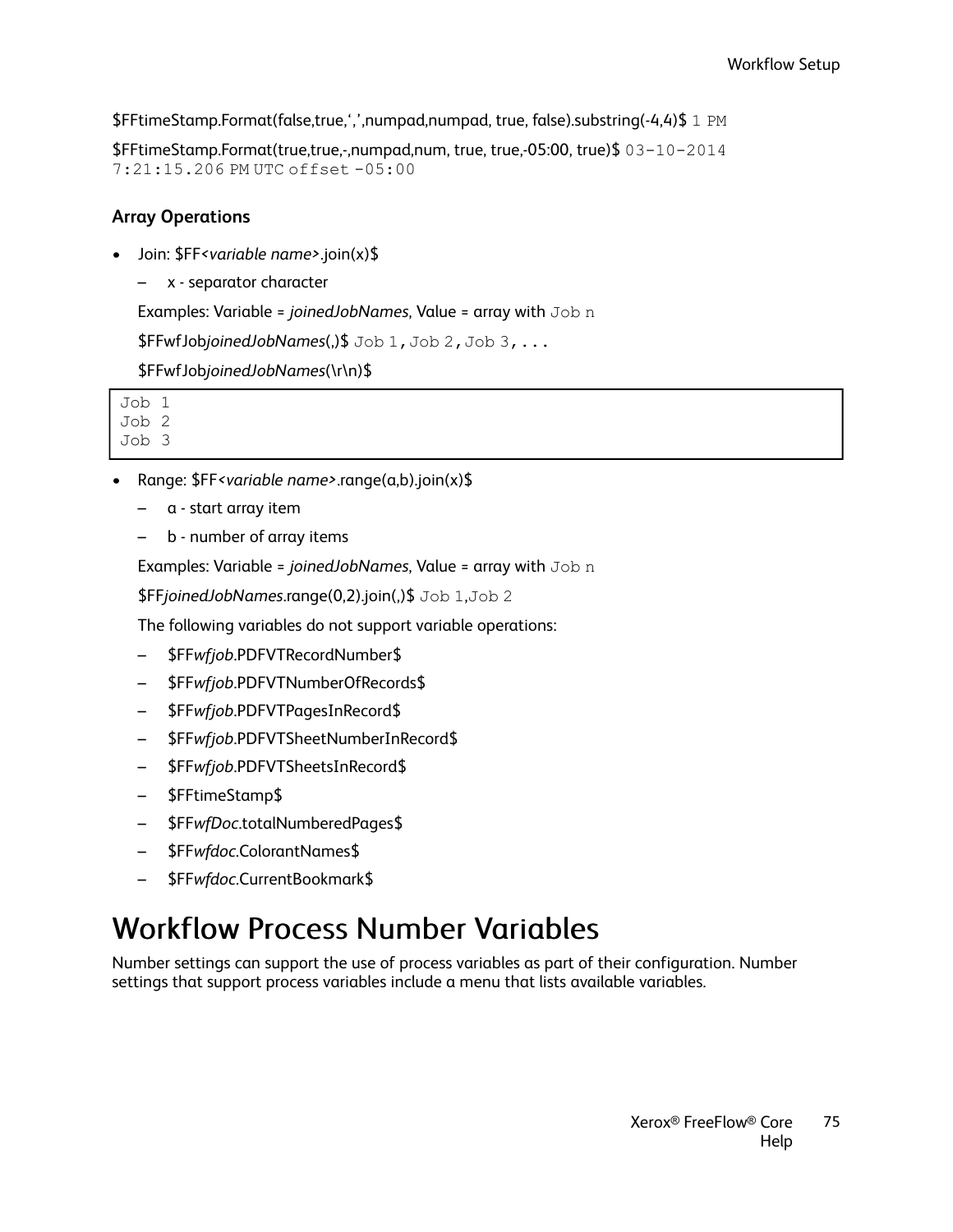

These variables include Number MAX variables and, sometimes, additional variables are applicable to the specific setting.

If the selected variable is undefined for a given job, the **Default Value** setting defines a fixed value that can be used

### Process Number Variable Calculations

Number settings can support calculated values as part of their configuration. Calculated values can be defined using arithmetic formulas. The following operations are supported:

- Addition
- Subtraction
- **Multiplication**
- Division
- Parentheses to change the order of operations

In addition, the formula can also include other Process Variables.

Example: *(\$FFwfdoc.pages\$ / 2) + 1*

If the selected variable is undefined for a given job, the **Default Value** setting defines a fixed value to use. For calculated values, there is a **Round Up** option, which calculates the values that contain decimals rounding up to the nearest integer. If the Round Up option is not selected, decimals values are truncated.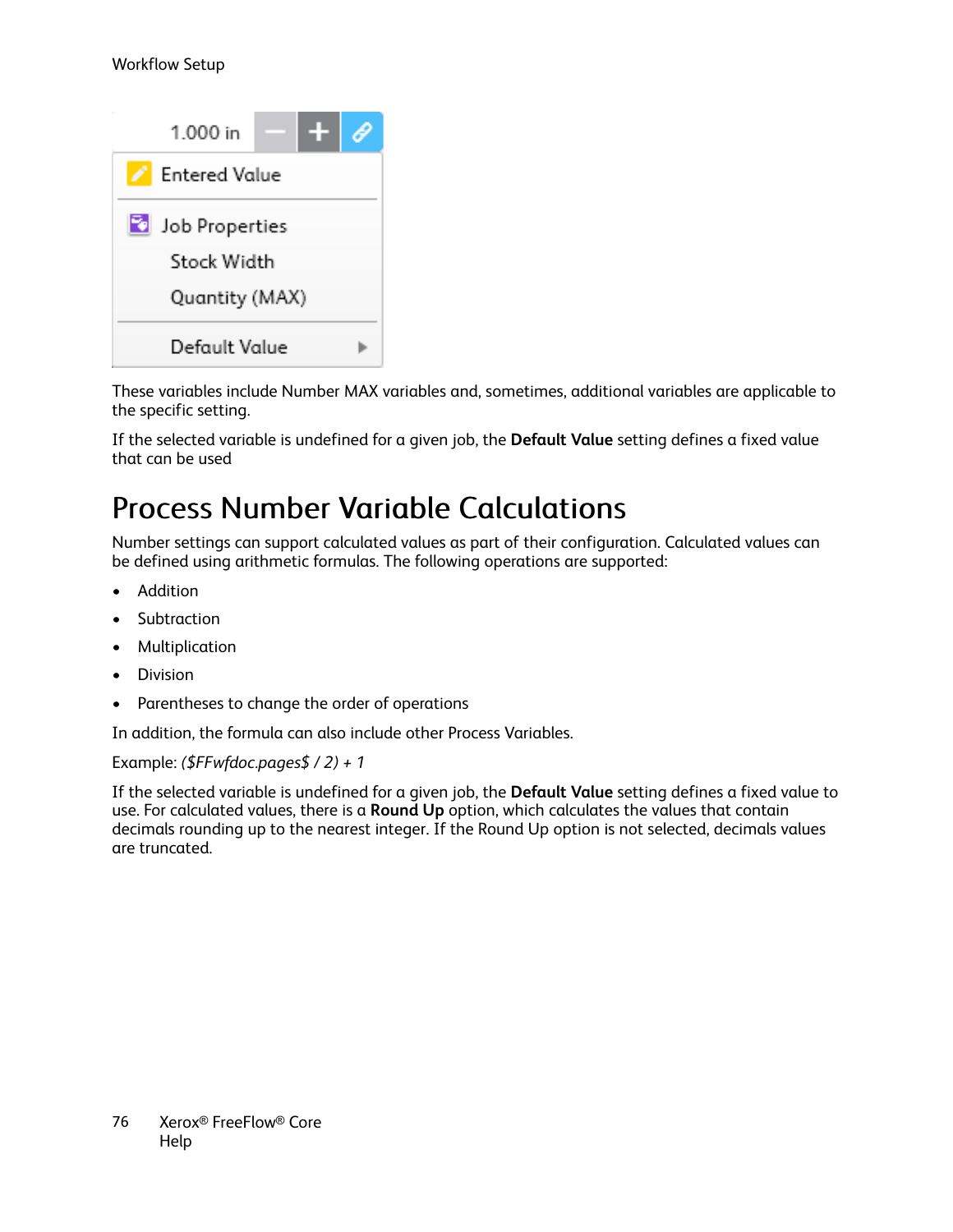# Job Ticket Updates

Workflow components that support job ticket updates will modify both the job file and ticket. The ticket is modified to ensure exceptions and sheet inserts reference the original job page as the number of job pages changes due to component processing.

Job Ticket Updates are supported for the following:

- Covers
- Stock Exceptions
- Sides Imaged Exceptions
- Color Exceptions
- Chapter Starts
- Sheet Inserts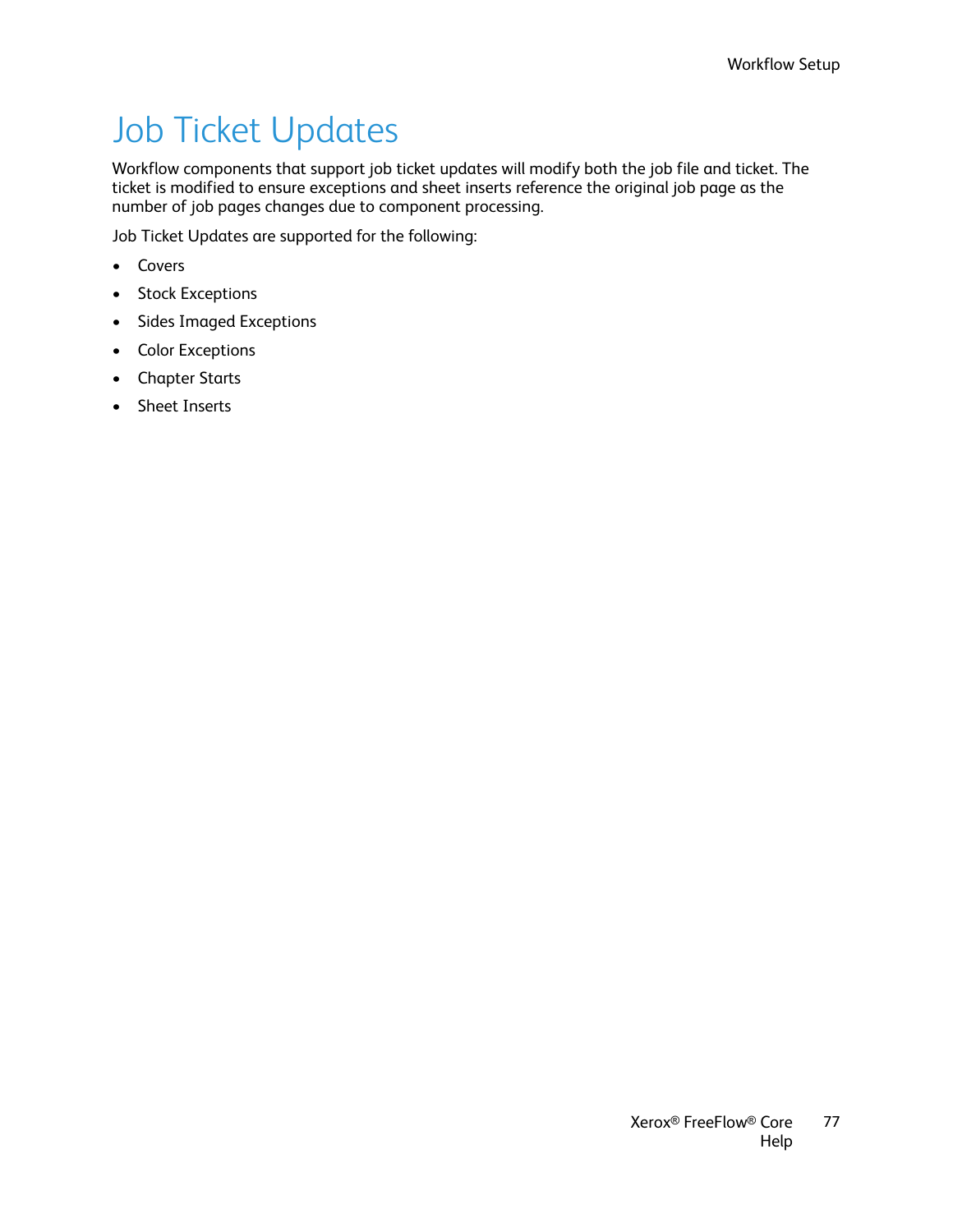[Workflow](#page-26-0) Setup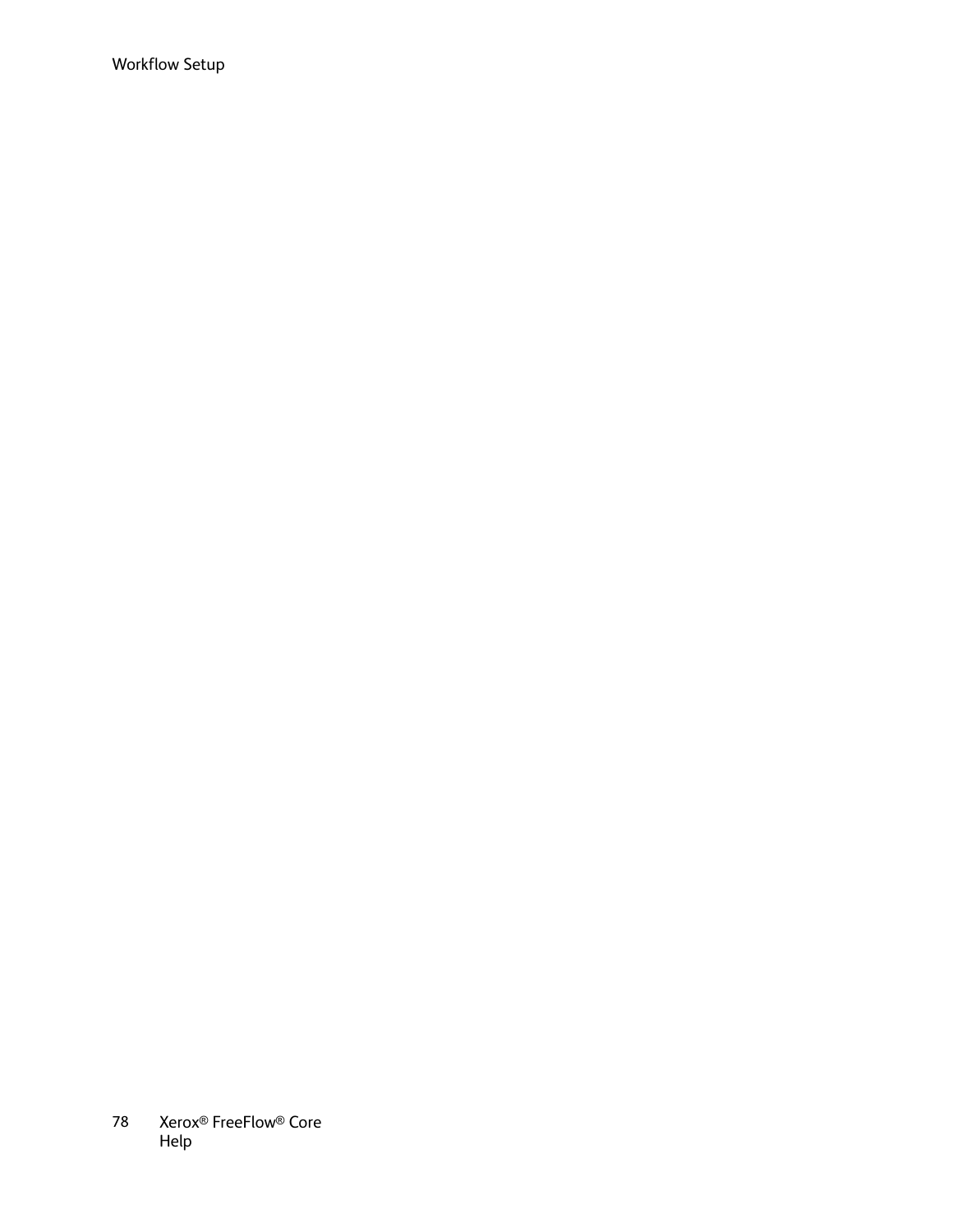# $\sqrt{}$

# <span id="page-78-0"></span>Administration

This chapter contains: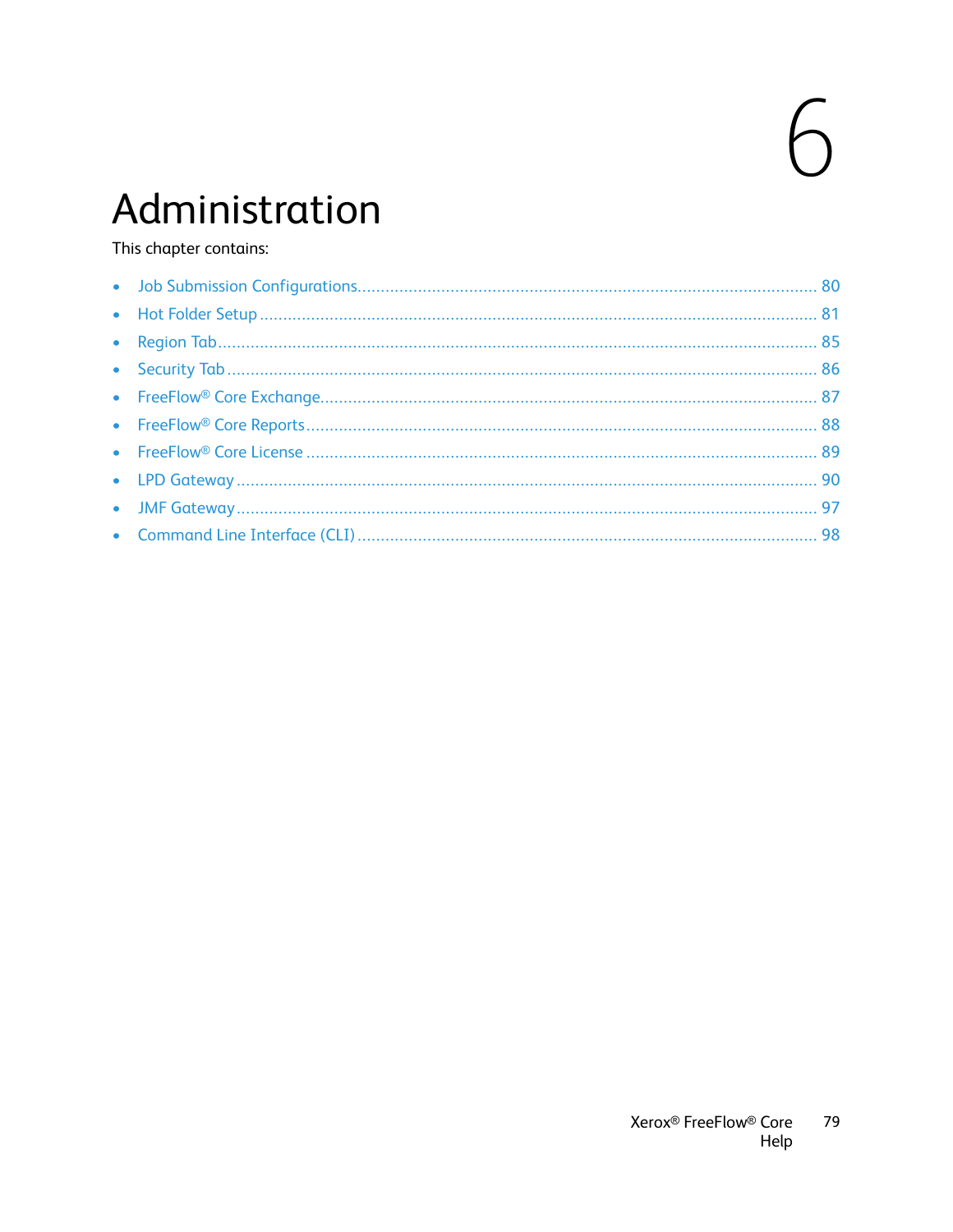# <span id="page-79-0"></span>Job Submission Configurations

Xerox® FreeFlow® Core is fully configurable, with individual modules offering greater control over the workflow and the flexibility to add the components that are suited best to your needs. Certain features are not available depending on the product configuration purchased.

The table that follows defines the features that are available for each product configuration. The Xerox® FreeFlow® Core Base module is required. Optional modules provide more capabilities.

| <b>Component</b>                               | <b>Xerox<sup>®</sup></b> FreeFlow <sup>®</sup><br><b>Core Base</b> | <b>Advanced Prepress</b> | <b>Advanced Automation</b> |
|------------------------------------------------|--------------------------------------------------------------------|--------------------------|----------------------------|
| <b>Hot Folder</b>                              |                                                                    |                          |                            |
| LPD/LPR                                        |                                                                    |                          |                            |
| <b>LPD/LPR Routing</b>                         |                                                                    |                          |                            |
| JMF/JDF                                        |                                                                    |                          |                            |
| <b>JMF Routing</b>                             |                                                                    |                          |                            |
| JMF plus JDF XSLT                              |                                                                    |                          |                            |
| Hot Folder Scripting                           |                                                                    |                          |                            |
| Hot Folder Routing                             |                                                                    |                          |                            |
| <b>Manifest Automation</b><br>from Xerox (MAX) |                                                                    |                          |                            |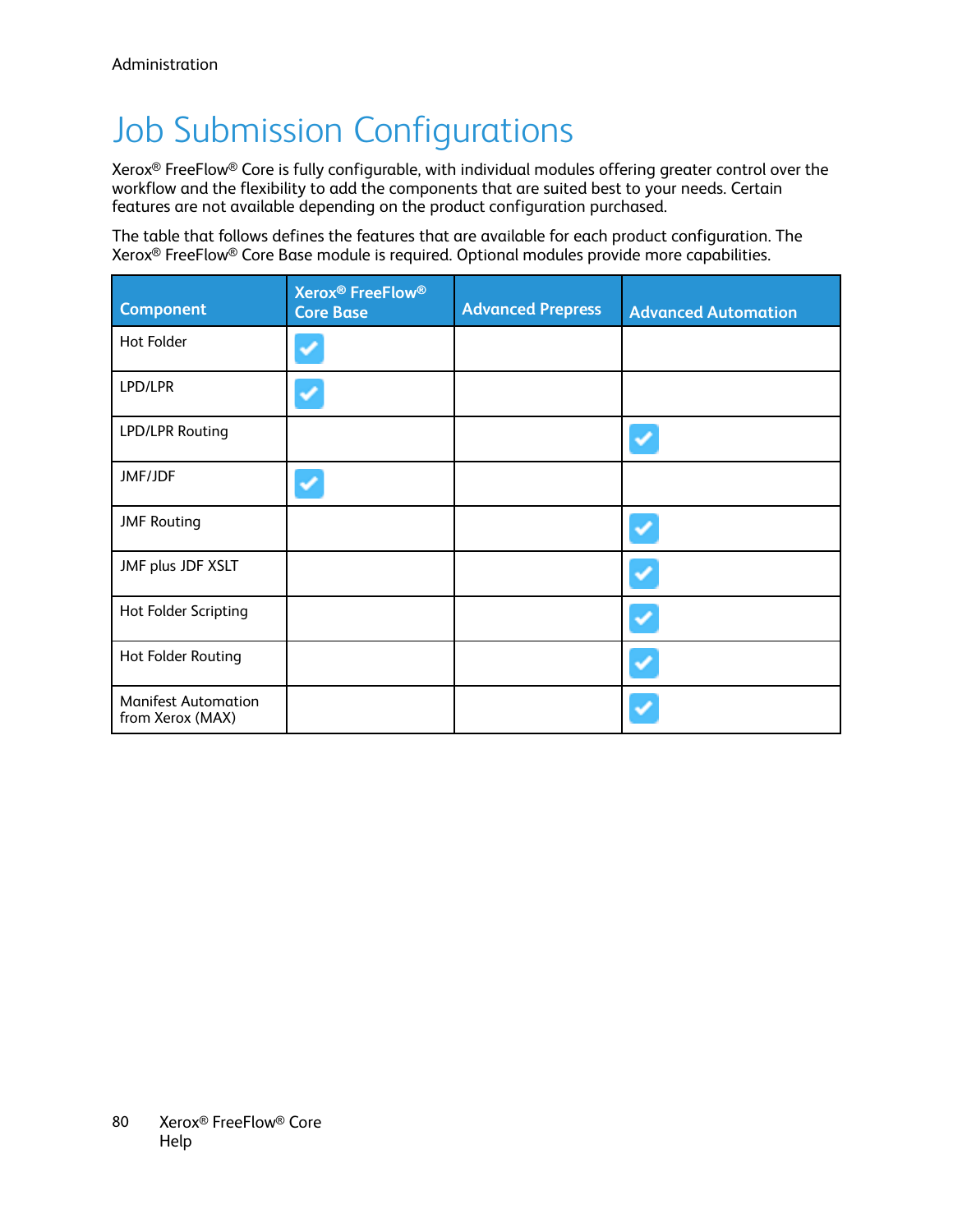# <span id="page-80-0"></span>Hot Folder Setup

Hot [Folder](#page-80-0) Setup allows administrators to define hot folders and associate them with an existing workflow.

Hot Folders are used to process both supported job files and manifests. Job files submitted to a hot folder are associated with a Xerox® Programming Information Format job ticket, using the following naming conventions:

- For a document, use filename.ext
- For a print ticket, use filename.ext.xpf

Input Hot Folder Name defines the name for the hot folder configuration.

The Hot Folder Location is a location where job files are monitored. The following Universal Resource Identifier (URI) formats are supported:

- Folder (Sandbox Location)
- <drive letter>:\folder\
- \\server\share\folder\

**Note:** When defining Hot Folder Locations within Windows Shared Folders, the Hot Folder Location uses a folder within the shared directory.

Job Priority defines the priority for jobs submitted to the workflow. For more information about job priority, refer to the [Submit](#page-13-0) Job Dialog.

### **Scripting**

When the Hot Folder option to **Execute Script Prior to Workflow** is enabled, the system issues a CLI call in response to retrieving a file in the Hot Folder. The CLI call concatenates the following attributes:

- The URI defined in the **Script**. The following URI formats are supported:
	- script.xxx (Sandbox Location)
	- <drive letter>:\folder\script.xxx
- The text string defined in the **Parameters**. This field has two predefined variables:
	- \$FFin\$ the URI of the file that was put into the Hot Folder
	- \$FFout\$ the URI of the folder where the script is to output a valid job file

**Note:** Other variables are not supported in the Hot Folder Scripting tab.

Each time a script executes, Xerox® FreeFlow® Core archives the contents of stdout and stderr to XML files in the **Manifest Status** subfolder of the Hot Folder. This subfolder is accessible using the filesystem of the host.



**Note:** When scripting is enabled the Hot Folder will accept files of any type. However, the output file from the script must be a file type supported by Xerox<sup>®</sup> FreeFlow<sup>®</sup> Core. The file must be placed in the location defined by the \$FFout\$ variable.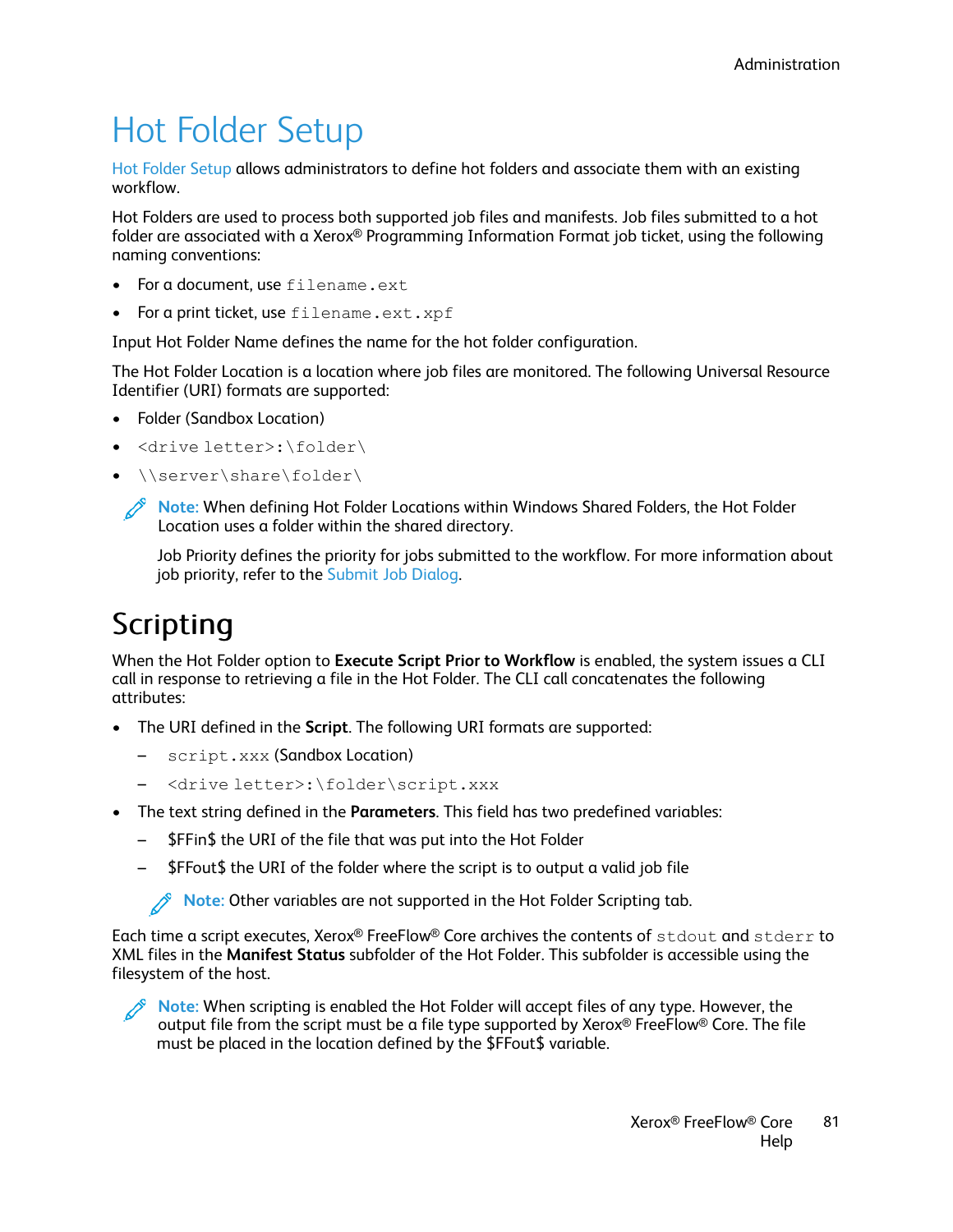### XSLT Processing of Hot Folder Jobs

The XSLT processor used for transforming JDF job tickets is available also using a command line application. This command line application can be used along with hot folder scripting to transform an XML file into a manifest, for example.

To invoke the XSLT processor from a hot folder, enable scripting in the hot folder and do the following:

- Set<Xerox® FreeFlow® Core installation directory>\transformXML.bat as the value in the Script field.
- Append the location of an XML stylesheet to the default *\$FFin\$*, *\$FFout\$/File.txt* variables in the Parameters field.

**Note:** If the transformXML.bat file is moved from the Xerox® FreeFlow® Core installation directory, the file does not function properly.

### <span id="page-81-0"></span>Workflow Destinations

Hot Folders can send jobs to a specific workflow destination or select a workflow destination based on job characteristics. The workflow destinations can be a Pass Through destination.

To select workflow destinations, use the Routing [Common](#page-65-0) Controls.

When **Select Workflow Based on Job Characteristics** is enabled, the Hot Folder **Options** selection allows the user to define PS, VIPP, and PDF [Generation](#page-33-0) Options for jobs submitted to the workflow.

### Manifest Automation from Xerox Setup

Manifest Automation from Xerox connects the order-management system of the print provider, print MIS, or other Web to Print systems with automated print production. Manifest Automation from Xerox simplifies integration by enabling hot folder submission of order information using a delimited file, the manifest: .csv and .txt.

During manifest processing, Xerox® FreeFlow® Core retrieves a job file for each row in the manifest.

**Note:** Rows starting with a pound sign are not processed.

The manifest information in each row is mapped to job metadata based on the Manifest Automation from the Xerox Setup configuration. The files listed in a manifest are submitted to a workflow based on the Hot Folder Workflow [Destinations](#page-81-0) settings.

Manifest Automation from Xerox configurations is associated with individual hot folders. Multiple manifest configurations can be used with a single workflow by associating multiple hot folders. Each hot folder has its own Manifest Automation from the Xerox configuration, with the same workflow.

**Build job name using data fields**: By default, manifest jobs are named using the filename of the PDFs. Enabling this option allows the use of static text and manifest variables for job naming.

### Standard Fields

• **File Name**: Specifies the location (URI) of the job file to be submitted for processing. The following URI formats are supported:

82 Xerox<sup>®</sup> FreeFlow<sup>®</sup> Core **Help**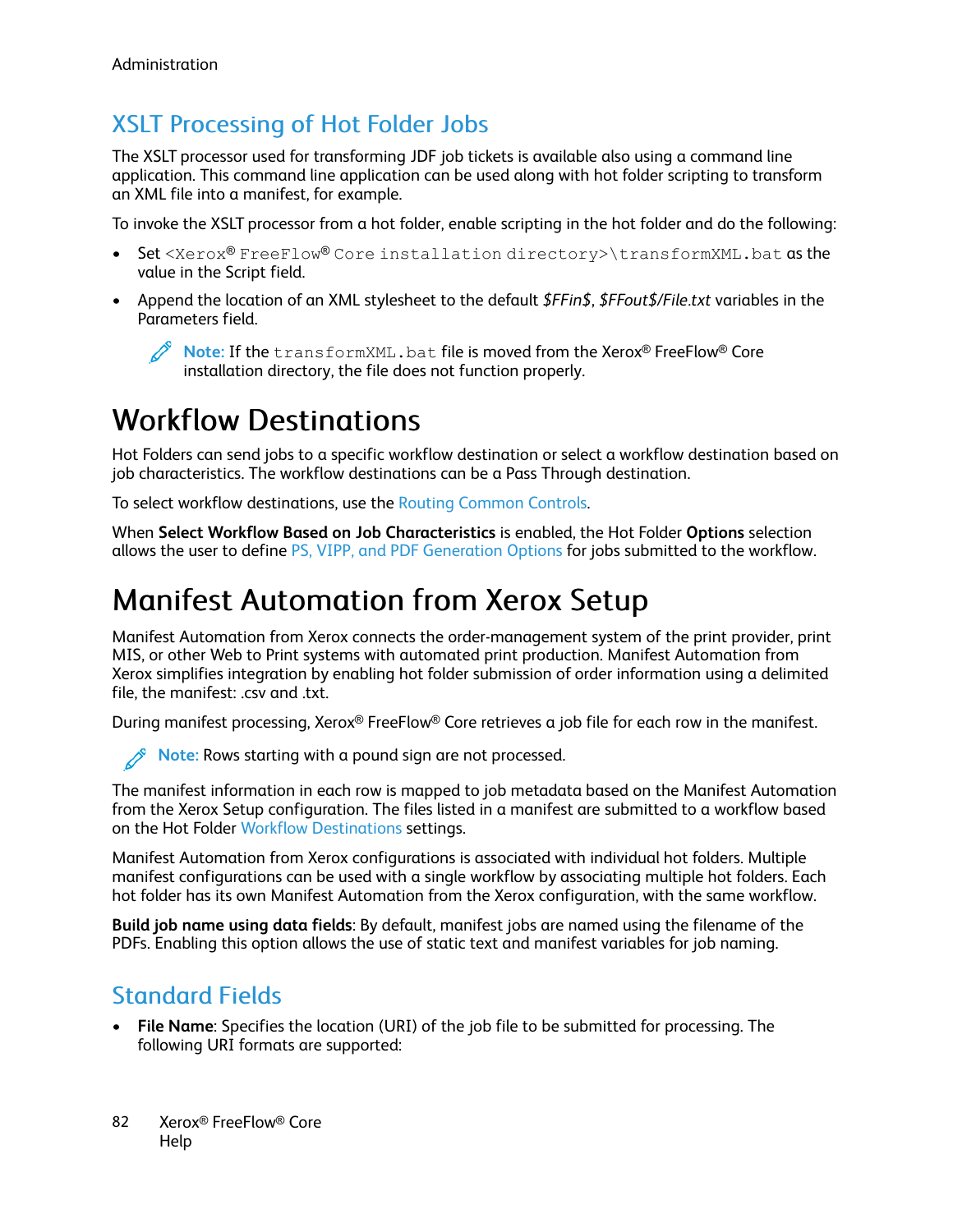- job.xxx
- <drive letter>:\folder\job.xxx
- \\server\share\folder\job.xxx
- ftp://username:password@server/path/folder/job.xxx
- sftp://username:password@server:port/path/folder/job.xxx
- http://username:password@server/path/job.xxx
- https://username:password@server/path/job.xxx
- file:///path/folder/job.xxx

When you use a local path or a UNC as the URI, the File Name field can contain either the entire path to the file or the file name. If the File Name field contains the file name, ensure that the rest of the URI is defined using one of the following mechanisms:

- **Folder Name**: Specifies the path to the job file.
- **Default Source File Location**: Specifies a default path for all files in the manifest.

**Note:** When you use HTTP or FTP URIs, files without an extension or with an unknown extension are assumed to be PDF files.

- **Quantity**: Specifies the print quantity. The value in the Quantity field overrides the quantity in the XPIF.
- **Paper Stock Name**: Specifies the main stock for the job. The value in the Paper Stock Name field overrides the main stock in the XPIF.
- **XPIF File Name**: Specifies the location of the XPIF job ticket associated with the job. The following URI formats are supported:
	- <drive letter>:\folder\job.xxx
	- \\server\share\folder\job.xxx
	- ftp://username:password@server/path/folder/job.xxx
	- http://username:password@server/path/job.xxx
	- file:///path/folder/job.xxx
- **Printer Destination**: Specifies the Printer Destination or Printer Group to use in the first printer preset in the workflow.
- **Distribute By**: Defines the algorithm to use for distributing jobs within a Printer Group. The valid values are:
	- 0 for Round Robin
	- 1 for First Available
	- 2 for Completion Time
- **Order ID**: Specifies that manifest rows with a given order ID are submitted as jobs within a job group. This option allows creation of multiple job groups from rows that have the same group key. The jobs in the job groups are sequenced based on the Job Group [Sequence](#page-71-0) Behavior.
- **Group Key**: Defines manifest rows with a given order ID value to be submitted as jobs within a job group.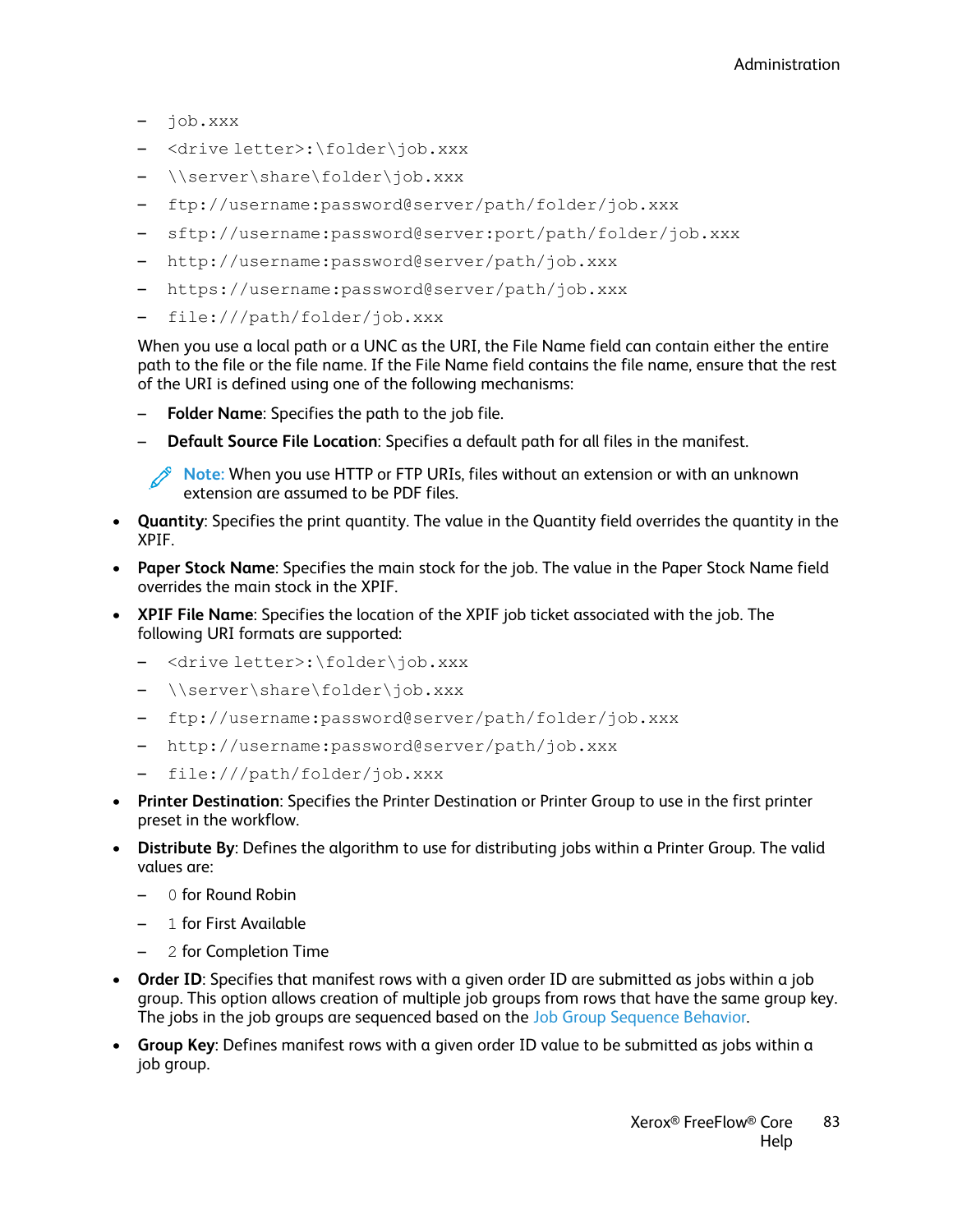All rows in a manifest that have the same value for the order ID and group key columns are submitted as a single job group.

- **Hold Job**: Defines whether a job is set to the Held state. The designations are  $Y$  for yes and  $N$  for no.
- **Hold Until**: Defines the date and time for the job release. The format used is the ISO date format with the time in 24-hour format, YYYY-MM-DD HH:MM. For UTC times, the format is YYYY-MM-DD HH:MM Z±HH:MM.

### Custom Fields

You can add more custom fields to the Manifest Automation from Xerox configuration. When configured, these fields behave in the same manner as the standard fields.

**Note:** Manifest Automation from Xerox supports up to 100 columns of data in a manifest.

#### Manifest Processing

The options that follow are available:

- **Column delimiter**: Defines the delimiter used in the manifest.
- **Text Qualifier**: Defines the character that you can use to surround values in a manifest. This value can be set to none, single quotes or double quotes.
- **Process the first row as data**: Defines whether or not manifest processing skips processing of the first row of data in the manifest.
- **Abort Manifest Processing If Errors Are Encountered**: Determines whether to continue processing a manifest if errors occur during processing of individual manifest rows.
- **Abort Order In Manifest If Errors Are Encountered**: Determines whether to continue processing an order in a manifest if errors occur during processing of individual manifest rows in an order.

#### Manifest Status

A status file is created after a manifest is processed and placed in the manifest status subdirectory in the hot folder. The status file contains the original manifest content and a status column with descriptive status messages.

The name of the status file is composed of:

- The original filename
- .status if there were no submission errors or .error.status if there were errors
- The original extension

A status file indicates the success or failure of the job submission. The status file does not indicate the status of the jobs in the workflow.

#### Unicode Manifests

Manifests that use Unicode characters must be encoded as utf-8 text. These manifests also must include a byte-order mark (BOM).

84 Xerox® FreeFlow® Core **Help**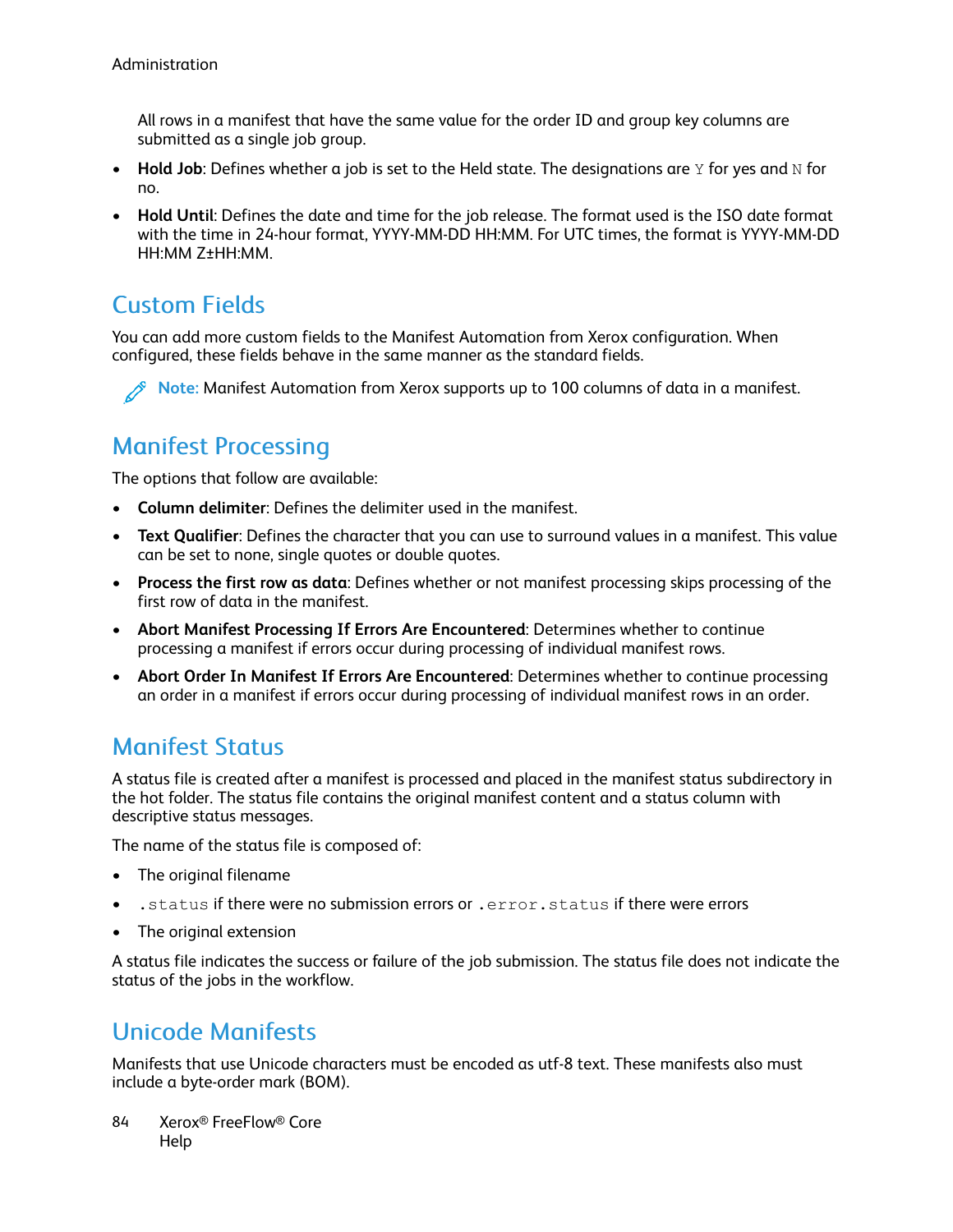# <span id="page-84-0"></span>Region Tab

This tab allows administrators to manage Regional Setting Measurement Units.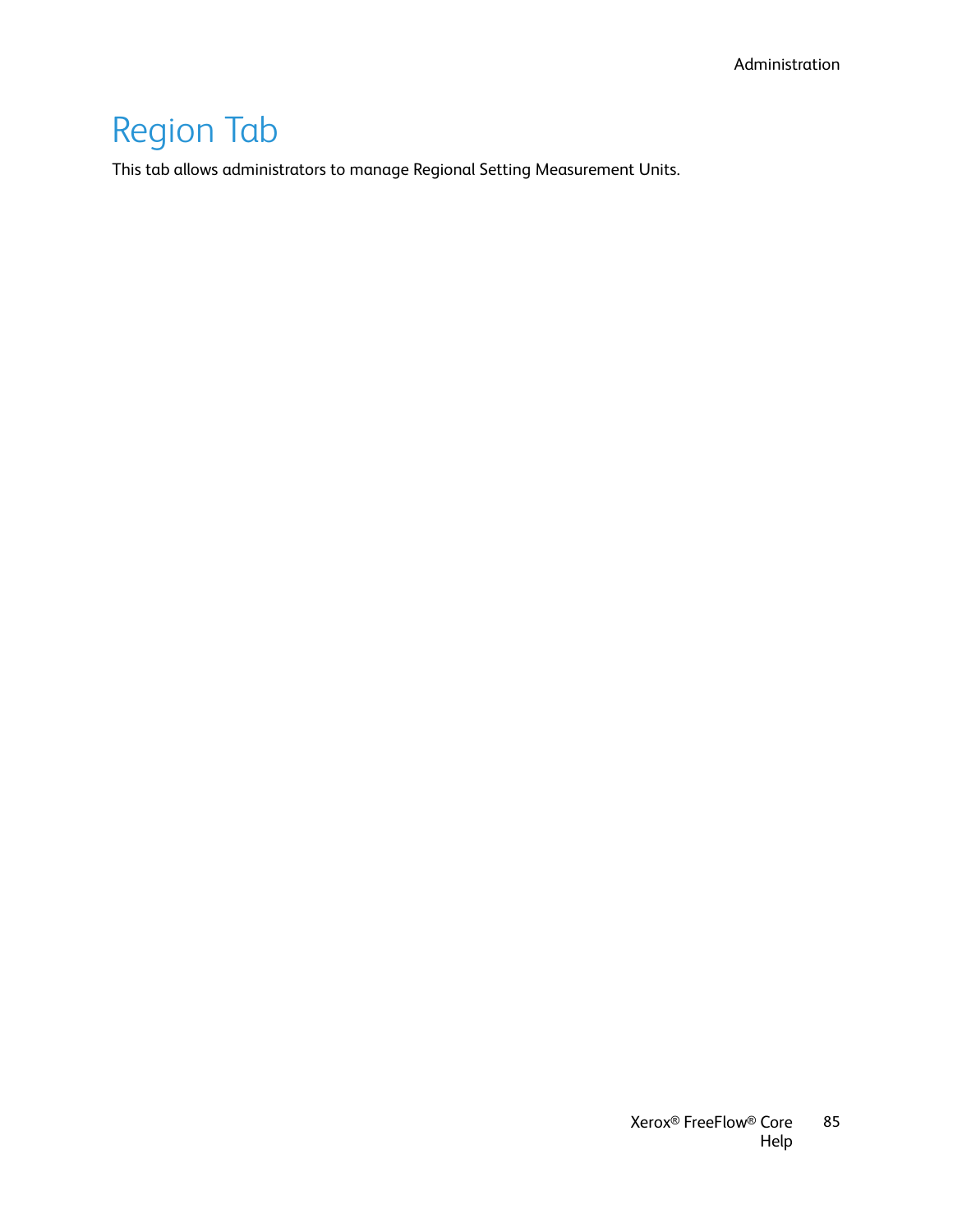[Administration](#page-78-0)

### <span id="page-85-0"></span>Security Tab

This tab allows administrators to set policies for Account Lockout, Auto LogOut, and Password Reuse.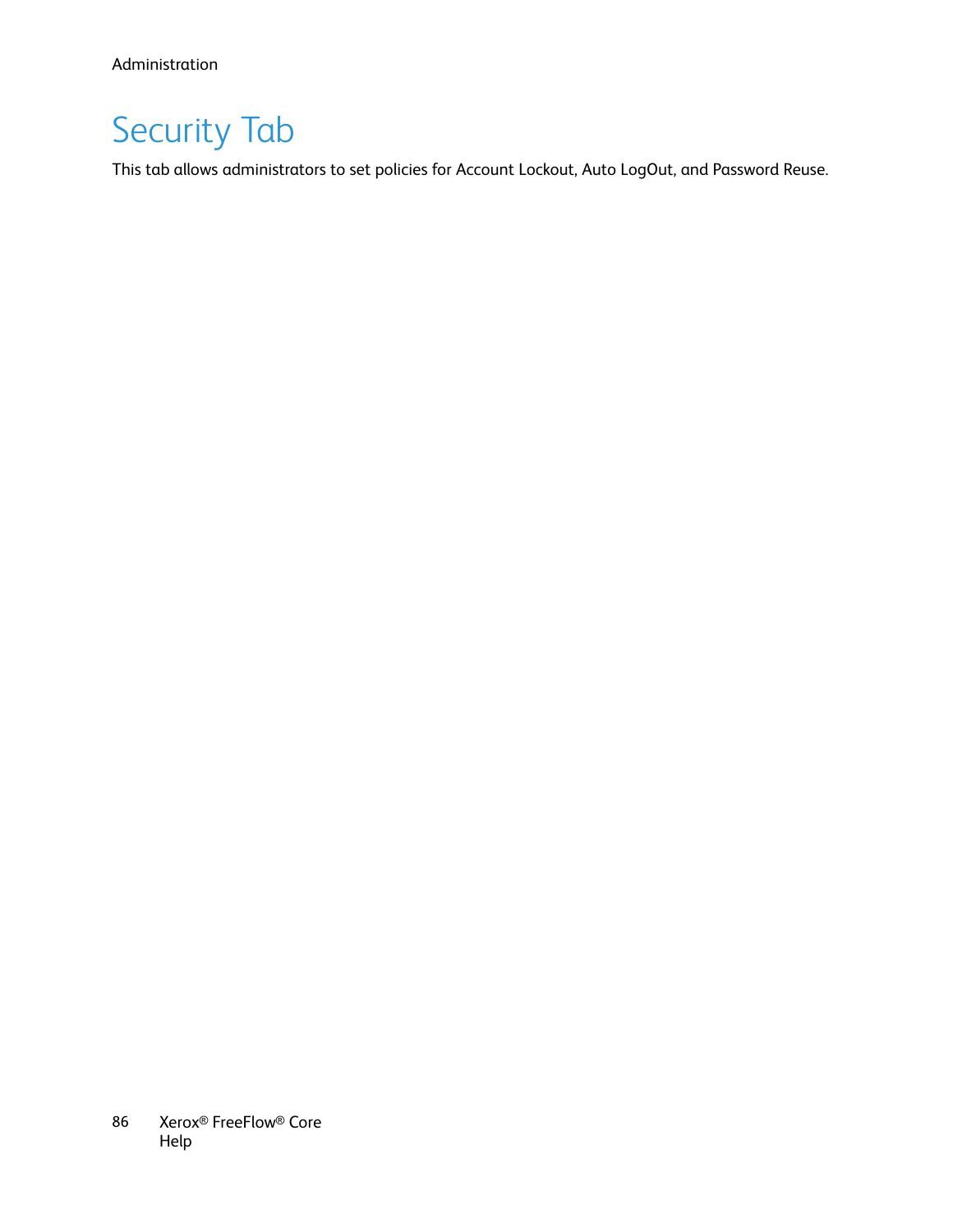### <span id="page-86-0"></span>FreeFlow® Core Exchange

The FreeFlow® Core Exchange is a desktop application and an Administration user interface option that enables the import and export of Xerox® FreeFlow® Core configuration data. This application is installed on the Xerox® FreeFlow® Core server.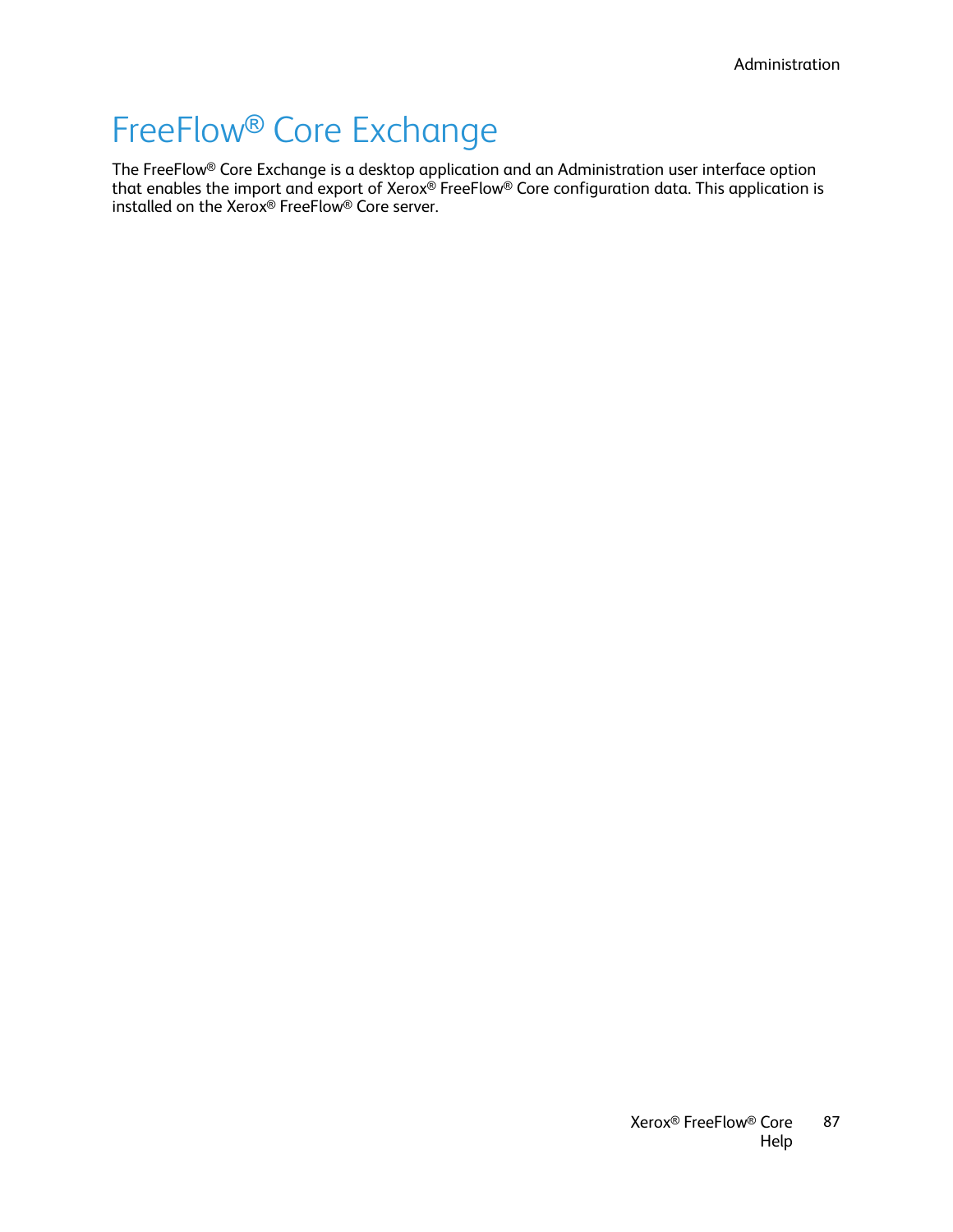### <span id="page-87-0"></span>FreeFlow® Core Reports

The **FreeFlow**® **Core Reports** feature enables you to export Xerox® FreeFlow® Core job data. This application is installed on the Xerox® FreeFlow® Core server.

By default, FreeFlow® Core Reports does not collect data for the generation of reports. To enable data collection, click **Settings** widget in upper right, then select **Enable Data Collection**. When data collection is disabled, collection stops and jobs processed are not available in the report.

By default, FreeFlow® Core Reports retrieves data from Xerox® FreeFlow® Core itself. To enable the data retrieval from the print server, click **Settings** widget in upper right, then select **Retrieve Job Accounting from Printer**.

When you select the **FreeFlow**® **Core Job Report** or the **FreeFlow**® **Core Print Report** tabs, a list of available fields appears. You can select items from this list to add to the Selected Items area. When you select **Create Report**, the Selected Items area are exported as either a .csv or an .xml file.

After a report is generated, the collected data used in the report is removed automatically.



**Note:** If the accounting information is available on the print server, the FreeFlow Core Print Report includes information from the print server. The information is created using XPIF values. If print ticket information is not available from the print server, the information is based on the print ticket that FreeFlow Core submitted to the print server. The information is evaluated using the XPIF values from FreeFlow Core.

### FreeFlow® Core Reports CLI

The **CoreReports.exe** application is a CLI application that can be used to export the Job and Printer reports. This application needs to be invoked from its location in the Xerox® FreeFlow® Core installation directory.

The following arguments are supported and are case-insensitive:

- /runMode=silent: runs FreeFlow® Core Reports in CLI mode
	- silent: launches the FreeFlow® Core Reports CLI application
	- gui: launches the FreeFlow® Core Reports application
- /reportType: specifies the report to export
	- export\_job: export the Job Report
	- export\_print: export the Print Report
- /fileType: specifies the report format
	- csv: exports the report in CSV format
	- xml: exports the report in XML format
- /pathName: defines the location for saving the report

Example:

```
<FFCore Install Directory>/CoreReports /runMode=silent
/reportType=<report Type>
/fileType=<file type>/pathName=<drive letter>:\folder\report.xxx
```
88 Xerox<sup>®</sup> FreeFlow<sup>®</sup> Core **Help**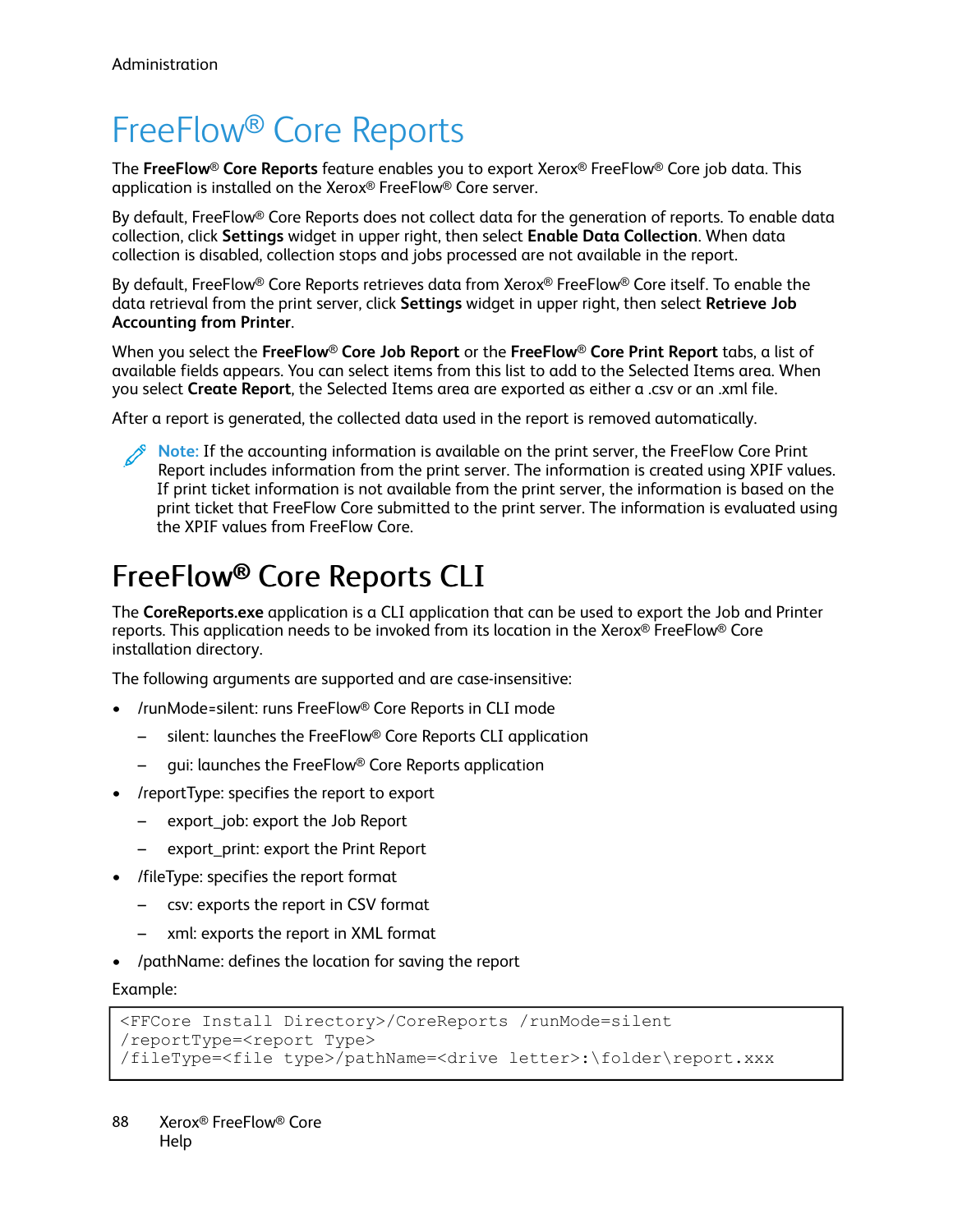### <span id="page-88-0"></span>FreeFlow® Core License

FreeFlow® Core License is an Administration tab that allows you to select a FreeFlow Core license. After the initial installation, a trial license is in place. After the trial license expires, only the core license capability is usable on the system, to enable the installation of a new license.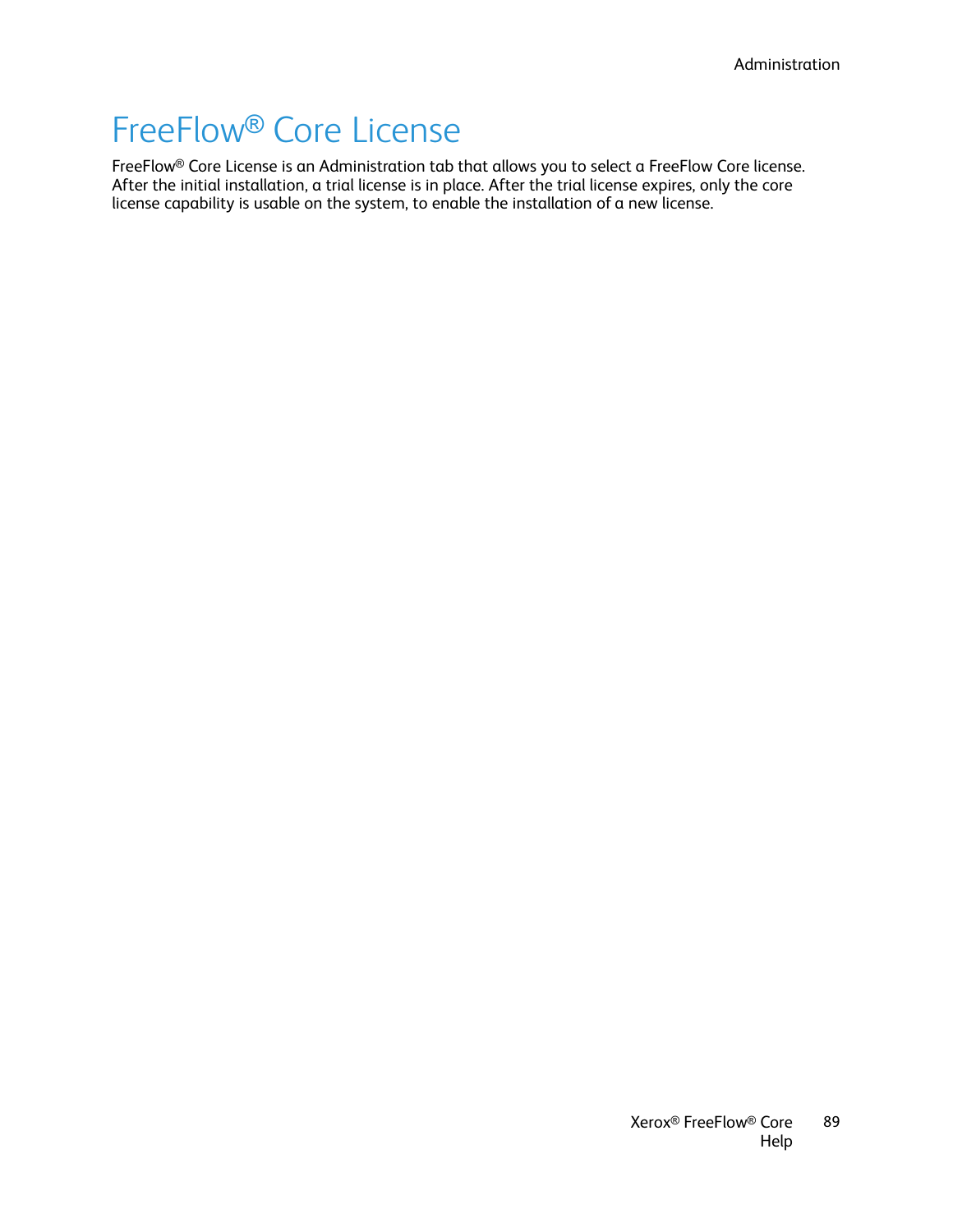# <span id="page-89-0"></span>LPD Gateway

Xerox® FreeFlow® Core supports the following LP functionality:

- LPR Job Submission
- LPQ Queries
- LPRM Command

### LPR Printing

Syntax: **lpr<options>** file

LPR print submission is supported for any file that can be converted to PDF.

The **lpr** command supports the following options.

| <b>Option</b>            | <b>Description</b>                                                                                                                                                                                                                            |
|--------------------------|-----------------------------------------------------------------------------------------------------------------------------------------------------------------------------------------------------------------------------------------------|
| $-S$                     | Name or IP address of the FreeFlow® Core server                                                                                                                                                                                               |
| -P                       | Name or ID of the workflow that processes the jobs. For Pass Through job<br>submission, the workflow name is Pass Through. For a Pass Through job<br>submission, a printer destination name is required, using the -C" < options>"<br>option. |
| $\mathbf{-}$             | Job Name. This job name overrides the job names in the XPIF file. The<br>default is the file name.                                                                                                                                            |
| -# (number)              | Number of copies. Overrides the quantity in the XPIF file and the quantity<br>specified using the -C argument.                                                                                                                                |
| -C" <options>"</options> | Job Ticket settings. Overrides values in the XPIF file.                                                                                                                                                                                       |
| -х                       | Compatibility with SunOS v4.1.x and earlier                                                                                                                                                                                                   |

### LPR Job Tickets

LPR printing supports job ticketing using the following:

- XPIF Job Tickets concatenated at the start of the print file. This option is supported for PS, PDF, and VIPP files.
- Job Ticketing as defined using the -C argument
- Job Ticketing as defined using LPR arguments

**LPR -C** options allow the LPR client to do the following:

- Construct an XPIF print ticket for submission with the print job
- Define job variables and submission parameters

#### Syntax: **lpr-C["name1][(option1[,options2])][names2"]**

- name1 maps to job-recipient-name
- name2 maps to job-sheet-message
- 90 Xerox® FreeFlow® Core Help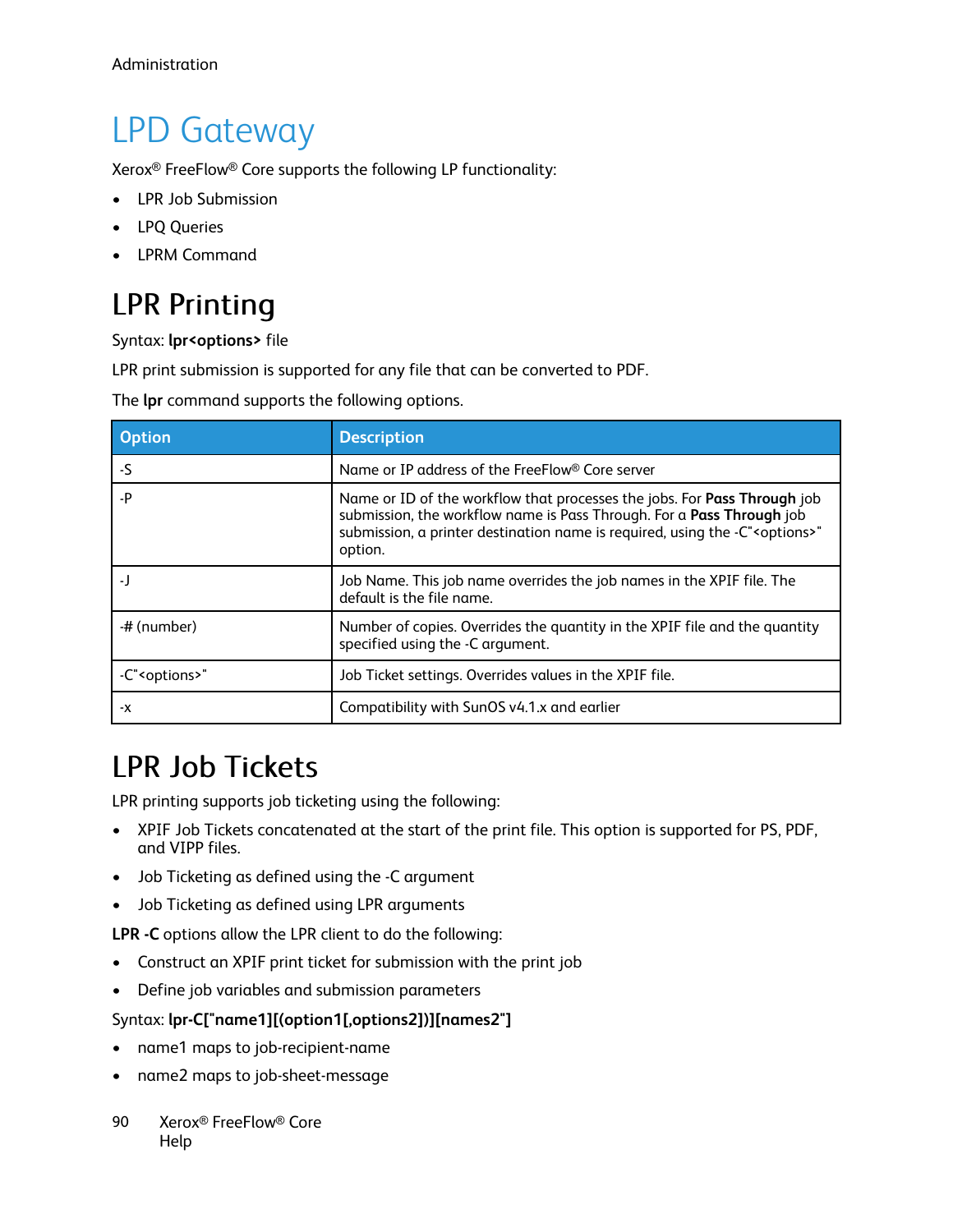#### **-C Job Parameters**

| <b>Option</b>                                                         | <b>Description</b>                                                                                                                                                                                                      |
|-----------------------------------------------------------------------|-------------------------------------------------------------------------------------------------------------------------------------------------------------------------------------------------------------------------|
| C("printer= <name>")</name>                                           | The Printer Destination Name, Overrides the Printer<br>Destination in the first Print component in the workflow.                                                                                                        |
| C("variable= <variablename:<br>variableValue&gt;")</variablename:<br> | Adds variables to the job. Variables can override existing<br>variables. Variables can define new variables. Variables can be<br>used in text fields with the following syntax:<br>\$FF <variablename>\$</variablename> |
| C("fileExtension= <extension>")</extension>                           | Specifies the extension for files that do not have an extension                                                                                                                                                         |
| C("printergroup=PGroup:N")                                            | Printer Group Name and Distribution method. Where N can be<br>either of these three values 0, 1 and 2. It represents the<br>Distribution Option.<br>0: Round robin<br>1: First available<br>2: Completion Time          |
| C("holdUntil= <date time="">")</date>                                 | Specifies a job release time in the ISO format YYYY-MM-DD<br>HH:MM. The time from the FreeFlow® Core server is used. For<br>UTC-defined time, the format is YYYY-MM-DD HH:MM Z±HH:<br>MM.                               |
| C("hold")                                                             | Specifies that a job is submitted in the held state.                                                                                                                                                                    |

#### **-C Job Ticket Parameters**

Supported XPIF attributes are documented as part of the Xerox® FreeFlow® Core SDK. The Xerox® FreeFlow® Core SDK is available at: https://www.xerox-solutions.net/developers.

| <b>Option</b>                                                                  | <b>XPIF Attribute</b>                                                                  |
|--------------------------------------------------------------------------------|----------------------------------------------------------------------------------------|
| $C("copies=")$                                                                 | copies                                                                                 |
| C("simplex")                                                                   | sides='one-sided'                                                                      |
| C("duplex")                                                                    | sides='two-sided-long-edge'                                                            |
| C("tumble")                                                                    | sides='two-sided-short-edge'                                                           |
| C("collated")                                                                  | sheet-collate=collated                                                                 |
| C("uncollate") or C(uncollated)                                                | sheet-collate=uncollated                                                               |
| C("flip")                                                                      | page-delivery='same-order-face-down'                                                   |
| C("frontcover= <print:size:type:color:weight>")</print:size:type:color:weight> | cover-front                                                                            |
|                                                                                | Example:                                                                               |
|                                                                                | -C("frontcover= <print-both:usletter:<br>cardstock:220&gt;")</print-both:usletter:<br> |
| C("backcover= <print:size:type:color:weight>")</print:size:type:color:weight>  | cover-back                                                                             |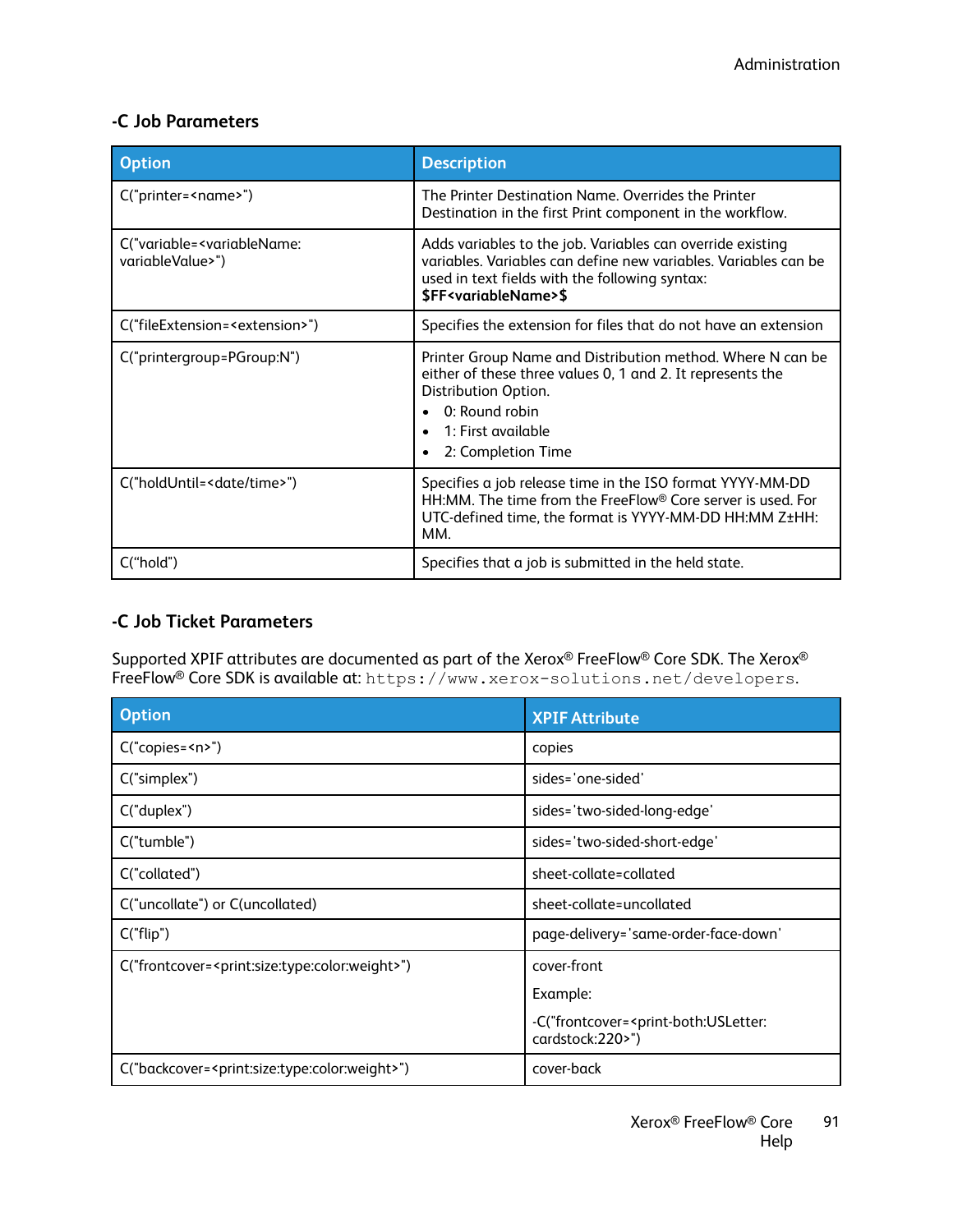#### [Administration](#page-78-0)

| <b>Option</b>                 | <b>XPIF Attribute</b>                                                                   |
|-------------------------------|-----------------------------------------------------------------------------------------|
| C("slipsheet")                | separator-sheets                                                                        |
|                               | separator-sheets-type=slipsheet                                                         |
| $C("sq = ''')$                | output-bin=stacker-N where N is 1 or 2. If <n><br/>is 0, output-bin is set to 'top'</n> |
| $C("account=**")$             | job-account-id                                                                          |
| C("recipient= <name>")</name> | job-recipient-name                                                                      |

#### **-C Job Ticket Stock Parameters**

| <b>Option</b>                                               | <b>XPIF Attribute</b>                                                                                   |
|-------------------------------------------------------------|---------------------------------------------------------------------------------------------------------|
| C("media=size:type <modulus>:color:weight)"&gt;")</modulus> | media-col values                                                                                        |
|                                                             | Examples:                                                                                               |
|                                                             | C("media=A4:plainPrecutTab 5:Blue:90")                                                                  |
|                                                             | C("media=A4:plain:White:90")                                                                            |
|                                                             | C("media=A4:White")                                                                                     |
|                                                             | Carets (^) are not used for custom color<br>names that use spaces                                       |
| C("mediaSize= <size>")</size>                               | media-size/x-dimension                                                                                  |
|                                                             | media-size/y-dimension                                                                                  |
|                                                             | Keywords:                                                                                               |
|                                                             | USLetter, USLegal, USLedger (17x11 in),<br>Tabloid, USStatement, a0-a10, isob0-<br>isob10, jisb0-jisb10 |
|                                                             | Keywords are converted to x, y dimensions                                                               |
|                                                             | Example:                                                                                                |
|                                                             | C("mediaSize=A3")                                                                                       |
|                                                             | Dimensions:                                                                                             |
|                                                             | Values <100 are considered inches                                                                       |
|                                                             | Values > 100 are considered mm                                                                          |
|                                                             | Example:                                                                                                |
|                                                             | C("mediaSize=10 12")                                                                                    |
|                                                             | Considered 10" x 12" stock                                                                              |
| C("mediaType= <type>")</type>                               | media-col/media-type                                                                                    |
|                                                             | Mapping for mediaType values not<br>supported in XPIF                                                   |
|                                                             | plain=media-type='stationary'                                                                           |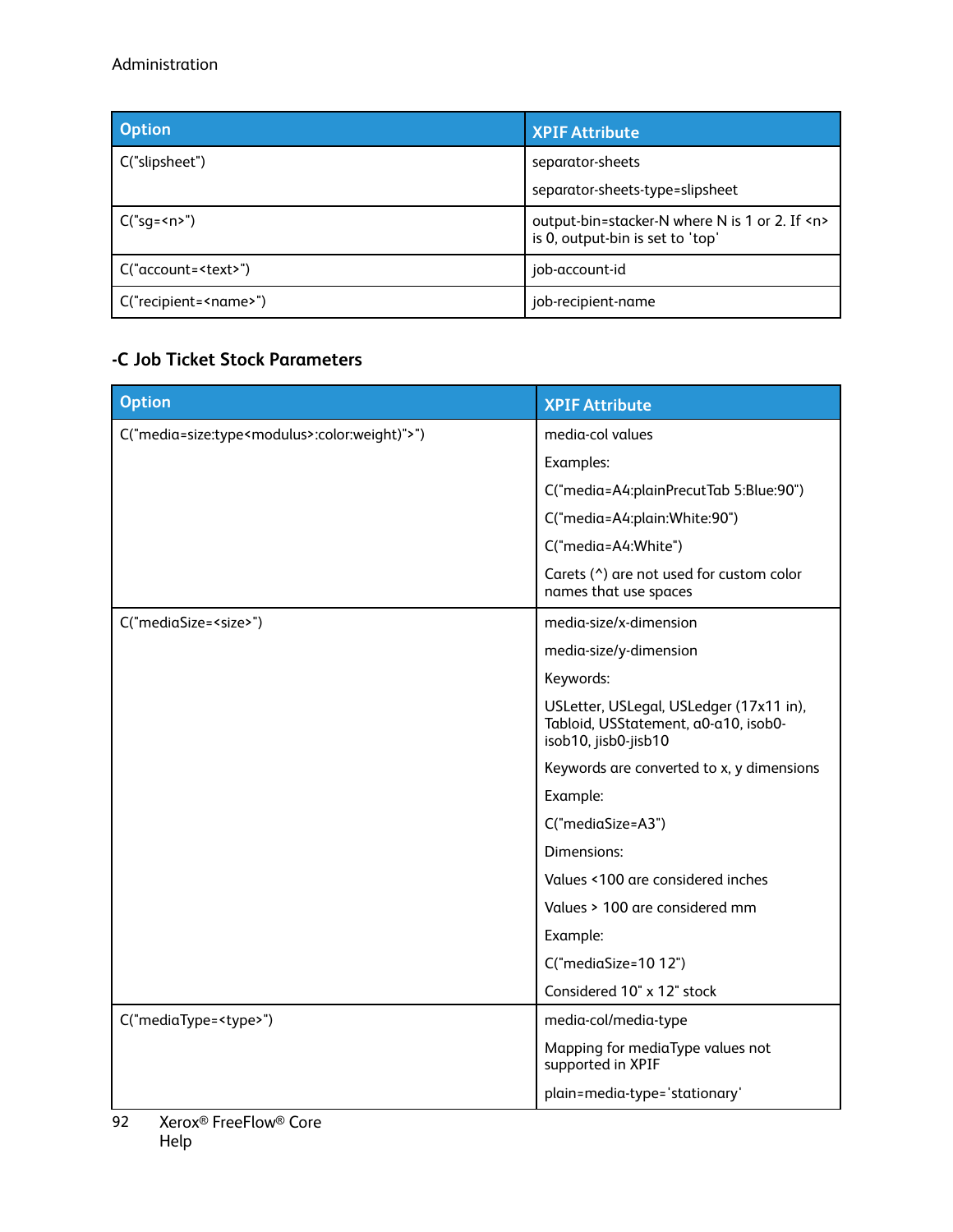| <b>Option</b>                                             | <b>XPIF Attribute</b>                                                           |
|-----------------------------------------------------------|---------------------------------------------------------------------------------|
|                                                           | plainPreCutTab <modulus></modulus>                                              |
|                                                           | - media-type='pre-cut-tabs'                                                     |
|                                                           | - media-order-count= <modulus></modulus>                                        |
|                                                           | plainDrilled                                                                    |
|                                                           | - media-type='stationary'                                                       |
|                                                           | - media-hole-count='3'                                                          |
|                                                           | drilled=media-hole-count='3'                                                    |
|                                                           | drilledPreCutTab <modulus></modulus>                                            |
|                                                           | - media-type='pre-cut-tabs'                                                     |
|                                                           | - media-order-count= <modulus></modulus>                                        |
|                                                           | - media-hole-count='3'                                                          |
|                                                           | drilledFullCutTab                                                               |
|                                                           | - media-type='full-cut-tabs'                                                    |
|                                                           | - media-hole-count='3'                                                          |
|                                                           | drilledTransparency                                                             |
|                                                           | - media-type='transparency'                                                     |
|                                                           | - media-hole-count='3'                                                          |
|                                                           | Examples: C("mediaType=bond:3") hole<br>$count = 3$                             |
|                                                           | C("mediaType=pre-cut-tabs:5") modulus =5                                        |
| C("mediaColor= <color>")</color>                          | media-col/media-color                                                           |
|                                                           | Use carets to enclose values with spaces C<br>("mediaColor=^Hello Kitty Pink^") |
| C("mediaWeight= <weight>")</weight>                       | media-col/media-weight-metric                                                   |
| C("opacity= <transparencylopaque>")</transparencylopaque> | media-col/media-type-transparency                                               |
|                                                           | media-col/media-type-stationary                                                 |
| C("prefinish= <option>")</option>                         | <option> can be any mediaType value</option>                                    |

#### **-C Job Ticket Finishing Parameters**

P **Note:** Corner and Edge values relate to a portrait document. The LPD client selects the correct portrait finishing option for landscape documents. For example, to staple the top of a landscape document, the client selects **twoStaplesLeft**.

-C Finishing values do not have XPIF equivalents. Most values are mapped by the LPD gateway.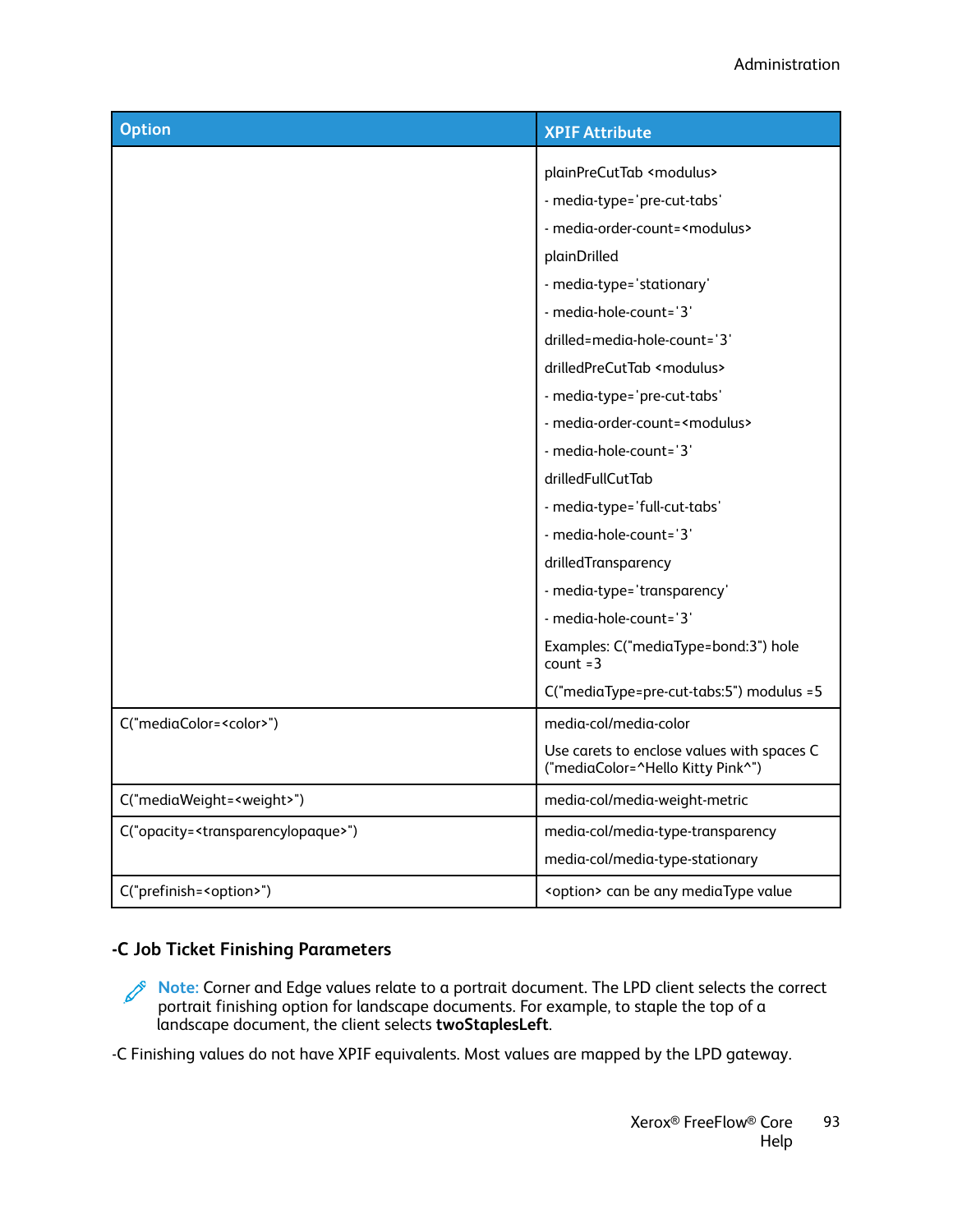| <b>Option</b>                                                                                         | <b>XPIF Attribute</b>                                |
|-------------------------------------------------------------------------------------------------------|------------------------------------------------------|
| C("finishing= <finishingoption1>, finishing=</finishingoption1>                                       | Stitching value mappings:                            |
| [ <finishingoption2> finishing=<br/><finishingoptionn>])"&gt;")</finishingoptionn></finishingoption2> | oneStapleTopLeft=20                                  |
|                                                                                                       | oneStapleBottomLeft=21                               |
|                                                                                                       | oneStapleTopRight=22                                 |
|                                                                                                       | oneStapleBottomRight=23                              |
|                                                                                                       | twoStaplesLeft=28                                    |
|                                                                                                       | twoStaplesTop=29                                     |
|                                                                                                       | twoStaplesRight=30                                   |
|                                                                                                       | twoStaplesBottom=31                                  |
|                                                                                                       | centerStapleLeft=32                                  |
|                                                                                                       | centerStapleTop=33                                   |
|                                                                                                       | centerStapleRight=34                                 |
|                                                                                                       | centerStapleBottom=35                                |
|                                                                                                       | fourStaplesLeft=40                                   |
|                                                                                                       | fourStaplesRight=42                                  |
|                                                                                                       | Hole Punching (must specify count and<br>placement): |
|                                                                                                       | <b>Count Mappings:</b>                               |
|                                                                                                       | twoHolePunch = 90                                    |
|                                                                                                       | threeHolePunch = 91                                  |
|                                                                                                       | fourHolePunch = 92                                   |
|                                                                                                       | <b>Placement Mappings:</b>                           |
|                                                                                                       | punchLeft = 93                                       |
|                                                                                                       | punchTop = 94                                        |
|                                                                                                       | punchRight = 95                                      |
|                                                                                                       | punchBottom = 96                                     |
|                                                                                                       | <b>Coil Punching Mappings:</b>                       |
|                                                                                                       | coilPunchLeft = 254                                  |
|                                                                                                       | coilPunchRight = 256                                 |
|                                                                                                       | Fold Mappings:                                       |
|                                                                                                       | zFoldHalfSheetBindRight = 1008                       |
|                                                                                                       | zFoldHalfSheetBindLeft = 1011                        |
|                                                                                                       | triCFoldInsideLeft = 1000                            |
|                                                                                                       | triCFoldOutsideLeft = 1005                           |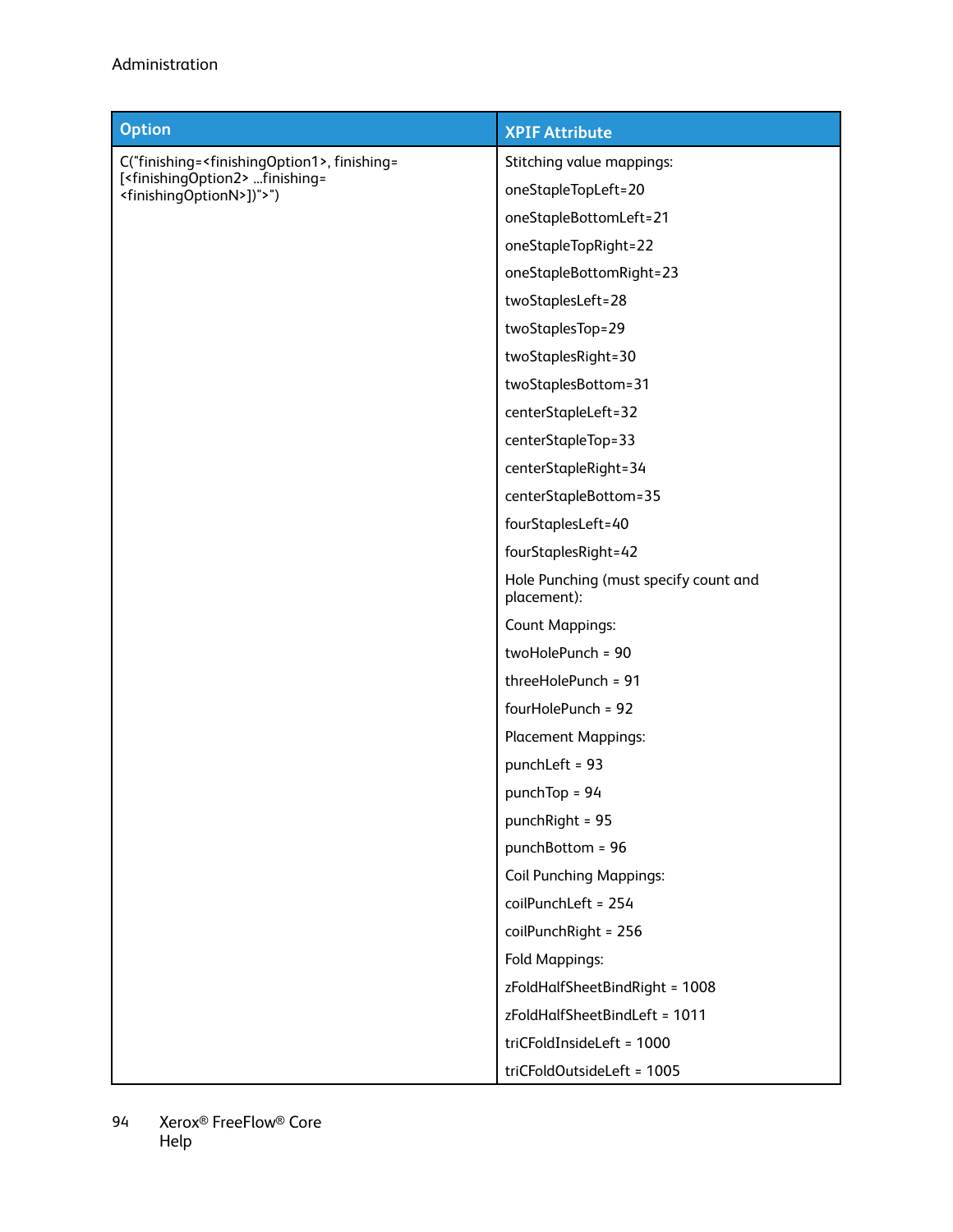| <b>Option</b>                                                  | <b>XPIF Attribute</b>                                                                                          |
|----------------------------------------------------------------|----------------------------------------------------------------------------------------------------------------|
|                                                                | triZFoldInside = 1001                                                                                          |
|                                                                | triZFoldOutside = 1012                                                                                         |
|                                                                | Other mappings                                                                                                 |
|                                                                | $none = 3$                                                                                                     |
|                                                                | Examples:                                                                                                      |
|                                                                | C("finishing=triCFoldOutsideLeft)                                                                              |
|                                                                | C("finishing=twoStaplesLeft twoHolePunch<br>punchLeft zFoldHalfSheetBindLeft")                                 |
|                                                                | C("finishing=centerStapleBottom, finishing=<br>twoHolePunch punchRight, finishing=<br>zFoldHalfSheetBindLeft") |
| C("booklet= <fold:squarefold:trim>")</fold:squarefold:trim>    | fold value mapping:                                                                                            |
|                                                                | multiSheet = 111                                                                                               |
|                                                                | multiSheetInside = 113                                                                                         |
|                                                                | multiSheetStapled = 110                                                                                        |
|                                                                | inside = $1003$                                                                                                |
|                                                                | outside = 1004                                                                                                 |
|                                                                | squareFold value mapping:                                                                                      |
|                                                                | none = none                                                                                                    |
|                                                                | veryLow = low-2                                                                                                |
|                                                                | $low = low-1$                                                                                                  |
|                                                                | normal = normal                                                                                                |
|                                                                | high = $high-1$                                                                                                |
|                                                                | veryHigh = high-2                                                                                              |
|                                                                | Trim (Width of document after trim):                                                                           |
|                                                                | Values less than 100 are considered to be inches                                                               |
|                                                                | Values greater than 100 are considered to be mm                                                                |
|                                                                | Examples:                                                                                                      |
|                                                                | C("booklet=multiSheetInside:veryLow:254")                                                                      |
|                                                                | C("booklet=Outside")                                                                                           |
| C("finishingprofile= <finishingtemplate>")</finishingtemplate> | finishing-template                                                                                             |

### LPQ Queries

Syntax: lpq<options> file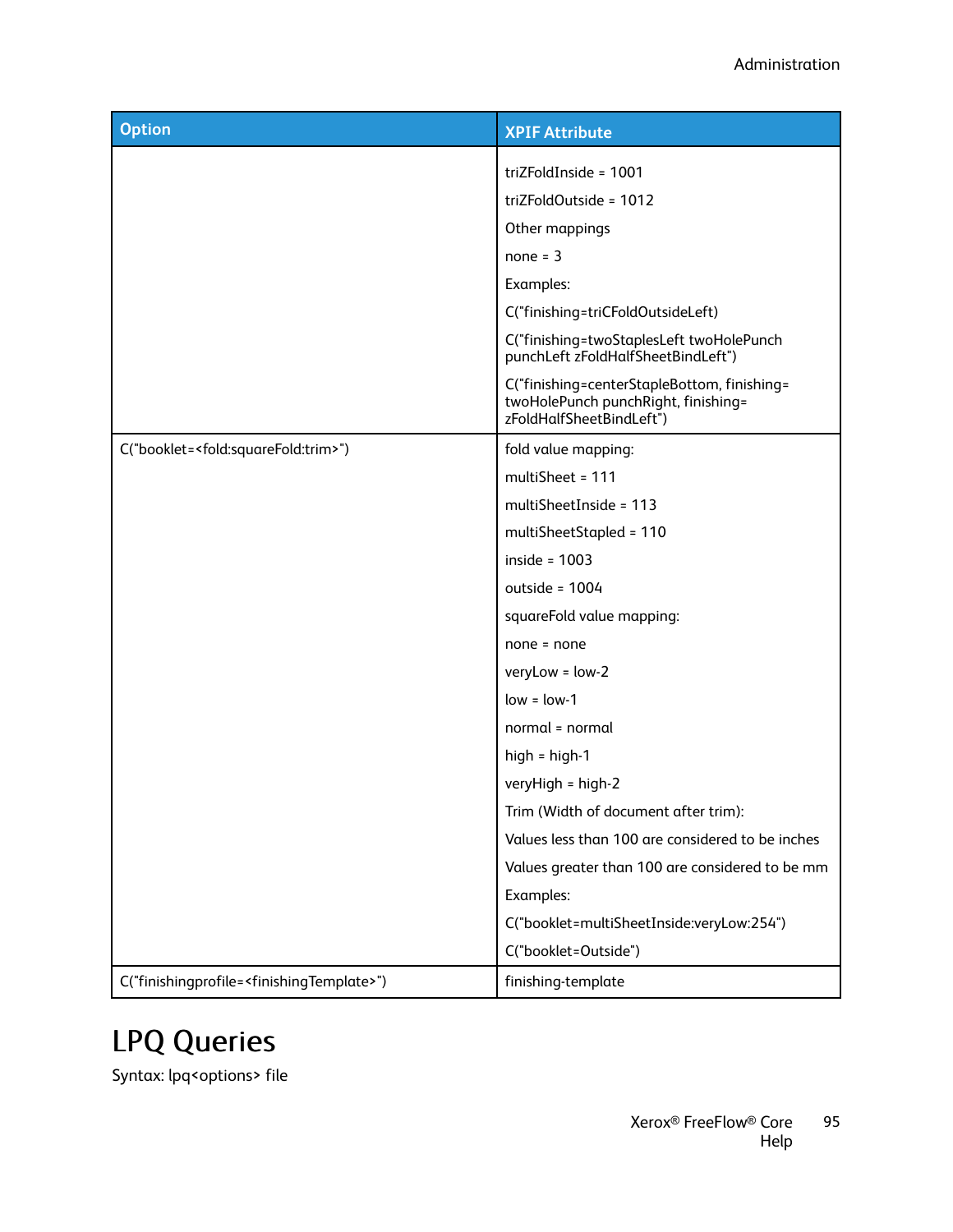The LP system assigns a three-digit job number to received jobs. This number is displayed in the lpq response. This number is not correlated to Xerox® FreeFlow® Core Job IDs.

The lpq command supports the following options.

| <b>Option</b>                                | <b>Description</b>                                                         |
|----------------------------------------------|----------------------------------------------------------------------------|
| -S                                           | Name or IP address of Xerox <sup>®</sup> FreeFlow <sup>®</sup> Core server |
| -PFreeFlowCore (or if -P is not<br>used)     | List all jobs                                                              |
| -PListWorkflows                              | List Xerox <sup>®</sup> FreeFlow <sup>®</sup> Core workflows               |
| -P <workflow id="" name="" or=""></workflow> | Lists jobs for the specified workflow                                      |
|                                              | Use quote marks if the workflow name includes spaces Lpq -P"WorkflowX"     |
| $\ddot{}$                                    | Display information at specified interval in seconds                       |

### LPRM Command

Syntax: lprm<options>

The lprm command supports the following options.

| <b>Option</b>                 | <b>Description</b>                                 |
|-------------------------------|----------------------------------------------------|
|                               | Name or IP address of Xerox® FreeFlow® Core server |
| -j <lp job="" number=""></lp> | Line printer job number for the job to be deleted  |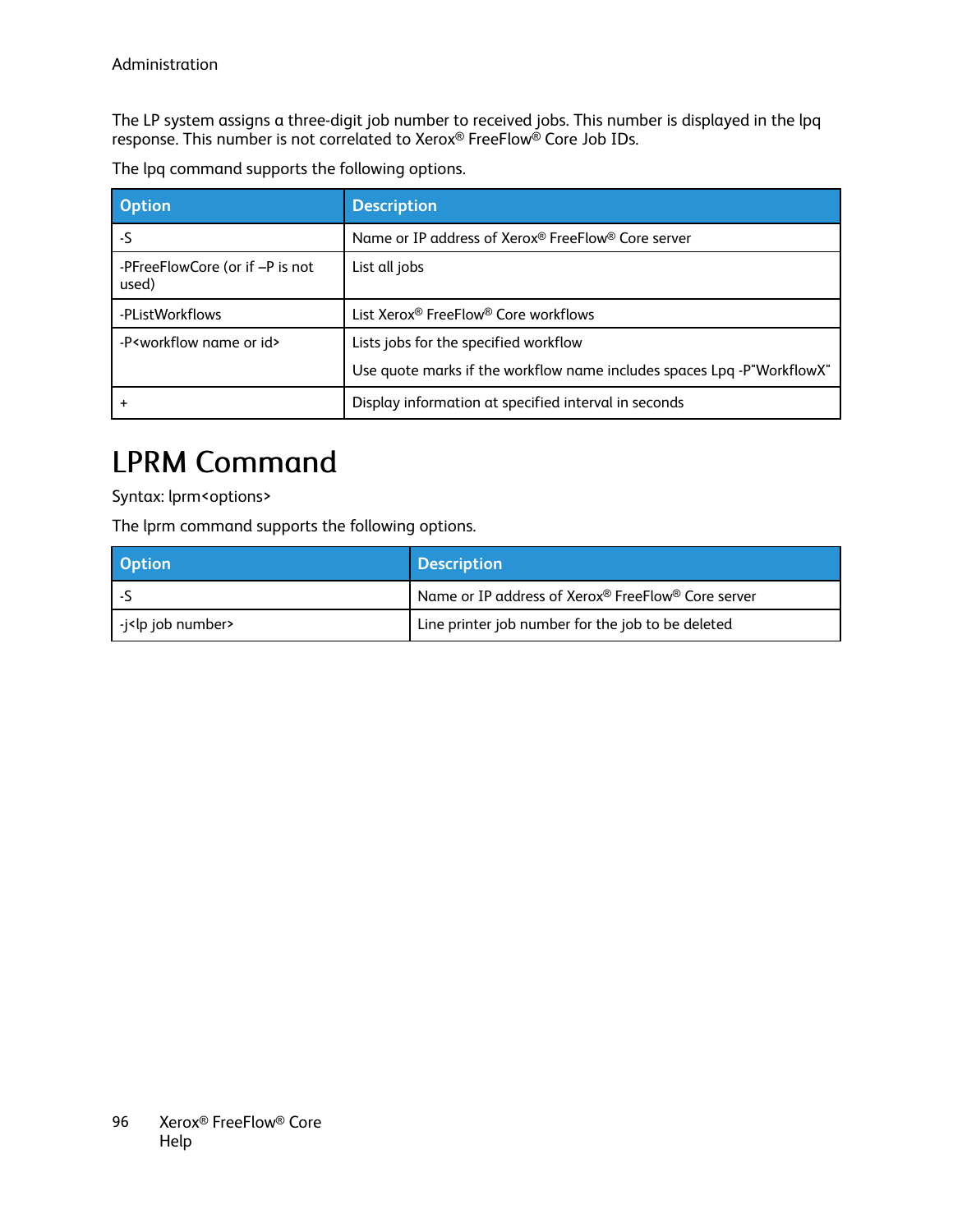# <span id="page-96-0"></span>JMF Gateway

Xerox<sup>®</sup> FreeFlow<sup>®</sup> Core supports JMF submission. The JMF client connects to http:// hostname:7751/ and performs a **KnownDevices** query to retrieve a list of workflows. The client performs a **SubmitQueueEntry** query to submit jobs to a workflow. Other valid JMF client connections are http://<DNS name>:7751/FreeFlowCore and for Cloud Configurations https://<DNS Name>:7759/<tenantname>.

### JMF Submission and Workflow Job Routing

When Hot Folder Workflow [Destinations](#page-81-0) routing is enabled, Xerox® FreeFlow® Core advertises a routing workflow to JMF clients. This workflow name is HFRoutingWorkflow <<Hot Folder Name>>. Jobs submitted to this workflow using JMF use the Hot Folder routing rules to select a workflow.

**Note:** For Pass Through capability, select the **Pass Through** workflow.

### JMF Submission and JDF XSLT Processing

When JDF XSLT processing is enabled, Xerox<sup>®</sup> FreeFlow<sup>®</sup> Core transforms the JDF content of JMF submissions using a defined XSLT. The output of the XSLT is submitted to Xerox® FreeFlow® Core for processing.

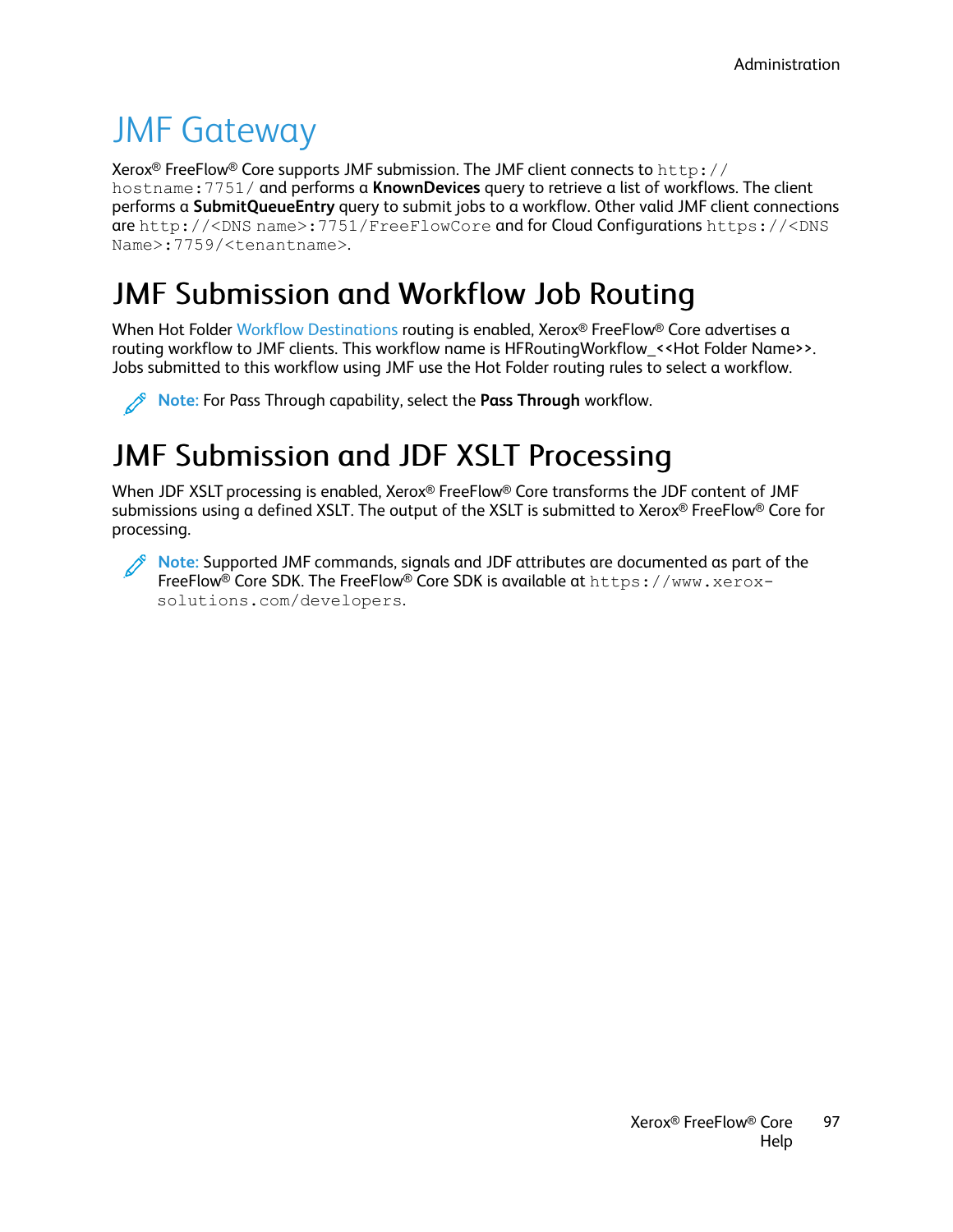# <span id="page-97-0"></span>Command Line Interface (CLI)

The CLI functionality enables the processing of scripts for job submission. The following commands are supported:

- **ffcprijob**: Command to submit the primary or parent job.
- **ffcadddoc**: Command to add a child job to the primary or parent job.
- **ffcclosejob**: Command to close the primary or parent job that is in an open state. Only the jobID argument is needed.

To access the list of available arguments, add the *-h* or *help* to command line command. The arguments use  $\lceil \cdot \rceil$  to contain the argument parameter. If the parameter contains a space or / character," " characters are needed.

The arguments are:

- *-j*: Primary or parent job ID
- *-d*: Job file name with full path
- *-t*: XPIF file name with full path
- *-n*: Job name
- *-r*: Job priority, either normal or high
- *-w*: Workflow destination name
- *-p*: Printer destination name
- *-h*: Held date time. For UTC-defined time, the format is YYYY-MM-DD HH:MM Z±HH:MM.
- *-I*: Infinite hold or manual release
- *-o*: Keep job in open state.

#### Example scripts:

#### **Submit a job with the held and open state:**

*ffcprijob -d["D:\ TestData\16color.pdf"] -t["D:\TestData\16color.pdf.xpf"] -n[CliSubmitJob] -r [Normal] -w[CLIDemoPrint] -p["New Printer Destination"] -h["14/02/2020 17:20:00"] -o*

**Add a child job with the open state to parent job that is in the open state:**

*ffcadddoc -j["10"] -d["D:\ TestData\16color.pdf"] -t["D:\TestData\16color.pdf.xpf"] -o*

#### **Close the parent job that is in the open state:**

*ffcclosejob -j["10"]*

#### **Create a batch file that submits PDF files from a specified directory using the batchfilename command:**

**batchfilename** C:\Users\Administrator\Desktop\ **@SETLOCAL** @ECHO ON for *%%a in (%1\*.pdf)* do *ffcpriJob -d[%%a] -w[SaveF]*

98 Xerox® FreeFlow® Core **Help**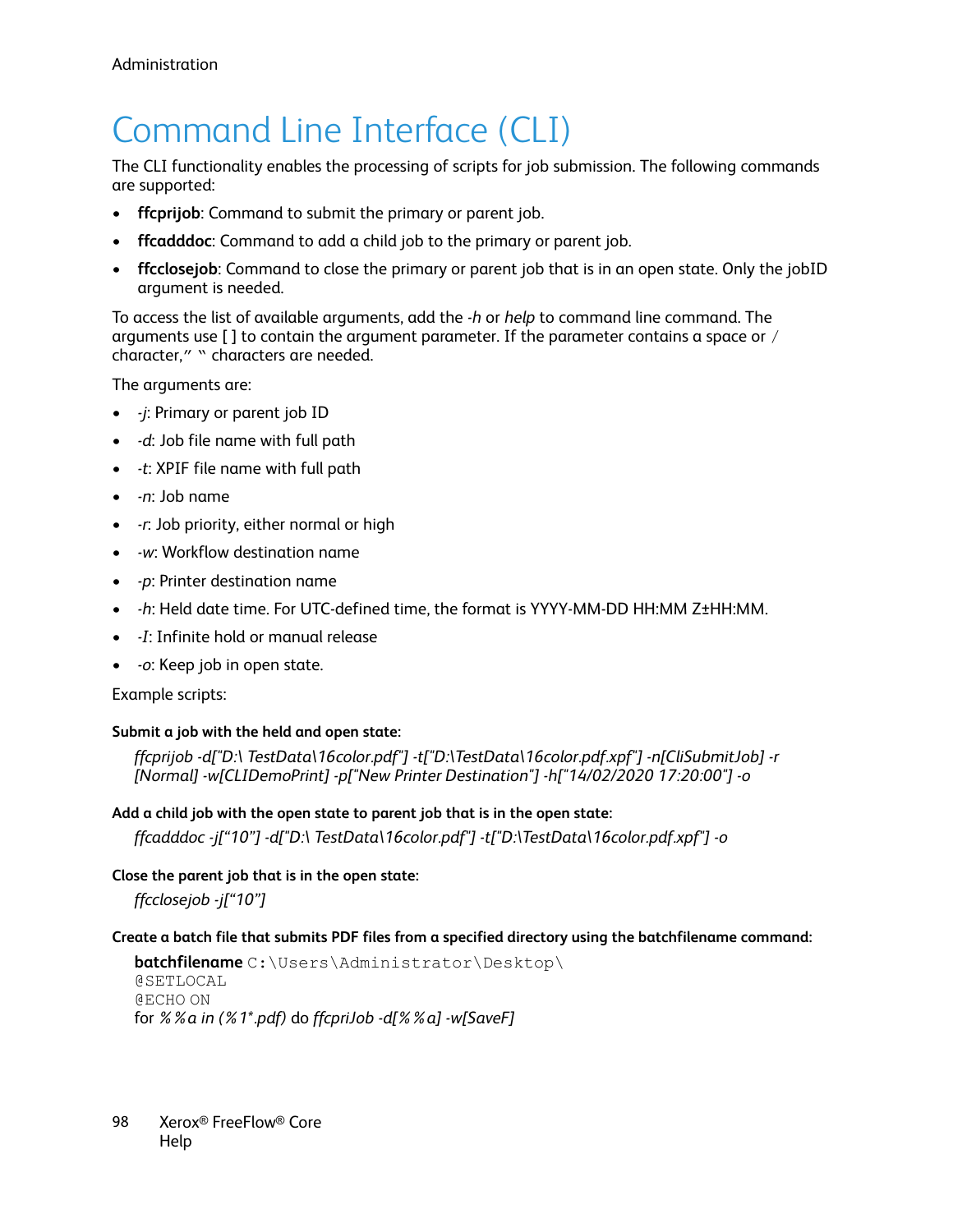# 7

# <span id="page-98-0"></span>Notifications Setup

This chapter contains:

The notification service monitors the system and sends out email notifications when relevant events occur.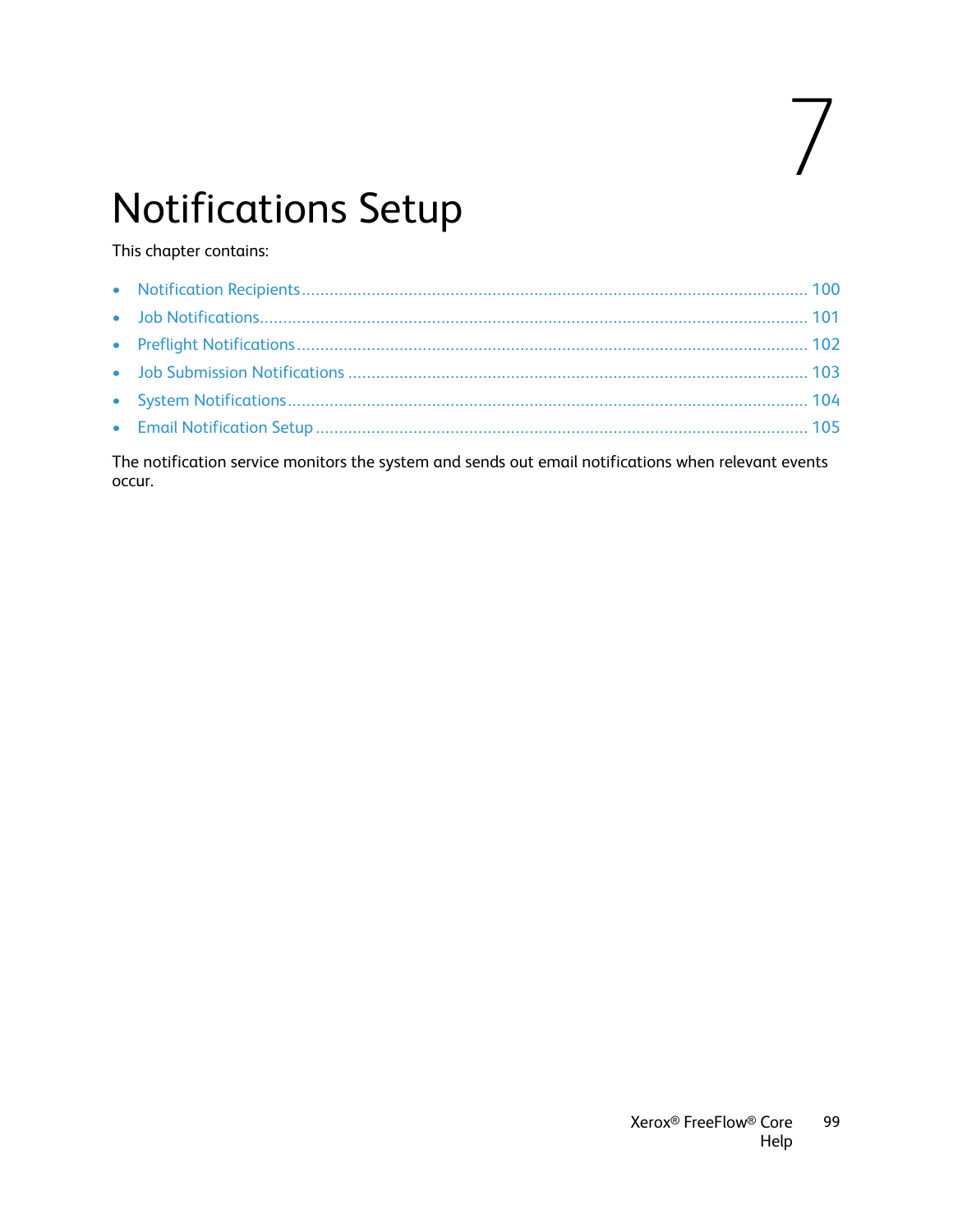# <span id="page-99-0"></span>Notification Recipients

Select the users to receive system notifications. Notifications can be sent to users with [Administrator](#page-9-0) privileges.

Enabling notifications requires at least one Xerox® FreeFlow® Core Administrator with a valid email address.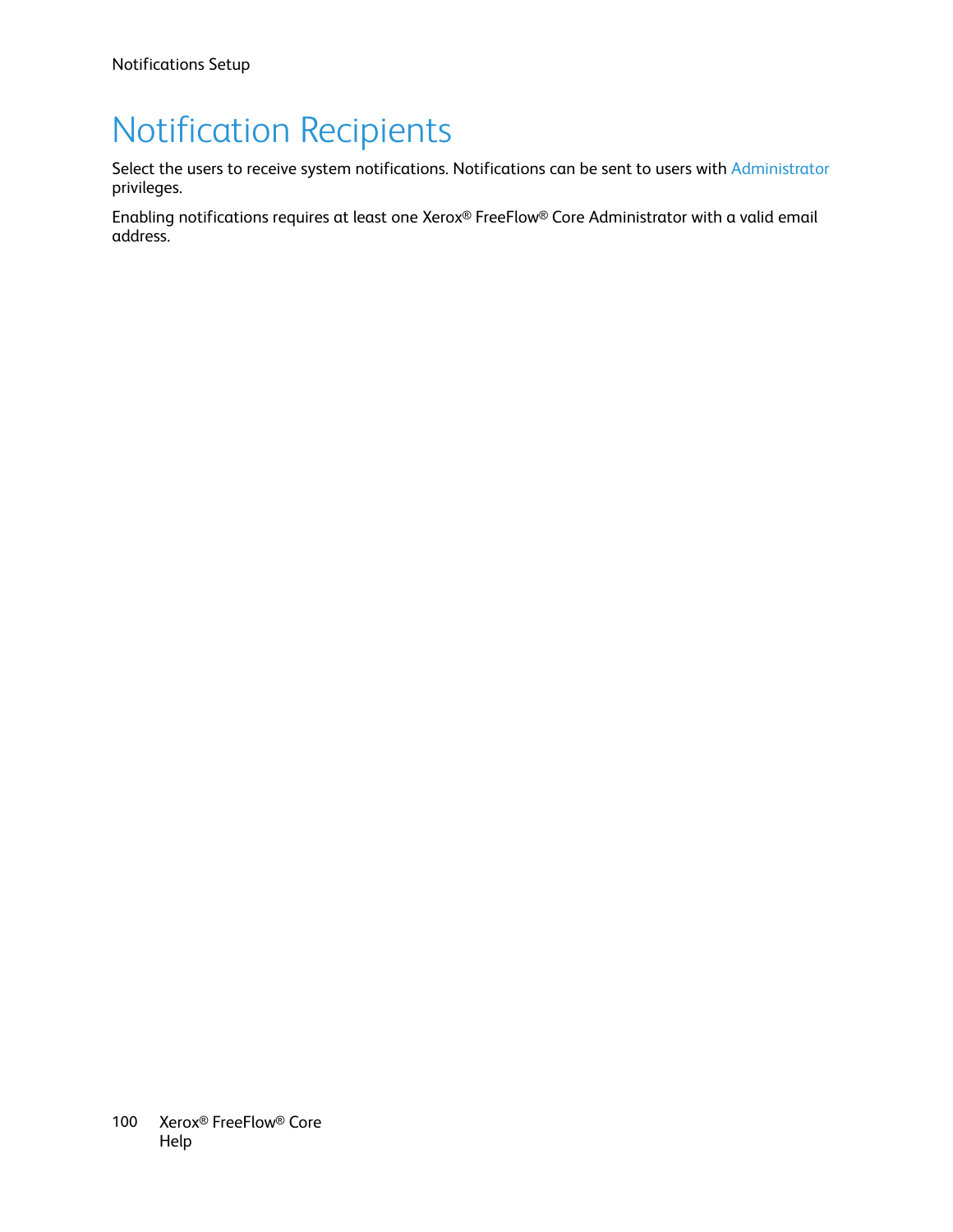# <span id="page-100-0"></span>Job Notifications

Enable notifications when the following job events occur:

- A job fails.
- A Conversion Warning occurs.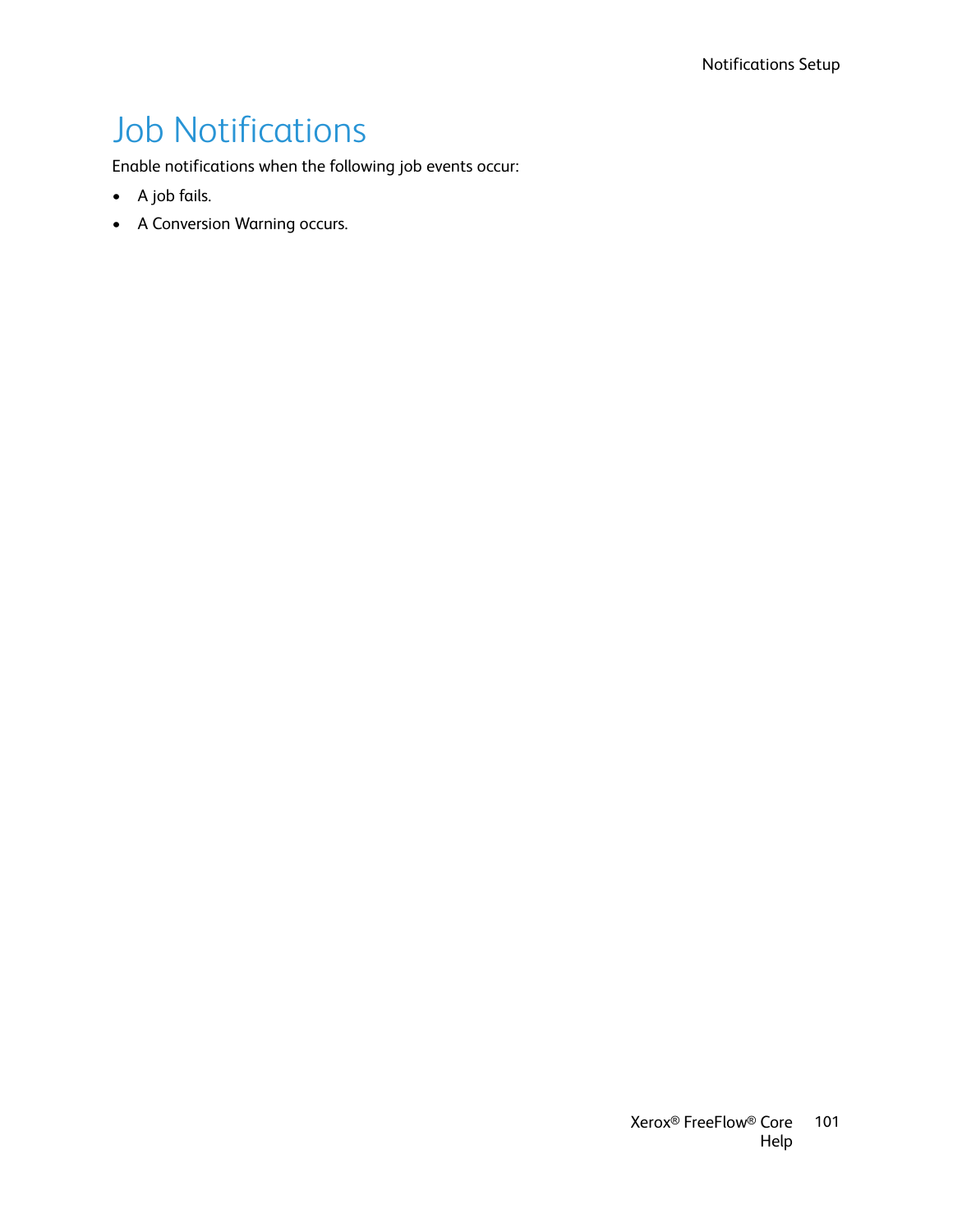# <span id="page-101-0"></span>Preflight Notifications

Enable notifications when the following preflight events occur:

- Fixups are applied to a job.
- [Preflight](#page-34-0) checks return a warning.
- [Preflight](#page-34-0) checks or fixups return an error.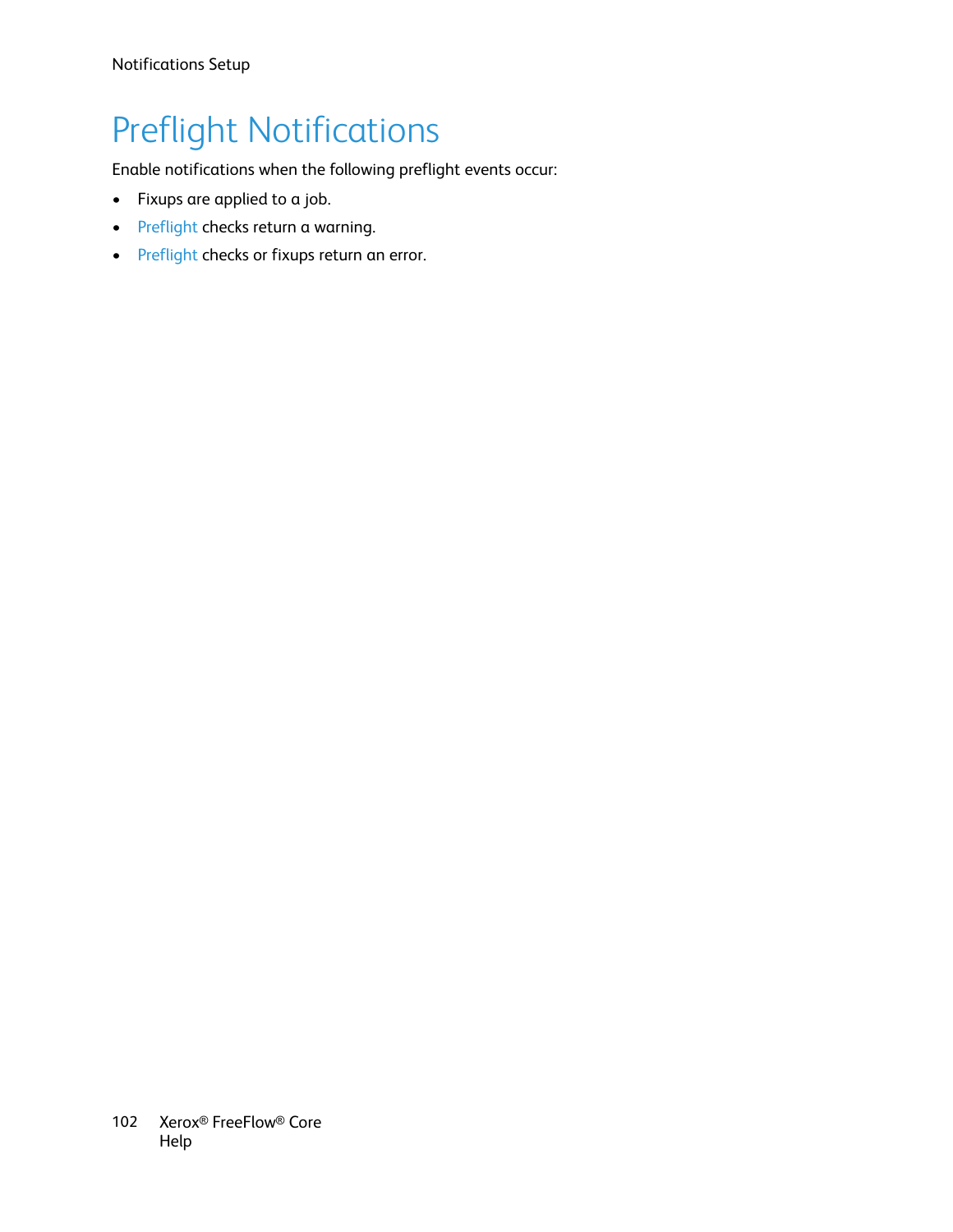# <span id="page-102-0"></span>Job Submission Notifications

Enable notifications when the following events occur:

- An Unsupported File is Detected.
- An Error Occurs Processing the File.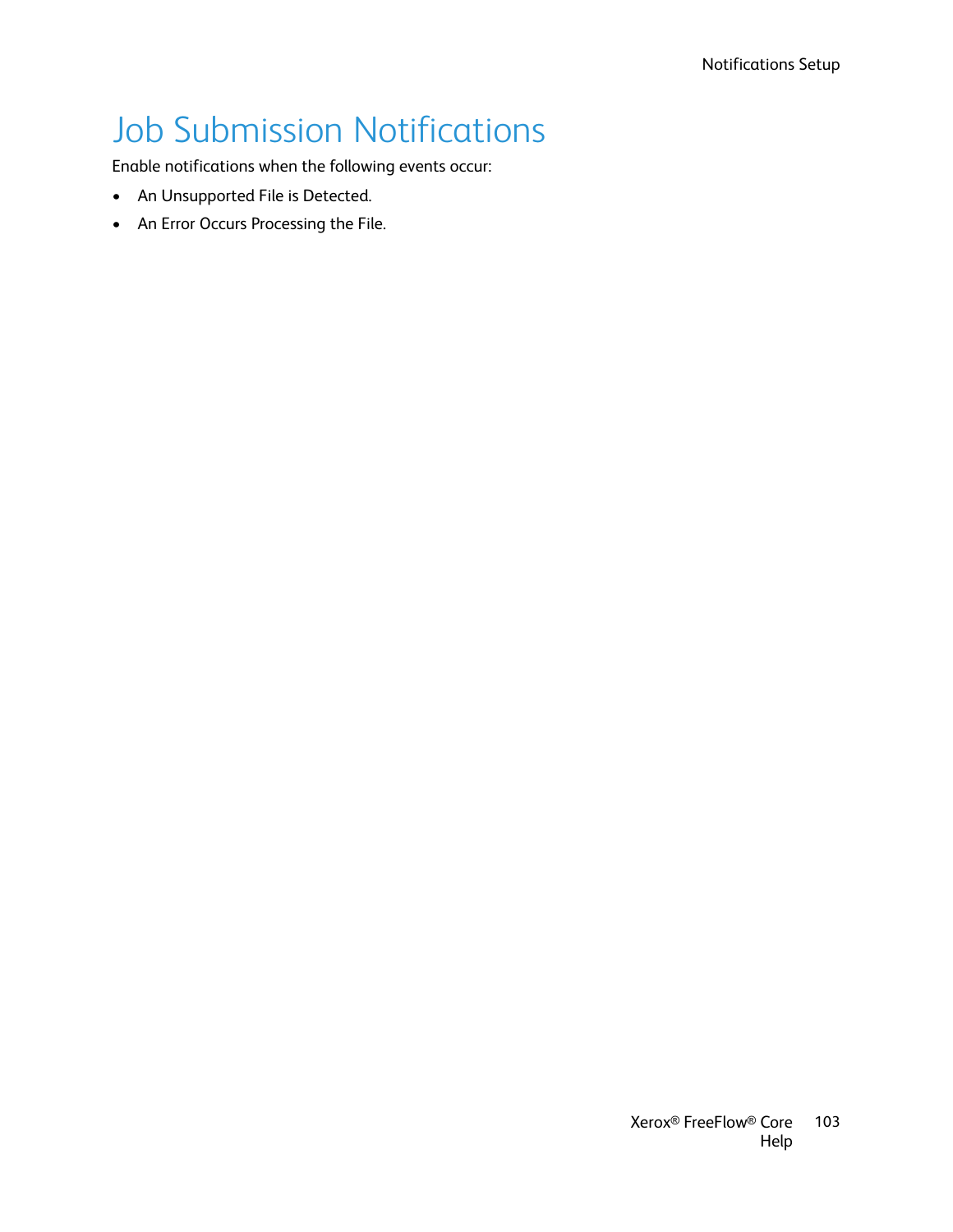# <span id="page-103-0"></span>System Notifications

Enable System Notifications when the following events occur:

- Server Resources are running out of space.
	- Notifications are sent when the system is low on memory or disk space.
	- Notifications are sent when the database is low on table space.
- License Expires/Expired within 30 days
	- Notifications are sent when the License Expires/Expired is within 30 days.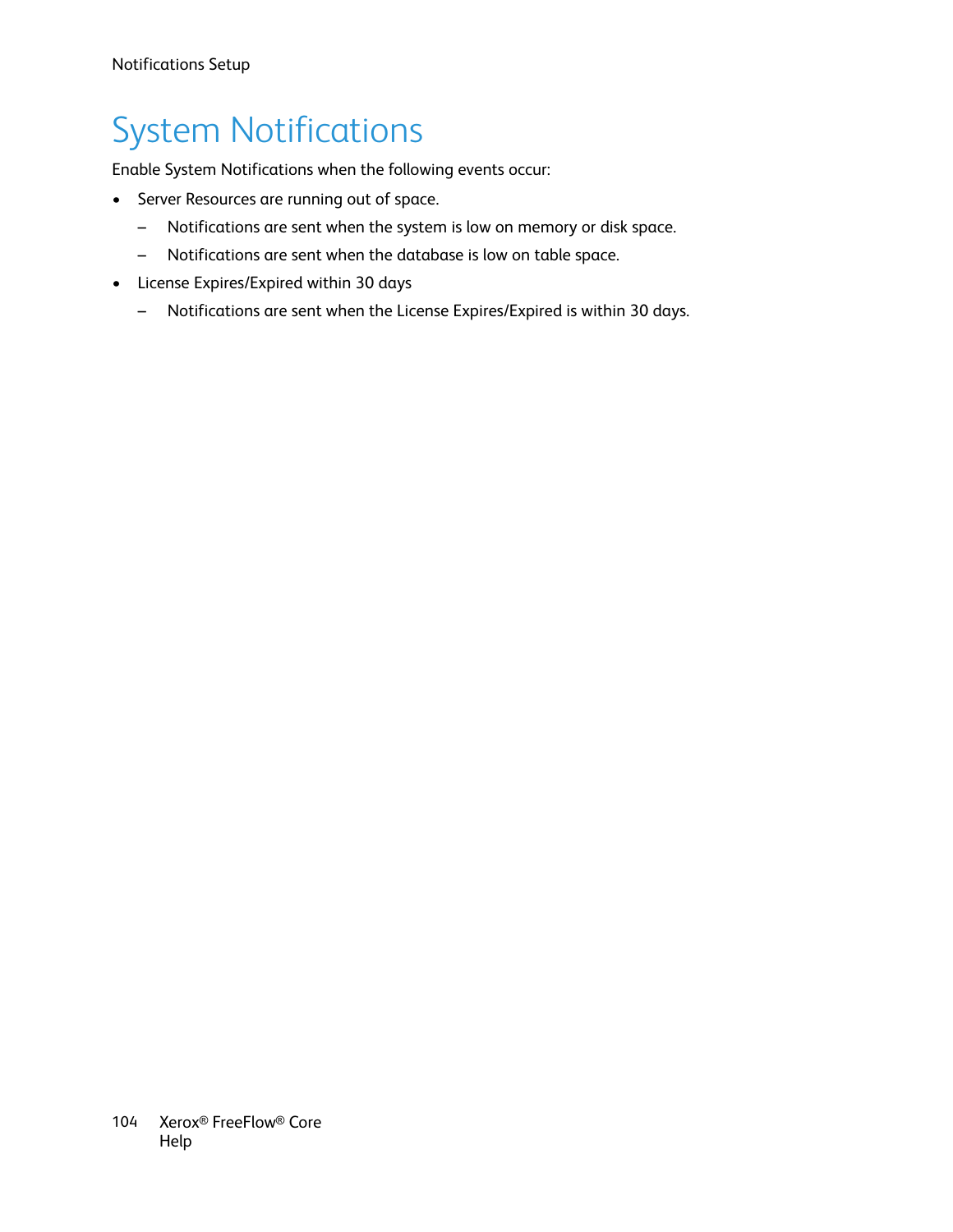# <span id="page-104-0"></span>Email Notification Setup

The two options available for Email Notification Setup are:

• **Sign-in with Google**: To designate the use of a Gmail email address for sending notifications, select this check box.

**Note:** Core Configure/ Settings must be used to sign-in to Google.

• **E-mailed from**: This field defines the sender email address used for notification.

### SMTP Settings

- **Server Address**: This field defines hostname or IP address for the SMTP server.
- **Port**: This field defines the port used for communicating with the SMTP server.

**Note:** Common ports are 25, 2525, 465, 475, and 587.

- **TSL**: This field enables encryption of communication between the notification service and the SMTP server.
- **Username and Password**: This field contains the credentials for authenticating with the SMTP server.

**Note:** Using a single space for both the username and password fields allows Xerox® FreeFlow® Core to connect to SMTP servers that do not require authentication.

The E-Mail Notification Setup includes a **Test** button that is used to validate connectivity. The **Test** button generates an email to the first enabled user in the Notification Recipients list.

**Note:** The notification service requires exceptions in the Windows firewall and in any installed antivirus software.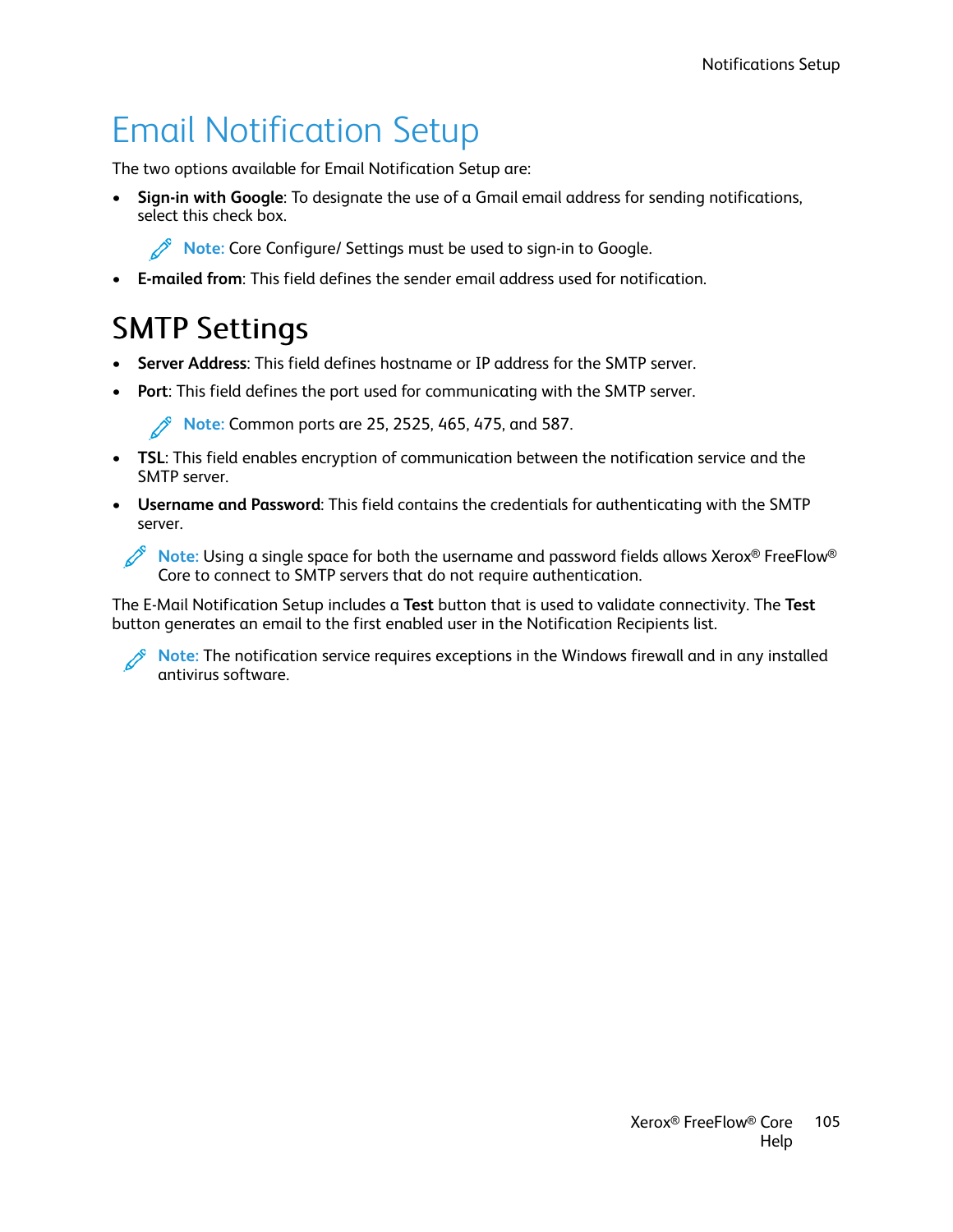[Notifications](#page-98-0) Setup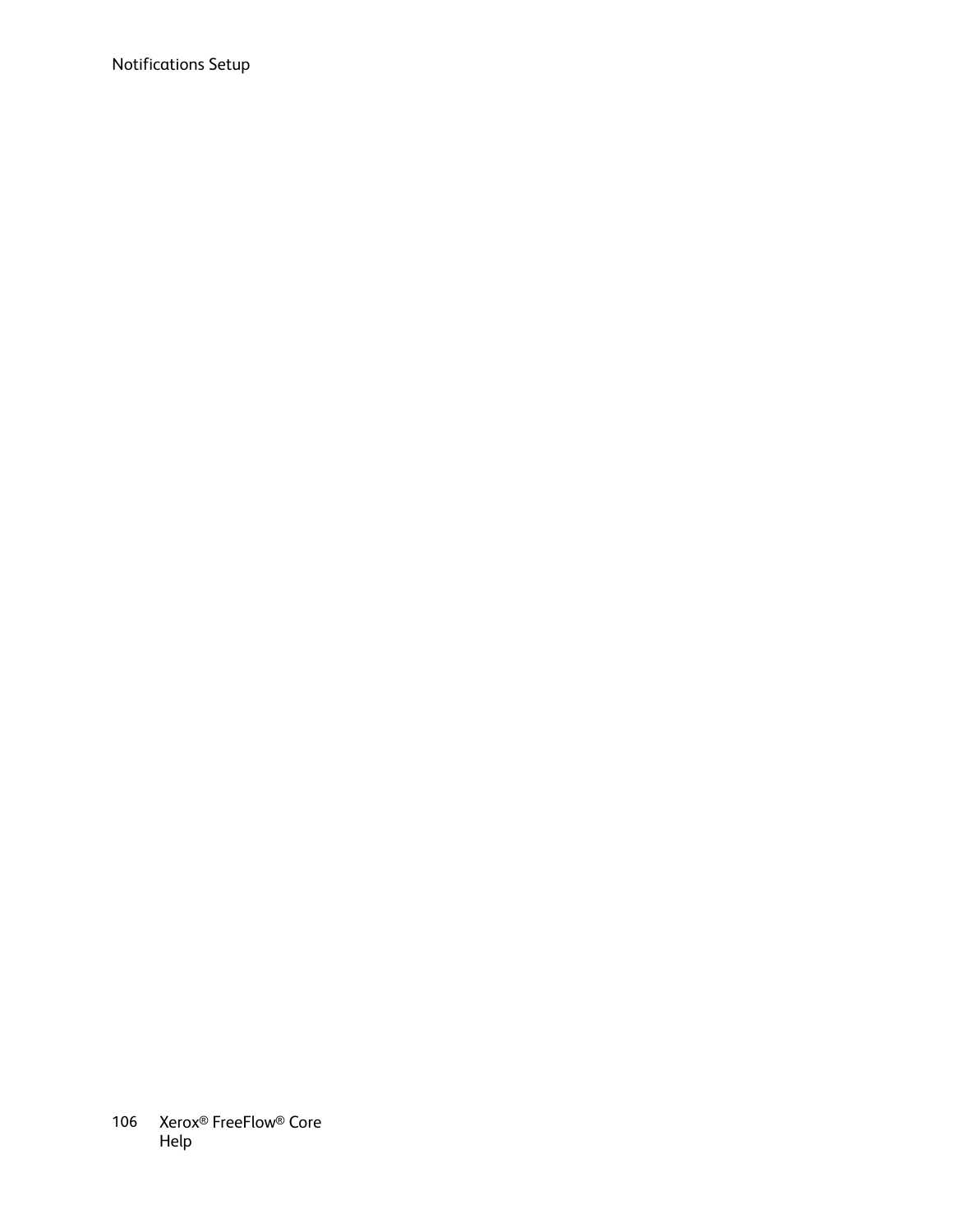

# <span id="page-106-0"></span>User Access Setup

This chapter contains:

|--|--|--|--|--|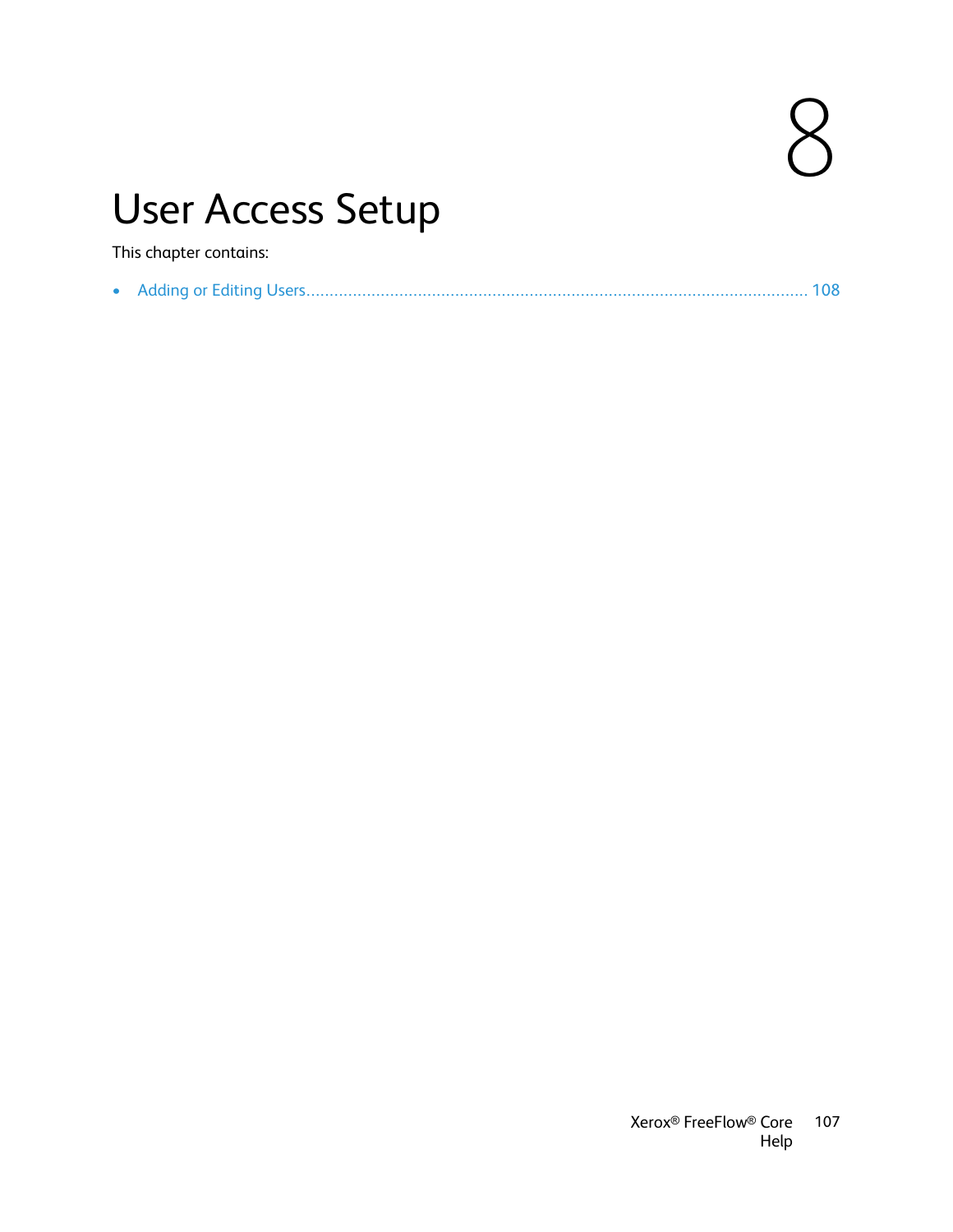# <span id="page-107-0"></span>Adding or Editing Users

Users with administrator privileges can define additional users or edit existing users.

- **User Name**: Allows you to enter a name.
- **Password**: Allows you to enter and confirm a password. Allows an Administrator to reset a user's password when the number of failed login attempts exceeds the limit defined in the Security Account Lockout.
- **Access Level**:
	- [Administrator](#page-9-0)
	- [Operator](#page-10-0)
	- Job Status [Monitor](#page-11-0)
- **Email address**: Allows you to enter an email address.
- **Workflow Mapping**: Allows you to specify which workflows are visible on the Workflow tab and Submit Job tab for a user.
- **Printers Mapping**: Allows you to specify which printers are visible on the Printer Management tab and Submit Job tab for a user.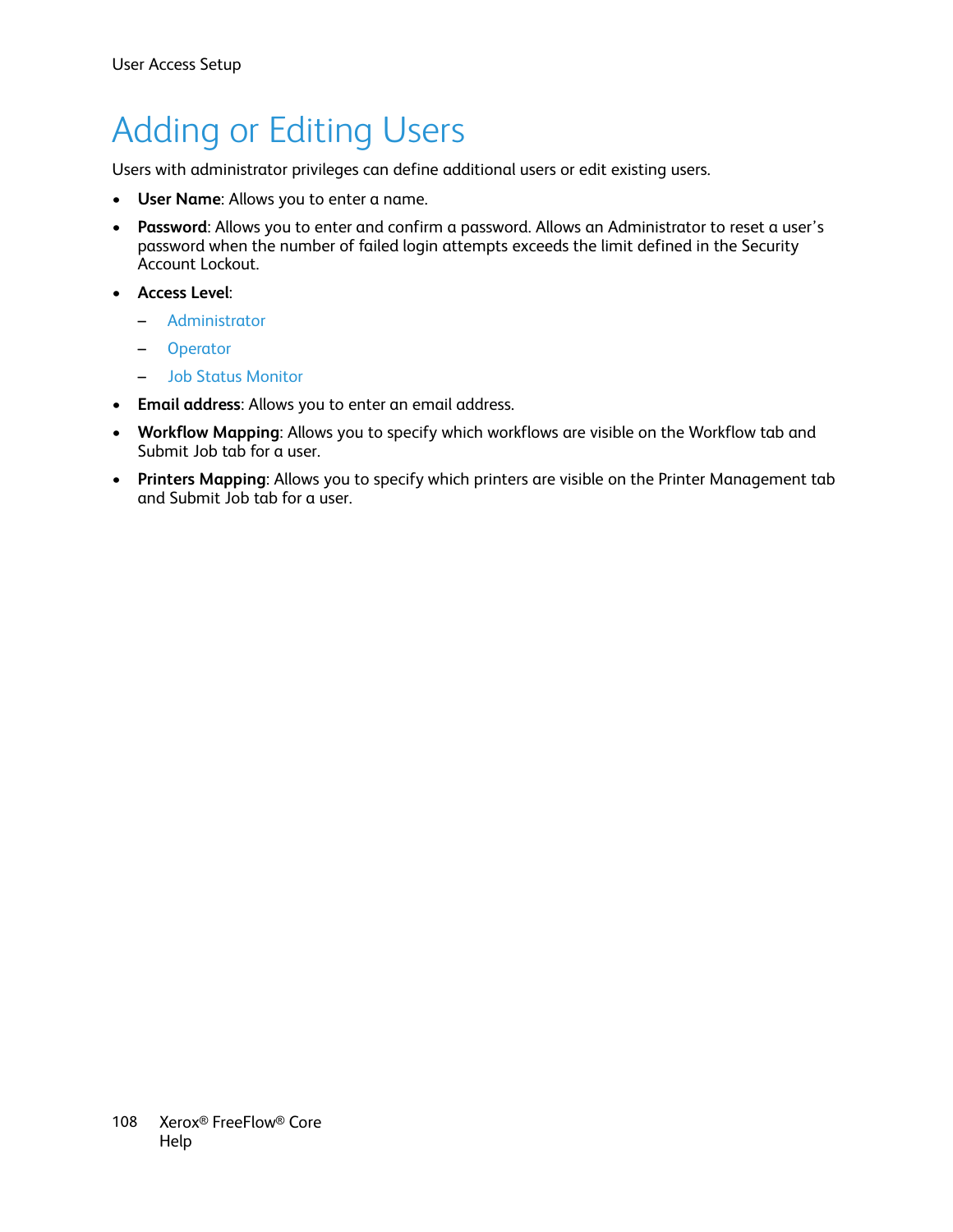# 9

## <span id="page-108-0"></span>FreeFlow® Core Exchange

This chapter contains:

The FreeFlow® Core Exchange is a desktop application and an Administration user interface option that enables the import and export of Xerox® FreeFlow® Core configuration data. This application is installed on the Xerox® FreeFlow® Core server.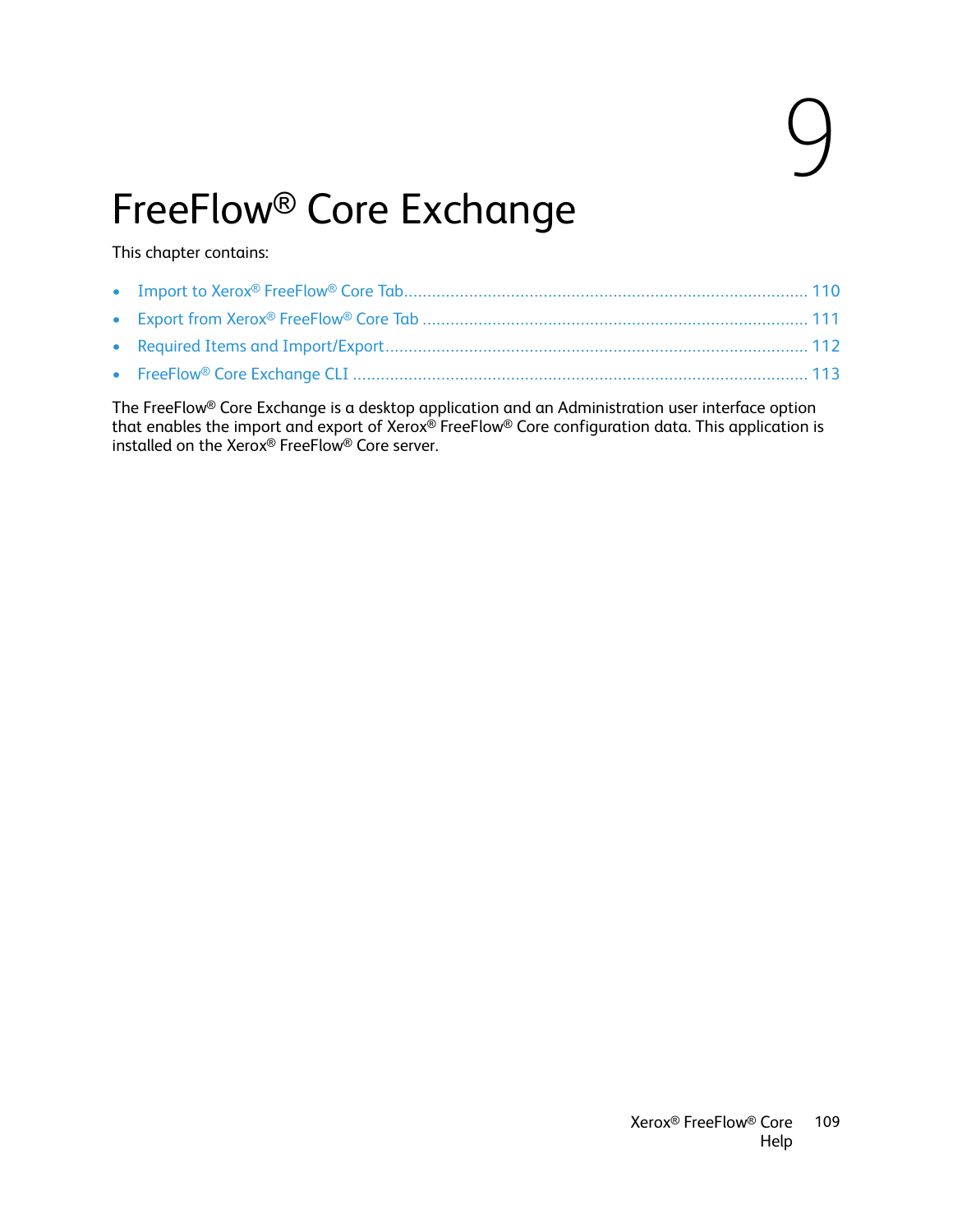#### <span id="page-109-0"></span>Import to Xerox® FreeFlow® Core Tab

When the user opens a FreeFlow® Core Exchange file  $( .ffc)$ , the contents of the file appear on the Importable Items area within FreeFlow® Core Exchange. In the Administration tab, the user has to specify an export . ffc file. The user selects items from this list to add to the Items to Import area. When the user selects **Import**, items in the Items to Import area are imported.

When the user selects **Import as Clone…**, items, users, and configuration notification are discarded before importing. Imported items are available the next time the user logs in to Xerox<sup>®</sup> FreeFlow<sup>®</sup> Core.

The user can use a Printer Destination Mapping file during import. When a Printer Destination Mapping file is used, an additional item is added to the Items to Import area. When the additional item is imported, FreeFlow® Core Exchange redefines the IP addresses of Printer [Destinations](#page-61-0) during import.

The user can create a Printer Destination Mapping file or use an existing Printer Destination Mapping file during import. The user can edit an existing Printer Destination Mapping file before import.

**Note:** Existing Printer Destination Mapping files can reference printer destinations that exist in the FreeFlow® Core Exchange file only.

If the **Overwrite Conflicting Items During Import** option is not enabled, FreeFlow® Core Exchange compares items on the import list with existing items in Xerox® FreeFlow® Core. Items that are identical are not imported. Instead, imported items are linked automatically to existing items. Items that are not identical but have conflicting names are renamed on import. Other imported items are linked to the newly renamed items.

If the **Overwrite Conflicting Items During Import** option is enabled, FreeFlow® Core Exchange overwrites any existing items that have the same name as imported items.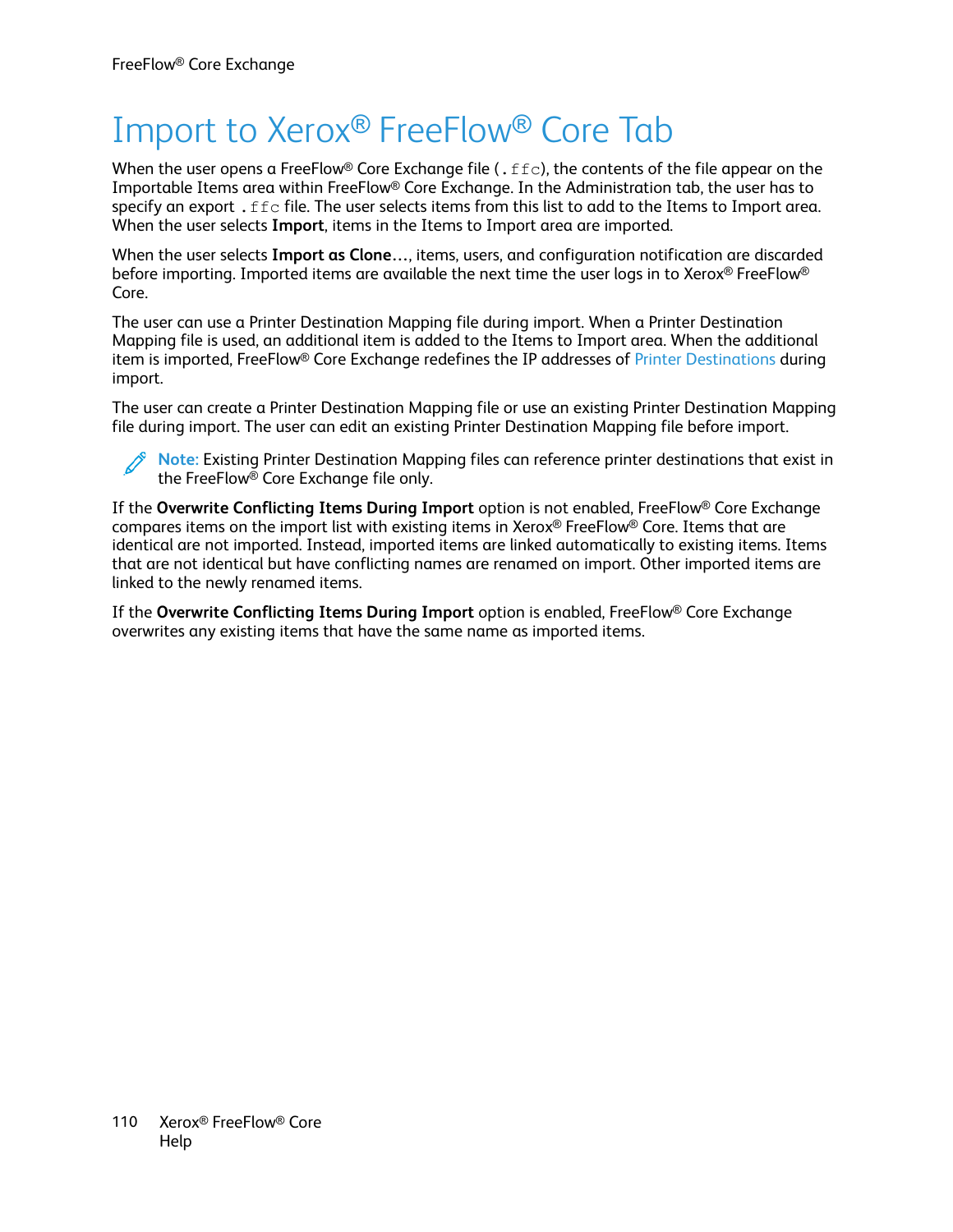#### <span id="page-110-0"></span>Export from Xerox® FreeFlow® Core Tab

When the user selects the **Export from FreeFlow**® **Core** tab, a list of all items that can be exported appears in the **Exportable Items** area. The user selects items from this list to add to the Items to Export area.

When the **Create FreeFlow**® **Core Clone** option is selected, all Xerox® FreeFlow® Core items, users, and configuration notifications are added to the Items to Export area.

FreeFlow® Core Exchange does not export the following information:

- FreeFlow® Core Cloud Printers and Printer Destinations
- Xerox® FreeFlow® Core Configuration settings
- Job data

When the user selects **Export Items** or **Export Clone**, items in the Items to Export area are exported.

Exported items are saved to a FreeFlow® Core Exchange file (.ffc).

During the export process, FreeFlow® Core Exchange exports files and folders within the Xerox® FreeFlow® Core sandbox. These items are listed in the Files and Directories Managed by the Xerox® FreeFlow® Core section of the Exportable Items window.

The user can choose the **Create Printer Destination Mapping** option during export. After items are exported, FreeFlow® Core Exchange presents a Printer Destination Mapping dialog, in which the user can redefine the IP addresses of all Printer [Destinations](#page-61-0) in the FreeFlow® Core Exchange file. The printer destination mapping information is saved in a separate Printer Destination Mapping file (. ffm).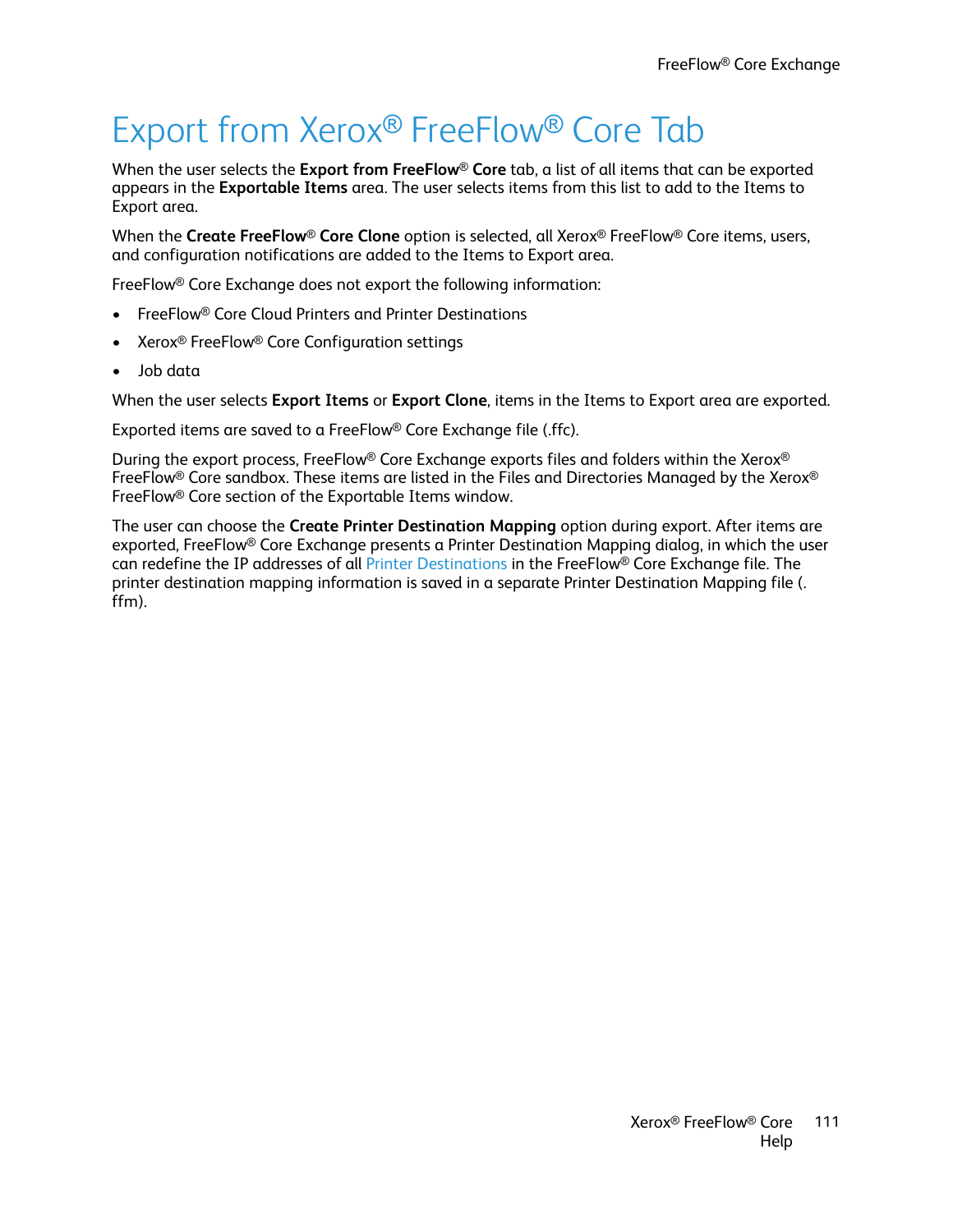#### <span id="page-111-0"></span>Required Items and Import/Export

When an item is imported into or exported from Xerox® FreeFlow® Core, all linked items are imported or exported. For example, if the user elects to import or export a Hot Folder, the workflow or workflows associated with that Hot Folder are also imported or exported. Similarly, the presets associated with the selected workflows are also imported or exported. To see the list of required items that will be imported or exported with an item, select the Info icon that appears when you hover over items in the Items to Import or Items to Export window.

To see the list of required items that are imported or exported with an item, select the Info icon  $\mathbf{i}$ that appears when you hover over items in the Items to Import or Items to Export window.

**Note:** FreeFlow® Core Exchange does not import or export fonts and ICC profiles. Fonts and ICC Profiles are retrieved from the operating system and can have licensing restrictions.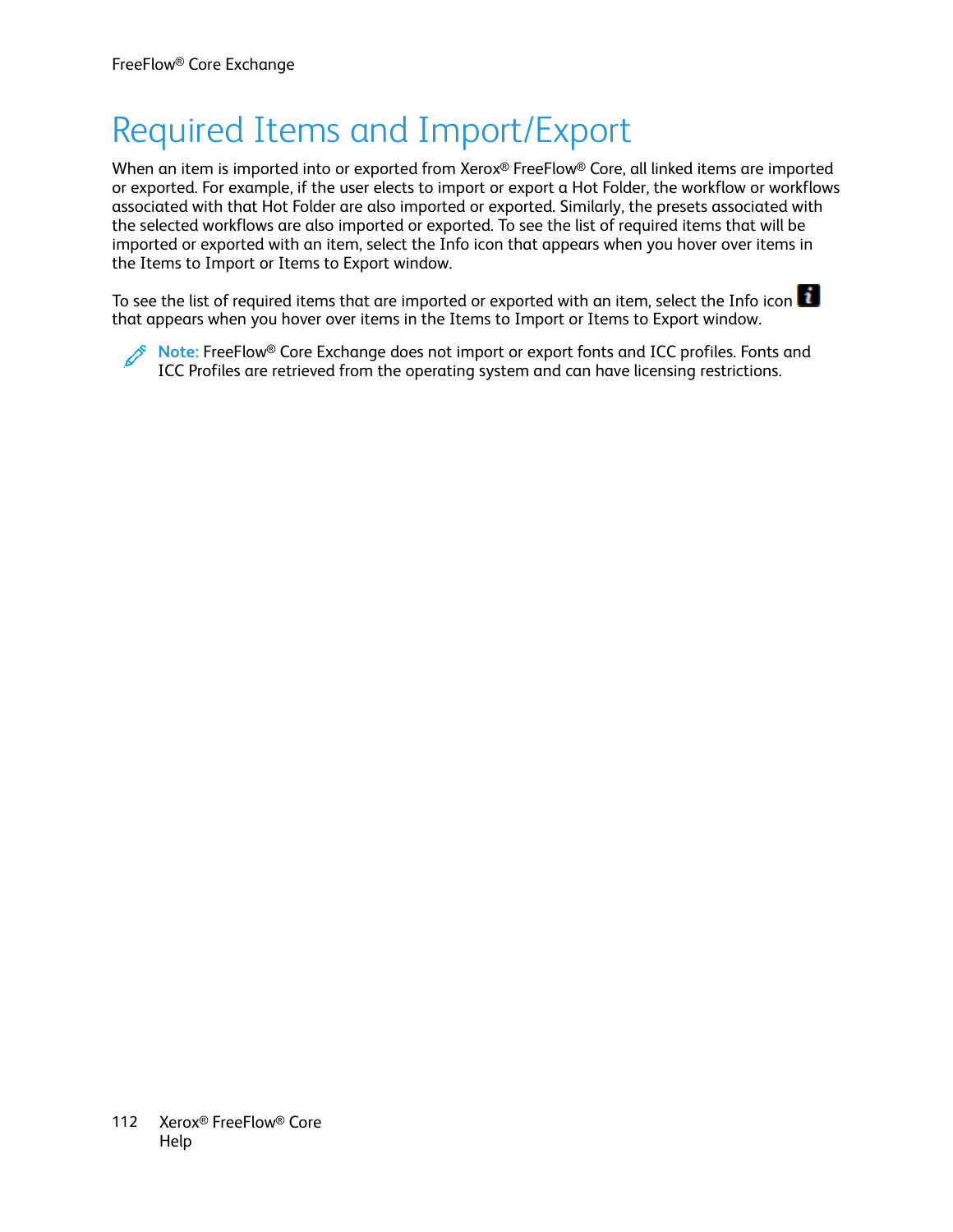#### <span id="page-112-0"></span>FreeFlow® Core Exchange CLI

The **CoreExchange.exe** application is a CLI application that can be used to import and export items from Xerox® FreeFlow® Core. This application is to be invoked from its location in the Xerox® FreeFlow® Core installation directory.

The following arguments are supported and are case-insensitive:

- /lw: List Xerox® FreeFlow® Core workflows
- /lh: List Xerox® FreeFlow® Core hot folders
- /lc <file>: List the contents of FreeFlow® Core Exchange file
- /v <file>: List the version of FreeFlow® Core Exchange file
- /i <file>: Import contents of FreeFlow® Core Exchange file
	- $-$  /o: Overwrite items that conflict with items in the FreeFlow<sup>®</sup> Core Exchange file
	- /clone: Remove all existing items, users, and configuration data and import all items, users, and configuration data
	- /r: Display a report after import
- /i <file> <printerDestinationMappingFile>: Import contents of FreeFlow® Core Exchange file while remapping Printer Destination IP addresses
- /e <file>: Export items to FreeFlow® Core Exchange file
	- /w <workflow1 workflow2…>: Export only named workflows
	- /h <hotfolder1 hotfolder2…>: Export only named hot folders
	- /clone: Export all items, users, and configuration data
	- /r: Display a report after export
	- /s: Run Core FreeFlow® Exchange in silent mode. This is useful for scripted operations.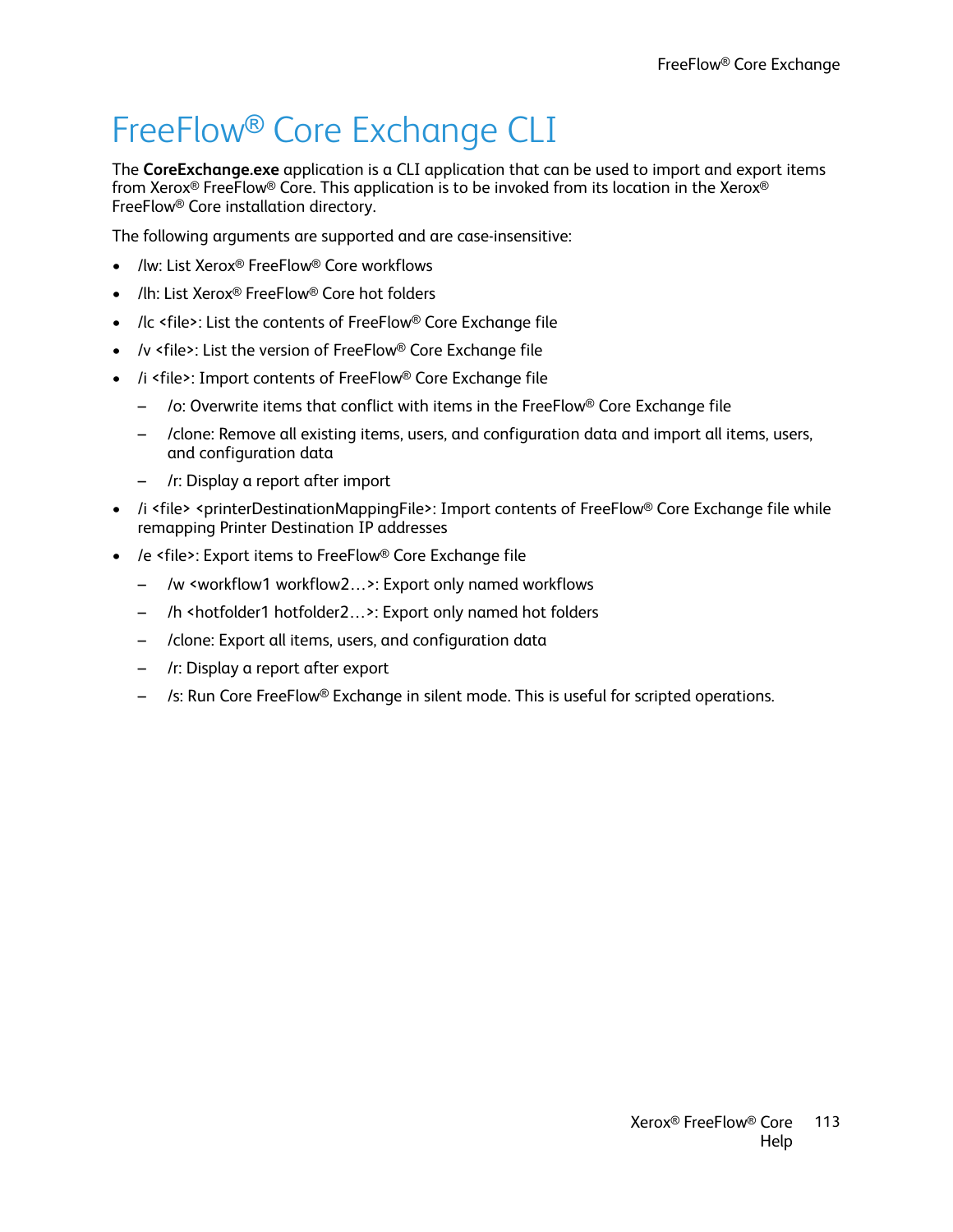FreeFlow® Core [Exchange](#page-108-0)

114 Xerox® FreeFlow® Core **Help**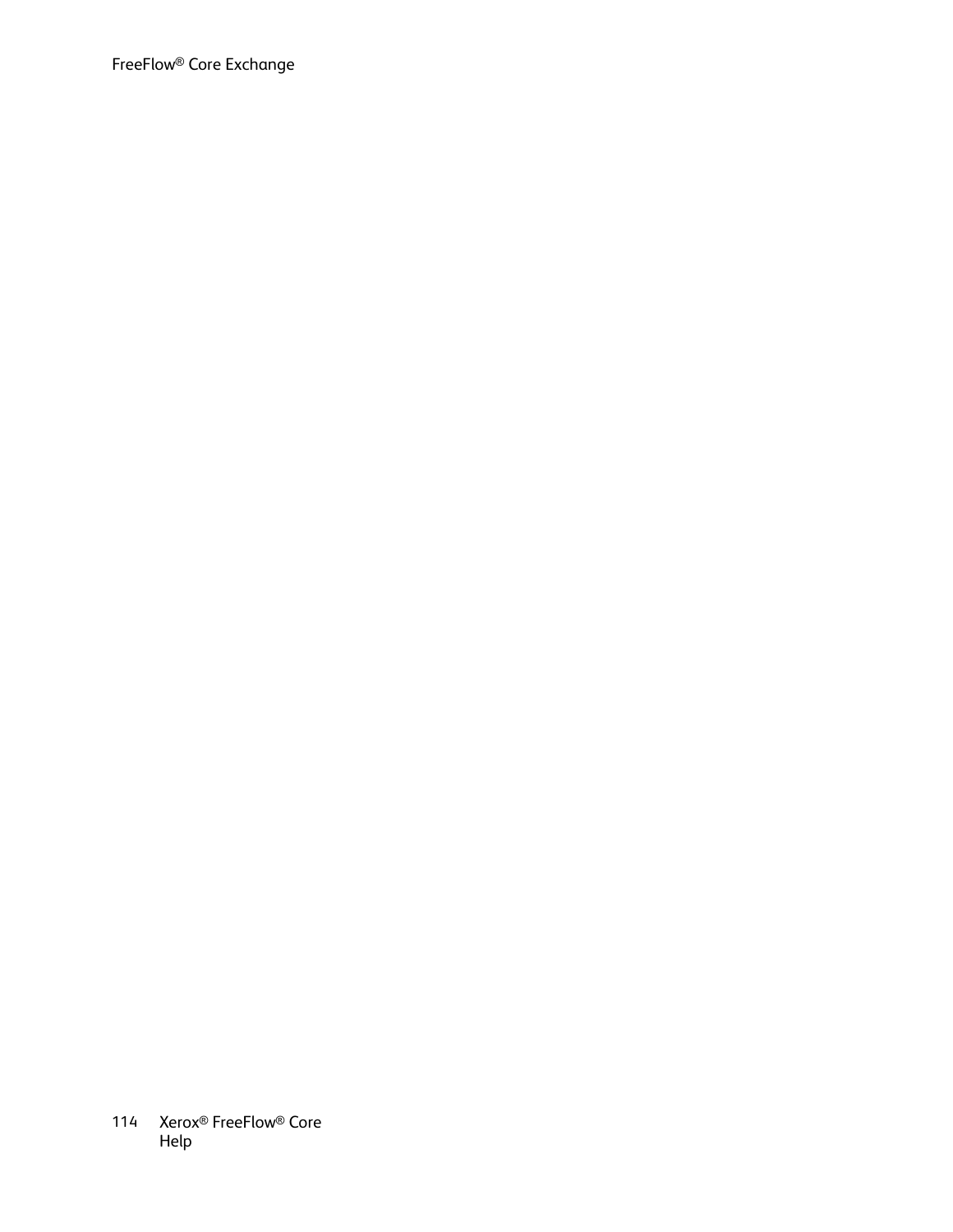# 10

## <span id="page-114-0"></span>FreeFlow® Core Submit

This chapter contains:

FreeFlow® Core Submit allows Job Submission to Xerox® FreeFlow® Core Cloud instances running in the Xerox®cloud environment.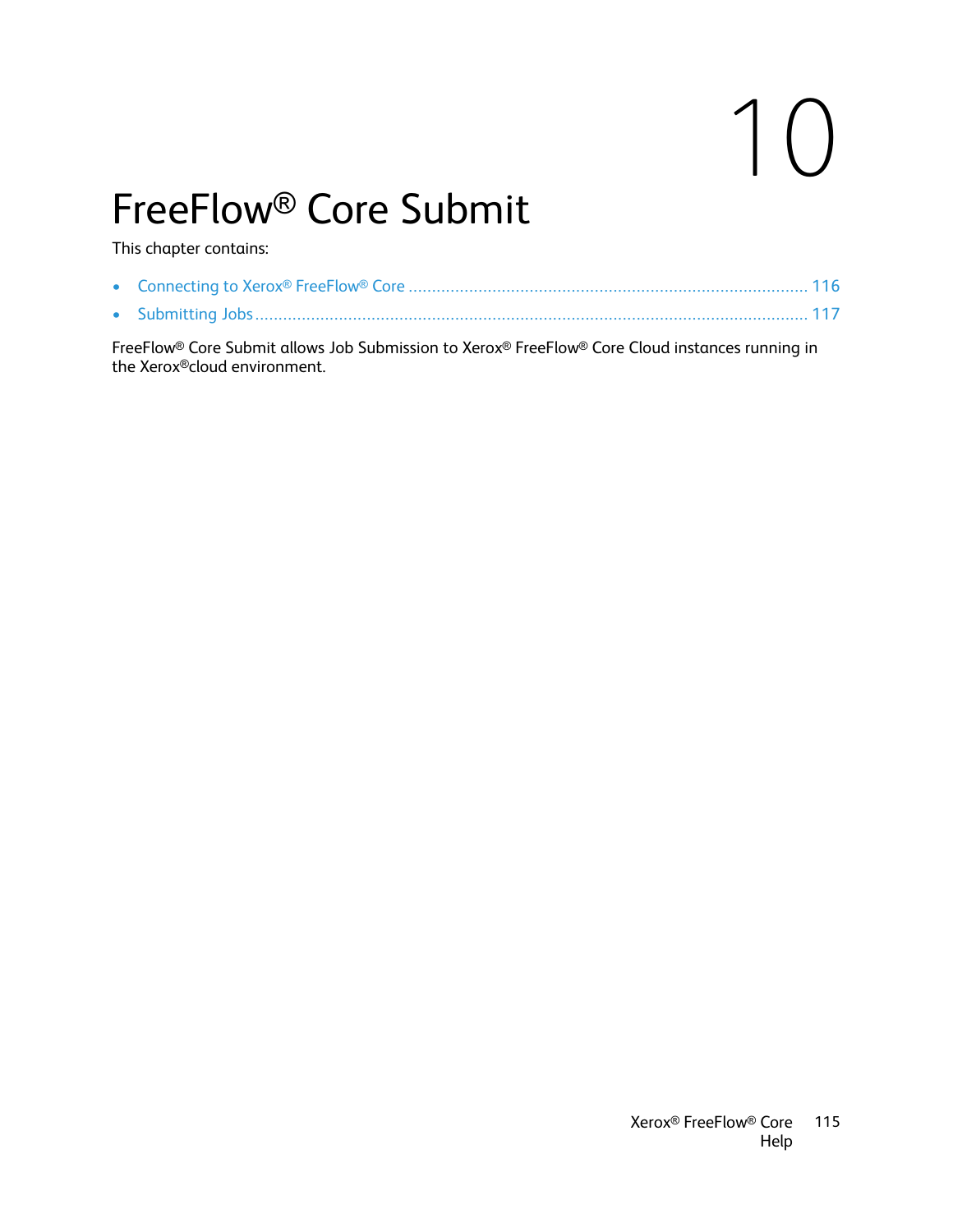#### <span id="page-115-0"></span>Connecting to Xerox® FreeFlow® Core

The FreeFlow® Core Submit client includes both a stand-alone desktop application and Microsoft Office Add-Ins for Word, PowerPoint and Excel. After the FreeFlow® Core Submit client is installed, the Setup tab is used to establish a connection to Xerox® FreeFlow® Core. When the connection is established, it is shared by the application and the Add-Ins.

- **FreeFlow**® **Core DNS Name**: The hostname for the Xerox® FreeFlow® Core server.
- **FreeFlow**® **Core Username**: The username the FreeFlow® Core Cloud Print client uses to establish a connection to the Xerox® FreeFlow® Core password.

**Note:** The selected user must have Operator or Administrator level access. Also, FreeFlow® Core Cloud Print authentication does not support Active Directory.

• **FreeFlow**® **Core Password**: The password for the specified username.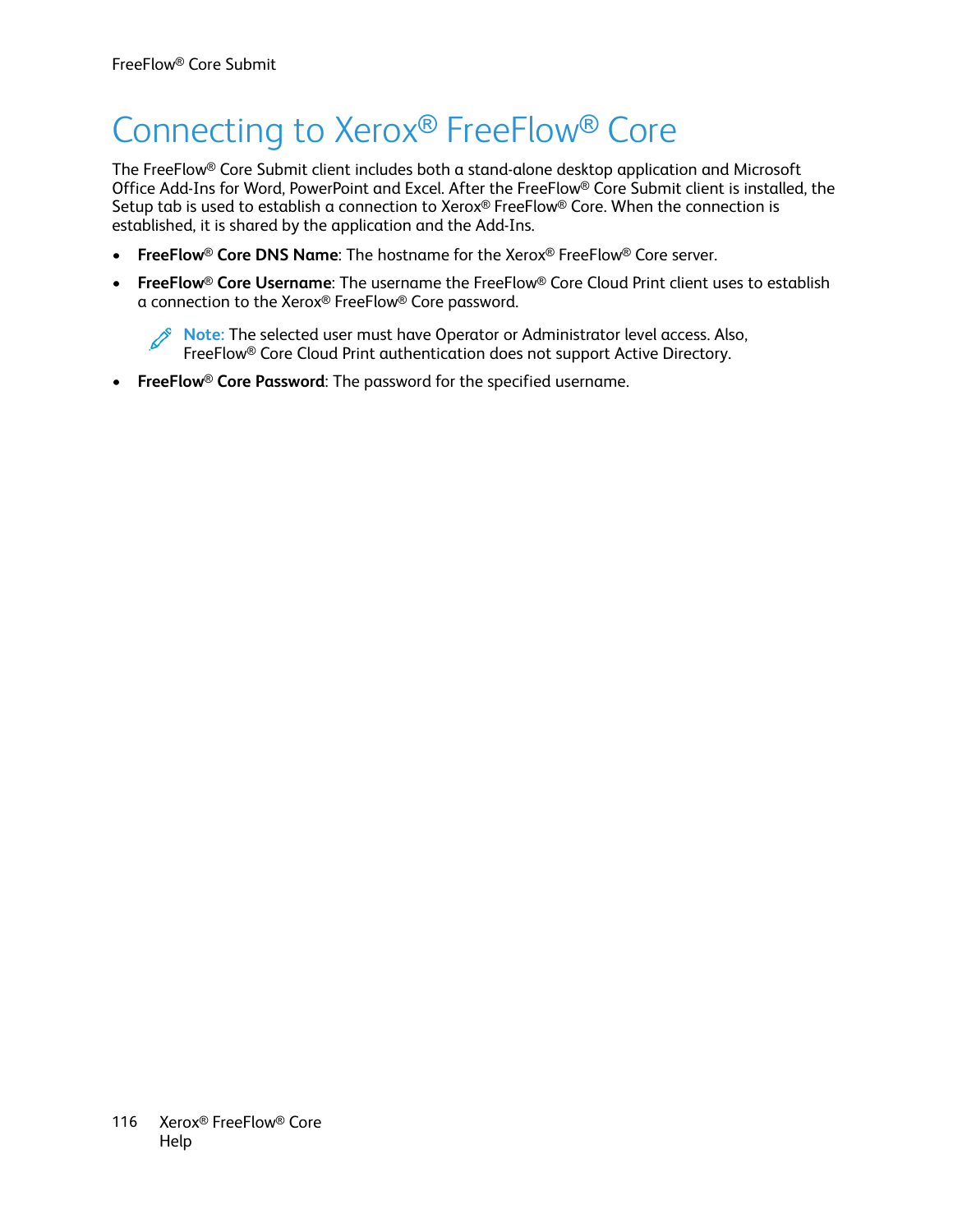### <span id="page-116-0"></span>Submitting Jobs

The FreeFlow® Core Submit application and the Office Add-Ins provide job submission in alignment with the [Submit](#page-13-0) Job Dialog.

There are a several job submission differences:

- Microsoft Office files are converted to PDF locally before they are submitted to FreeFlow® Core.
- The Microsoft Office Add-Ins submit the currently active document. Submission of multiple documents is not supported.
- The FreeFlow® Core Submit **PDF Conversion Options** are not available in the Submit Job Dialog.
- Microsoft Office conversion options are not available in the FreeFlow® Core Submit Job user interface.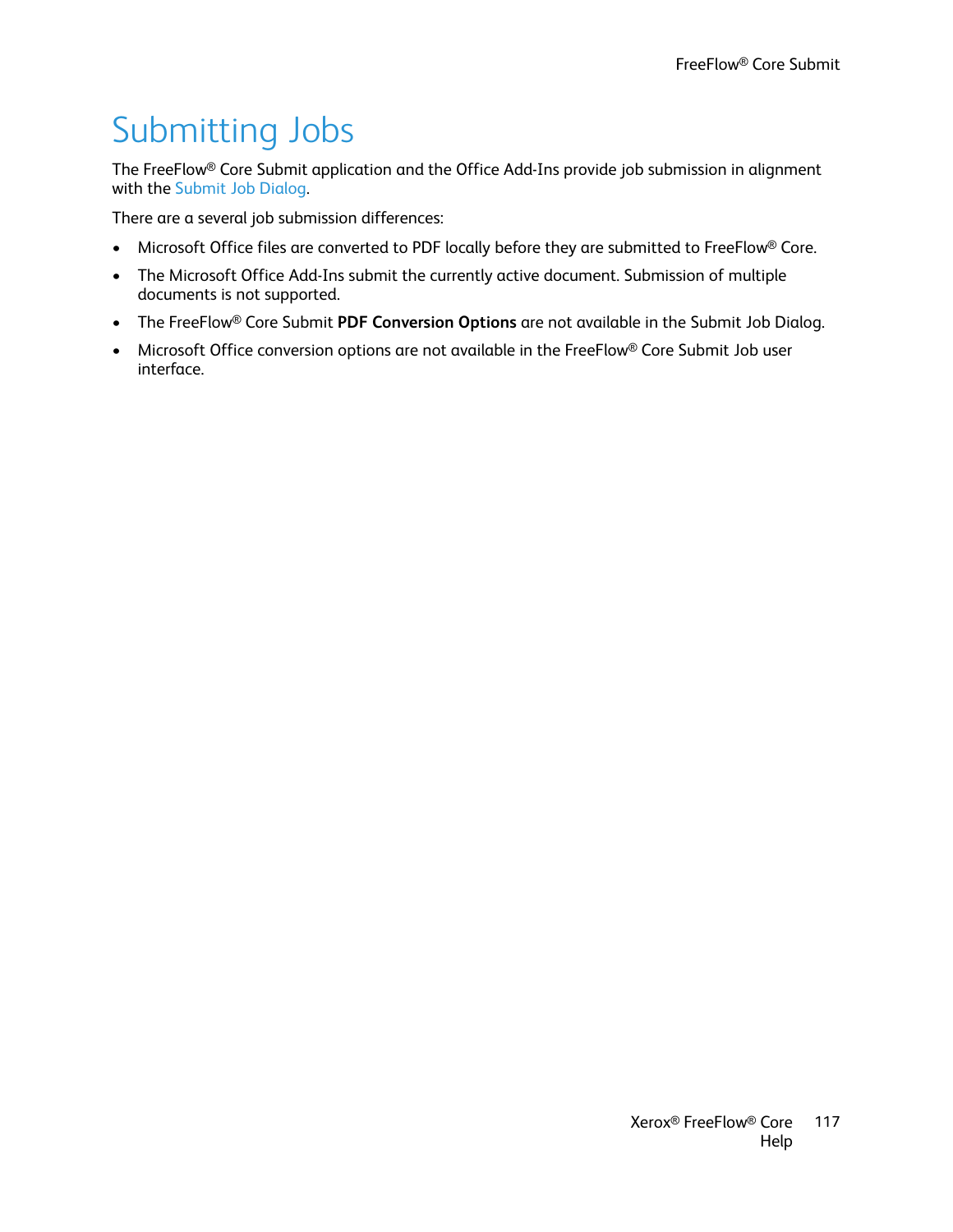[FreeFlow](#page-114-0)® Core Submit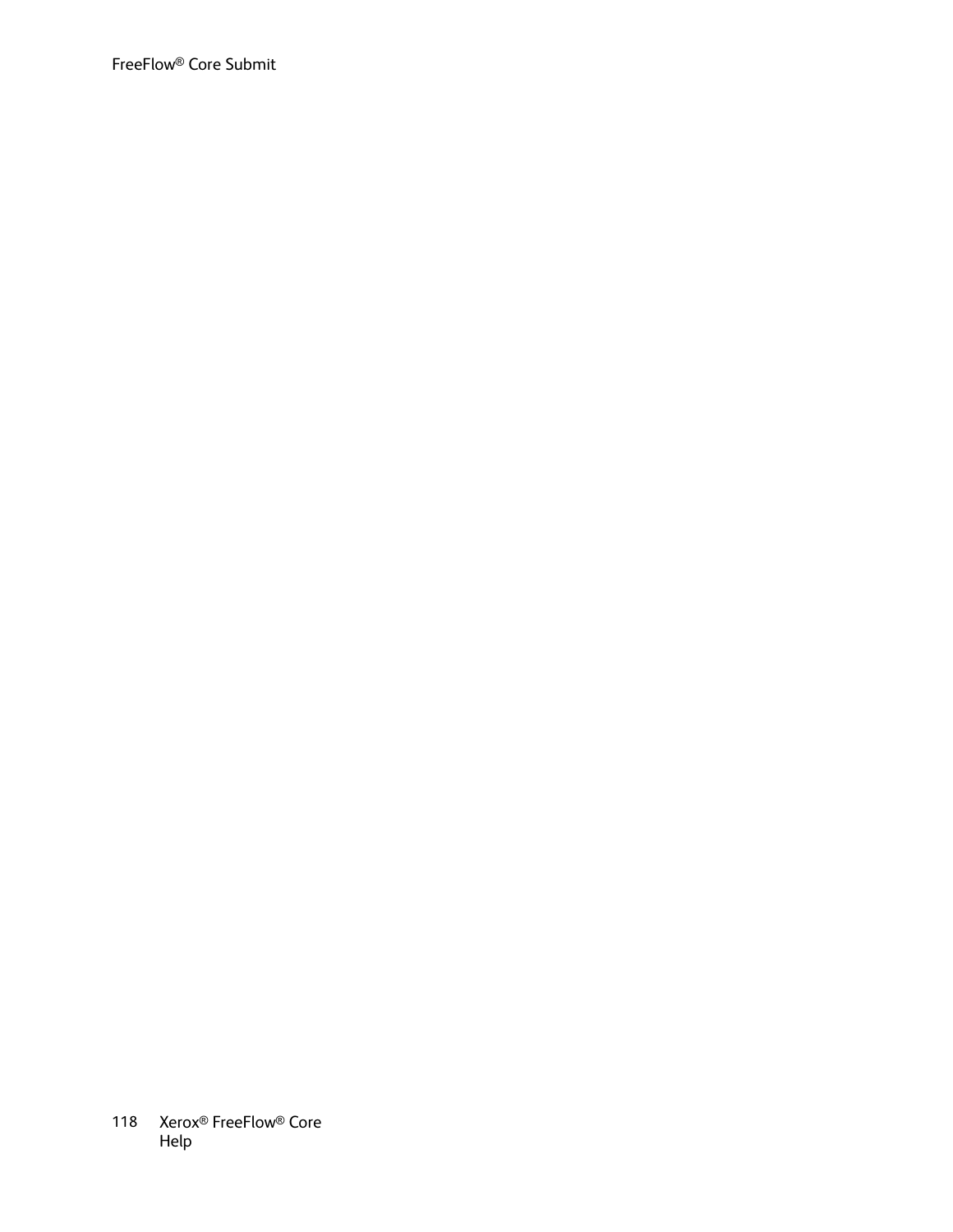## 11

#### <span id="page-118-0"></span>FreeFlow® Core Cloud Print

This chapter contains:

|--|--|--|--|

FreeFlow® Core Cloud Print allows Xerox® FreeFlow® Core Cloud instances running in the Xerox® cloud environment to seamlessly submit jobs to printers located in networks behind a firewall.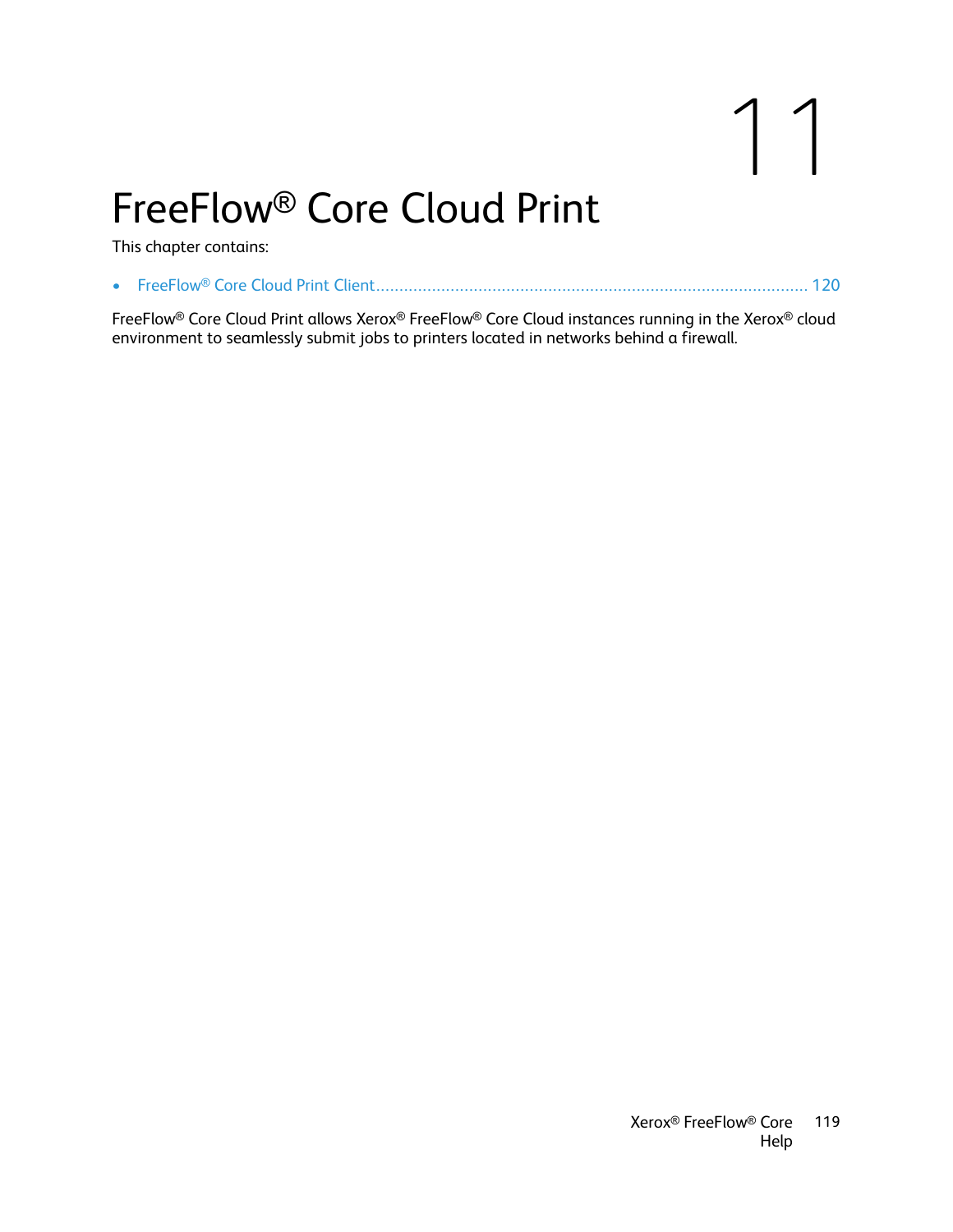#### <span id="page-119-0"></span>FreeFlow® Core Cloud Print Client

FreeFlow® Core Cloud Print uses a client running behind the firewall inside the customer network. This client communicates with the FreeFlow® Core Cloud Print server to facilitate communication with printers behind the firewall.

#### FreeFlow® Core Cloud Print Server

FreeFlow® Core Cloud Print uses a dedicated server running alongside Xerox® FreeFlow® Core. This server communicates with the FreeFlow® Core Cloud Print client to facilitate communication with printers behind the firewall.

To enable the server, open the Xerox® FreeFlow® Core Configuration, go to **Settings** and select the option to **Enable the Core Cloud Print server**.

Communication between the FreeFlow® Core Cloud Print server and client requires a secure connection. Additional configuration details are documented in the Xerox® FreeFlow® Core Security Guide.

#### Connecting to a FreeFlow® Core Cloud Print Server

After the FreeFlow® Core Cloud Print client is installed, the FreeFlow® Core Cloud Print Configuration is used to establish a connection to the FreeFlow® Core Cloud Print server. When the configuration tool launches the first time, it prompts for the following information:

- **FreeFlow**® **Core DNS Name**: The hostname for the Xerox® FreeFlow® Core server.
- **Remote Client Name**: Defines a descriptive name for the FreeFlow® Core Cloud Print client.
- **FreeFlow**® **Core Username**: The username the FreeFlow® Core Cloud Print client uses to establish a connection to the FreeFlow Core password.

**Note:** The selected user must have Operator or Administrator level access. Additionally, FreeFlow® Core Cloud Print authentication does not support Active Directory.

• **FreeFlow**® **Core Password**: The password for the specified username.

**Note:** The FreeFlow® Core Cloud Print client communicates with a single Xerox® FreeFlow® Core server. However, the Xerox® FreeFlow® Core server can communicate with multiple FreeFlow® Core Cloud Print clients.

• **Proxy Credentials**: Entry of authentication information enables communication through an authentication protected proxy server.

#### Configuring Printers

FreeFlow® Core Cloud Print Configuration is used to manage FreeFlow® Core Cloud Print printers. The user can add, edit, and delete printers.

- **Name of Printer**: Defines a name for the printer. If a name is not defined, the Model information retrieved from the print server is used as the name of the printer.
- **DNS Name or IP Address**: The hostname or IP address for the print server. When a JDF printer is added, append the JDF port number to the IP address of the print server (e.g. x.x.x.x:<port number>).

120 Xerox® FreeFlow® Core **Help**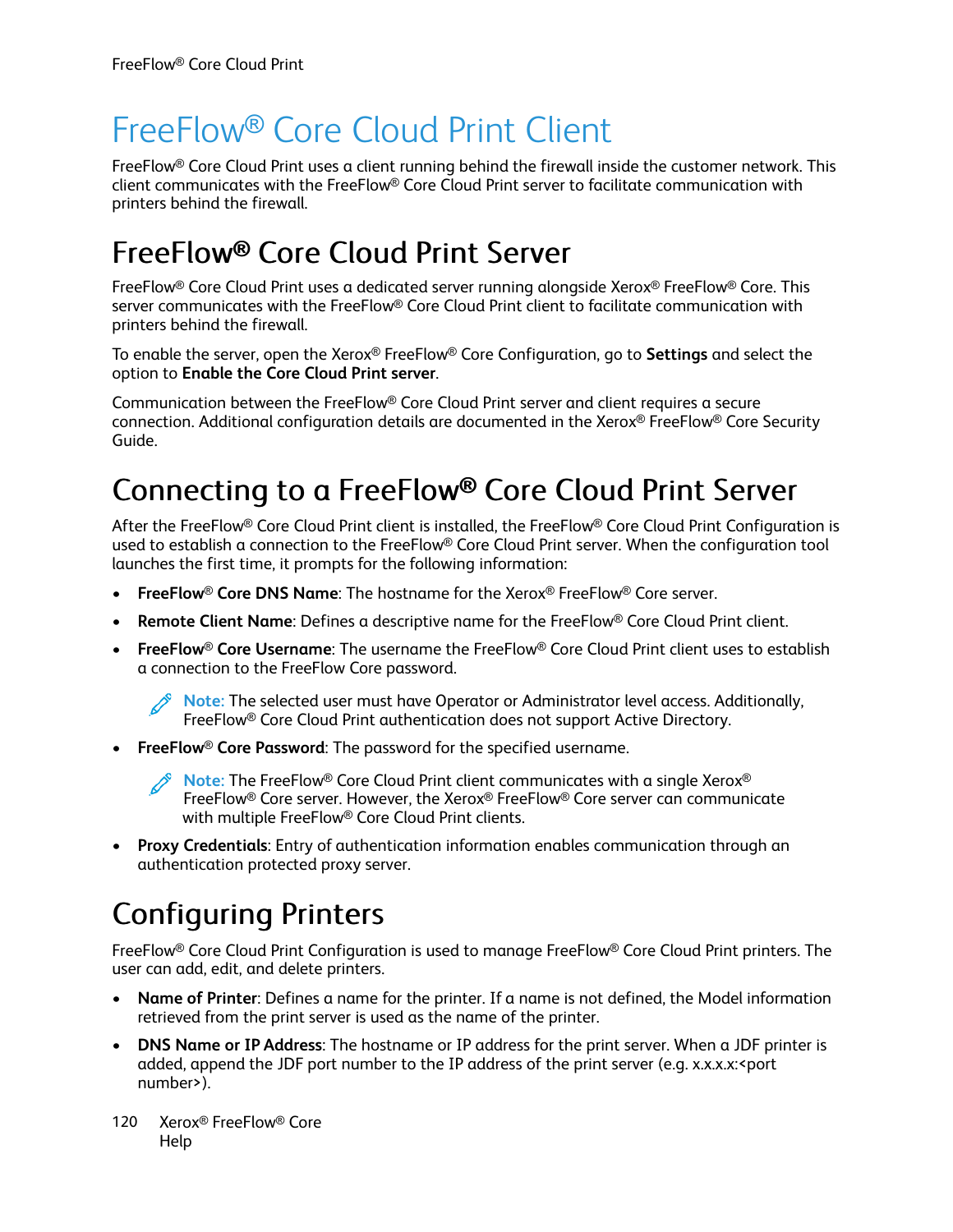When a printer is saved, it is pushed to the Xerox® FreeFlow® Core server with which the FreeFlow® Core Cloud Print client is registered. After this, the printer can be used to create Printer [Destinations.](#page-61-0)

FreeFlow® Core Cloud Print printers have the following limitations:

- Secure Printing is not supported.
- Automating Pausing and Resuming of job submission is not enabled.
- The Printer Name cannot be changed within Xerox<sup>®</sup> FreeFlow<sup>®</sup> Core.
- FreeFlow® Core Cloud Printers that do not have Printer Destinations do not appear in the Printer Status and Management tab.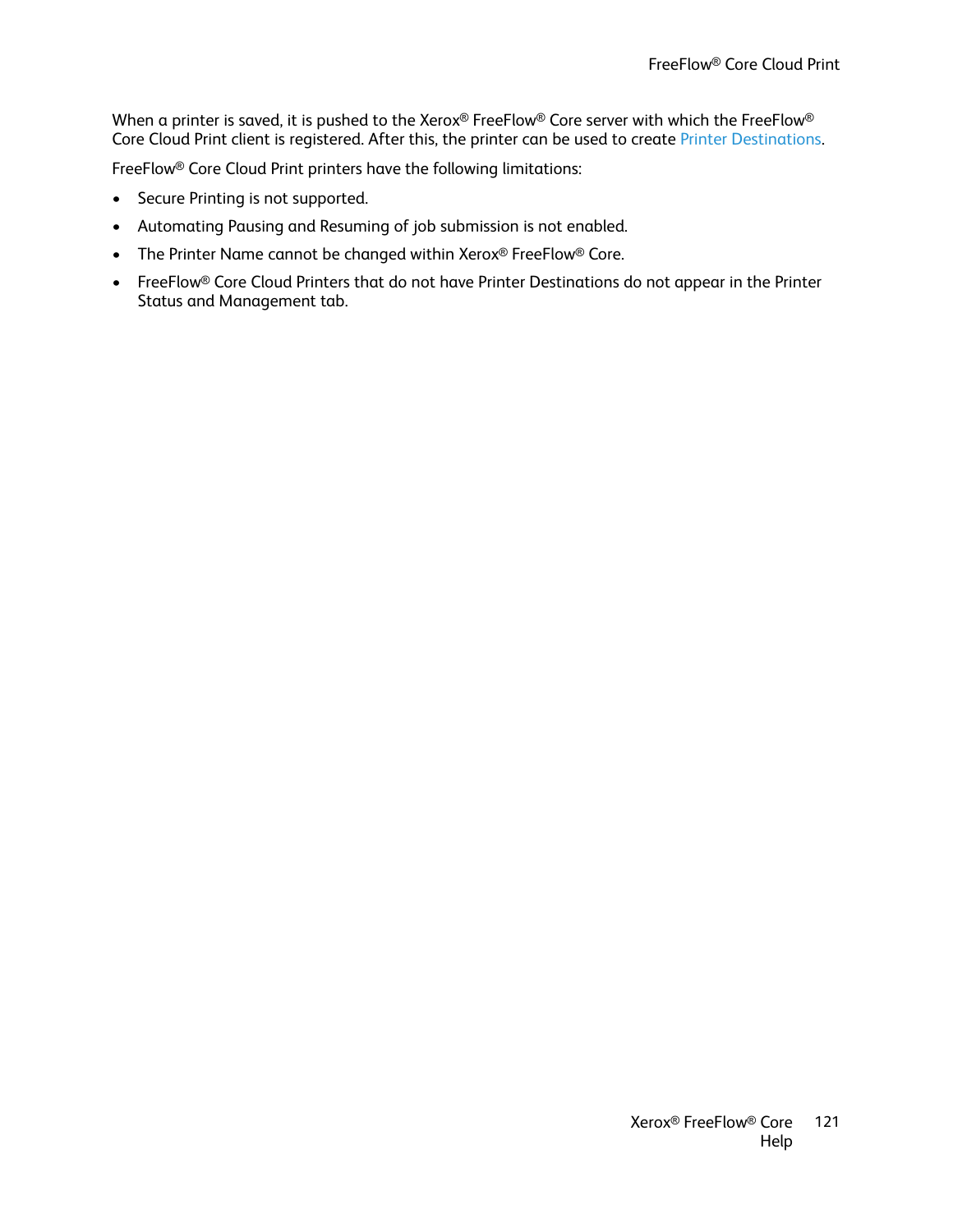[FreeFlow](#page-118-0)® Core Cloud Print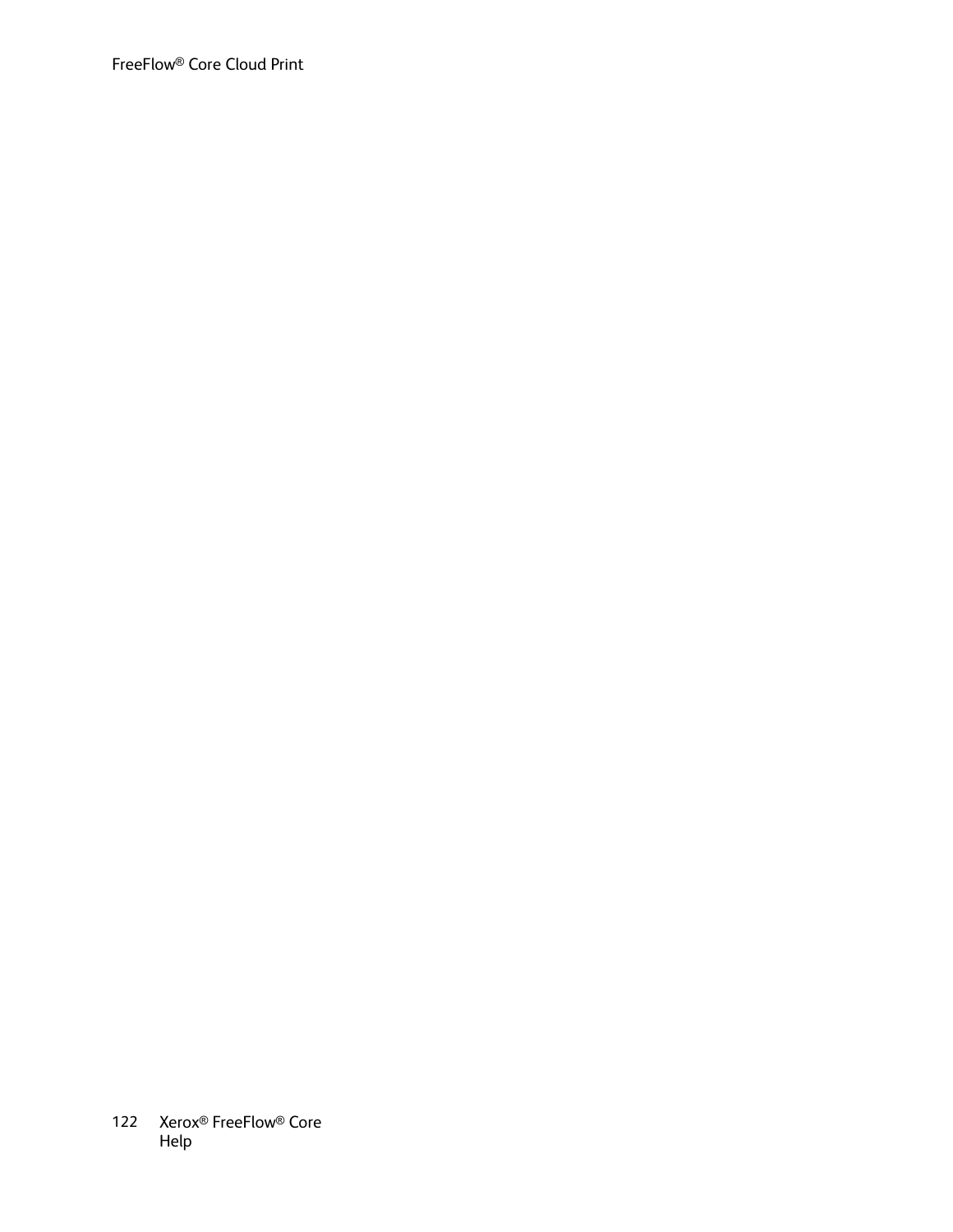## 12

## <span id="page-122-0"></span>FreeFlow® Core Configure

This chapter contains:

FreeFlow® Core Configure can be used to enable cloud print server and active directory user groups, or to change database and service accounts, and configure settings. FreeFlow® Core Configure has the following tabs:

- **Settings**
- **Authentication**
- **Database**
- **Customer Override**
- **Certificates**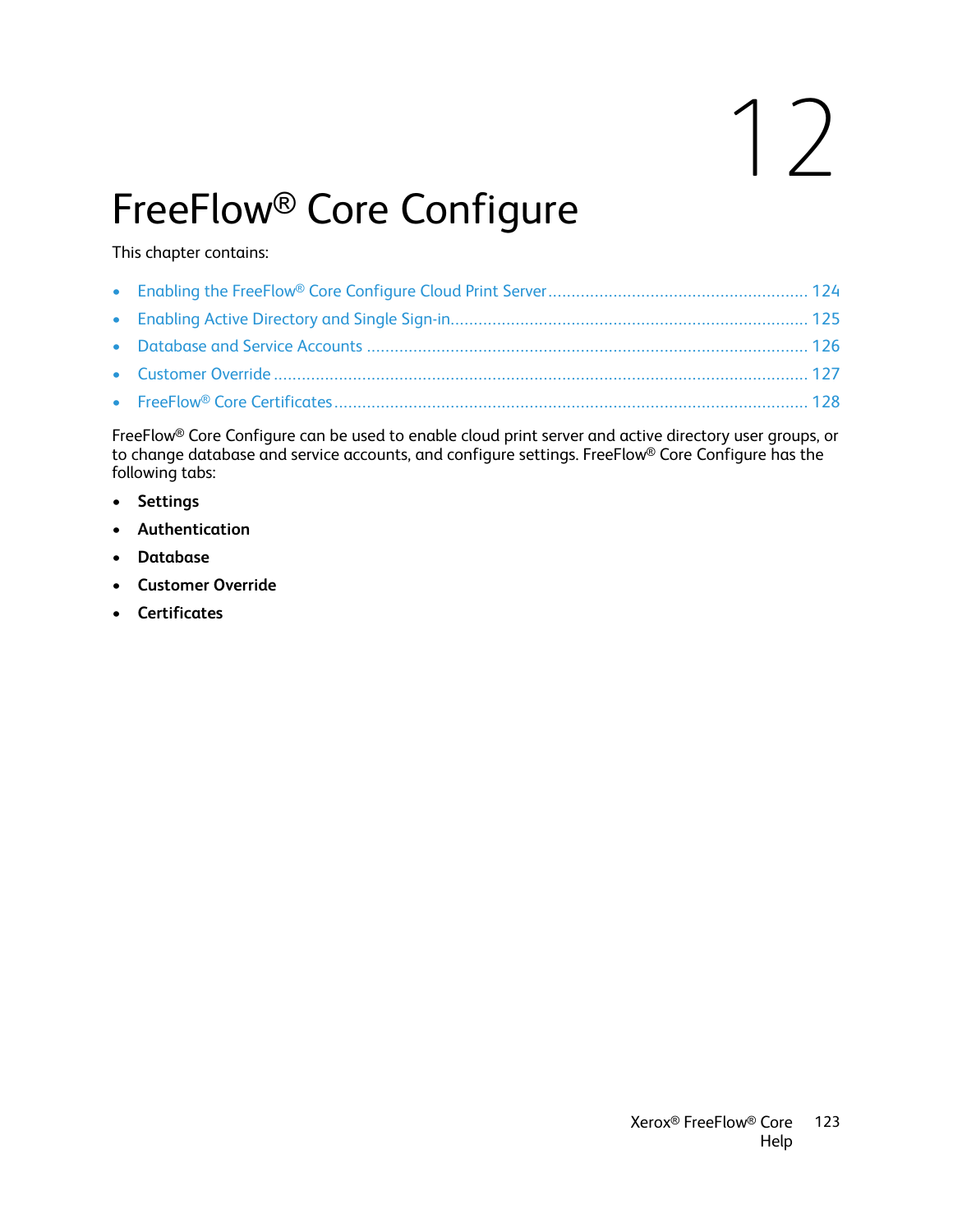#### <span id="page-123-0"></span>Enabling the FreeFlow® Core Configure Cloud Print Server

To enable the FreeFlow® Core Configure Cloud Print server, do the following:

- 1. Launch FreeFlow® Core Configure. The FreeFlow® Core Configure window appears.
- 2. Click the **Settings** tab.
- 3. Select the check box for **Enable the Xerox**® **FreeFlow**® **Core Configure Cloud Print server**. The client connects to a Xerox® FreeFlow® Core server.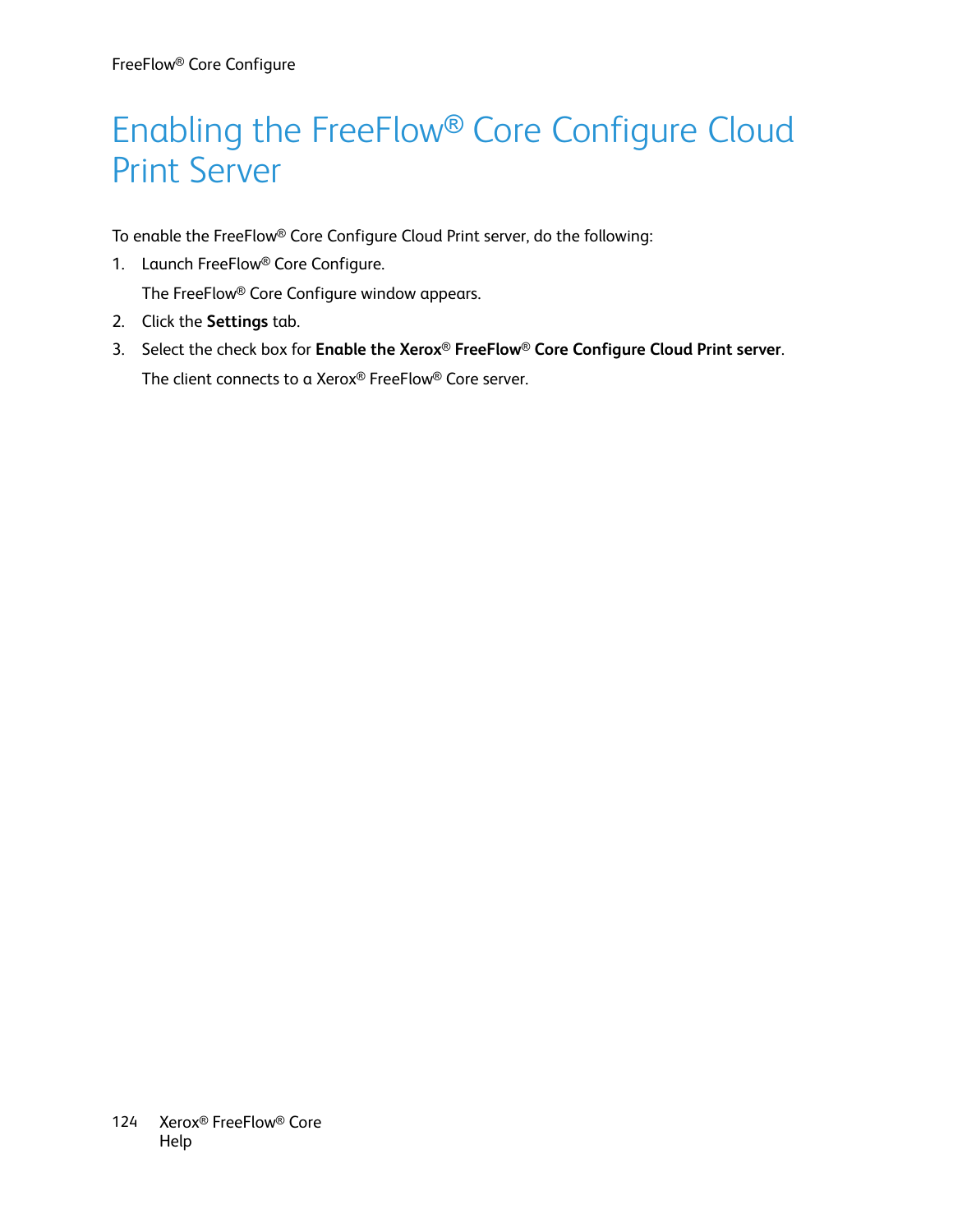### <span id="page-124-0"></span>Enabling Active Directory and Single Sign-in

To enable Active Directory Groups, do the following:

1. Launch FreeFlow® Core Configure.

The FreeFlow® Core Configure window appears.

- 2. Click the **Authentication** tab.
- 3. In the Authenticate User Based on area, select one of the radio buttons:
	- **FreeFlow**® **Core User Setup**: By default, this radio button is enabled.
	- **Active Directory Groups**: If you select this radio button, the **Check this box to enable single sign-in** check box is available for selection. This option enables authentication based on mapping Active Directory Groups. For more information on Active Directory Groups Mapping, refer to Mapping Active [Directory](#page-124-1) Groups.
- 4. To enable single sign-in, select the check box for **Check this box to enable single sign-in**.

#### <span id="page-124-1"></span>Mapping Active Directory Groups

To access Xerox® FreeFlow® Core, ensure that the users belong to a mapped group. To map Active Directory groups to FreeFlow® Core user roles, do the following:

- 1. In the Group Name field, enter a local Active Directory name.
- 2. To assign users roles to the Active Directory group, for the required user role, select **Assign**. For more information, refer to User Roles and [Passwords.](#page-8-0)

#### Removing Active Directory Groups

To remove an Active Directory group, do the following:

- 1. Select the Active Directory group from the group names in the required user role.
- 2. Click **Remove**.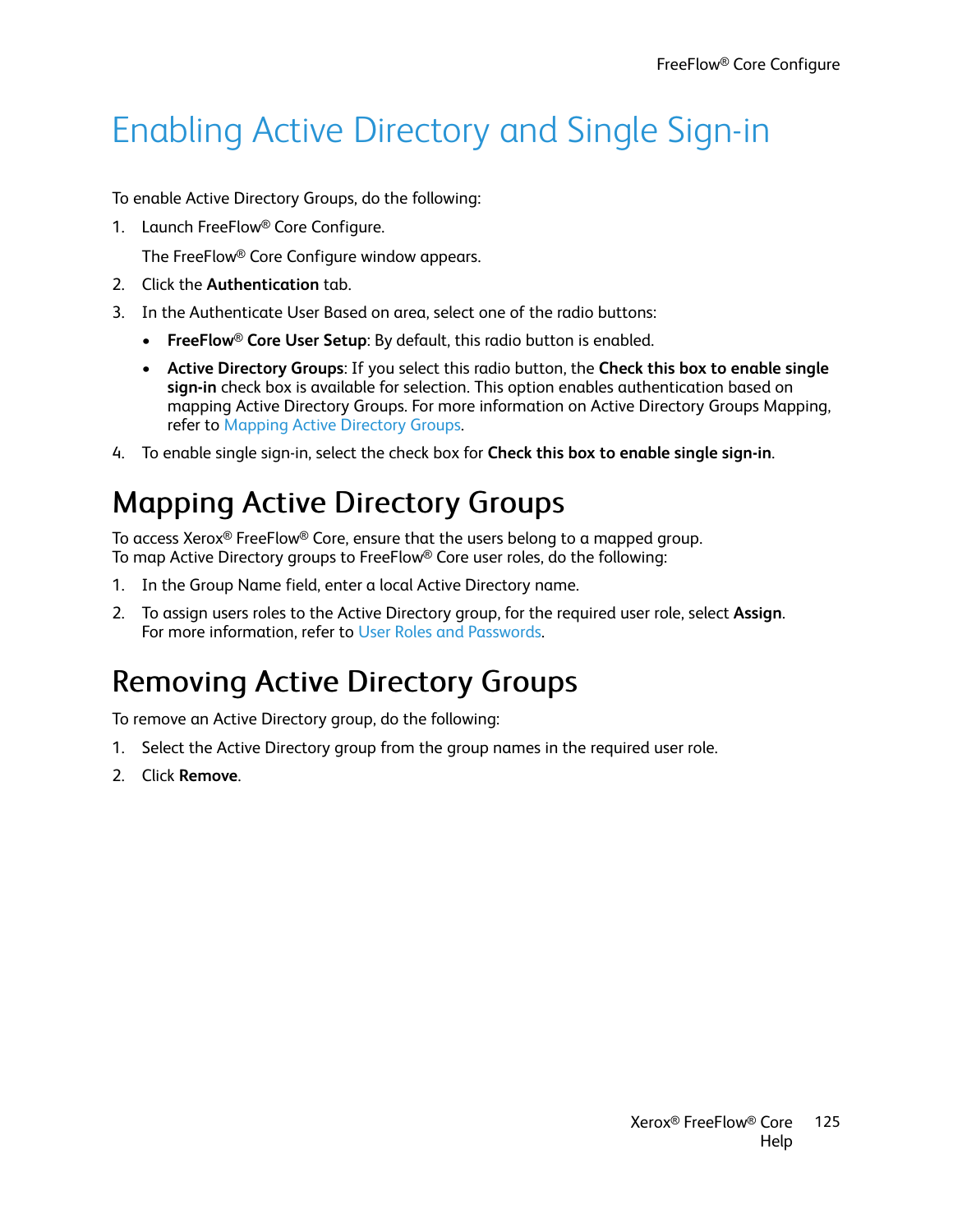#### <span id="page-125-0"></span>Database and Service Accounts

The Database tab enables you to change the settings for the database account and the Xerox® FreeFlow® Core services account.

To change the login credentials of the accounts, do the following:

1. Launch FreeFlow® Core Configure.

The FreeFlow® Core Configure window appears.

- 2. Click the **Database** tab.
- 3. For the required account, update the name and password fields.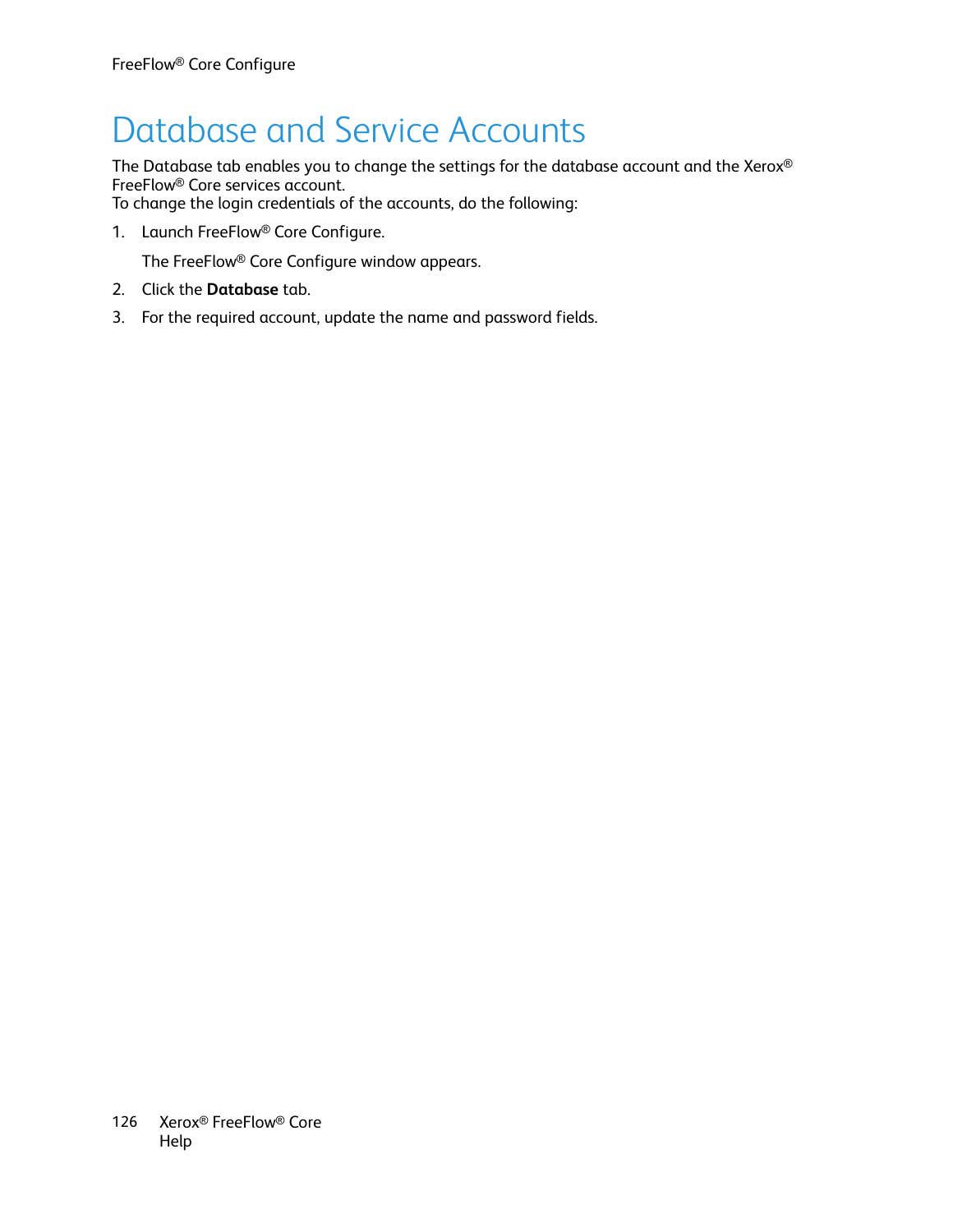#### <span id="page-126-0"></span>Customer Override

The Customer Override tab enables you to change Xerox® FreeFlow® Core software configuration settings.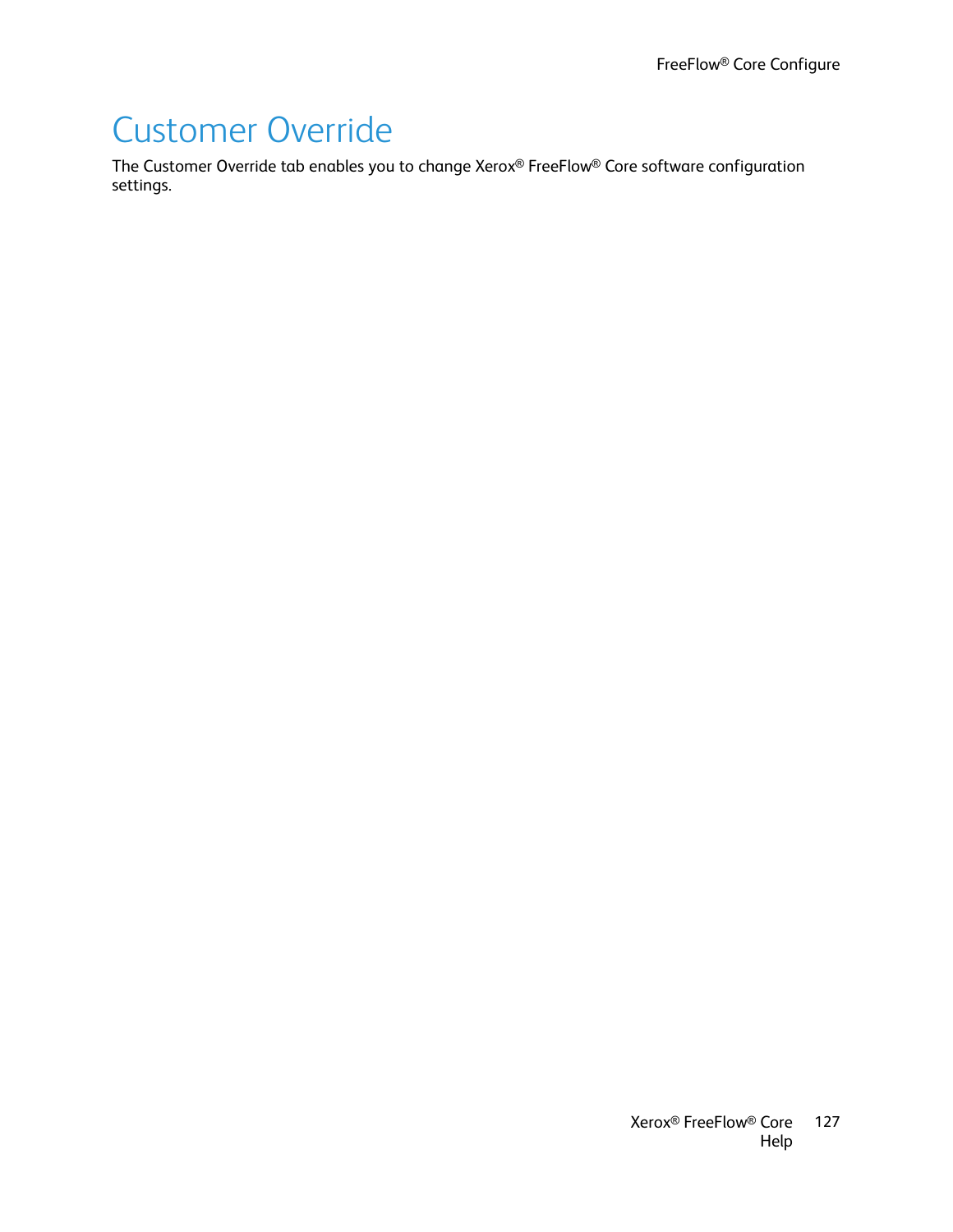#### <span id="page-127-0"></span>FreeFlow® Core Certificates

FreeFlow® Core Certificates tab enables the retrieval of a security certificate from a print server for secure printing.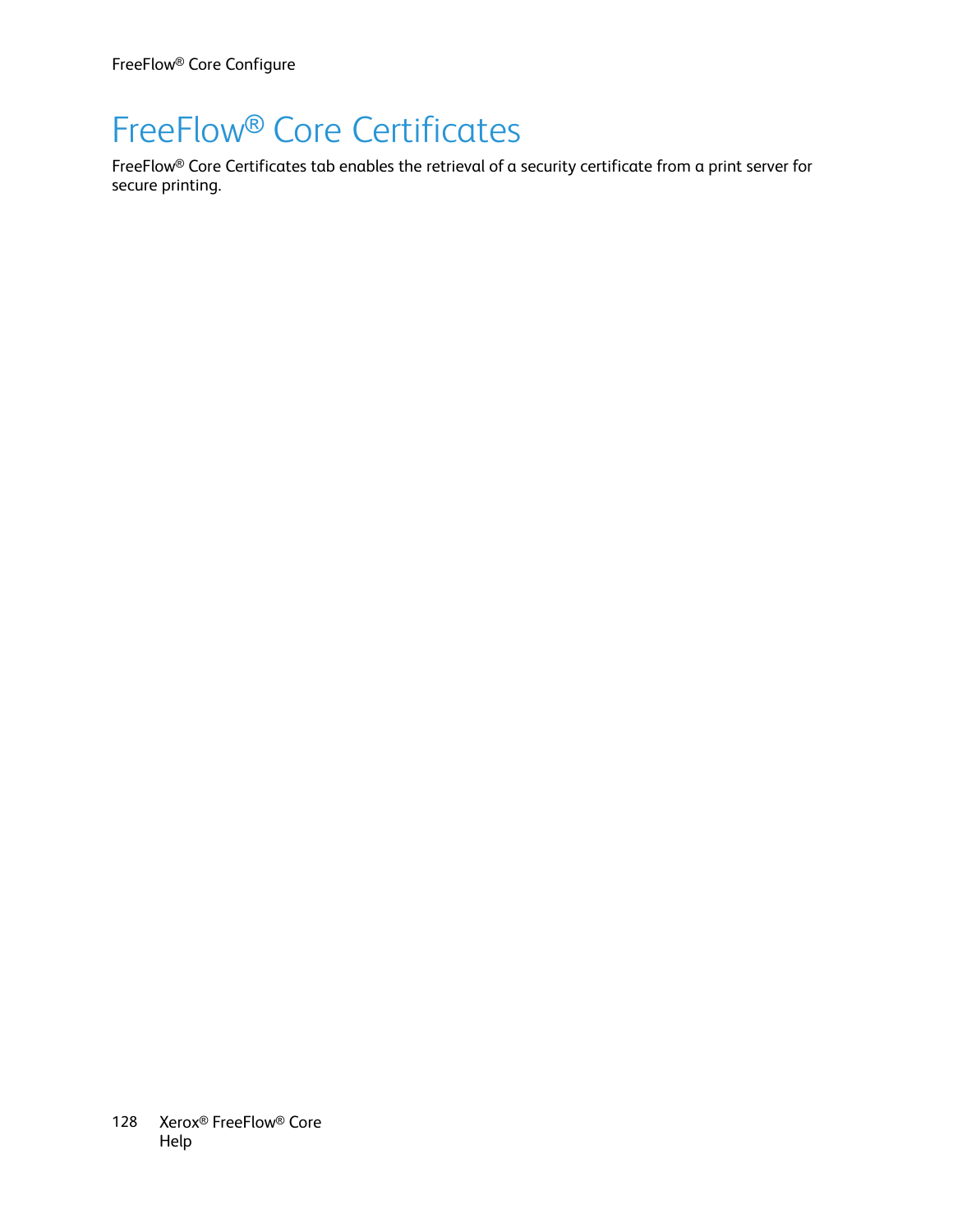

## <span id="page-128-0"></span>**Job Properties**

#### This appendix contains:

Variables can be used in any parameter field that accepts text input. Some variables are not available in the Job Characteristics.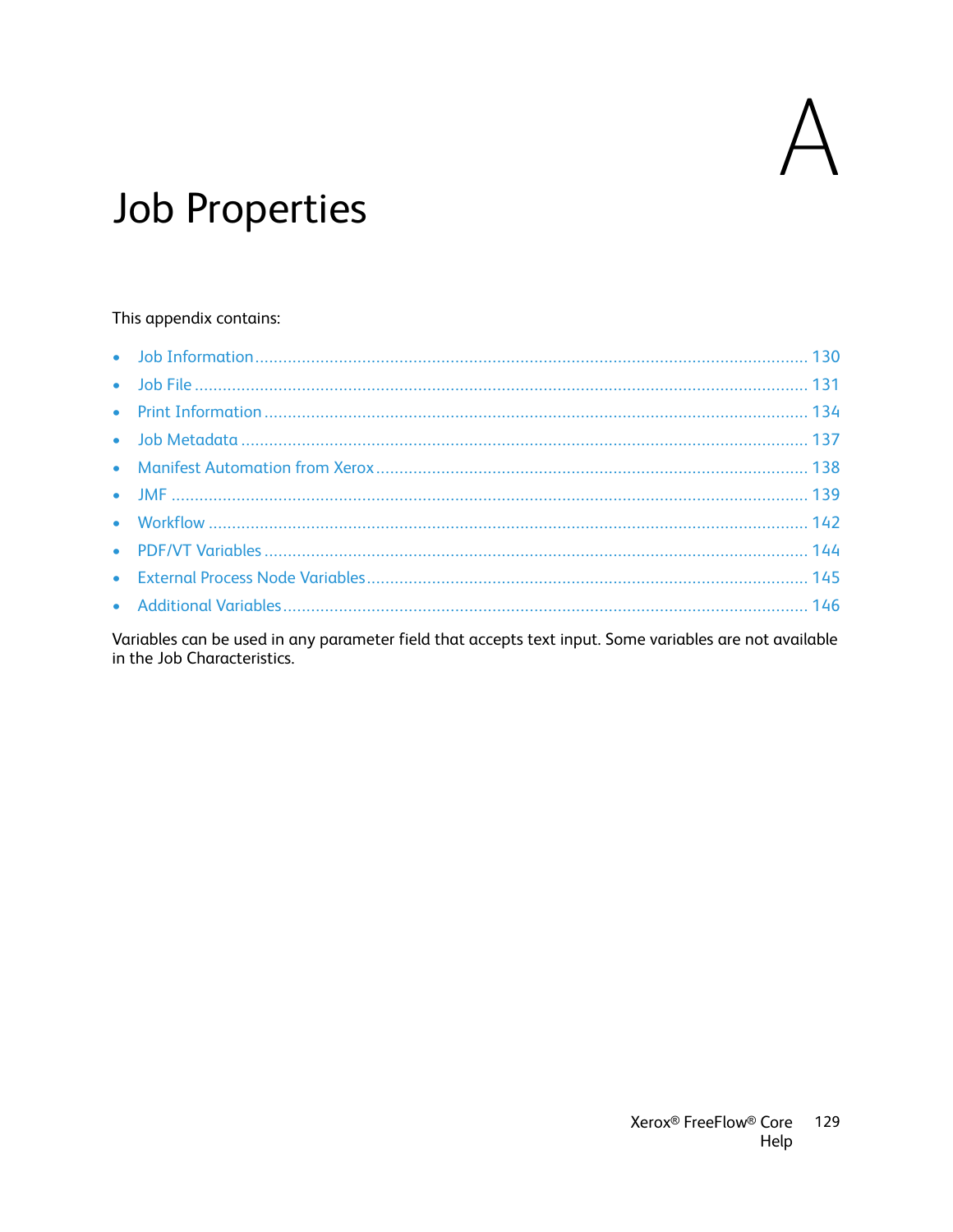#### <span id="page-129-0"></span>Job Information

| Job Property   | <b>Type</b> | Variable              | <b>Source</b>                            |
|----------------|-------------|-----------------------|------------------------------------------|
| Name           | String      | \$FFwfJob.jobName\$   | Xerox <sup>®</sup> FreeFlow® Core<br>Job |
| Job Group Name | String      | \$FFwfJob.groupName\$ | Job Group                                |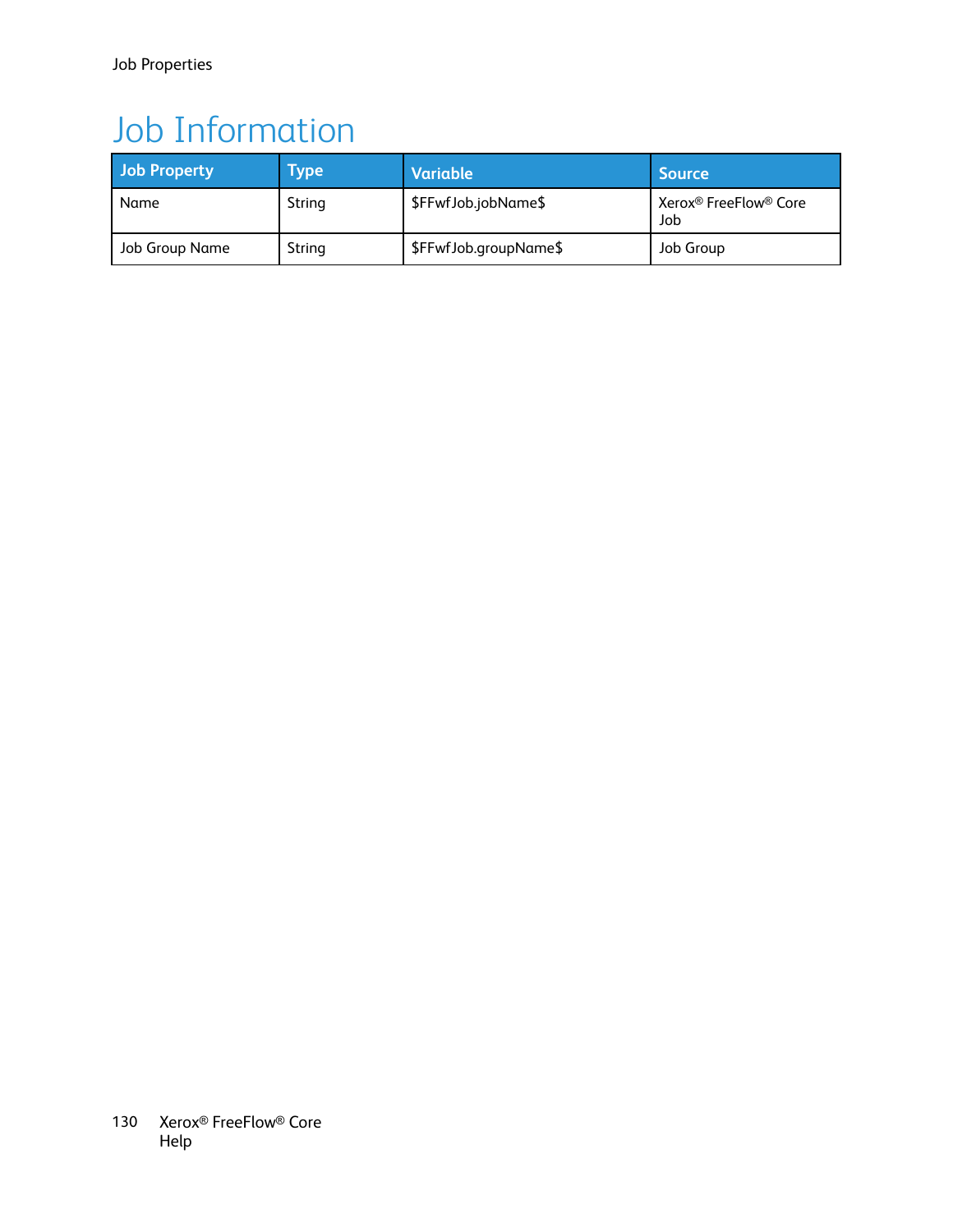#### <span id="page-130-0"></span>Job File

| <b>Job Property</b>             | <b>Type</b> | <b>Variable</b>                                         | <b>Source</b>                                                                                                                                                                       |
|---------------------------------|-------------|---------------------------------------------------------|-------------------------------------------------------------------------------------------------------------------------------------------------------------------------------------|
| <b>Input File Name</b>          | String      | \$FFwfDoc.inputFileName\$                               | Job file filename.                                                                                                                                                                  |
| <b>Input Document</b><br>Format | Enum        | \$FFwfDoc.inputDocumentFormat\$                         | Job file format.                                                                                                                                                                    |
| <b>Document Size</b>            | Dimension   | \$FFwfDoc.documentWidth\$<br>\$FFwfDoc.documentHeight\$ | Dimensions of the<br>CropBox of the first page<br>in the PDF.<br>Updated by Impose,<br><b>Insert Pages, Delete</b><br>Pages, Resize Pages, Split,<br>and Join.                      |
| Original Document<br>Size       | Dimension   | \$FFwfDoc.pdfPageWidth\$<br>\$FFwfDoc.pdfPageHeight\$   | Dimensions of the<br>CropBox of the first page<br>in the PDF.                                                                                                                       |
| <b>Trim Size</b>                | Dimension   | \$FFwfDoc.trimWidth\$<br>\$FFwfDoc.trimHeight\$         | Dimensions of the<br>TrimBox of the first page<br>in the PDF.                                                                                                                       |
|                                 |             |                                                         | If the TrimBox is not<br>defined, a PDF is selected<br>according to the PDF Box<br>Selection Behavior.                                                                              |
|                                 |             |                                                         | Updated by Impose,<br>Insert Pages, Delete<br>Pages, Resize Pages, Split,<br>and Join.                                                                                              |
|                                 |             |                                                         | If cut marks are enabled<br>in Impose, then set to<br>the dimensions of the<br>perimeter defined by the<br>placement of the<br>outermost cut marks.                                 |
|                                 |             |                                                         | If cut marks are not<br>enabled, set to the<br>dimensions of the<br>perimeter of the PDF<br>boxes used for<br>imposition.                                                           |
| Minimum Bleed<br>Distance       | Number      | \$FFwfDoc.minimumBleedDistance\$                        | The smallest distance<br>between the trim and a<br>bleed boxes in the PDF.<br>Bleed distances are<br>calculated independently<br>for all PDF box sides.<br>Updated by Insert Pages, |
|                                 |             |                                                         | Delete Pages, Resize<br>Pages, Split, and Join.                                                                                                                                     |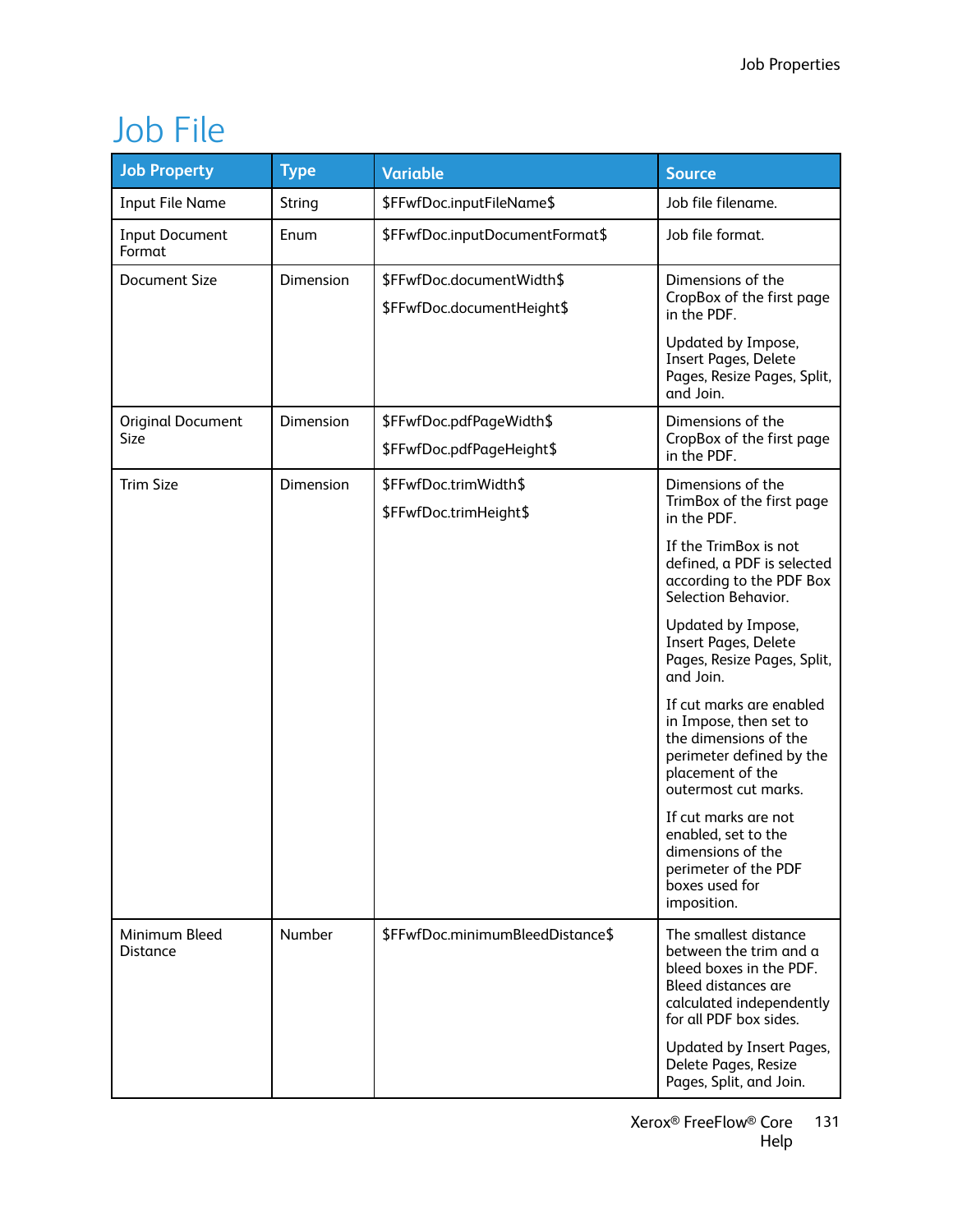| <b>Job Property</b> | <b>Type</b> | <b>Variable</b>                                         | <b>Source</b>                                                                                                                                                                                                                                                      |
|---------------------|-------------|---------------------------------------------------------|--------------------------------------------------------------------------------------------------------------------------------------------------------------------------------------------------------------------------------------------------------------------|
| Pages               | Number      | \$FFwfDoc.pages\$                                       | The number of pages in<br>the PDF. Updated by<br>Imposition, Delete Pages,<br>Insert Pages, Split, and<br>Join.                                                                                                                                                    |
| Orientation         | Enum        | \$FFwfDoc.documentOrientation\$                         | The orientation of the<br>first page in the PDF.<br>Updated by Insert Pages,<br>Delete Pages, Resize<br>Pages, Split, and Join.<br>Portrait is defined as<br>taller than wider.<br>Landscape is defined as<br>wider than taller. Square<br>documents are portrait. |
| PDF MediaBox        | Dimension   | \$FFwfDoc.pdfMediaWidth\$                               | The dimensions of the<br>MediaBox of the first                                                                                                                                                                                                                     |
|                     |             | \$FFwfDoc.pdfMediaHeight\$                              | page in the PDF.                                                                                                                                                                                                                                                   |
|                     |             |                                                         | Updated by Insert Pages,<br>Delete Pages, Resize<br>Pages, Split, and Join.                                                                                                                                                                                        |
| PDF CropBox         | Dimension   | \$FFwfDoc.pdfCropWidth\$<br>\$FFwfDoc.pdfCropHeight\$   | The dimensions of the<br>CropBox of the first page<br>in the PDF.                                                                                                                                                                                                  |
|                     |             |                                                         | Updated by Insert Pages,<br>Delete Pages, Resize<br>Pages, Split, and Join.                                                                                                                                                                                        |
| <b>PDF BleedBox</b> | Dimension   | \$FFwfDoc.pdfBleedWidth\$<br>\$FFwfDoc.pdfBleedHeight\$ | The dimensions of the<br>BleedBox of the first<br>page in the PDF.                                                                                                                                                                                                 |
|                     |             |                                                         | Updated by Insert Pages,<br>Delete Pages, Resize<br>Pages, Split, and Join.                                                                                                                                                                                        |
| <b>PDF TrimBox</b>  | Dimension   | \$FFwfDoc.pdfTrimWidth\$                                | The dimensions of the                                                                                                                                                                                                                                              |
|                     |             | \$FFwfDoc.pdfTrimHeight\$                               | TrimBox of the first page<br>in the PDF.                                                                                                                                                                                                                           |
|                     |             |                                                         | Updated by Insert Pages,<br>Delete Pages, Resize<br>Pages, Split, and Join.                                                                                                                                                                                        |
| <b>PDF ArtBox</b>   | Dimension   | \$FFwfDoc.pdfArtWidth\$                                 | The dimensions of the                                                                                                                                                                                                                                              |
|                     |             | \$FFwfDoc.pdfArtHeight\$                                | ArtBox of the first page<br>in the PDF.                                                                                                                                                                                                                            |
|                     |             |                                                         | Updated by Insert Pages,<br>Delete Pages, Resize<br>Pages, Split, and Join.                                                                                                                                                                                        |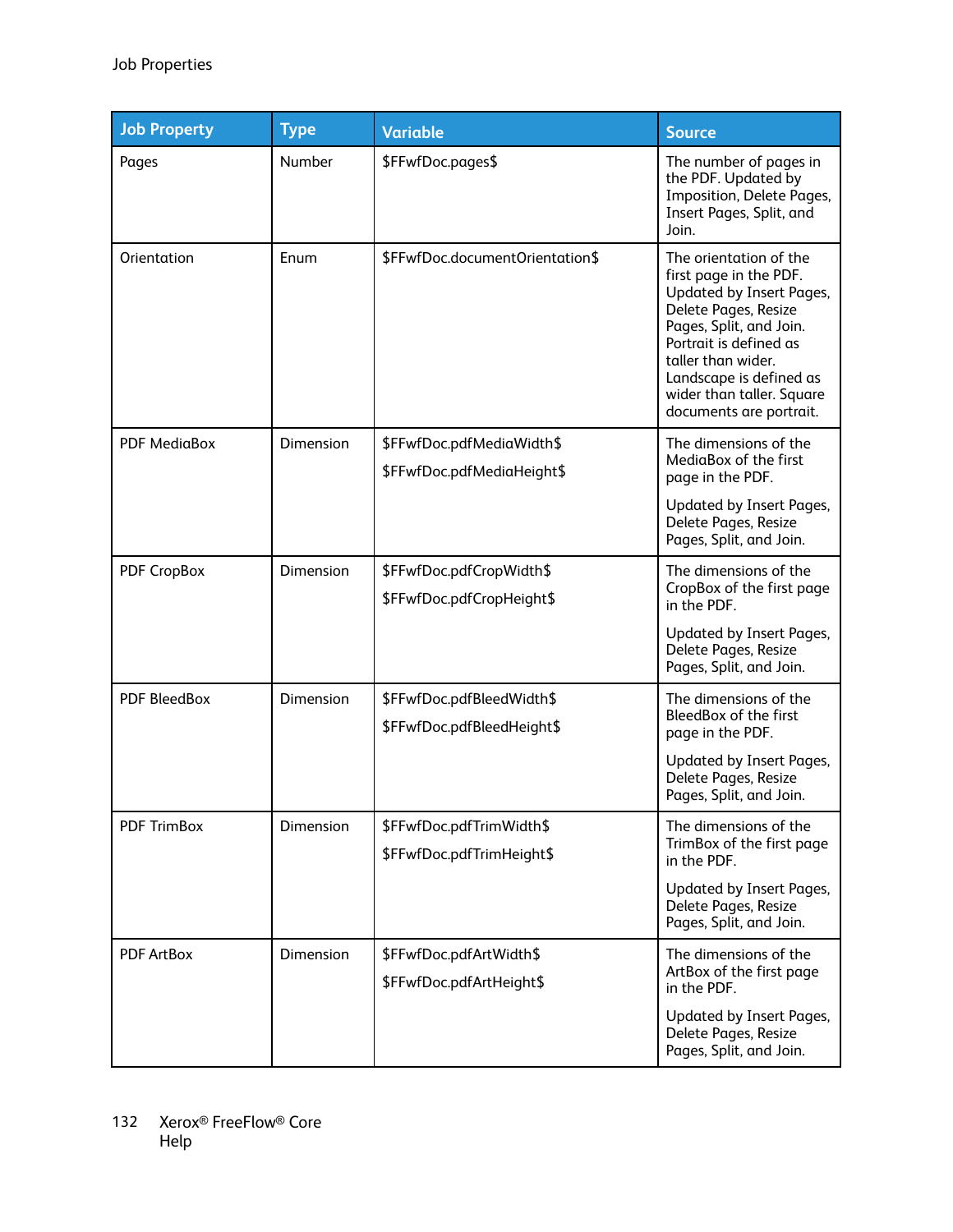| <b>Job Property</b> | <b>Type</b> | <b>Variable</b>              | <b>Source</b>                                                                                                                                                                                                                                                                                                                |
|---------------------|-------------|------------------------------|------------------------------------------------------------------------------------------------------------------------------------------------------------------------------------------------------------------------------------------------------------------------------------------------------------------------------|
| Face Trim (Left)    | Number      | \$FFwfDoc.trimOffsetLeft\$   | The distance between<br>the left edge of the<br>imposed document and<br>the left edge of TrimBox<br>of the imposed<br>document. Updated by<br>Impose, Insert Pages,<br>Delete Pages, Resize<br>Pages, Split, and Join<br>based on the distance<br>between the left side of<br>the Trim Size and the<br>Stock Size.           |
| Face Trim (Right)   | Number      | \$FFwfDoc.trimOffsetRight\$  | The distance between<br>the right edge of the<br>imposed document and<br>the right edge of the<br>TrimBox of the imposed<br>document. Updated by<br>Impose, Insert Pages,<br>Delete Pages, Resize<br>Pages, Split, and Join<br>based on the distance<br>between the right side of<br>the Trim Size and the<br>Stock Size.    |
| <b>Head Trim</b>    | Number      | \$FFwfDoc.trimOffsetTop\$    | The distance between<br>the top edge of the<br>imposed document and<br>the top edge of the<br>TrimBox of the imposed<br>document. Updated by<br>Impose, Insert Pages,<br>Delete Pages, Resize<br>Pages, Split, and Join<br>based on the distance<br>between the top side of<br>the Trim Size and the<br>Stock Size.          |
| Foot Trim           | Number      | \$FFwfDoc.trimOffsetBottom\$ | The distance between<br>the bottom edge of the<br>imposed document and<br>the bottom edge of the<br>TrimBox of the imposed<br>document. Updated by<br>Impose, Insert Pages,<br>Delete Pages, Resize<br>Pages, Split, and Join<br>based on the distance<br>between the bottom side<br>of the Trim Size and the<br>Stock Size. |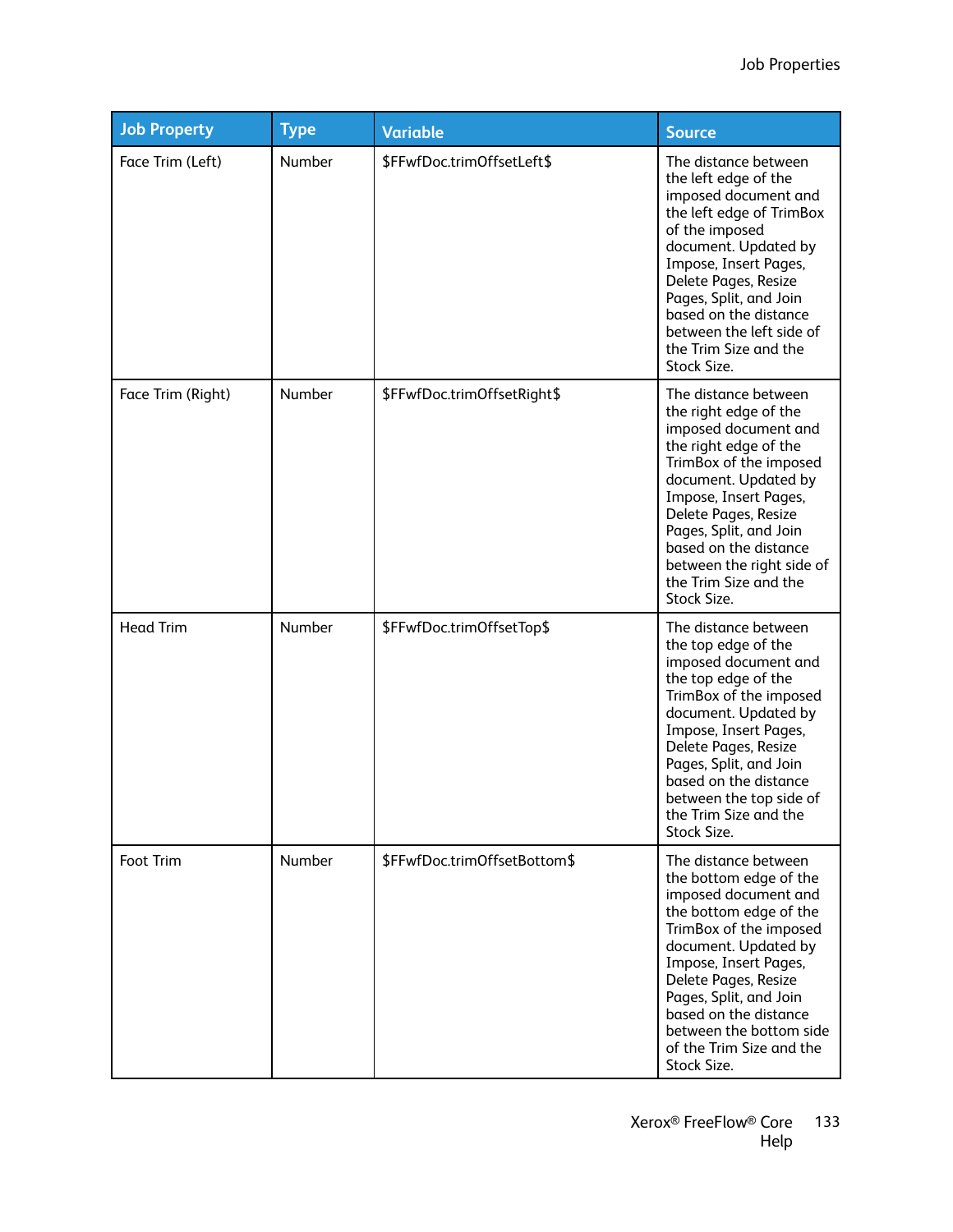#### <span id="page-133-0"></span>Print Information

**Note:** Print Information string variables are evaluated using XPIF values.

| <b>Job Property</b>                  | <b>Type</b> | Variable                                          | <b>Source</b>                                                                                                                                                                                       |
|--------------------------------------|-------------|---------------------------------------------------|-----------------------------------------------------------------------------------------------------------------------------------------------------------------------------------------------------|
| <b>Print Quantity</b>                | Number      | \$FFwfJob.printQuantity\$                         | The quantity on the<br>incoming job ticket (Submit<br>Job, XPIF, JDF, MAX).                                                                                                                         |
|                                      |             |                                                   | Updated by imposition<br>when imposing using the<br>Repeated Page Order.                                                                                                                            |
| <b>Finished Quantity</b>             | Number      | \$FFwfJob.finishedQuantity\$                      | The quantity on the<br>incoming job ticket (XPIF,<br>JDF, MAX).                                                                                                                                     |
| <b>Total Impressions</b>             | Number      | \$FFwfJob.totalImpressions\$                      | The product of the number<br>of pages on the imposed<br>document and the print<br>quantity.                                                                                                         |
|                                      |             |                                                   | Updated by insert and<br>delete.                                                                                                                                                                    |
| <b>Total Finished</b><br>Impressions | Number      | \$FFwfJob.totalFinishedImpressions\$              | The product of the number<br>of pages on the imposed<br>document and the finished<br>quantity.                                                                                                      |
|                                      |             |                                                   | Updated by insert and<br>delete.                                                                                                                                                                    |
| <b>Main Stock</b>                    | String      | \$FFwfJob.mainStockName\$                         | The incoming job ticket. If<br>undefined, the Default Job<br>Ticket of the Printer<br>Destination.                                                                                                  |
| <b>Tray Name</b>                     | String      | \$FFwfJob.trayName\$                              | The incoming job ticket. If<br>undefined, the Default Job<br>Ticket of the Printer<br>Destination                                                                                                   |
| Description                          | String      | \$FFwfJob.mediaDescription\$                      | The incoming job ticket. If<br>undefined, the Default Job<br>Ticket of the Printer<br>Destination.                                                                                                  |
| <b>Stock Size</b>                    | Dimension   | \$FFwfJob.mediaWidth\$<br>\$FFwfJob.mediaHeight\$ | The incoming job ticket. If<br>undefined, the dimensions<br>of the Crop box of the first<br>page in the PDF. Updated by<br>Impose, Insert Pages, Delete<br>Pages, Resize Pages, Split,<br>and Join. |
| <b>Stock Size Name</b>               | String      | \$FFwfJob.mediaSizeName\$                         | The incoming job ticket<br>$(XPIF)$ .                                                                                                                                                               |

134 Xerox® FreeFlow® Core Help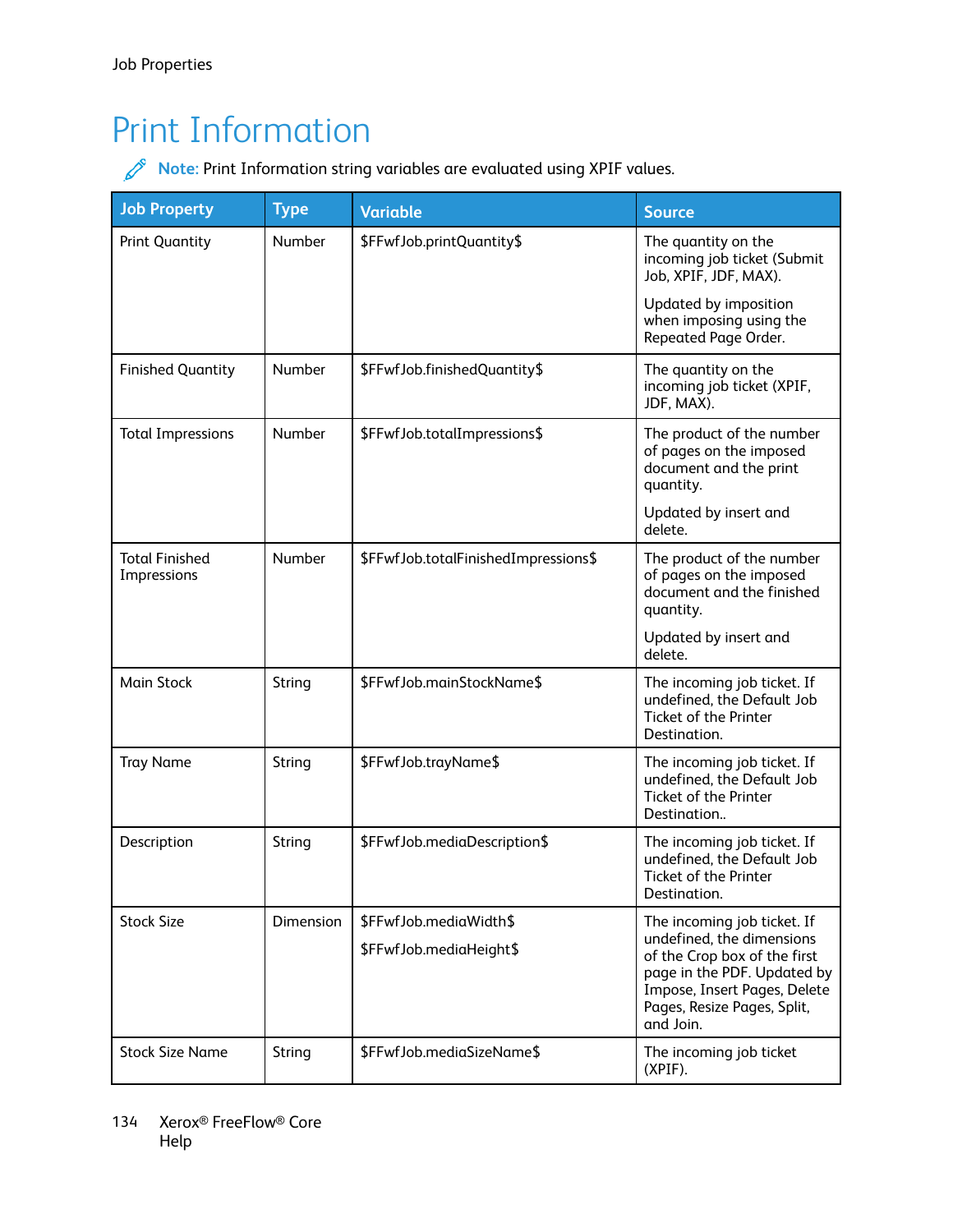| <b>Job Property</b> | <b>Type</b> | <b>Variable</b>               | <b>Source</b>                                                                                             |
|---------------------|-------------|-------------------------------|-----------------------------------------------------------------------------------------------------------|
| Weight              | Number      | \$FFwfJob.mediaWeightMetric\$ | The incoming job ticket. If<br>undefined, the Default Job<br>Ticket of the Printer<br>Destination.        |
| Thickness           | Number      | \$FFwfJob.mediaThickness\$    | The incoming job ticket. If<br>undefined, the Default Job<br><b>Ticket of the Printer</b><br>Destination. |
| Color               | String      | \$FFwfJob.mediaColor\$        | The incoming job ticket. If<br>undefined, the Default Job<br>Ticket of the Printer<br>Destination.        |
| Type                | String      | \$FFwfJob.mediaType\$         | The incoming job ticket. If<br>undefined, the Default Job<br>Ticket of the Printer<br>Destination.        |
| <b>Coating Type</b> | Enum        | \$FFwfJob.mediaFrontCoating\$ | The incoming job ticket. If<br>undefined, the Default Job<br>Ticket of the Printer<br>Destination.        |
| <b>Drilled</b>      | Enum        | \$FFwfJob.mediaHoleCount\$    | The incoming job ticket. If<br>undefined, the Default Job<br>Ticket of the Printer<br>Destination.        |
| Ordered             | Enum        | \$FFwfJob.mediaOrderCount\$   | The incoming job ticket. If<br>undefined, the Default Job<br>Ticket of the Printer<br>Destination.        |
| Preprinted          | Enum        | \$FFwfJob.mediaPreprinted\$   | The incoming job ticket. If<br>undefined, the Default Job<br>Ticket of the Printer<br>Destination.        |
| Recycled            | Enum        | \$FFwfJob.mediaRecycled\$     | The incoming job ticket. If<br>undefined, the Default Job<br>Ticket of the Printer<br>Destination.        |
| Grain               | Enum        | \$FFwfJob.mediaGrain\$        | The incoming job ticket. If<br>undefined, the Default Job<br>Ticket of the Printer<br>Destination.        |
| Sides Imaged        | Enum        | \$FFwfJob.sidesImaged\$       | The incoming job ticket. If<br>undefined, the Default Job<br><b>Ticket of the Printer</b><br>Destination. |
|                     |             |                               | Updated by Imposition.                                                                                    |
| Collation           | Enum        | \$FFwfJob.collation\$         | The incoming job ticket. If<br>undefined, the Printer                                                     |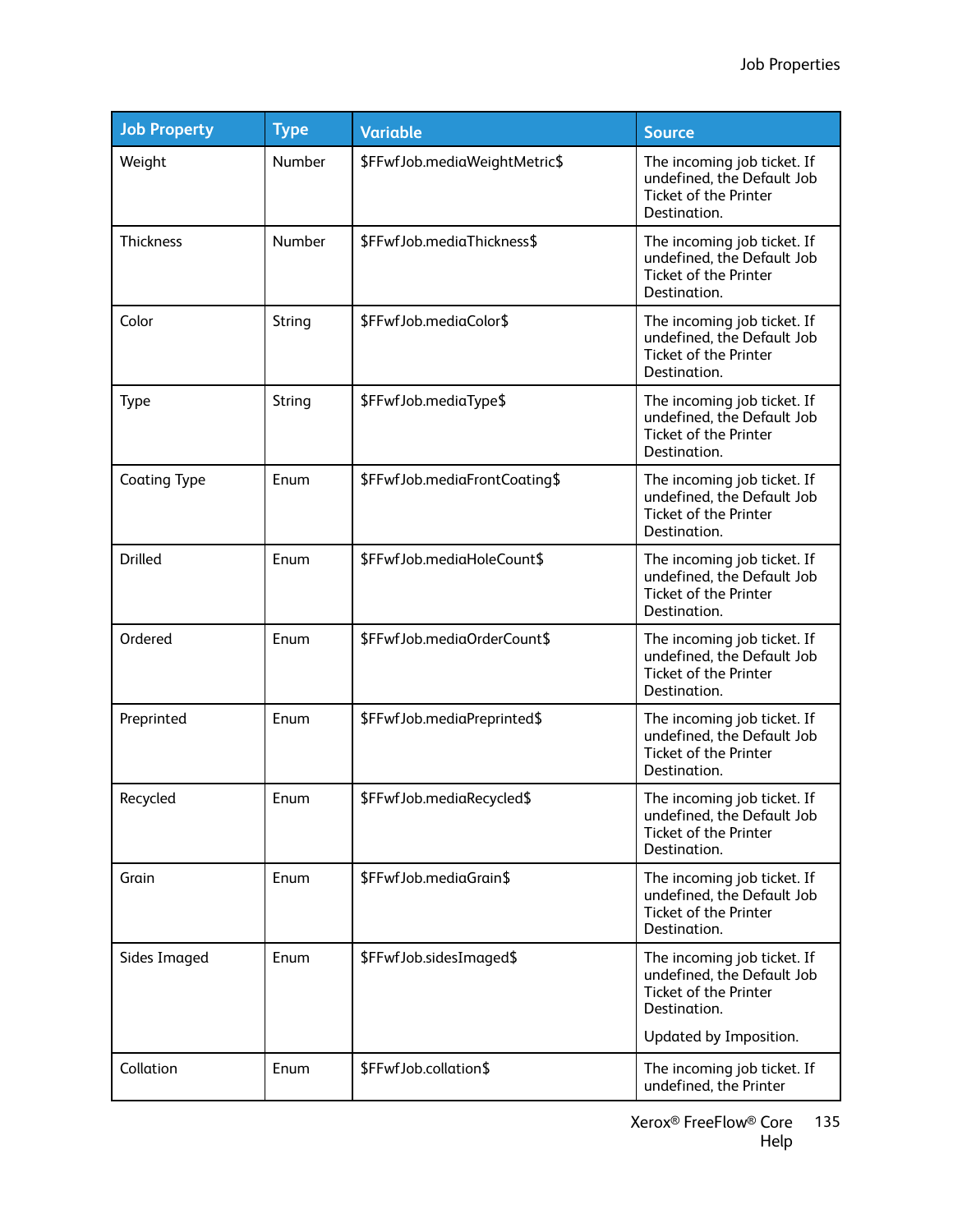| <b>Job Property</b>    | <b>Type</b> | <b>Variable</b>                  | <b>Source</b>                                                                                             |
|------------------------|-------------|----------------------------------|-----------------------------------------------------------------------------------------------------------|
|                        |             |                                  | <b>Destination's Default Job</b><br>Ticket.                                                               |
| Color                  | Enum        | \$FFwfjob.color\$                | The incoming job ticket. If<br>undefined, the Default Job<br><b>Ticket of the Printer</b><br>Destination. |
| Output Order           | Enum        | \$FFwfJob.outputOrder\$          | The incoming job ticket. If<br>undefined, the Default Job<br><b>Ticket of the Printer</b><br>Destination. |
| <b>Output Location</b> | String      | \$FFwfJob.outputLocation\$       | The incoming job ticket. If<br>undefined, the Default Job<br>Ticket of the Printer<br>Destination.        |
| Job Sheets Inserted    | Number      | \$FFwfDoc.jobSheetsInserted\$    | The incoming job ticket. If<br>undefined, the Default Job<br>Ticket of the Printer<br>Destination.        |
| Finishing              | Enum        | \$FFwfJob.finishing\$            | The incoming job ticket. If<br>undefined, the Default Job<br><b>Ticket of the Printer</b><br>Destination. |
| Multiple Finishing     | Enum        | \$FFwfJob.hasMultipleFinishing\$ | The incoming job ticket. If<br>undefined, the Default Job<br><b>Ticket of the Printer</b><br>Destination. |
| Sender                 | String      | \$FFwfjob.sender\$               | The incoming job ticket. If<br>undefined, the Default Job<br>Ticket of the Printer<br>Destination.        |
| Job Account ID         | String      | \$FFwfjob.jobAccountId\$         | The incoming job ticket.                                                                                  |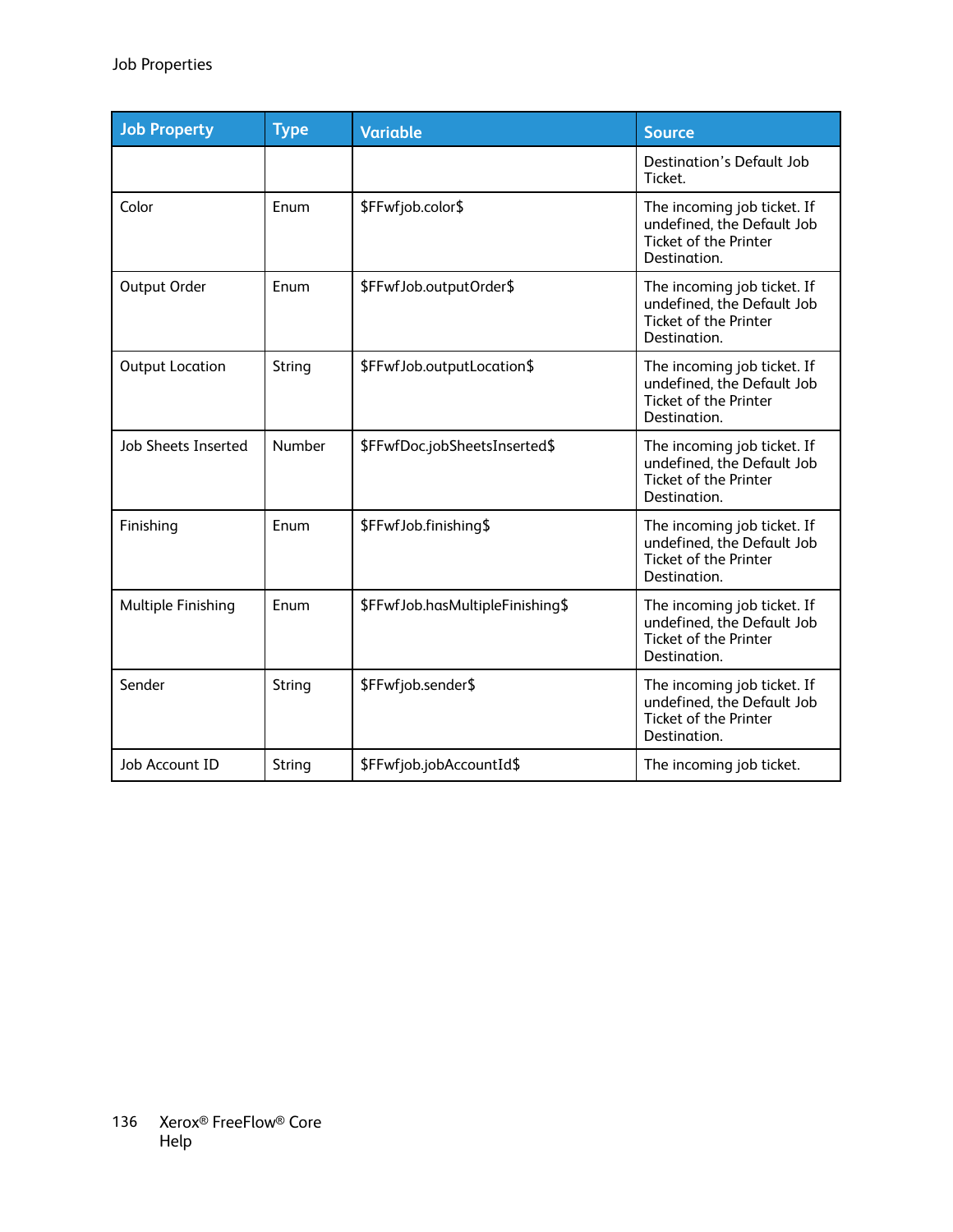#### <span id="page-136-0"></span>Job Metadata

| <b>Job Property</b>                    | <b>Type</b> | <b>Variable</b>                        | <b>Source</b>                                                               |
|----------------------------------------|-------------|----------------------------------------|-----------------------------------------------------------------------------|
| Job ID                                 | Number      | \$FFwfJob.Id\$                         | Xerox® FreeFlow® Core Job                                                   |
| Job in Group                           | String      | \$FFwfJob.documentGroupId\$            | Job in Job Group                                                            |
| Job Number in Job<br>Group             | Number      | \$FFwfDoc.<br>documentSequenceNumber\$ | Job in Job Group                                                            |
| Number of<br>Documents in Job<br>Group | Number      | \$FFwfJob.documentGroupCount\$         | Job Group                                                                   |
| Author                                 | String      | \$FFwfdoc.Author\$                     | The Author property of the PDF.                                             |
|                                        |             |                                        | Updated by Optimize if overriding<br>PDF Document properties is<br>enabled. |
| Creator                                | String      | \$FFwfdoc.Creator\$                    | The Creator property of the PDF.                                            |
| Producer                               | String      | \$FFwfdoc.Producer\$                   | The Producer property of the PDF.                                           |
| Title                                  | String      | \$FFwfdoc.Title\$                      | The Title property of the PDF.                                              |
|                                        |             |                                        | Updated by Optimize if overriding<br>PDF Document properties is<br>enabled. |
| Subject                                | String      | \$FFwfdoc.Subject\$                    | The Subject property of the PDF.                                            |
|                                        |             |                                        | Updated by Optimize if overriding<br>PDF Document properties is<br>enabled. |
| Keywords                               | String      | \$FFwfdoc.Keywords\$                   | The Keywords property of the<br>PDF.                                        |
|                                        |             |                                        | Updated by Optimize if overriding<br>PDF Document properties is<br>enabled. |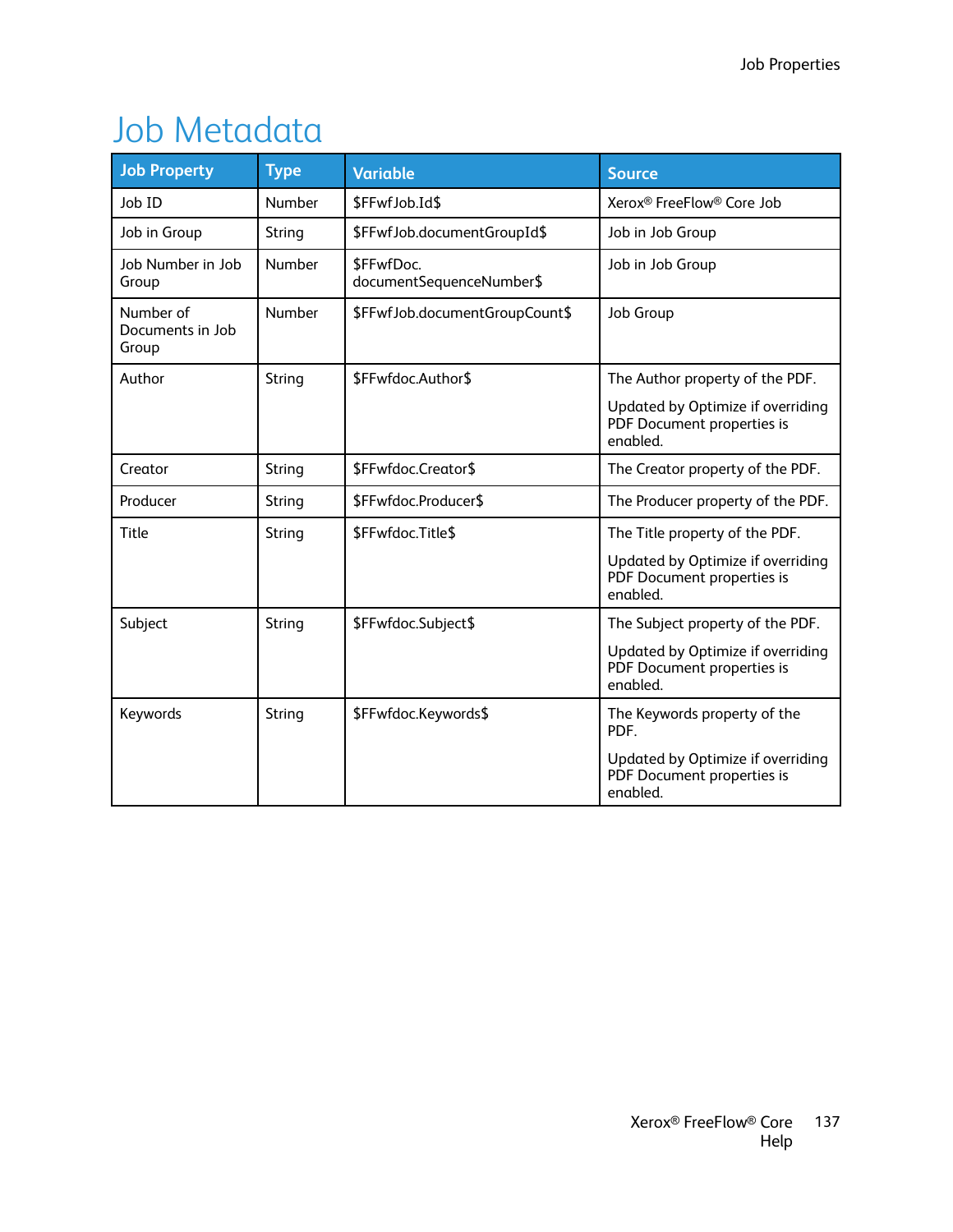#### <span id="page-137-0"></span>Manifest Automation from Xerox

| <b>Job Property</b>        | <b>Type</b> | <b>Variable</b>                  | <b>Source</b>                                |
|----------------------------|-------------|----------------------------------|----------------------------------------------|
| <b>File Name</b>           | String      | \$FFFile Name\$                  | The value of the defined manifest<br>column. |
| <b>Folder Name</b>         | String      | \$FFFolder Name\$                | The value of the defined manifest<br>column. |
| Paper Stock Name           | String      | \$FFPaper Stock Name\$           | The value of the defined manifest<br>column. |
| XPIF File Name             | String      | \$FFXPIF File Name\$             | The value of the defined manifest<br>column. |
| <b>Printer Destination</b> | String      | \$FFwfjob.printerName\$          | The value of the defined manifest<br>column. |
| Order ID                   | String      | \$FFOrder ID\$                   | The value of the defined manifest<br>column. |
| Group Key                  | String      | \$FFGroup key\$                  | The value of the defined manifest<br>column. |
| Quantity                   | String      | \$FFQuantity\$                   | The value of the defined manifest<br>column. |
| <b>Custom MAX Fields</b>   | String      | \$FF <custom name="">\$</custom> | The value of the defined manifest<br>column. |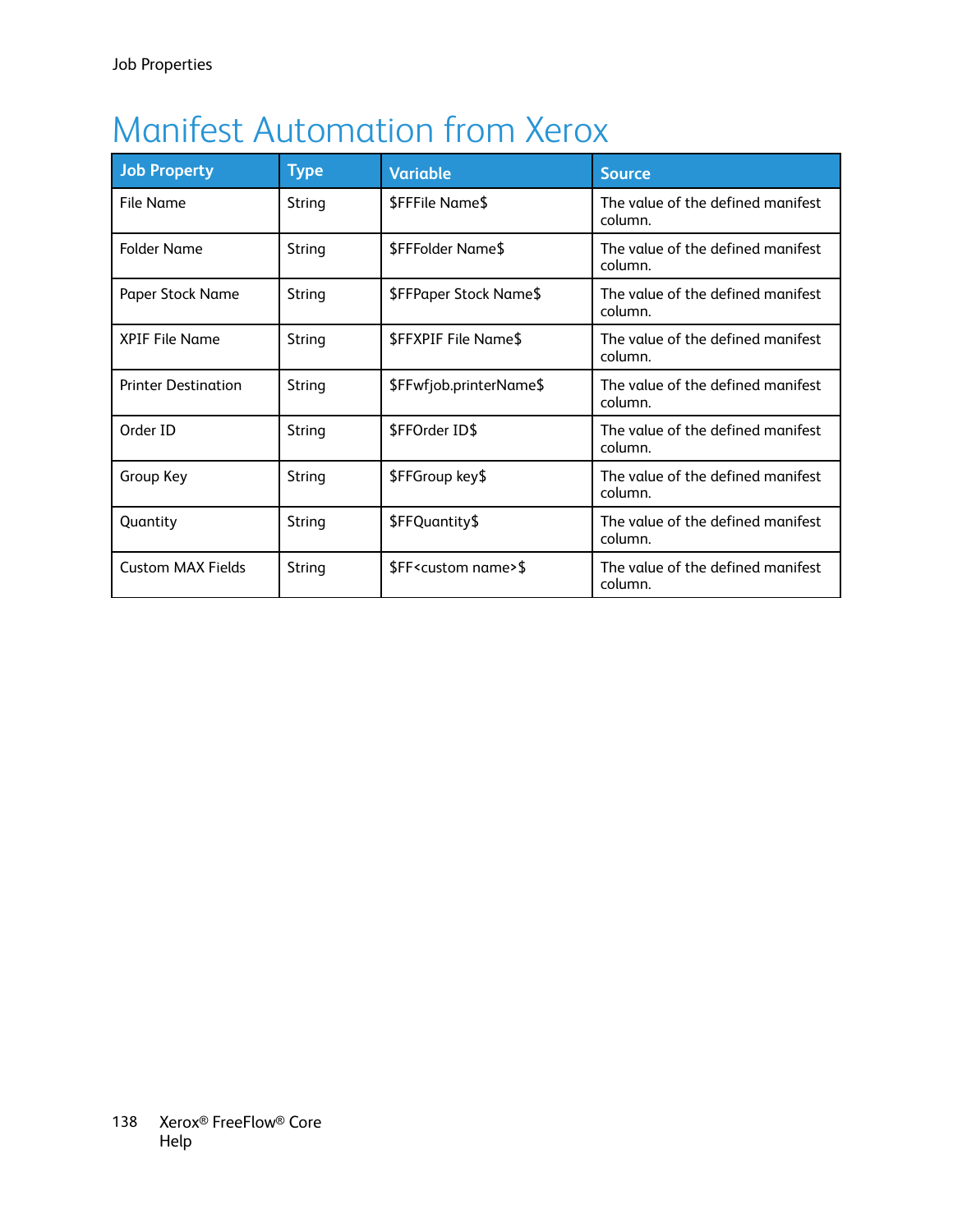#### <span id="page-138-0"></span>JMF

| <b>Job Property</b>              | <b>Type</b> | <b>Variable</b>                       | <b>JDF Attribute Location</b>                                                                           | <b>Source</b>               |
|----------------------------------|-------------|---------------------------------------|---------------------------------------------------------------------------------------------------------|-----------------------------|
| <b>Job Name</b>                  | String      | \$FFwfJob.<br>jdfJobName\$            | JDF/@DescriptiveName or JDF/<br>CustomerInfo/@CustomerJobName                                           | The incoming<br>JDF ticket. |
| Job ID                           | String      | \$FFwfJob.jdfJobId\$                  | JDF/@JobID                                                                                              | The incoming<br>JDF ticket. |
| Job Part ID                      | String      | \$FFwfJob.<br>jdfJobPartId\$          | JDF/@JobPartID                                                                                          | The incoming<br>JDF ticket. |
| Sender ID                        | String      | \$FFwfJob.senderId\$                  | JMF/@SenderID or JDF/CustomerInfo/<br>Contact[@ContactTypes="Customer"]/<br>Person/@DescriptiveName     | The JMF signal.             |
| Customer ID                      | String      | \$FFwfJob.<br>CustomerID\$            | JDF/CustomerInfo/@CustomerID                                                                            | The incoming<br>JDF ticket. |
| Customer<br>Order ID             | String      | \$FFwfJob.OrderID\$                   | JDF/CustomerInfo/@CustomerOrderID                                                                       | The incoming<br>JDF ticket. |
| Customer<br>Project ID           | String      | \$FFwfJob.<br>CustomerProjectID\$     | JDF/CustomerInfo/@CustomerProjectID                                                                     | The incoming<br>JDF ticket. |
| Customer<br><b>Billing Code</b>  | String      | \$FFwfJob.<br>BillingCode\$           | JDF/CustomerInfo/@BillingCode                                                                           | The incoming<br>JDF ticket. |
| Customer<br>Organization<br>Name | String      | \$FFwfJob.<br>CustomerCompany<br>\$   | JDF/CustomerInfo/Contact<br>[@ContactTypes="Customer"]/Company/<br>@OrganizationName                    | The incoming<br>JDF ticket. |
| Customer<br>Name                 | String      | \$FFwfJob.<br>CustomerFullName<br>\$  | JDF/CustomerInfo/Contact<br>[@ContactTypes="Customer"]/Person/<br>@DescriptiveName                      | The incoming<br>JDF ticket. |
| <b>Customer First</b><br>Name    | String      | \$FFwfJob.<br>CustomerFirstName<br>\$ | JDF/CustomerInfo/Contact<br>[@ContactTypes="Customer"]/Person/<br>@FirstName                            | The incoming<br>JDF ticket. |
| Customer<br><b>Family Name</b>   | String      | \$FFwfJob.<br>CustomerLastName<br>\$  | JDF/CustomerInfo/Contact<br>[@ContactTypes="Customer"]/Person/<br>@LastName                             | The incoming<br>JDF ticket. |
| Customer<br>Title                | String      | \$FFwfJob.<br>CustomerTitle\$         | JDF/CustomerInfo/Contact<br>[@ContactTypes="Customer"]/Person/<br>@JobTitle                             | The incoming<br>JDF ticket. |
| Customer<br>Phone                | String      | \$FFwfJob.<br>CustomerPhone\$         | JDF/CustomerInfo/Contact<br>[@ContactTypes="Customer"]/<br>ComChannel[ChannelType="Phone"]/<br>@Locator | The incoming<br>JDF ticket. |
| Customer<br>Email                | String      | \$FFwfJob.<br>CustomerEmail\$         | JDF/CustomerInfo/Contact<br>[@ContactTypes="Customer"]/<br>ComChannel[ChannelType="Email"]/<br>@Locator | The incoming<br>JDF ticket. |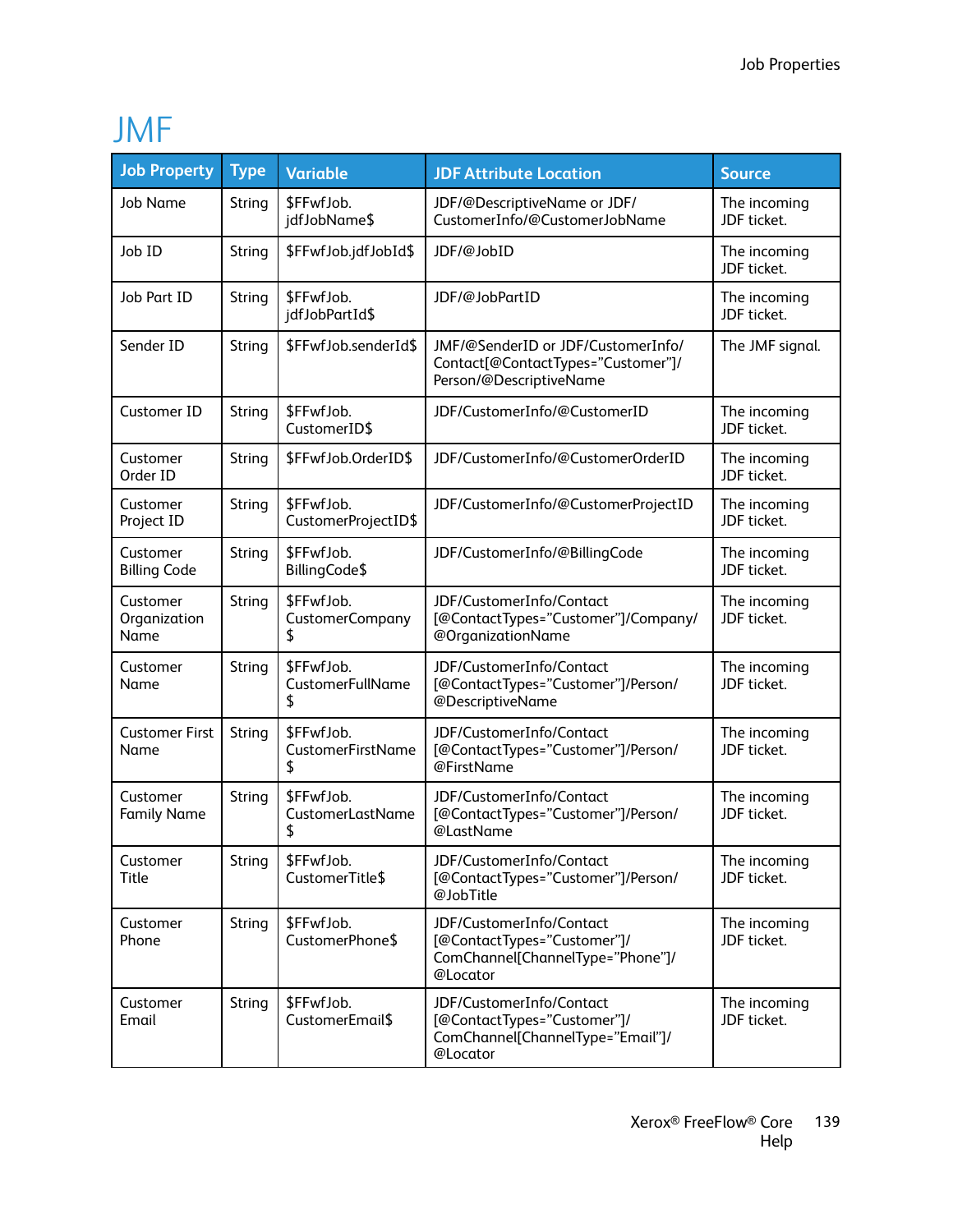| <b>Job Property</b>              | <b>Type</b> | <b>Variable</b>                         | <b>JDF Attribute Location</b>                                                                       | <b>Source</b>               |
|----------------------------------|-------------|-----------------------------------------|-----------------------------------------------------------------------------------------------------|-----------------------------|
| Customer<br><b>Street</b>        | String      | \$FFwfJob.<br>CustomerStreet\$          | JDF/CustomerInfo/Contact<br>[@ContactTypes="Customer"]/Address/<br>@Street                          | The incoming<br>JDF ticket. |
| <b>Customer City</b>             | String      | \$FFwfJob.<br>CustomerCity\$            | JDF/CustomerInfo/Contact<br>[@ContactTypes="Customer"]/Address/<br>@City                            | The incoming<br>JDF ticket. |
| Customer<br>Region               | String      | \$FFwfJob.<br>CustomerRegion\$          | JDF/CustomerInfo/Contact<br>[ContactTypes="Customer"]/Address/<br>@Region                           | The incoming<br>JDF ticket. |
| Customer<br>Country              | String      | \$FFwfJob.<br>CustomerCountry\$         | JDF/CustomerInfo/Contact<br>[@ContactTypes="Customer"]/Address/<br>@Country                         | The incoming<br>JDF ticket. |
| Customer<br><b>Postal Code</b>   | String      | \$FFwfJob.<br>CustomerPostal-<br>Code\$ | JDF/CustomerInfo/Contact<br>[@ContactTypes="Customer"]/Address/<br>@PostalCode                      | The incoming<br>JDF ticket. |
| Delivery<br>Organization<br>Name | String      | \$FFwfJob.<br>DeliveryCompany\$         | JDF/CustomerInfo/Contact<br>[@ContactTypes="Delivery"]/Company/<br>@OrganizationName                | The incoming<br>JDF ticket. |
| Delivery<br>Name                 | String      | \$FFwfJob.<br>DeliveryFullName\$        | JDF/CustomerInfo/Contact<br>[@ContactTypes="Delivery"]/Person/<br>@DescriptiveName                  | The incoming<br>JDF ticket. |
| <b>Delivery First</b><br>Name    | String      | \$FFwfJob.<br>DeliveryFirstName\$       | JDF/CustomerInfo/Contact<br>[@ContactTypes="Delivery"]/Person/<br>@FirstName                        | The incoming<br>JDF ticket. |
| Delivery<br><b>Family Name</b>   | String      | \$FFwfJob.<br>DeliveryLastName\$        | JDF/CustomerInfo/Contact<br>[@ContactTypes="Delivery"]/Person/<br>@LastName                         | The incoming<br>JDF ticket. |
| <b>Delivery Title</b>            | String      | \$FFwfJob.<br>DeliveryTitle\$           | JDF/CustomerInfo/Contact<br>[@ContactTypes="Delivery"]/Person/<br>@JobTitle                         | The incoming<br>JDF ticket. |
| Delivery<br>Phone                | String      | \$FFwfJob.<br>DeliveryPhone\$           | JDF/CustomerInfo/Contact<br>[@ContactTypes="Delivery"]/ComChannel<br>[ChannelType="Phone"]/@Locator | The incoming<br>JDF ticket. |
| <b>Delivery Email</b>            | String      | \$FFwfJob.<br>DeliveryEmail\$           | JDF/CustomerInfo/Contact<br>[@ContactTypes="Delivery"]/ComChannel<br>[ChannelType="Email"]/@Locator | The incoming<br>JDF ticket. |
| Delivery<br><b>Street</b>        | String      | \$FFwfJob.<br>DeliveryStreet\$          | JDF/CustomerInfo/Contact<br>[@ContactTypes="Delivery"]/Address/<br>@Street                          | The incoming<br>JDF ticket. |
| <b>Delivery City</b>             | String      | \$FFwfJob.<br>DeliveryCity\$            | JDF/CustomerInfo/Contact<br>[ContactTypes="Delivery"]/Address/@City                                 | The incoming<br>JDF ticket. |
| Delivery<br>Region               | String      | \$FFwfJob.<br>DeliveryRegion\$          | JDF/CustomerInfo/Contact<br>[@ContactTypes="Delivery"]/Address/<br>@Region                          | The incoming<br>JDF ticket. |

140 Xerox® FreeFlow® Core Help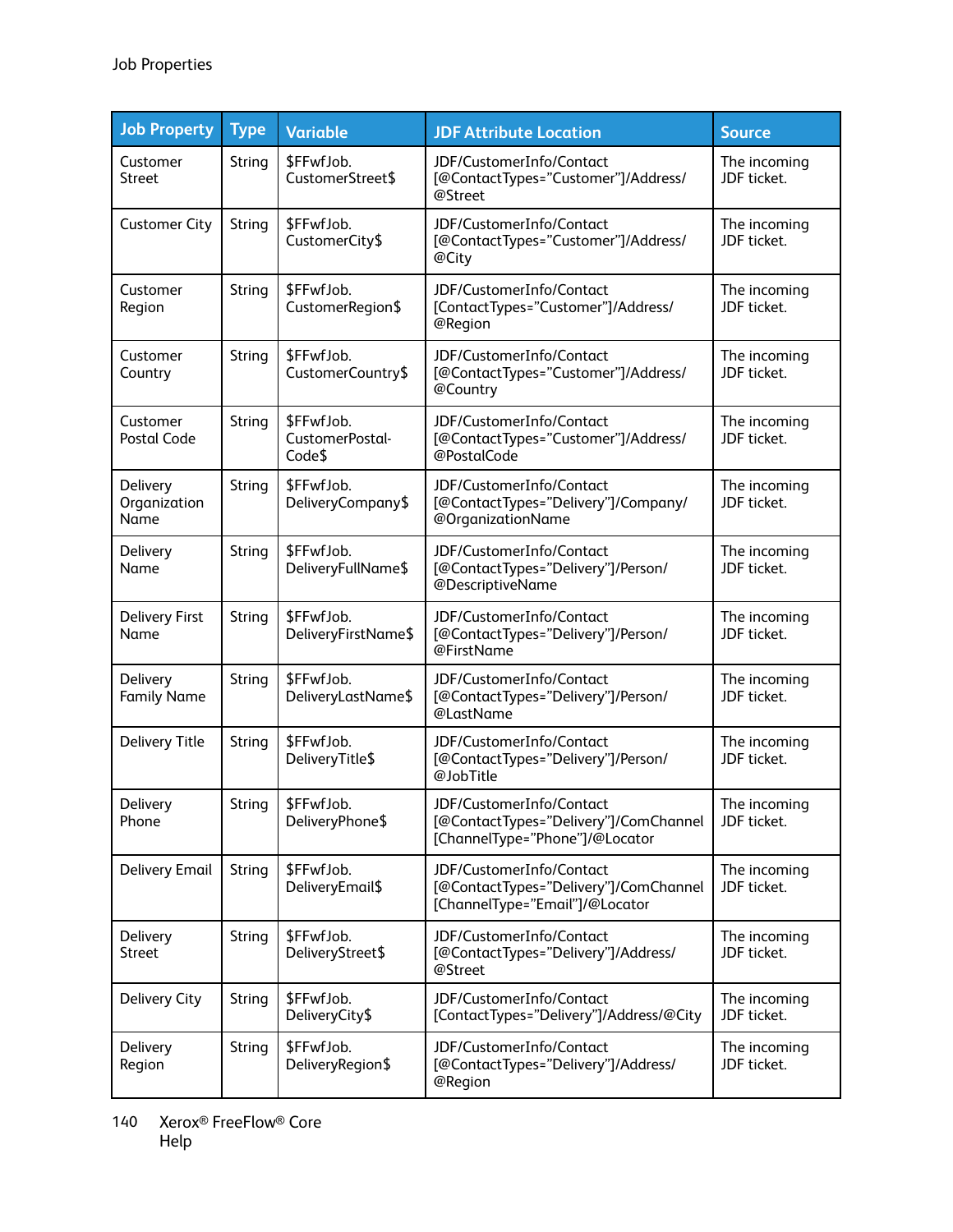| <b>Job Property</b>               | <b>Type</b> | <b>Variable</b>                             | <b>JDF Attribute Location</b>                                                  | <b>Source</b>                                            |
|-----------------------------------|-------------|---------------------------------------------|--------------------------------------------------------------------------------|----------------------------------------------------------|
| Delivery<br>Country               | String      | \$FFwfJob.<br>DeliveryCountry\$             | JDF/CustomerInfo/Contact<br>[@ContactTypes="Delivery"]/Address/<br>@Country    | The incoming<br>JDF ticket.                              |
| Delivery<br>Postal Code           | String      | \$FFwfJob.<br>DeliveryPostalCode            | JDF/CustomerInfo/Contact<br>[@ContactTypes="Delivery"]/Address/<br>@PostalCode | The incoming<br>JDF ticket.                              |
| Requested<br><b>Finisher Hint</b> | String      | \$FFwfJob.<br>requestedFinisher-<br>Hint \$ | JMF/@DeviceID                                                                  | The DeviceID in<br>Resume-<br>QueueEntry JMF<br>signals. |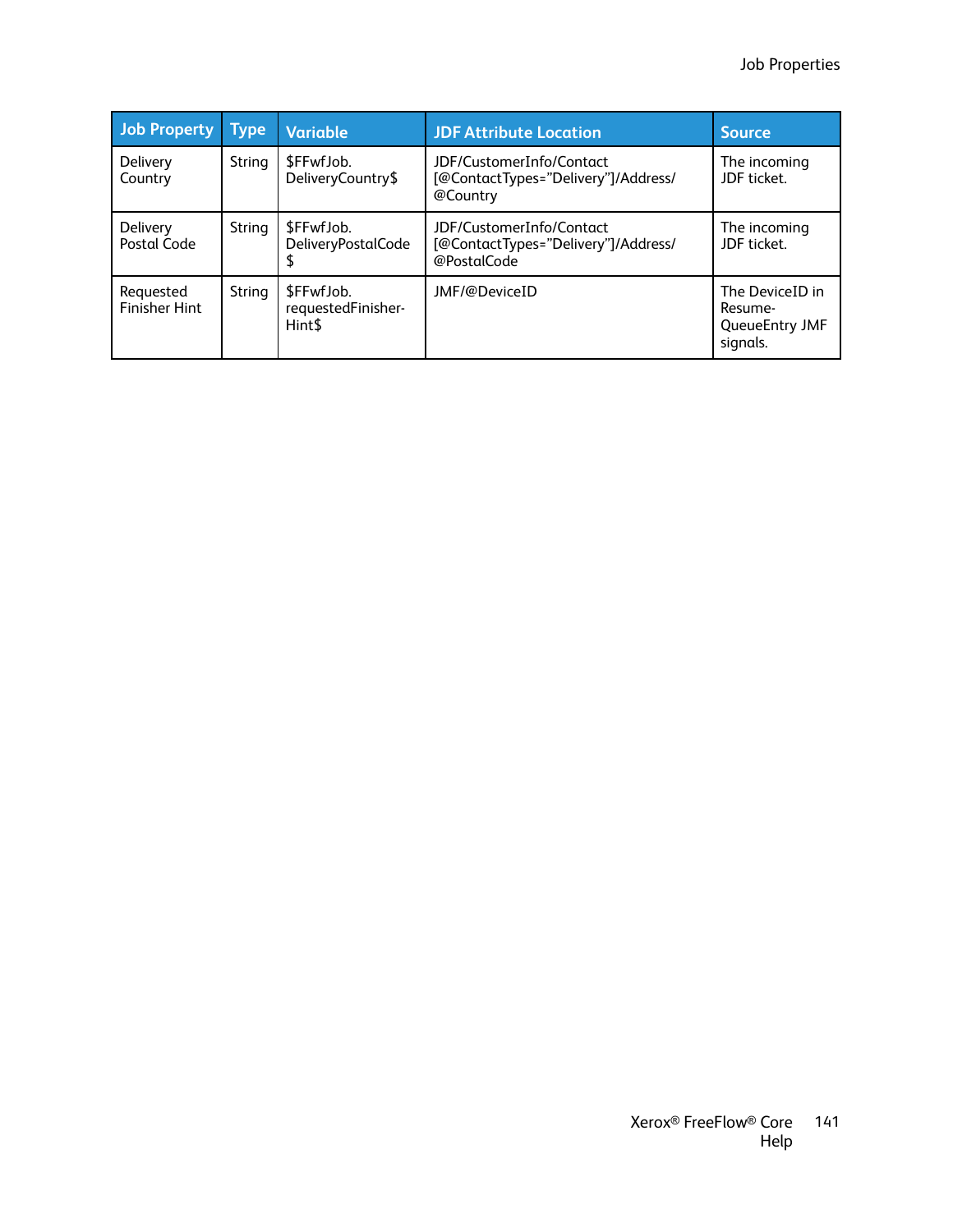#### <span id="page-141-0"></span>**Workflow**

| <b>Job Property</b>                        | <b>Type</b> | <b>Variable</b>                     | <b>Source</b>                                                                                                                                                       |
|--------------------------------------------|-------------|-------------------------------------|---------------------------------------------------------------------------------------------------------------------------------------------------------------------|
| <b>Workflow Name</b>                       | String      | \$FFworkflow.workflowName\$         | Workflow                                                                                                                                                            |
| <b>Time Since Submission</b>               | Number      | n/a                                 | Time since job was<br>submitted.                                                                                                                                    |
| <b>Submission Method</b>                   | Enum        | \$FFwfJob.submissionMethod\$        | The submission gateways.                                                                                                                                            |
| <b>Submitter Name</b>                      | String      | \$FFwfJob.submitterName\$           | Submit Job UI: Set to the<br>User Name of the logged in<br>user.                                                                                                    |
|                                            |             |                                     | Hot Folder: Set to the Hot<br>Folder Name.                                                                                                                          |
|                                            |             |                                     | JMF: Set to the AgentName.                                                                                                                                          |
| Job Priority                               | Enum        | \$FFwfJob.priority\$                | The submission gateways.                                                                                                                                            |
| <b>Convert Result</b>                      | Enum        | \$FFwfDoc.convertResult\$           | The conversion results.                                                                                                                                             |
| Preflight                                  | String      | \$FFwfJob.preflight\$               | The name of the most<br>recently used preflight<br>preset.                                                                                                          |
| Preflight Result                           | Enum        | \$FFwfDoc.preflightResult\$         | The results of the preflight<br>checks defined in the<br>preflight profile. Set to the<br>most severe result if<br>preflight returns multiple<br>preflight results. |
| Preflight Fixup Result                     | Enum        | \$FFwfDoc.preflightFixupResult\$    | The results of the preflight<br>fixups defined in the<br>preflight profile. Set to the<br>most severe result if<br>preflight returns multiple<br>fixup results.     |
| Number of Preflight<br>Fixups              | Number      | \$FFwfdoc.preflightNumFixups\$      | The results of the preflight<br>fixups defined in the<br>preflight profile.                                                                                         |
| Number of Preflight<br><b>Fixup Errors</b> | Number      | \$FFwfdoc.preflightNumFixupErrors\$ | The results of the preflight<br>fixups defined in the<br>preflight profile.                                                                                         |
| Number of Preflight<br>Errors              | Number      | \$FFwfdoc.preflightNumErrors\$      | The results of the preflight<br>checks defined in the<br>preflight profile.                                                                                         |
| Number of Preflight<br>Warnings            | Number      | \$FFwfdoc.preflightNumWarnings\$    | The results of the preflight<br>checks defined in the<br>preflight profile.                                                                                         |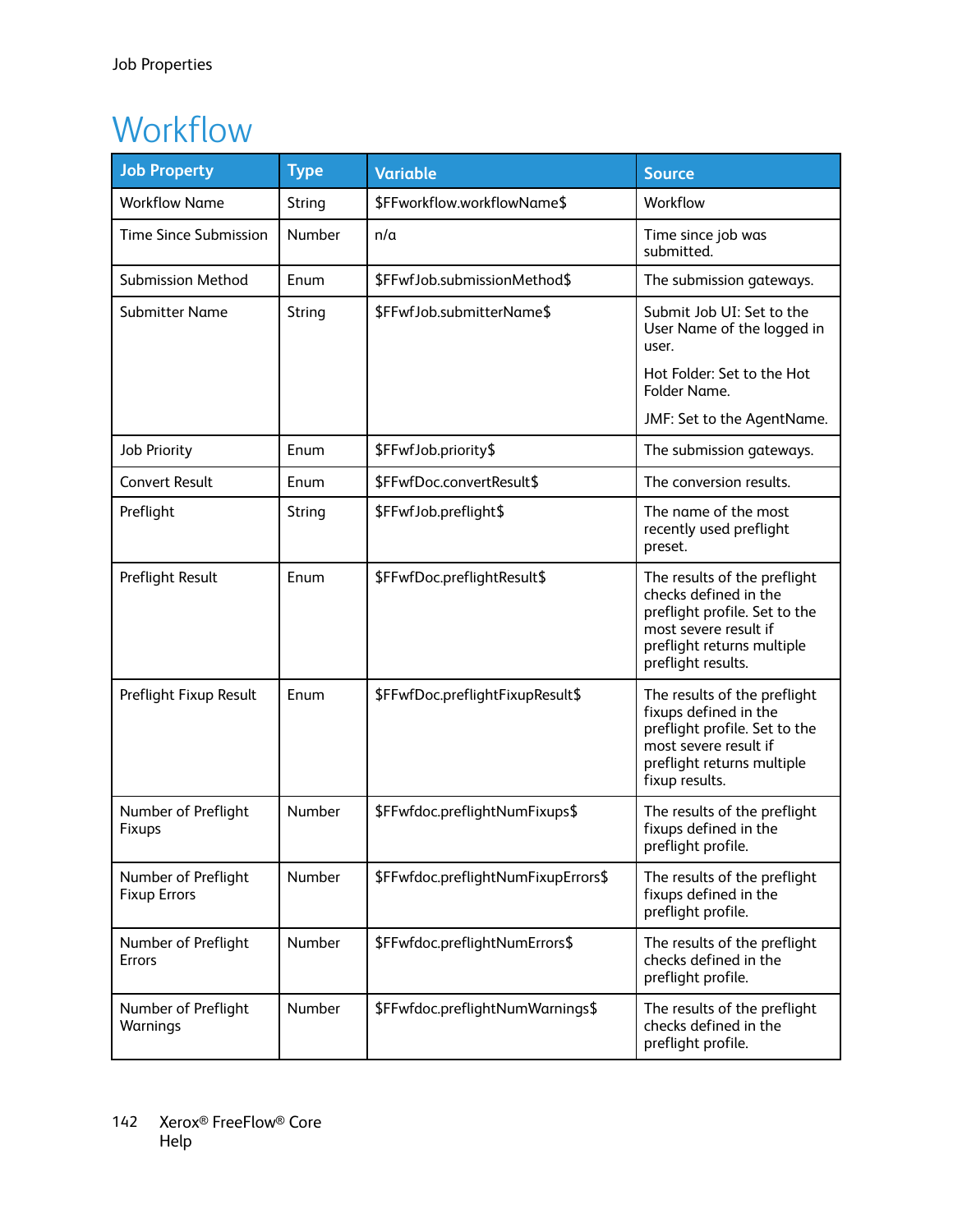| <b>Job Property</b>                  | <b>Type</b> | <b>Variable</b>                | <b>Source</b>                                                                                                                    |
|--------------------------------------|-------------|--------------------------------|----------------------------------------------------------------------------------------------------------------------------------|
| Imposition                           | String      | \$FFwfJob.imposition\$         | The name of the most<br>recently used imposition<br>preset.                                                                      |
| <b>Imposition N-Up</b>               | Number      | \$FFwfJob.impositionNumberUp\$ | The total number of page<br>cells on the imposed<br>documents. Increments with<br>every imposition operation<br>in the workflow. |
| Imposed Sheets per<br>Signaturre     | String      | \$FFwfJob.sheetsPerSignature\$ | The number of sheets for<br>each signature used in the<br>most recent imposition<br>preset.                                      |
| Optimize                             | String      | \$FFwfJob.optimize\$           | The name of the most<br>recently used optimize<br>preset.                                                                        |
| Manage Color                         | String      | \$FFwfJob.manageColor\$        | The name of the most<br>recently used manage color<br>preset.                                                                    |
| Last Pages Added                     | Number      | \$FFwfjob.lastPagesAdded\$     | Number of pages inserted in<br>the PDF by the last Insert<br>Pages in workflow.                                                  |
| <b>Total Pages Added</b>             | Number      | \$FFwfjob.totalPagesAdded\$    | Number of pages inserted in<br>the PDF. Set and updated by<br><b>Insert Pages.</b>                                               |
| <b>Job Release</b>                   | Enum        | \$FFwfJob.jobRelease\$         | The release conditions used<br>to release a job in Collect.                                                                      |
| <b>Printer Destination</b>           | String      | \$FFwfJob.printerName\$        | The name of the most<br>recently used printer<br>destination.                                                                    |
| <b>Printer Destination</b><br>Status | n/a         | n/a                            | The status of the selected<br><b>Printer Destination.</b>                                                                        |
| <b>Finisher Destination</b>          | String      | \$FFwfJob.finisherName\$       | The name of the most<br>recently used finisher<br>destination.                                                                   |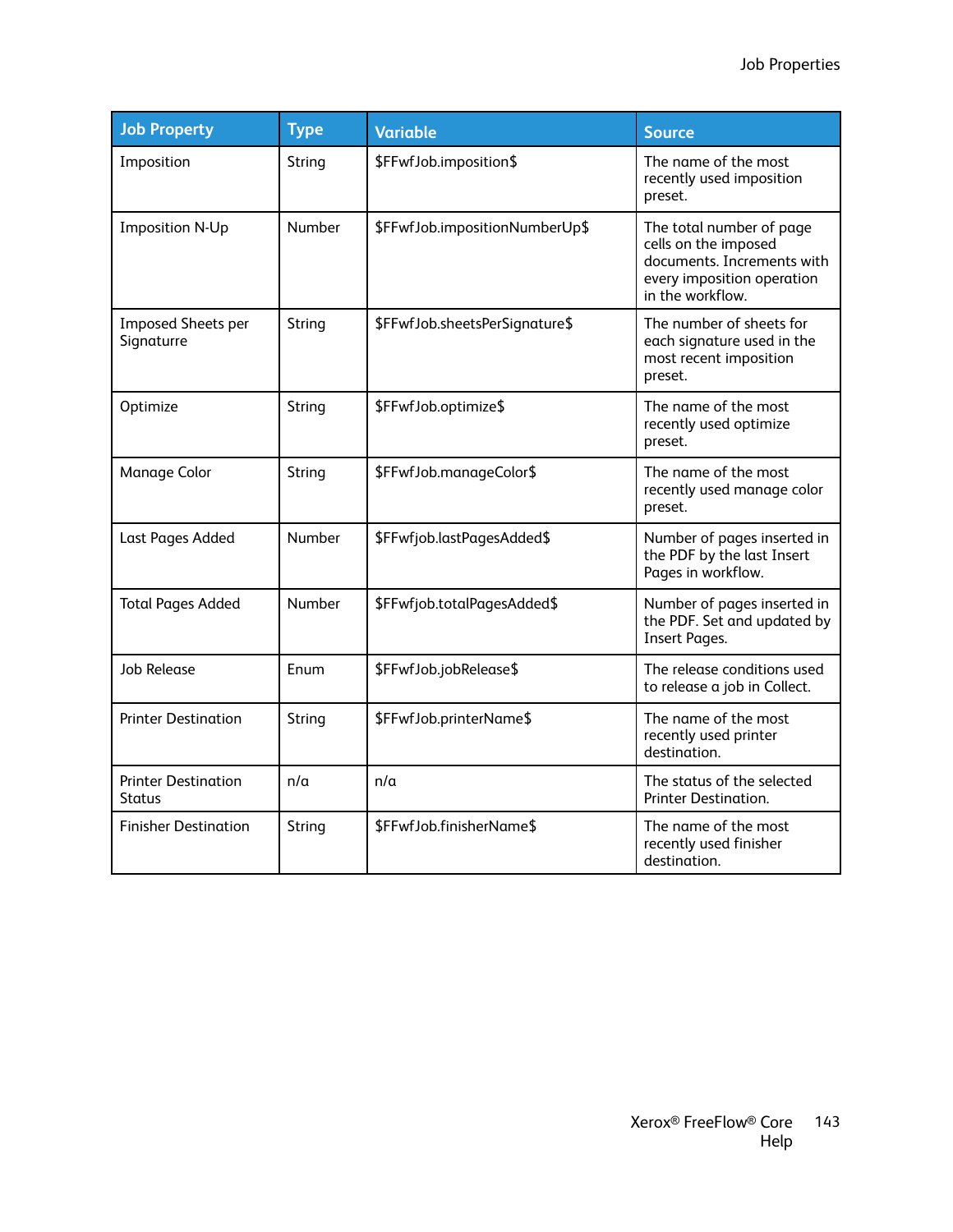#### <span id="page-143-0"></span>PDF/VT Variables

| <b>Job Property</b>         | <b>Type</b> | <b>Variable</b>                           | <b>Source</b>                                                                                                                                                                                                                      |
|-----------------------------|-------------|-------------------------------------------|------------------------------------------------------------------------------------------------------------------------------------------------------------------------------------------------------------------------------------|
| Pages in Record             | n/a         | \$FFwfJob.PDFVTSheetsInRecord\$           | The Number of Sheets in the<br>PDF/VT record. Updated by<br>Imposition, Delete Sheets,<br>Insert Sheets, Split, and Join.                                                                                                          |
| <b>Record Number</b>        | n/a         | \$FFwfJob.PDFVTRecordNumber\$             | The PDF/VT Record Number.<br>Updated by Imposition,<br>Delete Pages, Insert Pages,<br>Split, and Join. Variable is<br>reflected correctly only if<br><b>Apply to Each Variable</b><br><b>Data Record</b> check box is<br>selected. |
| Number of Records in<br>Job | n/a         | \$FFwfJob.<br>PDFVTNumberOfRecordsInJob\$ | The Number of Records in<br>PDF/VT.                                                                                                                                                                                                |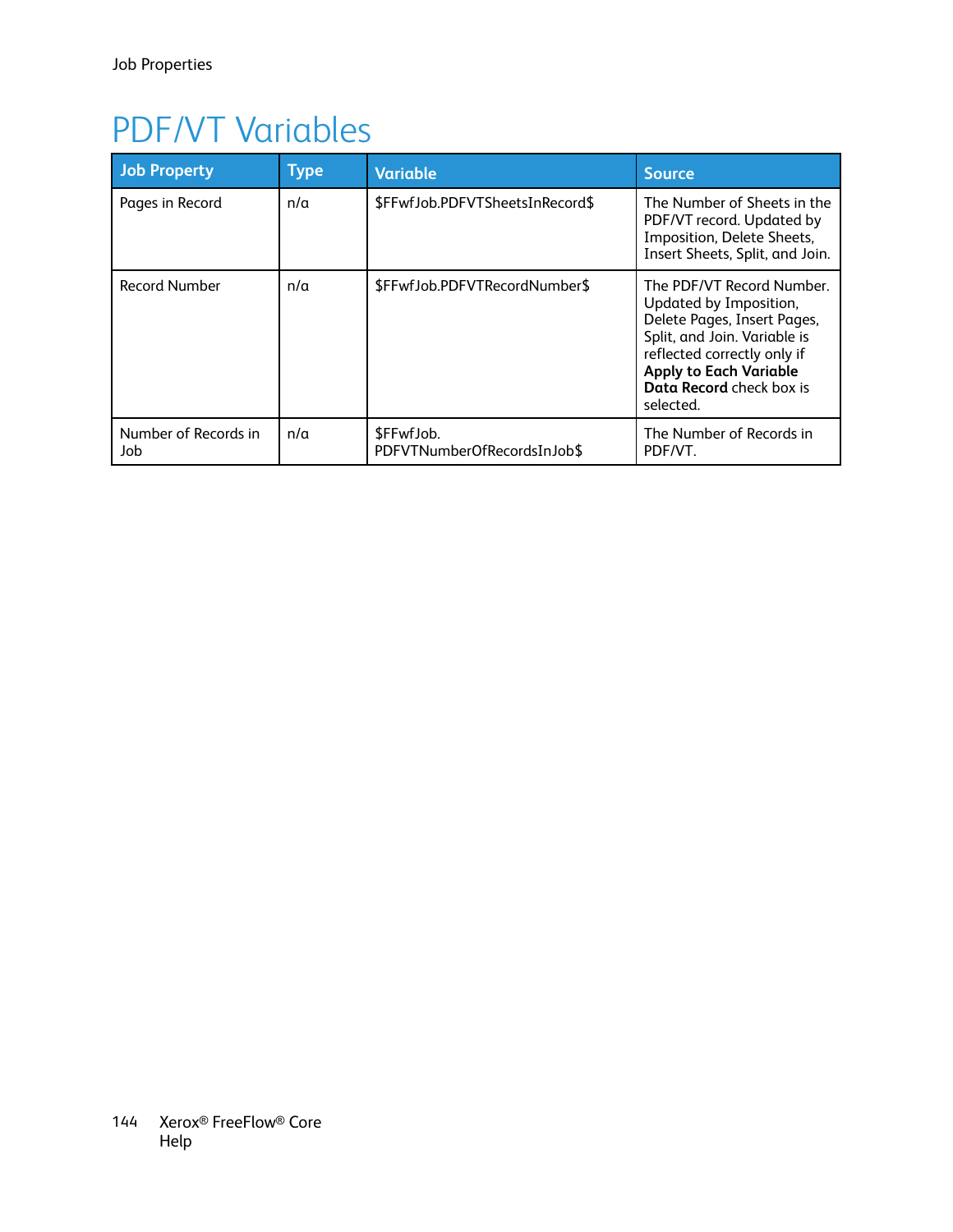## External Process Node Variables

| <b>Job Property</b>          | <b>Type</b> | <b>Variable</b>                | <b>Source</b>                                                                                      |  |
|------------------------------|-------------|--------------------------------|----------------------------------------------------------------------------------------------------|--|
| Job File                     | n/a         | \$FFin\$                       | URI of the job document.                                                                           |  |
| Return Folder                | n/a         | \$FFout\$                      | URI of the folder the external<br>process must use to return the job<br>document (\$FFin\$).       |  |
| Workflow Job Print<br>Ticket | n/a         | \$FFxpf\$                      | URI of the workflow job ticket. The<br>job ticket is used and updated<br>while jobs are processed. |  |
| Submitted Job Ticket         | n/a         | \$FFsubmittedxpf\$             | URI of the submitted job ticket.                                                                   |  |
| Job Preflight Report         | n/a         | \$FFwfJob.preflightReportUri\$ | URI of the preflight report.                                                                       |  |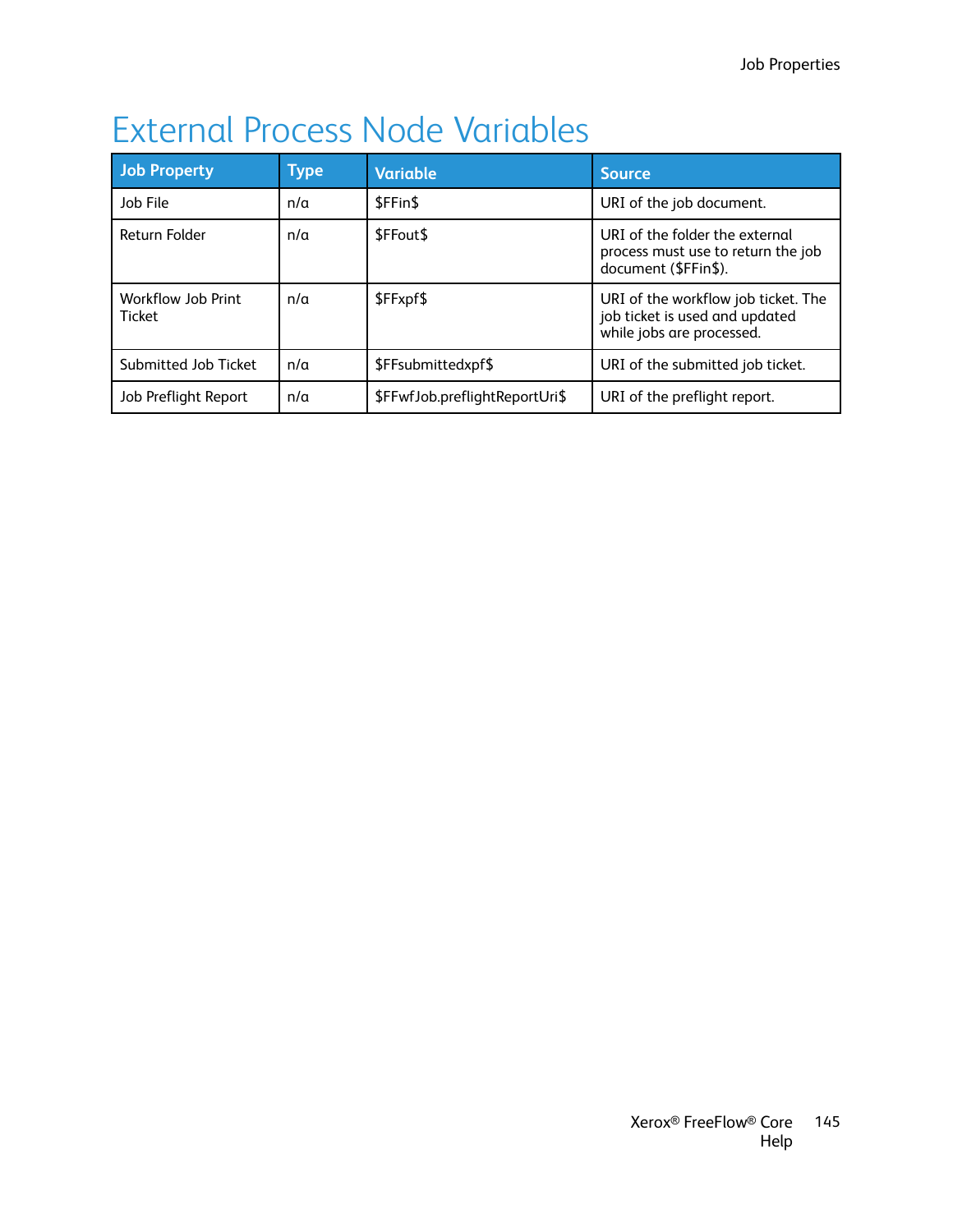## Additional Variables

| <b>Job Property</b>            | <b>Type</b> | <b>Variable</b>                | <b>Source</b>                                                                                                                                                                                                                                                     |
|--------------------------------|-------------|--------------------------------|-------------------------------------------------------------------------------------------------------------------------------------------------------------------------------------------------------------------------------------------------------------------|
| <b>Manifest File Name</b>      | n/a         | \$FFmanifestName\$             | Manifest filename.                                                                                                                                                                                                                                                |
| <b>PDF Bookmark</b>            | n/a         | \$FFwfDoc.CurrentBookmark\$    | The value of the bookmark<br>in the current PDF page.                                                                                                                                                                                                             |
| <b>PDF Colorants</b>           | n/a         | \$FFwfDoc.ColorantNames\$      | The names of the process<br>and spot colors used in the<br>PDF page. Valid only in the<br>Watermarks component.<br>Requires that a preflight<br>node, with Preflight Report<br>Format with XML is selected.<br>Precedes the Watermark<br>node using the variable. |
| <b>Total Numbered</b><br>Pages | n/a         | \$FfwfDoc.totalNumberedPages\$ | The total number of pages<br>that were numbered. Valid<br>only in the Page Numbers<br>component.                                                                                                                                                                  |
| Joined Job Names               | Array       | \$FFjoinedJobNames\$           | The names of the jobs<br>joined in the previous Join<br>component.                                                                                                                                                                                                |
| Job ID on the<br>Printer       | n/a         | \$FFwfjob.jobIdOnPrinter\$     | Job ID returned by the print<br>server after print submission.                                                                                                                                                                                                    |
| <b>Time Stamp</b>              | n/a         | \$FFtimeStamp\$                | Current date and time.                                                                                                                                                                                                                                            |